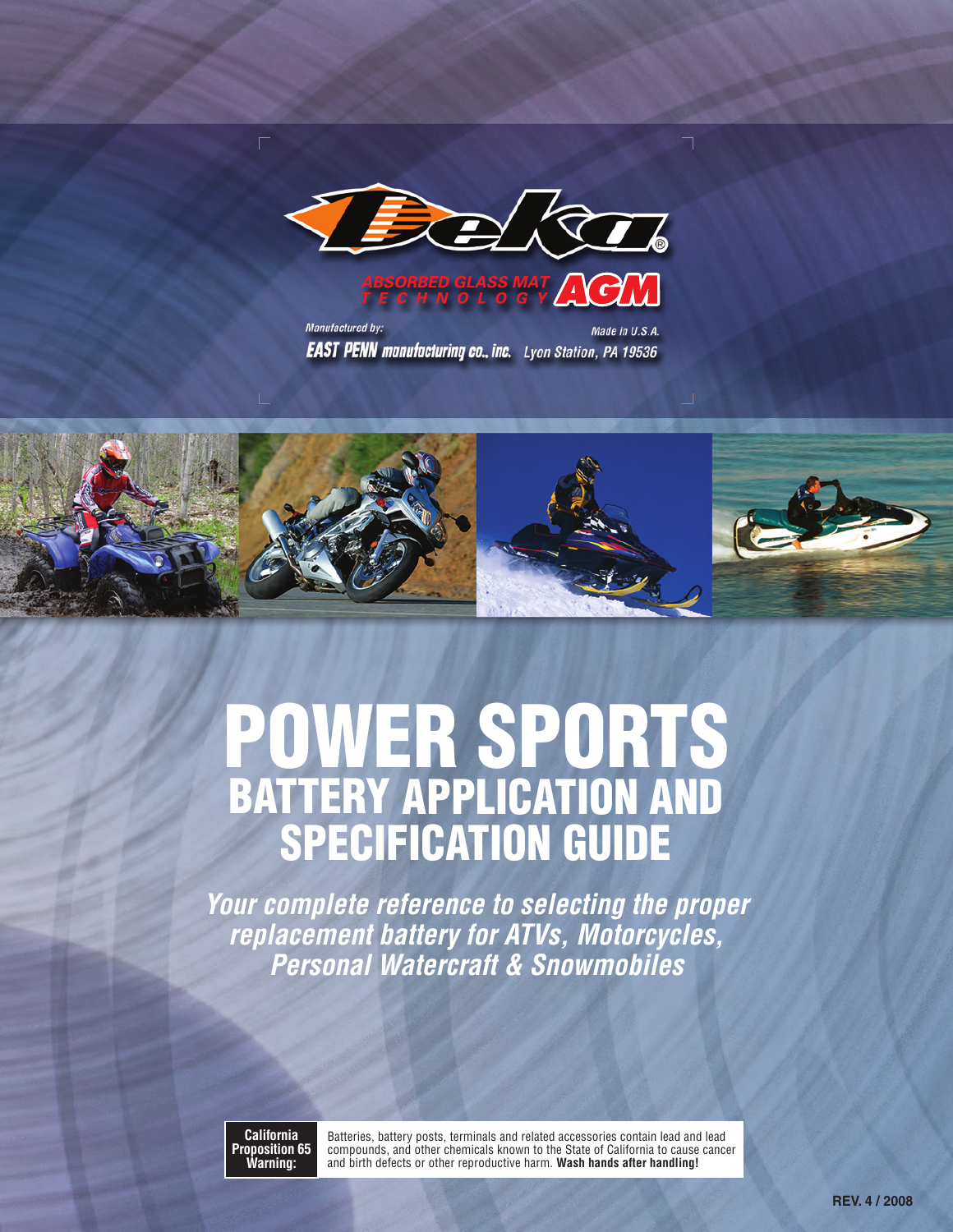#### **TABLE OF CONTENTS**

| Understanding Battery Replacement Options (1996) 1996) 1997 (1997) 1998 1999 1998 1999 1999 1999 199           |
|----------------------------------------------------------------------------------------------------------------|
|                                                                                                                |
| Safety First: Safe Battery Installation, Charging and Acid Handling  2-3                                       |
| <b>Battery Specification Data</b>                                                                              |
|                                                                                                                |
|                                                                                                                |
| Terminal Identification (1999) 1996 (1999) 1997 (1998) 1997 (1998) 1998 (1999) 1999 (1999) 1999 (1999) 1999 (1 |
| Premium AGM Activated Ready-To-Install                                                                         |
| Standard AGM Activated Ready-To-Install                                                                        |
|                                                                                                                |
| Low Maintenance / High Performance<br>Dry Option 1 - 12 Volt Battery Specifications 9-10                       |
|                                                                                                                |
|                                                                                                                |
|                                                                                                                |
| <b>Battery Applications</b>                                                                                    |
|                                                                                                                |
|                                                                                                                |
|                                                                                                                |
| Personal Watercraft (and all and all and all and all and all and all and all and all and all and all and all a |
|                                                                                                                |
|                                                                                                                |
|                                                                                                                |
|                                                                                                                |
|                                                                                                                |
|                                                                                                                |

**DISCLAIMER STATEMENT:** The instructions are based on sound engineering principles, research, extensive field experience, and technical judgements of industry members, and are subject to change in light of developments in technology, field experience, and incoming fit data. The producer of this catalog disclaims any representation or warranty, express or implied, concerning the data or recommendations contained herein, and in no event shall be liable for any loss or damage claimed to have arisen as a result of the use of data or from following the recommendation set forth in this catalog.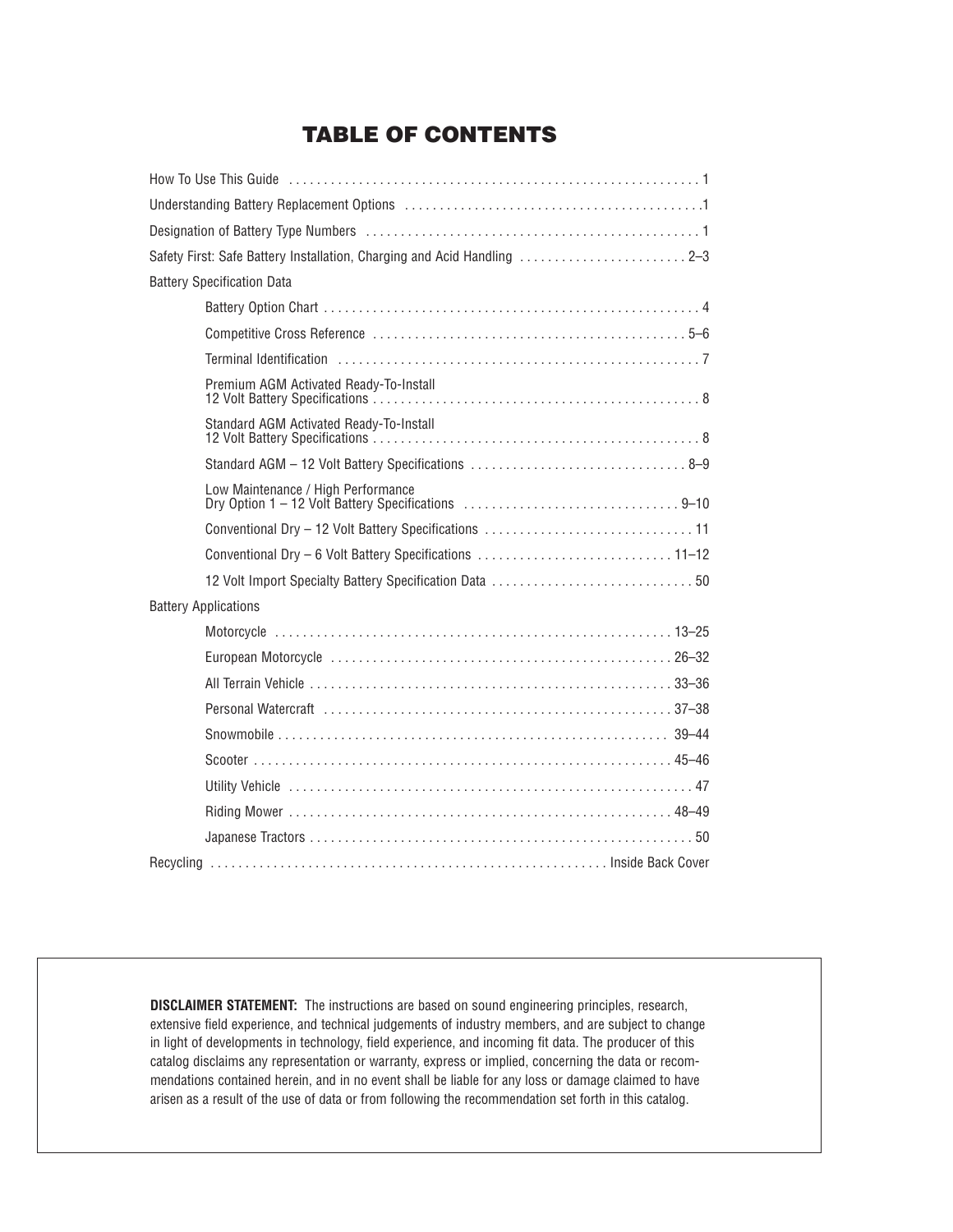#### **HOW TO USE THIS GUIDE**

**Step 1:** Find the model, CC and year of your vehicle in the **Battery Application Section**.

**Step 2:** Select your battery replacement part number from the options (standard or premium) listed.

|              |                              |             |                        | <b>PREMIUM AGM</b>           |                               | DRY W/ ACID PART NUMBERS                                    |                                        |  |  |
|--------------|------------------------------|-------------|------------------------|------------------------------|-------------------------------|-------------------------------------------------------------|----------------------------------------|--|--|
| CC           | <b>MODEL</b>                 | <b>YEAR</b> | <b>ADAPTER</b><br>REQ. | <b>PART</b><br><b>NUMBER</b> | <b>STANDARD</b><br><b>AGM</b> | <b>LOW MAINTENANCE</b><br><b>HIGH PERFORMANCL</b><br>OPTION | <b>CONVENTIONAL</b><br><b>OPTION 2</b> |  |  |
| <b>HONDA</b> |                              |             |                        |                              |                               |                                                             |                                        |  |  |
| 1200cc       | GL1200 Gold Wing             | $'84-'87$   |                        | ETX18L                       | <b>YIX50L-PC</b>              | Y50-N18L-A-LM                                               | Y50-N18L-A                             |  |  |
| 1100cc       | <b>CB1100F Super Sport</b>   | '83         |                        | ETX15L                       |                               | YB14L-A2                                                    |                                        |  |  |
|              | CBR1100XX                    | $701 - 03$  |                        |                              | 112120                        |                                                             |                                        |  |  |
|              | <b>CBR1100XX Super Sport</b> | $'97 - '00$ |                        | ETX <sub>12</sub>            | YTX12-BS                      |                                                             |                                        |  |  |
|              | GL1100 Gold Wing             | $80 - 83$   |                        | ETX18L                       | YIX50L-BS                     | Y50-N18L-A-LM                                               | Y50-N18L-A                             |  |  |

**Step 3:** Find details regarding your battery replacement option in the **Battery Specification Section**.

|  | Ah<br><b>PART</b><br><b>FOOT-</b><br><b>NOTES</b><br><b>NUMBER</b><br><b>10HR.</b> |      | CAP. @ | <b>MAX. OVERALL</b><br>DIMENSIONS (in) |       |         | <b>MAX. OVERALL</b><br>DIMENSIONS (mm) |    |        | <b>ASSEMBLY</b><br><b>FIGURE</b> | APPRX.<br>DRY WT. |     | APPRX.<br><b>ACID</b> | <b>CCA</b> |  |
|--|------------------------------------------------------------------------------------|------|--------|----------------------------------------|-------|---------|----------------------------------------|----|--------|----------------------------------|-------------------|-----|-----------------------|------------|--|
|  |                                                                                    |      |        |                                        | W     | н       |                                        | W  | н      |                                  | <b>Ibs</b>        | kg  | liters                |            |  |
|  | <b>PREMIUM AGM - 12 VOLT</b>                                                       |      |        |                                        |       |         |                                        |    |        |                                  |                   |     |                       |            |  |
|  | ETX <sub>15</sub>                                                                  | h.   | 14     | 5 %                                    | $3\%$ | $6\%$   | 134                                    | 90 | 166*   |                                  | l 1.0             | 5.0 | N/A                   | 190        |  |
|  | ETX15L                                                                             |      | 14     | 5 %                                    | $3\%$ | $6\%$   | 134                                    | 90 | 166    |                                  | 11.0              | 5.0 | N/A                   | 190        |  |
|  | ETX16                                                                              | 3, 6 | 19     | $6\%$                                  | 4     | $6\%$ * | 75                                     | 00 | $155*$ | l+l                              | 17.0              |     | N/A                   | 275        |  |

#### **UNDERSTANDING BATTERY REPLACEMENT OPTIONS**

| <b>Premium</b><br>AGM   | The Premium AGM is our highest quality battery. It requires no activation or maintenance<br>and provides greater starting power and service life than the standard AGM and original<br>equipment battery. No vent tube required. |
|-------------------------|----------------------------------------------------------------------------------------------------------------------------------------------------------------------------------------------------------------------------------|
| Standard                | The Standard AGM features maintenance free power and service life.                                                                                                                                                               |
| AGM                     | Activation is required. Acid included. No vent tube required.                                                                                                                                                                    |
| <b>High Performance</b> | The equivalent to most vehicle's original equipment battery. It will match required                                                                                                                                              |
| Dry                     | power and maintenance schedule. Activation is required. Supplied with vent tube.                                                                                                                                                 |
| <b>Conventional</b>     | Economy battery that requires increased maintenance.                                                                                                                                                                             |
| <b>Drv</b>              | Activation is required. Supplied with vent tube.                                                                                                                                                                                 |
|                         |                                                                                                                                                                                                                                  |

#### **DESIGNATION OF BATTERY TYPE NUMBERS**

Examples:



Designations:

- a nominal voltage
- b vented type (normal type)
- c battery capacity at 10 hour rate
- d indication of different size of the same capacity batteries
- e polarity location (see Fig. 1), configuration
- f location of opening for exhaust (see Fig. 2)
- $g-$  type of terminal
- h symbol of YuMicron batteries
- i performance level (refer to specifications)
- j cranking or starting power
- k symbol of (VRLA) batteries (ET, YT, YI)
- l sealed, non-spillable m– high performance (H, X, Z)

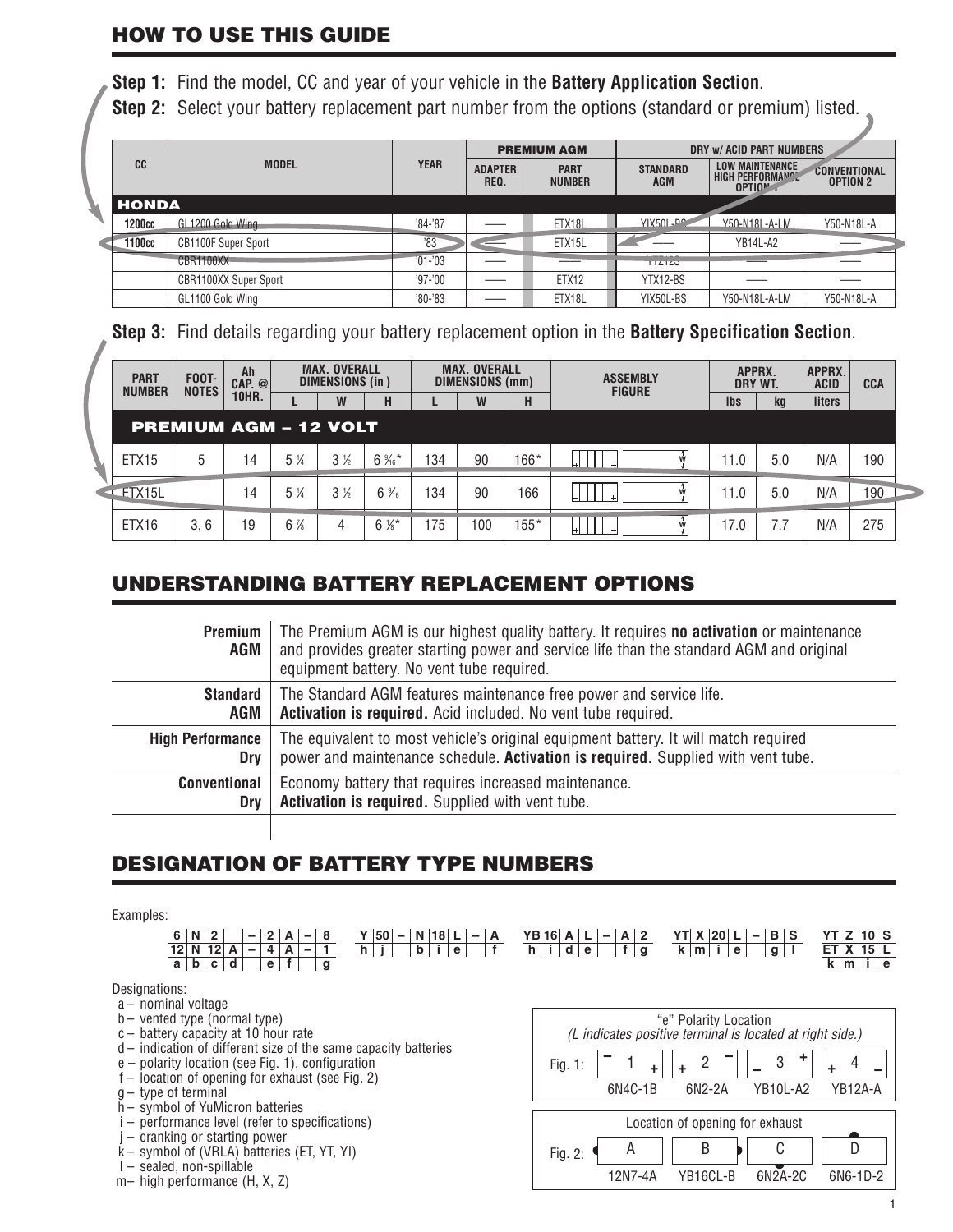# **SAFETY FIRST**





#### **CALIFORNIA PROPOSITION 65 WARNING**

Batteries, battery posts, terminals and related accessories contain lead and lead compounds, and other chemicals known to the state of California to cause cancer, birth defects and reproductive harm. **Wash hands after handling.**

#### **DANGER OF EXPLODING BATTERIES**

Batteries contain sulfuric acid and produce explosive mixtures of hydrogen and oxygen. Because selfdischarge action generates hydrogen gas even when the battery is not in operation, make sure batteries are stored and worked on in a well-ventilated area. **ALWAYS wear safety glasses and a face shield** when working on or near batteries. When working with batteries:

- **and hand protection.** to minimize gas seepage.
- Keep all sparks, flames and cigarettes Make sure work area is well ventilated. away from the battery.
- **Always wear proper eye, face** Cover vent caps with a damp cloth
	-
	- **Do not remove or damage vent caps.**
- Do not attempt to open a flush cover battery.
- **Never lean over battery** while boosting, testing or charging.

#### **SAFE BATTERY INSTALLATION**

To assure safe installation and proper operation, follow these installation procedures:

- **Always wear proper eye, face and hand protection.**
- **Disconnect ground cable first.** (This is usually the negative cable. However, older vehicles may have a positive ground).
- Remove old battery note position of positive (+) terminal and negative (–) terminal. **Mark the cables for correct connection to new battery.**
- Clean terminals and cable connections with a wire brush. Broken connections or frayed or cut cables should be replaced.
- Install the new battery in the same position as the old one.\* **Be sure to secure it with the hold-down assembly.**‡
- Make sure the terminals do not touch any metal mounting, engine or body parts.
- Connect cables tightly. **Connect ground cable last to avoid sparks.**
- *\* Premium AGM batteries are supplied with unique terminal hardware (2 spacers and 2 bolts for cable to terminal connection). This hardware is required for proper installation among various applications. Other hardware may damage terminals and should not be used. The spacers are required for side mount cable installation only! The top mount terminal position does not require the round spacers, use supplied bolts only!*
- *‡ ETX14, ETX15, ETX16, and ETX16L batteries may require included height adapter(s) for secure installation into the vehicle. If the adapter is not needed, discard.*

*Installation of height adapter(s): Remove adapter(s) from top of battery, flip adapter over (tabs facing up) and install on the bottom of battery. Battery should fit securely between tabs. Installation of an adapter will raise the height of the battery allowing use of the vehicle's original hold-down. Be sure the battery is securely anchored in the battery tray. If not, modifications to the vehicle's hold-down may be necessary.*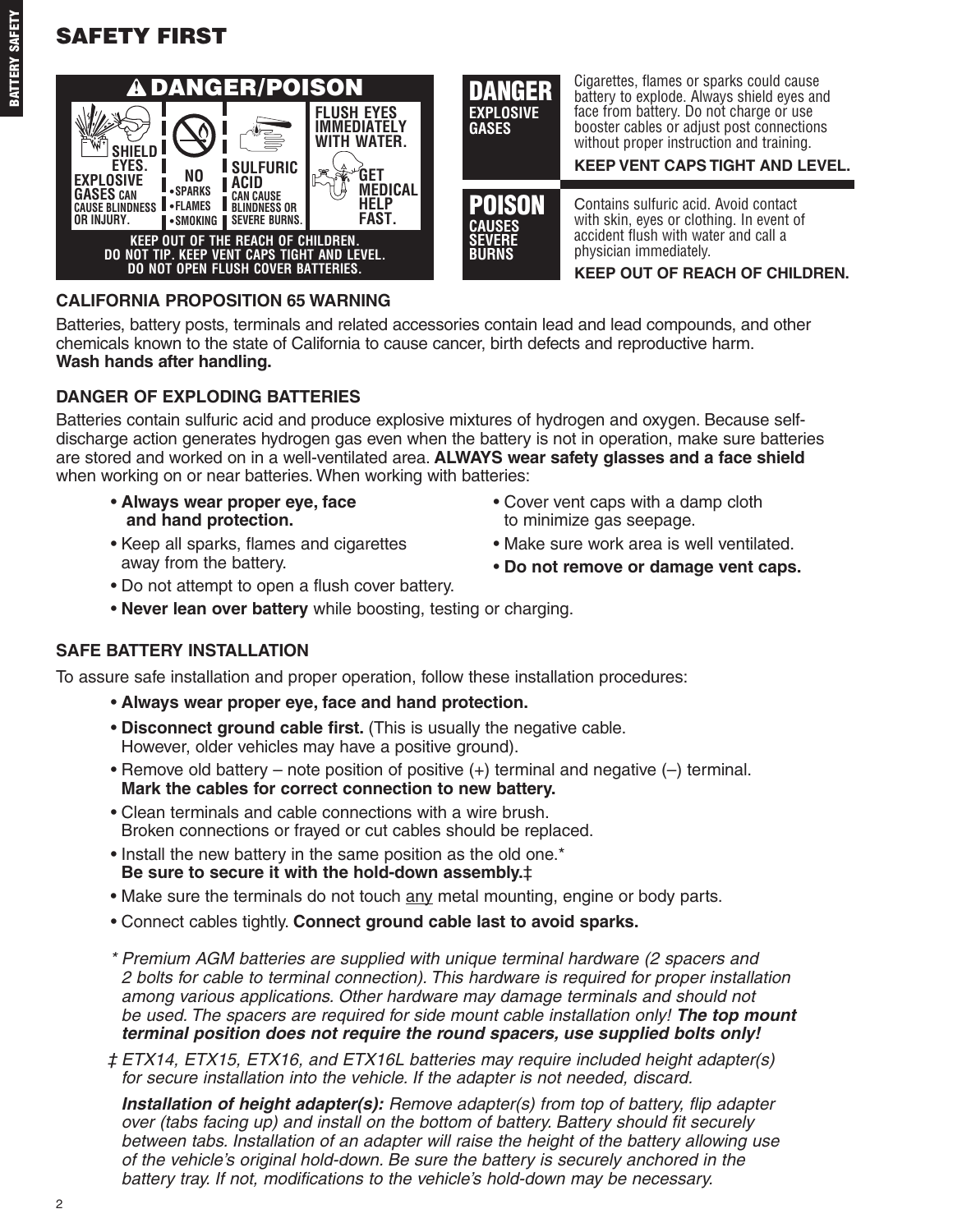#### **SAFE CHARGING**

Before beginning the charging operation, read and follow the instructions that come with the charger. **Never attempt to charge a battery without first reviewing the instructions for the charger being used.** In addition to the charger manufacturer's instructions, these general precautions should be followed:

- Always charge batteries in a well-ventilated area and **wear proper eye protection.**
- Turn the charger and timer "OFF" before connecting the leads to the battery **to avoid dangerous sparks.**
- To avoid an explosion, never try to charge a visibly damaged or frozen battery.
- Connect the charger leads to the battery; red positive (+) lead to the positive (+) terminal and black negative  $(-)$  lead to the negative  $(-)$  terminal. If the battery is still in the vehicle, connect the negative lead to the engine block, away from the battery, to serve as a ground. (If the vehicle is positive grounded, connect the positive lead to the engine block.)
- Make sure that the leads to the connections are tight.
- Set the timer, turn the charger on and slowly increase the charging rate until the desired ampere value is reached.
- If the battery becomes hot or if violent gassing or spewing of electrolyte occurs, reduce the charging rate or temporarily halt the charger.
- Always turn the charger "OFF" before removing charger leads from the battery **to avoid dangerous sparks.**

#### **PREMIUM AGM CHARGING**

The Premium AGM Power Sports Battery Line is a sealed valve regulated design. Proper charging is important since overcharging and undercharging will damage the product. **We recommend the use of a voltage regulated charger having oncharge voltage, at room temperature, at or between 14.4 to 14.6 volts at 68°F (20°C).** The only way to determine state of charge of your Power Sports Battery is with a voltmeter. The chart at right shows the relationship of stabilized voltage to state of charge.

| <b>OPEN CIRCUIT VOLTAGE</b><br>AS IT RELATES TO STATE OF CHARGE.                                                        |  |
|-------------------------------------------------------------------------------------------------------------------------|--|
| Open Circuit Voltage* State of Charge                                                                                   |  |
| 12.70 or greater 100%<br>$12.60$ 75%<br>$12.30$ 50%<br>$12.00$ 25%<br>11.800%                                           |  |
| * The actual stabilized OCV can only be determined after the<br>battery has been removed from the charger for 24 hours. |  |

#### **HANDLING BATTERY ACID**

Battery acid, or electrolyte, is a solution of sulfuric acid and water that can destroy clothing and burn the skin. Use extreme caution when handling electrolyte and keep an acid neutralizing solution - such as baking soda or household ammonia mixed with water - readily available. When handling batteries:

- **Always wear proper eye, face and hand protection.**
- If the electrolyte is splashed into an eye, immediately force the eye open and flood it with clean, cool water for at least 15 minutes. Get prompt medical attention.
- If electrolyte is taken internally, drink large quantities of water or milk. DO NOT induce vomiting. Call a physician immediately.
- Neutralize with baking soda any electrolyte that spills on a vehicle or in the work area. After neutralizing, rinse contaminated area clean with water.

Mixing acid can be very dangerous! Do not attempt without proper training. To prepare electrolyte of a specific gravity, always pour the concentrated acid slowly into the water; **DO NOT pour water into the acid.** Always stir the water while adding small amounts of acid. If noticeable heat develops, allow the solution to cool before continuing to add acid.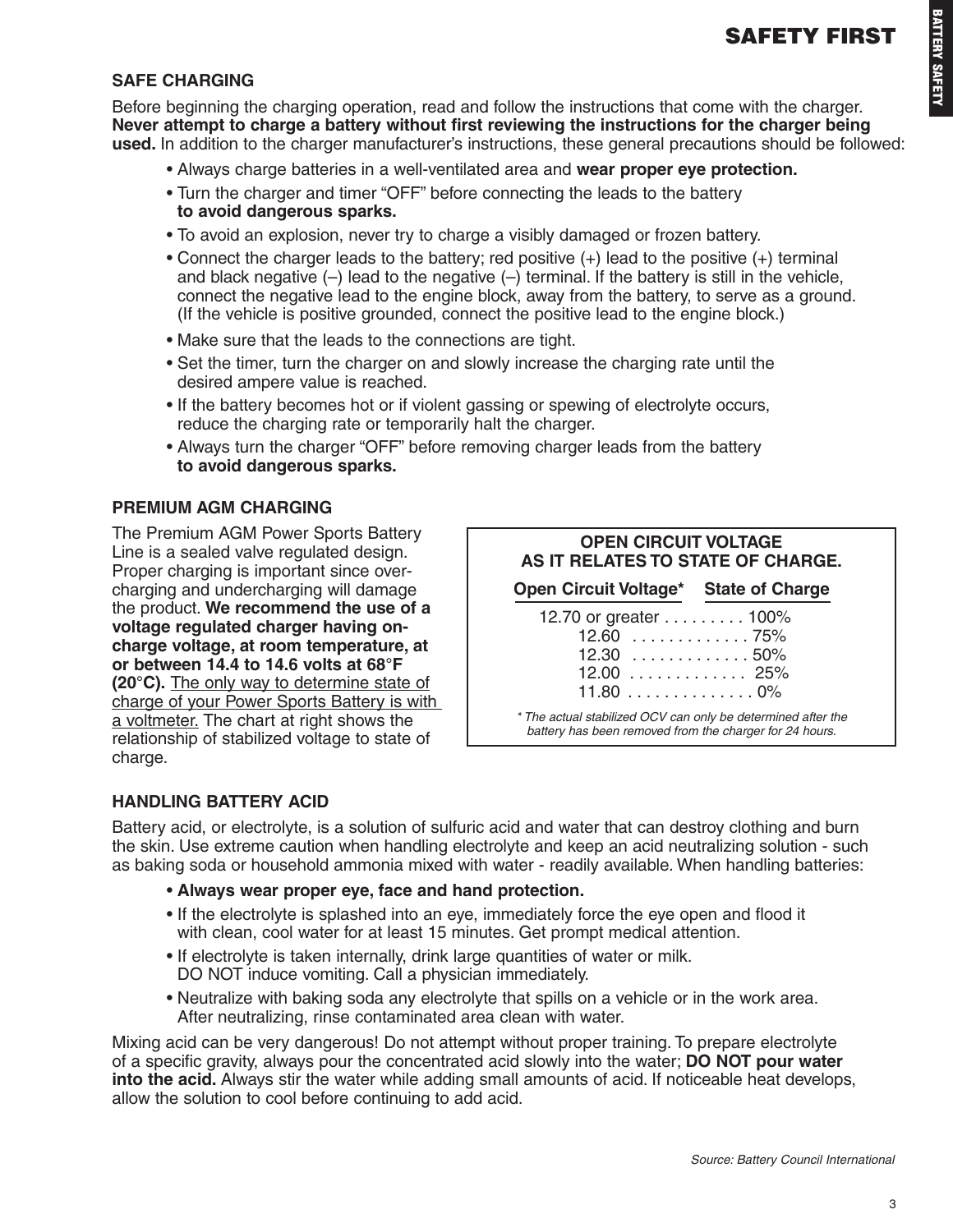#### **BATTERY OPTION CHART**

| <b>ACTIVATED READY</b><br><b>TO INSTALL</b> |                          | <b>DRY / ACTIVATION REQUIRED</b> |                          |  |  |  |
|---------------------------------------------|--------------------------|----------------------------------|--------------------------|--|--|--|
| <b>PREMIUM AGM</b>                          | <b>STANDARD AGM</b>      | <b>HIGH PERFORMANCE</b>          | <b>CONVENTIONAL</b>      |  |  |  |
| ETX9                                        | YTX9-BS                  |                                  |                          |  |  |  |
| <b>ETX12</b>                                | YTX12-BS                 |                                  |                          |  |  |  |
| ETX12 {56}                                  | YTX12-BS {56}            | YB12B-B2                         |                          |  |  |  |
| ETX14 {77}                                  | YTX14-BS                 |                                  |                          |  |  |  |
| ETX14 {56 64,67}                            |                          | YB16B-A                          |                          |  |  |  |
| ETX14 {56, 67}                              |                          | <b>YB16B-A1</b>                  |                          |  |  |  |
| ETX14 {64, 67}                              | <b>YTX16-BS-1</b>        |                                  |                          |  |  |  |
| ETX14 {67}                                  | YTX16-BS                 |                                  |                          |  |  |  |
| ETX15 {76}                                  | YTX14AH-BS               |                                  |                          |  |  |  |
| ETX15 {76}                                  |                          | <b>YB14-A2</b>                   |                          |  |  |  |
| ETX15 {76}                                  |                          | YB14-B2                          |                          |  |  |  |
| ETX15 {76}                                  |                          | <b>YB14A-A1</b>                  |                          |  |  |  |
| ETX15 {76}                                  |                          | <b>YB14A-A2</b>                  |                          |  |  |  |
| ETX15L                                      | YTX14AHL-BS              |                                  |                          |  |  |  |
| ETX15L                                      |                          | <b>YB14L-A2</b>                  | 12N14-3A                 |  |  |  |
| ETX15L                                      |                          | <b>YB14L-B2</b>                  |                          |  |  |  |
| ETX15L {55}                                 |                          | SYB14L-A2 {65}                   |                          |  |  |  |
| ETX15L {55}                                 |                          | SYB14L-B2 {65}                   |                          |  |  |  |
| ETX15L {64}                                 |                          | <b>YB14L-A1</b>                  |                          |  |  |  |
| ETX16 {77}                                  |                          | YB16-B-LM (CX)                   |                          |  |  |  |
| ETX16 {77}                                  | YTX20-BS {66}            | <b>YB16-B (LM)</b>               |                          |  |  |  |
| ETX16 {56, 67}                              |                          | Y60-N24-A                        |                          |  |  |  |
| ETX16 {67}                                  |                          | YB16C-B                          |                          |  |  |  |
| ETX16L {74,77}                              | YTX20L-BS {66}           | YB16HL-A-LM (CX)                 |                          |  |  |  |
| ETX16L {74,77}                              | YTX20L-BS {66}           | YB16L-B                          | 12N16-3B                 |  |  |  |
| ETX16L {55}                                 |                          | SYB16L-B {65}                    |                          |  |  |  |
| ETX16L {120}                                |                          |                                  | 12N24-3                  |  |  |  |
| ETX16L {120}                                |                          |                                  | 12N24-3A                 |  |  |  |
| ETX16L {120}                                |                          | Y60-N24-AL-B                     |                          |  |  |  |
| ETX16L {67}                                 |                          | YB16CL-B                         |                          |  |  |  |
| ETX18L {77}                                 | YTX24HL-BS               |                                  |                          |  |  |  |
| ETX18L {77}                                 |                          | Y50-N18L-A3                      |                          |  |  |  |
| ETX18L {77}                                 | YTX24HL-BS               | Y50-N18L-A3                      |                          |  |  |  |
| ETX18L {55,64}                              |                          | SY50-N18L-AT {65}                |                          |  |  |  |
| ETX18L {55,64}                              | YTX24HL-BS {55,64}       | SY50-N18L-AT {65}                |                          |  |  |  |
| ETX18L {117}                                |                          | Y50-N18A-A                       |                          |  |  |  |
| ETX18L {117}                                | YTX24HL-BS {117}         | Y50-N18A-A                       |                          |  |  |  |
| ETX18L {64}                                 |                          | Y50-N18L-A(LM,CX)                |                          |  |  |  |
| ETX18L {64}                                 | YTX24HL-BS {64}          | Y50-N18L-A(LM,CX)                |                          |  |  |  |
| ETX20L {77}                                 | YTX20L-BS                |                                  |                          |  |  |  |
| ETX20L {77}                                 | YTX20HL-BS               |                                  |                          |  |  |  |
| ETX20L {56}                                 | YTX20L-BS {66}<br>YIX30L | YB18L-A {56}<br>YB30L-B          | $\overline{\phantom{0}}$ |  |  |  |
| ETX30L {77}<br>ETX30LA                      |                          | YB30CL-B                         |                          |  |  |  |
|                                             | YTX20-BS {66}            | <b>YB18-A</b>                    |                          |  |  |  |
|                                             |                          | 6YB11-2D                         | 6N11-2D                  |  |  |  |
|                                             |                          | YB5L-B                           | 12N5-3B                  |  |  |  |
|                                             |                          | YB7-A                            | 12N7-4A                  |  |  |  |
|                                             |                          | YB7L-B                           | 12N7-3B                  |  |  |  |
|                                             |                          | YB9-B                            | 12N9-4B-1                |  |  |  |
|                                             |                          | YB9L-A2                          | 12N9-3A-1                |  |  |  |
|                                             |                          | YB9L-B                           | 12N9-3B                  |  |  |  |
|                                             |                          | <b>YB10L-A2</b>                  | 12N10-3A-2               |  |  |  |
|                                             |                          | YB10L-B                          | 12N10-3B                 |  |  |  |
|                                             |                          | YB12A-A                          | 12N12A-4A-1              |  |  |  |

{55} Sensor not included with replacement battery. Disconnect sensor.

{56} Hold down modification may be necessary.

{64} Top and front terminal mounts only.

{65} Includes sensor not supplied with AGM. {66} The YTX20 series batteries may be used as an optional upgrade, but some modification to the hold-down may be necessary. See battery label for retrofit cautions.

{67} Supplied adapter may be required for proper fit.

{74} Shipped with 20mm adapter.

{76} Shipped with 10mm adapter.

{77} Does not meet Harley-Davidson OEM specifications.

{117} Battery must be rotated for correct polarity. Hold-down modifications may be necessary. Top and front terminal mounts only.

{120} Shipped with 20mm adapter. Hold-down modifications may be necessary.

Note:Yuasa part numbers sometimes end in CX vs. LM.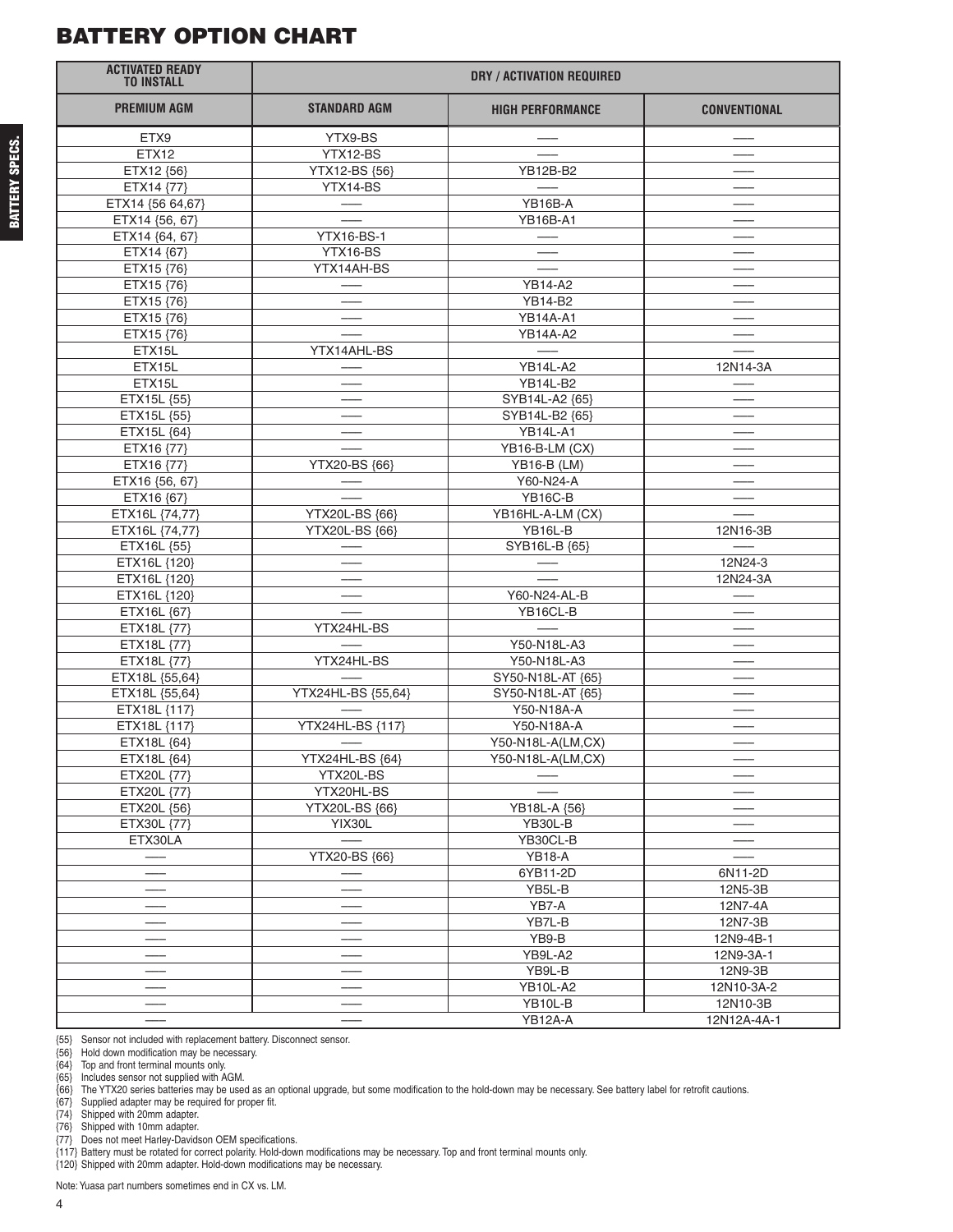## **COMPETITIVE CROSS REFERENCE**

| <b>DEKA</b>           | <b>MAGNA</b><br><b>POWER</b>           | <b>YUASA</b>               | <b>GNB</b>        | <b>DELCO</b>   | <b>INTERSTATE</b>          | <b>GS-JSB</b>                     | <b>NAPA</b>              | <b>SEARS</b>   | <b>WAL-MART</b> |
|-----------------------|----------------------------------------|----------------------------|-------------------|----------------|----------------------------|-----------------------------------|--------------------------|----------------|-----------------|
|                       | <b>PREMIUM SEALED MAINTENANCE FREE</b> |                            |                   |                |                            |                                   |                          |                |                 |
| YTX4L-BS              | GT4L-BSFP                              | YTX4L-BS                   | 4L-BS             | GT4L-BS        | YTX4L-BS                   |                                   | 740-1865                 | 44015          | ES4LBS          |
| YTX5L-BS              | GTX5LBSFP                              | YTX5L-BS                   | 5L-BS             | GTX5L-BS       | YTX5L-BS                   |                                   |                          | 44022          |                 |
| YTX7A-BS              |                                        | YTX7A-BS                   | $7A-BS$           |                | YTX7A-BS                   |                                   |                          | 44023          |                 |
| YTX7L-BS              |                                        | YTX7L-BS                   | 7L-BS             |                | YTX7L-BS                   | GTX7L-BS                          |                          | 44024          |                 |
| ETX9                  | ETX9                                   | YTX9-BS                    | $9 - BS$          | GTX9-BS        | YTX9-BS                    |                                   | 740-1825                 | 44025          |                 |
| YTX9-BS               | GTX9-BSFP                              | YTX9-BS                    |                   |                |                            |                                   |                          |                |                 |
| ETX12<br>YTX12-BS     | ETX12<br>GTX12-BSFP                    | YTX12-BS<br>YTX12-BS       | $12-BS$           | GTX12-BS       | YTX12-BS                   |                                   | 740-1866                 | 44016          | ES12BS          |
| ETX14                 | ETX14                                  | YTX14-BS                   | $14-BS$           | GTX14-BS       | YTX14-BS                   | $\overbrace{\phantom{aaaaa}}^{x}$ | 740-1886                 | 44017          | ES14BS          |
| YTX14-BS              | GTX14-BSFP                             | YTX14-BS                   |                   |                |                            |                                   |                          |                |                 |
| YTX16-BS              |                                        | YTX16-BS                   |                   |                |                            |                                   |                          |                |                 |
| YTX16-BS-1            |                                        | YTX16-BS-1                 |                   |                |                            |                                   |                          |                |                 |
| YTX14L-BS             |                                        | YTX14L-BS                  |                   |                | YTX14L-BS                  |                                   |                          |                |                 |
| ETX15                 | ETX15                                  | YTX14AH-BS                 |                   | GTX14AH-BS     | YTX14AH-BS                 |                                   |                          | 44004          |                 |
| YTX14AH-BS            | ETX15                                  | YTX14AH-BS                 |                   |                |                            |                                   |                          |                |                 |
| ETX15L<br>YTX14AHL-BS | ETX15L<br>ETX15L                       | YTX14AHL-BS<br>YTX14AH-BS  |                   | GTX14AHL-BS    | YTX14AHL-BS                |                                   |                          | 44005          |                 |
| YTX15L-BS             |                                        | YTX15L-BS                  |                   |                | YTX15L-BS                  |                                   |                          | 44162          |                 |
| ETX16                 | ETX16                                  | YTX20-BS                   | $16-BS$           |                | YTX20-BS                   |                                   | TBA                      | 44028          |                 |
| YTX20-BS              | ETX16                                  | YTX20-BS                   |                   |                |                            |                                   |                          |                |                 |
| ETX16L                | ETX16L                                 | YTX20L-BS                  | 16L-BS            | GTX20L-BS {66} | YTX20L-BS {66}             |                                   | <b>TBA</b>               | 44027          |                 |
| YTX20L-BS             | ETX16L                                 | YTX20L-BS                  |                   |                |                            |                                   |                          |                |                 |
| ETX18L                | ETX18L                                 | YTX24HL-BS                 | 18L-BS            | GTX24HL-BS     | YTX24HL-BS                 |                                   | TBA                      | 44006          |                 |
| YTX24HL-BS            | ETX18L                                 | YTX24HL-BS                 |                   |                |                            |                                   |                          |                |                 |
| ETX20L<br>YTX20L-BS   | ETX20L                                 | YTX20L-BS<br>YTX20L-BS     | 20L-BS            | GTX20L-BS}     | YTX20L-BS                  |                                   | TBA                      | 44027          |                 |
| ETX20L                | GTX20L-BSFP<br>ETX20L                  | YTX20HL-BS                 |                   | GTX20HL-BS     | YTX20HL-BS                 |                                   |                          |                |                 |
| YTX20HL-BS            | GTX20L-BSFP                            | YTX20HL-BS                 |                   |                |                            |                                   |                          |                |                 |
| ETX30L                | YIX30L                                 | YIX30L                     |                   |                | YIX30L                     | YGIX30                            |                          |                |                 |
| <b>PREMIUM</b>        |                                        |                            |                   |                |                            |                                   |                          |                |                 |
| YB2.5L-C              |                                        | <b>YB2.5L-C</b>            | $2.5L-C$          |                | $Y2.5L-C$                  | GM2.5A-3C-3                       |                          | 44035          |                 |
| YB2.5L-C-1            |                                        | YB2.5L-C-1                 | $2.5L-C-1$        |                | YB2.5L-C-1                 | GM2.5A-3C-1                       |                          | 44036          |                 |
| YB3L-A                |                                        | YB3L-A                     | $3L-A$            |                | YB3L-A                     | GM3-3A                            |                          | 44037          |                 |
| YB3L-B                |                                        | YB3L-B                     | $3L-B$            |                | YB3L-B                     | GM3-3B                            |                          | 44038          |                 |
| YB4L-A                |                                        | YB4L-A                     | $4L-A$            |                | YB4L-A                     | GM4A-3B                           |                          | 44039          |                 |
| YB4L-B                | CB4L-BFP                               | YB4L-B                     | $4L-B$            | MC0414         | YB4L-B                     | $GM4-3B$                          | 740-1861                 | 44014          |                 |
| YB5L-B                | CB5L-BFP                               | YB5L-B                     | $5L - B$          |                | YB5L-B                     | GM5Z-3B                           | 740-1868                 | 44353          |                 |
| YB7-A<br>YB7C-A       |                                        | YB7-A<br>YB7C-A            | $7-A$<br>$7C-A$   |                | YB7-A<br>YB7C-A            | GM7Z-4A<br>GM7CZ-3D               | <b>M227CY</b>            | 44040<br>44041 |                 |
| YB7L-B                | $\overbrace{\phantom{aaaaa}}^{x}$      | YB7L-B                     | $7L-B$            |                | YB7L-B                     | GM7-3B-1                          | $\overline{\phantom{m}}$ | 44042          |                 |
| YB9A-A                | CB9A-AFP                               | YB9A-A                     | 9AA               | CB9A-A         | YB9A-A                     | GM9AZ-4A                          | 740-1872                 | 44043          |                 |
| YB9L-A2               |                                        | YB9L-A2                    | 9L-A2             |                | YB9L-A2                    |                                   |                          | 44044          |                 |
| YB9-B                 | CB9-BFP                                | YB9-B                      | $9 - B$           |                | YB9-B                      | GM9Z-4B                           | 740-1858                 | 44356          |                 |
| $YB9L-B$              | CB9L-BFP                               | $YB9L-B$                   | 9LB               |                | YB9L-B                     | GM9Z-3B                           | 740-1837                 | 44045          |                 |
| <b>YB10A-A2</b>       |                                        | <b>YB10A-A2</b>            | 10A-A             |                | <b>YB10A-A2</b>            |                                   |                          | 44046          |                 |
| <b>YB10L-A2</b>       | CB10L-A2FP                             | <b>YB10L-A2</b>            | 10LA2             | MC1114         | <b>YB10L-A2</b>            | GM10Z-3A                          | 740-1857                 | 44355          | ES10LA2         |
| YB10L-B               |                                        | YB10L-B                    | $10L-B$<br>10L-B2 |                | YB10L-B                    | GM10-3B                           | 740-1831                 | 44047<br>44048 |                 |
| YB10L-B2<br>YB12A-A   | CB12A-AFP                              | <b>YB10L-B2</b><br>YB12A-A | 12AA              | MC1216         | <b>YB10L-B2</b><br>YB12A-A | GM12AZ-4A-1                       | 740-1832<br>740-1854     | 44358          | ES12AA          |
| YB12AL-A              | CB12AL-AFP                             | YB12AL-A                   | 12AL-A            |                | YB12AL-A                   | GM12AZ-3A-1                       | 740-1873                 | 44052          |                 |
| YB12A-B               |                                        | YB12A-B                    | $12A-B$           |                | YB12A-B                    |                                   |                          | 44053          |                 |
| <b>YB12B-B2</b>       |                                        | <b>YB12B-B2</b>            | 12B-B2            |                | <b>YB12B-B2</b>            | GM12B-4B                          |                          | 44054          |                 |
| YB12C-A               |                                        | $YB12C-A$                  | $12C-A$           |                | YC12C-A                    | GM12CZ-4A-2                       |                          | 44055          |                 |
| <b>YB14-A2</b>        | CB14-A2FP                              | <b>YB14-A2</b>             | $14-A2$           |                | <b>YB14-A2</b>             | GM14Z-4A                          | 740-1864                 | 44363          |                 |
| <b>YB14A-A1</b>       | CB14A-AFP                              | YB14A-A1                   | 14AA1             |                | YB14A-A1                   | GM14AZ-4A                         | 740-1826                 | 44056          |                 |
| <b>YB14A-A2</b>       | CB14A-A2FP                             | <b>YB14A-A2</b>            | 14AA2             | MC1418         | YB14A-A2                   | GM14AZ-4A-1                       | 740-1860                 |                | ES14AA2         |
| YB14L-A1              |                                        | YB14L-A1<br>YMF14L-2 *     | 14L-A1<br>$14L-2$ |                | YB14L-A1                   | GM14Z-3A-1                        |                          | 44057          |                 |
| YB14L-A2              | CB14L-A2FP                             | YB14L-A2                   | 14L-A2            | MC1406         | YB14L-A2                   | GM14Z-3A                          | 740-1851                 | 44364          | ES14L-A2        |
| <b>YB14L-B2</b>       |                                        | YB14L-B2                   | 14L-B2            |                | YB14L-B2                   | GM14Z-3B                          | 740-1828                 | 44059          |                 |
|                       |                                        | <b>YB14-B2</b>             | $14-B2$           |                | YB14-B2                    |                                   |                          | 44060          |                 |
| SYB14L-A2             |                                        | SYB14L-A2                  | <b>14LA2</b>      |                | SYB14L-A2                  | $\overbrace{\phantom{aaaaa}}^{}$  | $\hspace{0.05cm}$        | 44061          |                 |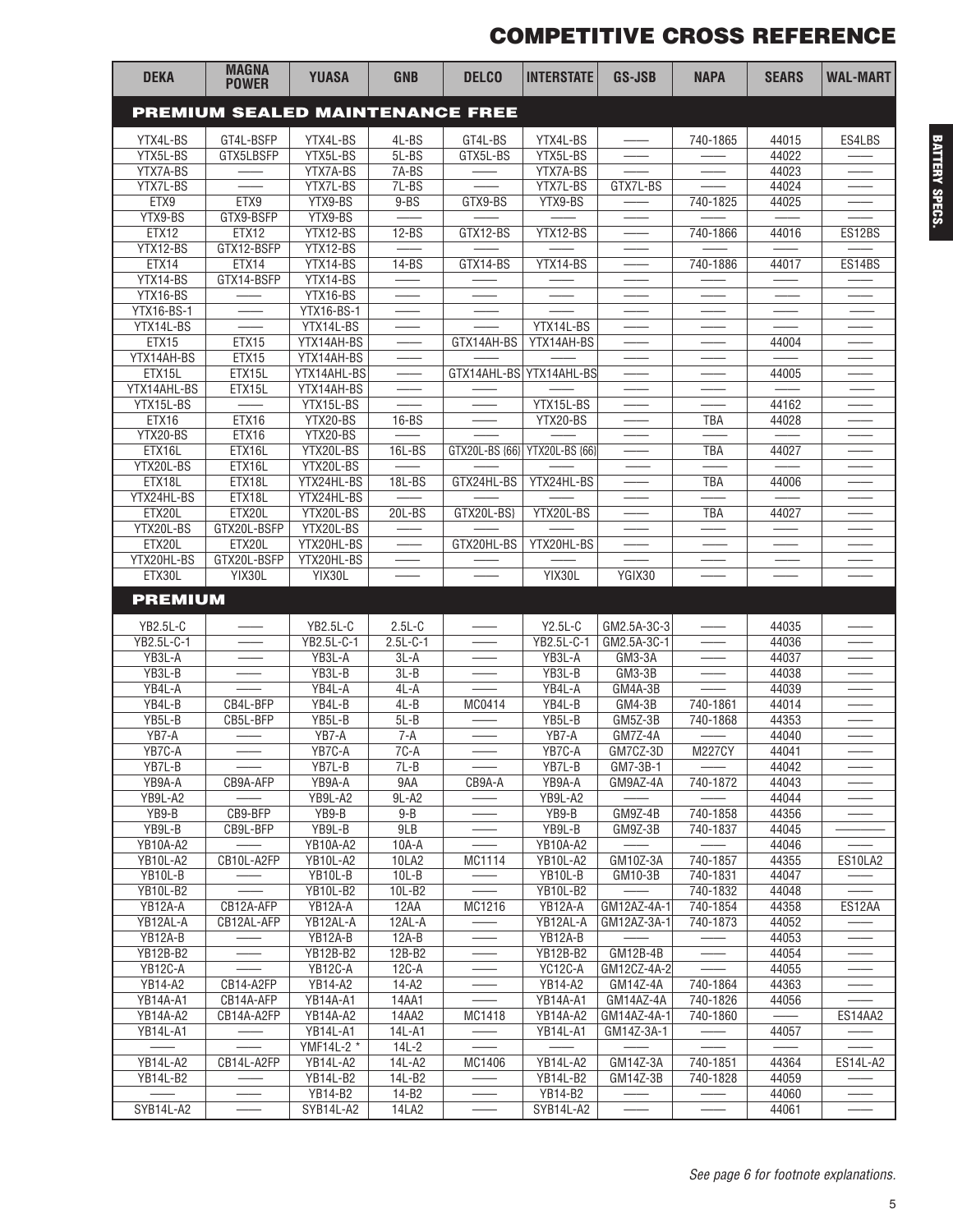#### **COMPETITIVE CROSS REFERENCE**

| <b>DEKA</b>     | <b>MAGNA</b><br><b>POWER</b> | <b>YUASA</b>    | <b>GNB</b>    | <b>DELCO</b> | <b>INTERSTATE</b> | GS-JSB      | <b>NAPA</b> | <b>SEARS</b> | <b>WAL-MART</b> |
|-----------------|------------------------------|-----------------|---------------|--------------|-------------------|-------------|-------------|--------------|-----------------|
|                 | <b>PREMIUM</b> (continued)   |                 |               |              |                   |             |             |              |                 |
| SYB14L-B2       |                              | SYB14L-B2       | 14-LB2        |              | SYB14L-B2         |             |             | 44062        |                 |
| YB16AL-A2       | CB16AL-A2FP                  | YB16AL-A2       | 16ALA2        | CB16AL-A2    | YB16AL-A2         | GM16A-3A    | 740-1877    | 44063        |                 |
| HYB16A-AB       | HCB16A-AFP                   | HYB16A-AB       | 16AA          |              | HYB16A-AB         | GM16-T      | 740-1867    | 44064        |                 |
| <b>YB16-B</b>   | CB16-BFP                     | <b>YB16-B</b>   | 16B           | MC1912       | <b>YB16-B</b>     | GM16Z-4BH   | 740-1852    | 44366        | ES16B           |
| YB16L-B         | CB16L-BFP                    | YB16L-B         | 16LB          |              | YB16L-B           | GM16Z-3B    | 740-1827    | 44065        |                 |
| $16 - B - LM$   |                              | YB16-B-CX       | $16 - B - LM$ |              | YB16-B-LM         |             |             | 44029        |                 |
| 16HL-A-LM       |                              | YB16HL-A-CX     | 16HL-A-LM     |              | YB16HL-A-LM       |             |             |              |                 |
| YB16B-A         |                              | YB16B-A         | $16B - A$     |              | YB16B-A           | GM16B-4A    |             | 44066        |                 |
| <b>YB16B-A1</b> |                              | <b>YB16B-A1</b> | 16B-A1        |              | <b>YB16B-A1</b>   |             |             | 44067        |                 |
| YB16C-B         |                              | <b>YB16C-B</b>  | 16C-B         |              | <b>YB16C-B</b>    |             |             | 44068        |                 |
| YB16CL-B        | CB16CL-BFP                   | YB16CL-B        | 16CLB         | M1924        | YB16CL-B          | GM16AZ-3B   | 740-1862    | 44001        | ES16CLB         |
|                 |                              | SYB16L-B        | $16L - B$     |              | SYB16L-B          |             |             | 44069        |                 |
| <b>YB18-A</b>   | CB18-AFP                     | <b>YB18-A</b>   | $18-A$        |              | <b>YB18-A</b>     | GM18A-4A    | 740-1874    | 44070        |                 |
| YB18L-A         | CB18L-AFP                    | YB18L-A         | 18LA          |              | YB18L-A           | GM18A-3A    | 740-1871    | 44071        |                 |
| Y50-N18A-A      |                              | Y50-N18A-A      | 50-N18A-A     |              | Y50-N18A-A        |             |             | 44072        |                 |
| Y50-N18L-A      |                              | Y50-N18L-A      | 50N18LA2      | MC2008       | Y50-N18L-A        | GM18Z-3A(S) |             |              | ES50N-N18L-A    |
| Y50-N18L-A3     | C50N18L-A3FP                 | Y50-N18L-A3     | 50N18LA3 **   |              | Y50-N18L-A3       |             | 740-1855    | 44359        |                 |
|                 |                              | Y60-N24-A       | 60-N24-A      |              | Y60-N24-A         |             |             | 44074        |                 |
| Y60-N24AL-B     |                              | Y60-N24AL-B     | 60-N24AL-B    |              | Y60-N24AL-BI      |             | 740-1880    | 44075        |                 |

#### **FOOTNOTES:**

\* - Superceded by YTX14AHL-BS.

\*\* - GNB's 50N18LA3 replaces 50N18LA2.

\*\*\* - Discontinued battery when stock depleted.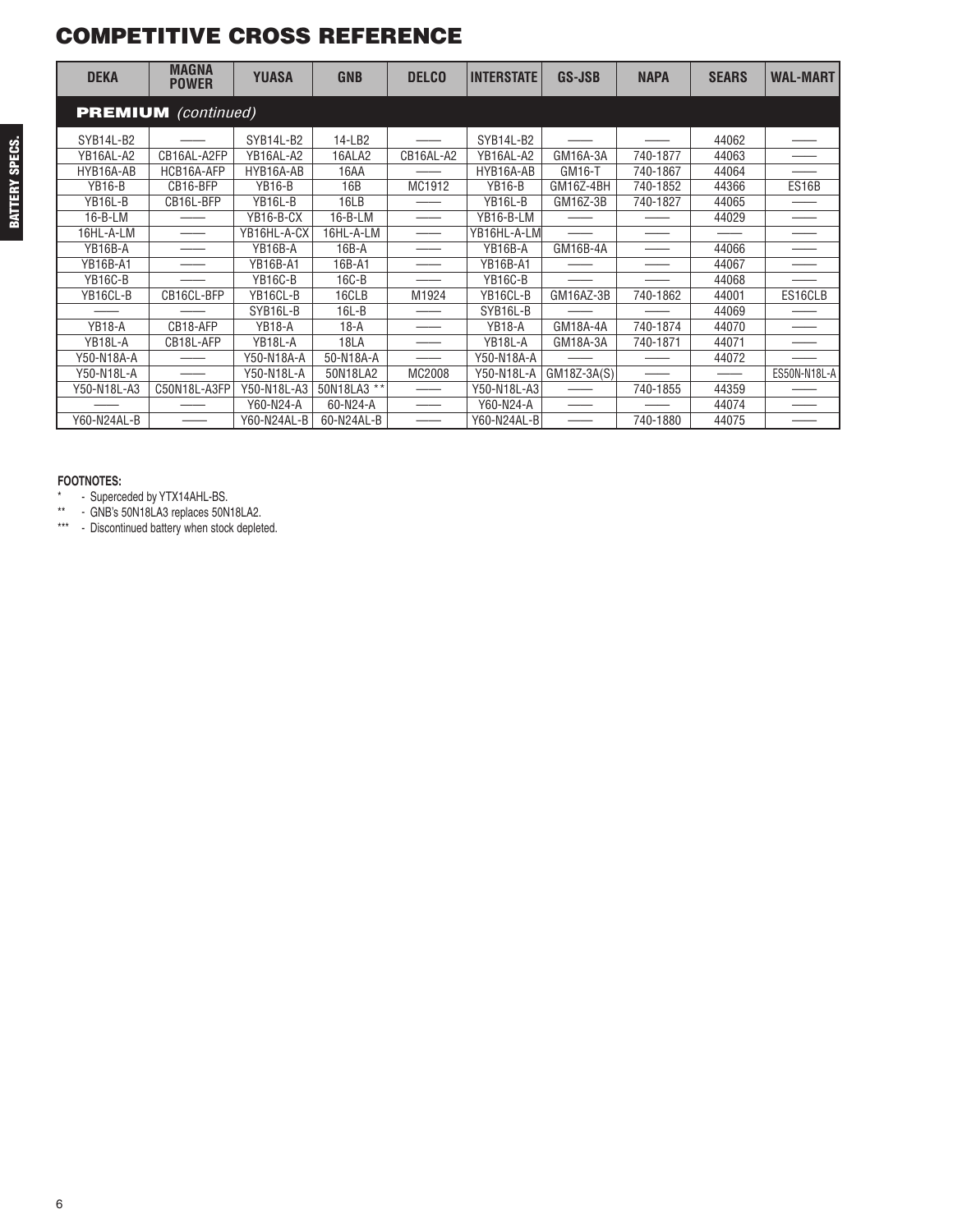#### **TERMINALS**

Terminal shapes vary from one battery to another. By identifying the correct replacement battery from the listing in this book, you are assured of the proper terminal configuration. For custom applications,<br>refer to the following chart to identify terminal shape and corresponding batteries.

|             |              | <b>Terminal Shape</b> |                           |                                                                                                             |                                                                                                        |                                                                                                |                                                                                  |                                                                                |
|-------------|--------------|-----------------------|---------------------------|-------------------------------------------------------------------------------------------------------------|--------------------------------------------------------------------------------------------------------|------------------------------------------------------------------------------------------------|----------------------------------------------------------------------------------|--------------------------------------------------------------------------------|
| <b>Type</b> | <b>Front</b> | <b>Side</b>           | <b>Top</b>                |                                                                                                             |                                                                                                        | <b>Battery Type</b>                                                                            |                                                                                  |                                                                                |
|             |              | $\circ$               |                           | <b>YB14L-A1</b><br><b>YTX16-BS-1</b>                                                                        |                                                                                                        |                                                                                                |                                                                                  |                                                                                |
| 2           |              |                       | $\bigcirc$                | YB9L-A2<br>12N5.5-4A                                                                                        | YB16AL-A2                                                                                              |                                                                                                |                                                                                  |                                                                                |
| 3           |              | $\bigcirc$            | $\frac{1}{2}$             | YB7C-A<br>12N24-3                                                                                           | YB7L-B                                                                                                 | Y60-N24AL-B                                                                                    | Y60-N24-A                                                                        |                                                                                |
| 4           | $\bigcirc$   |                       | $\bigcirc$                | YB12C-A<br>YTX14L-BS<br>YTX20CH-BS<br>YTX20HL-PW                                                            | YB16B-A<br>YTX14AH-BS<br>YTX20-BS<br>YTX24HL                                                           | Y50-N18L-A3<br>YTX14AHL-BS<br>YTX20L-BS<br>YTX24HL-BS                                          | YB30L-B<br>YTX15L-BS<br>YTX20H-BS<br>YTX20HL-BS-PW                               | YB30CL-B<br>YTX16-BS<br>YTX20HL-BS                                             |
| 5           | $\circ$      |                       | $\bigcirc$                | YTX4L-BS<br>YTX9-BS<br>YB4L-A                                                                               | YTX5L-BS<br>YTX12-BS<br>YB4L-B                                                                         | YTZ7S<br>KMX14-BS<br><b>YB16C-B</b>                                                            | YTX7A-BS<br>YTX14-BS<br>YB16CL-B                                                 | YTX7L-BS<br>YIX30L                                                             |
| 6           | O            | "                     | $\overline{\phantom{a}}$  | YB3L-A<br>YB9-B<br>YB12A-B<br>YB16HL-A-LM<br>12N5-3B<br>12N7-4A<br>12N9-4B-1<br>12N16-3B<br>6N6-3B<br>B39-6 | YB5L-B<br>YB9L-B<br><b>YB14A-A1</b><br>SYB16L-B<br>12N5-4B<br>12N7-4B<br>12N10-3A<br>6N6-3B-1<br>B54-6 | YB7-A<br>YB10L-B<br><b>YB16-B</b><br>12N5.5-3B<br>12N7D-3B<br>12N10-3A-1<br>6N11A-1B<br>B38-6A | YB7B-B<br>YB12A-A<br>YB16-B-LM<br>12N5.5A-3B<br>12N9-3A-1<br>12N10-3B<br>6N11-2D | YB9A-A<br>YB12AL-A<br>YB16L-B<br>12N7-3B<br>12N9-3B<br>12N12A-4A-1<br>6N12A-2D |
|             |              | $\bigcirc$            | $\bigcirc$                | HYB16A-AB<br>Y50-N18A-A                                                                                     | YB16B-A<br>Y50-N18L-A                                                                                  | <b>YB18-A</b><br>Y50-N18L-A-LM SY50-N18L-AT                                                    | YB18L-A                                                                          |                                                                                |
| 8           |              |                       | $\bigcirc$                | YB10A-A2<br>YB12B-B2<br>SYB14L-A2<br>12N10-3A-2                                                             | YB10L-A2<br>YB14-A2<br>YB14-B2<br>12N11-3A-1                                                           | YB10L-B2<br><b>YB14A-A2</b><br><b>YB14L-B2</b><br>12N14-3A                                     | YB12AL-A2<br>YB14L-A2                                                            |                                                                                |
| 0<br>Ù      |              |                       | $\circledcirc$<br>$\circ$ | <b>YHD-12</b>                                                                                               | 12N9-3A                                                                                                |                                                                                                |                                                                                  |                                                                                |
| 10          |              | $\circ$               | $\mathbb{R}$              | 51814                                                                                                       | 51913                                                                                                  | 53030                                                                                          |                                                                                  |                                                                                |
|             | $\bigcirc$   |                       | $\circ$                   | YT9B-4<br>YT7B-BS                                                                                           | YTZ10S<br>YTR9-BS                                                                                      | YTZ12S<br>YT12A-BS                                                                             | YTZ14S<br>YT12B-BS                                                               | <b>YT14B-4</b>                                                                 |
| 12          |              |                       |                           | YTR4A-BS                                                                                                    |                                                                                                        |                                                                                                |                                                                                  |                                                                                |
| 13          |              |                       |                           | YT4B-BS                                                                                                     |                                                                                                        |                                                                                                |                                                                                  |                                                                                |
| 14          |              |                       | $\circ$                   | ETX9<br><b>ETX16</b><br>ETX30LA                                                                             | <b>ETX12</b><br>ETX16L                                                                                 | ETX14<br>ETX18L                                                                                | ETX <sub>15</sub><br>ETX20L                                                      | ETX15L<br>ETX30L                                                               |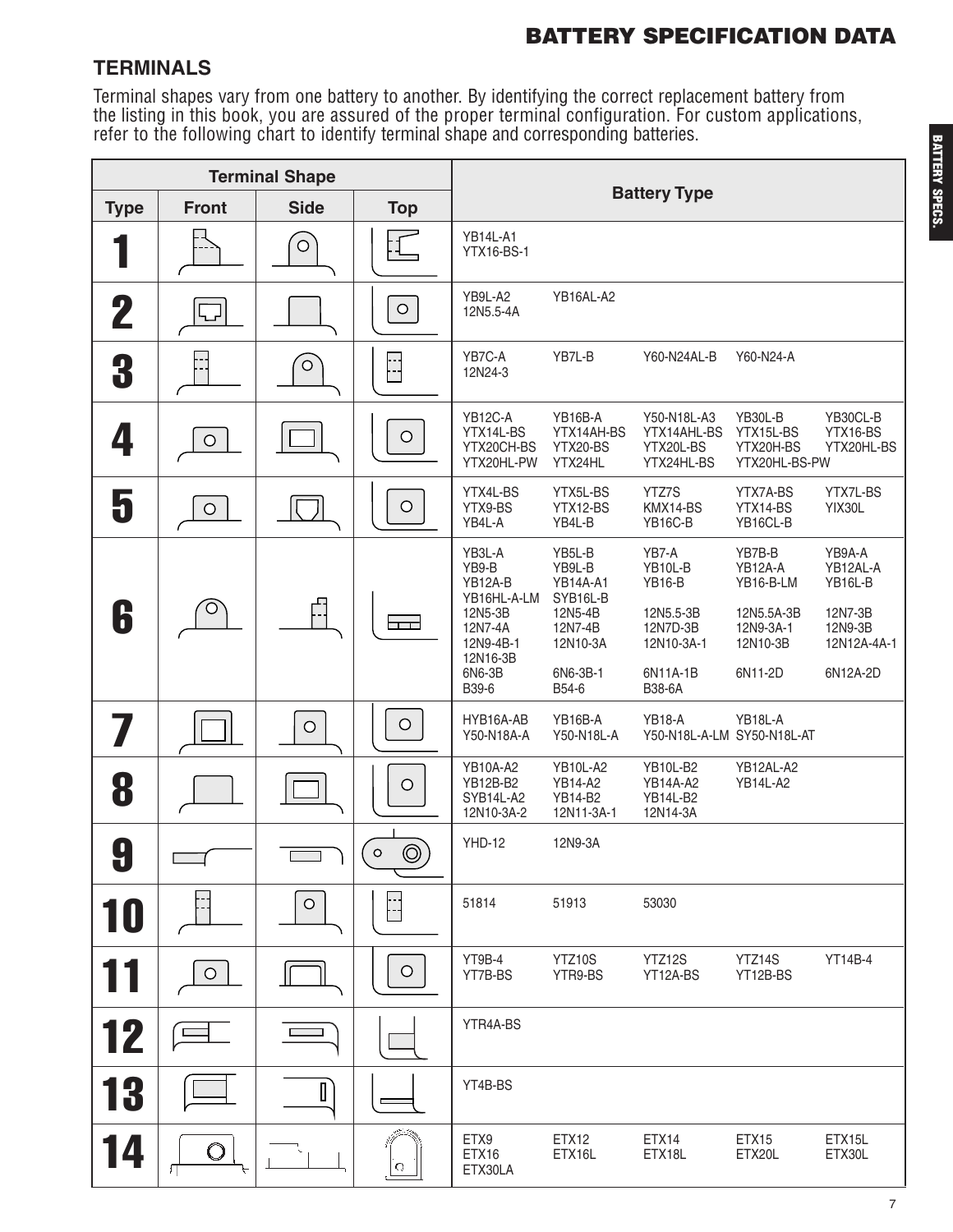| PART NO.                                                   | CAP.<br>AH | <b>DIMENSIONS (in.)</b><br>(± 1/16 in.) |                  | <b>DIMENSIONS (mm)</b><br>$(\pm 2$ mm) |     |     | <b>ASSEMBLY</b><br><b>FIGURE</b> | <b>WEIGHT</b><br>W/O           | TERM.<br><b>TYPE</b>  | <b>ACID</b><br><b>VOLUME</b> | REG.<br><b>CHARGE</b> | <b>CCA</b><br>@ O°F     |                  |
|------------------------------------------------------------|------------|-----------------------------------------|------------------|----------------------------------------|-----|-----|----------------------------------|--------------------------------|-----------------------|------------------------------|-----------------------|-------------------------|------------------|
|                                                            | (10 HR)    | L                                       | W                | H                                      | L.  | W   | н                                | (AS PER COVER<br>POLARITY)     | <b>ACID</b><br>(Ibs.) | (SEE<br><b>PG. 6)</b>        | (LITER)               | <b>CURRENT</b><br>(AMP) | $(-18^{\circ}C)$ |
| PREMIUM AGM ACTIVATED — READY-TO-INSTALL – 12 VOLT         |            |                                         |                  |                                        |     |     |                                  |                                |                       |                              |                       |                         |                  |
| ETX9                                                       | 8          | 5%                                      | $3\frac{7}{6}$   | $4\frac{3}{16}$                        | 150 | 88  | 106                              |                                | 6.3                   | 14                           | N/A                   | 1.5                     | 120              |
| ETX12                                                      | 10         | 5%                                      | $3\frac{7}{6}$   | 5%                                     | 150 | 88  | 130                              |                                | 9.4                   | 14                           | N/A                   | 2.0                     | 180              |
| ETX14 {75, 77}                                             | 12         | 5%                                      | $3\frac{7}{6}$   | $5\% +$                                | 150 | 88  | 145#                             |                                | 12.0                  | 14                           | N/A                   | 3.0                     | 200              |
| ETX15 {76}                                                 | 14         | 51⁄4                                    | $3\%$            | $6\%$ #                                | 134 | 90  | 166#                             |                                | 11.0                  | 14                           | N/A                   | 3.0                     | 190              |
| ETX15L                                                     | 14         | $5\%$                                   | $3\%$            | $6\%$                                  | 134 | 90  | 166                              |                                | 11.0                  | 14                           | N/A                   | 3.0                     | 190              |
| ETX16 {74, 77}                                             | 19         | $6\%$                                   | 4                | $6\frac{1}{6}$ #                       | 175 | 100 | 155#                             |                                | 17.0                  | 14                           | N/A                   | 4.0                     | 275              |
| ETX16L {74, 77}                                            | 19         | $6\%$                                   | 4                | $6\frac{1}{6}$ #                       | 175 | 100 | 155#                             |                                | 17.0                  | 14                           | N/A                   | 4.0                     | 275              |
| ETX18L {77}                                                | 20         | 8%                                      | $3\%$            | 6%                                     | 206 | 91  | 163                              |                                | 18.0                  | 14                           | N/A                   | 5.0                     | 300              |
| ETX20L {77}                                                | 17.5       | $6\%$                                   | $3\frac{7}{6}$   | $6\%$                                  | 177 | 88  | 155                              |                                | 15.5                  | 14                           | N/A                   | 4.0                     | 270              |
| ETX30L {77}                                                | 26         | $6\%$                                   | $5\frac{3}{16}$  | 6%                                     | 168 | 131 | 176                              |                                | 21.7                  | 14                           | N/A                   | 6.0                     | 365              |
| ETX30LA                                                    | 26         | 6%                                      | $5\%$            | $7\frac{3}{4}$                         | 168 | 131 | 192.2                            |                                | 21.7                  | 14                           | N/A                   | 6.0                     | 365              |
| <b>STANDARD AGM ACTIVATED - READY-TO-INSTALL - 12 VOLT</b> |            |                                         |                  |                                        |     |     |                                  |                                |                       |                              |                       |                         |                  |
| YTZ7S                                                      | 6          | $4\frac{7}{16}$                         | $2\frac{3}{4}$   | 4%                                     | 113 | 70  | 105                              | لتنتنت                         | 4.6                   | 5                            | N/A                   | 0.6                     | 130              |
| YT9B-4                                                     | 8          | 6                                       | $2\frac{3}{4}$   | $4\%$                                  | 150 | 70  | 105                              | 41111                          | 7.5                   | 11                           | N/A                   | 0.8                     | 115              |
| YTZ10S                                                     | 8.6        | 6                                       | $3\frac{7}{6}$   | $3^{11}/16$                            | 150 | 87  | 93                               | iite                           | 7.0                   | 11                           | N/A                   | 0.9                     | 190              |
| YTZ12S                                                     | 11         | 6                                       | $3\frac{7}{6}$   | 4%                                     | 150 | 87  | 110                              | 41111-                         | 8.1                   | 11                           | N/A                   | 1.1                     | 210              |
| YTZ14S                                                     | 11.2       | 6                                       | $3\frac{7}{6}$   | 4%                                     | 150 | 87  | 110                              | .                              | 8.6                   | 11                           | N/A                   | 1.1                     | 230              |
| <b>YT14B-4</b>                                             | 12         | 6                                       | $2\frac{3}{4}$   | 5%                                     | 150 | 70  | 145                              | 1111                           | 10.1                  | 11                           | N/A                   | 1.2                     | 135              |
| YIX30L                                                     | 30         | $6\%$                                   | 5                | $6\frac{7}{8}$                         | 166 | 126 | 175                              | iiii                           | 22.0                  | 5                            | N/A                   | 2.8                     | 385              |
| <b>STANDARD AGM - 12 VOLT</b>                              |            |                                         |                  |                                        |     |     |                                  |                                |                       |                              |                       |                         |                  |
| YTR4A-BS                                                   | 2.3        | 4%                                      | $1\frac{15}{16}$ | 3%                                     | 114 | 49  | 86                               | iiiiy                          | 2.0                   | 13                           | 0.14                  | 0.3                     | 45               |
| YT4B-BS                                                    | 2.3        | 4%                                      | $1\%$            | $3\frac{7}{6}$                         | 114 | 39  | 86.5                             | 11111.                         | 2.1                   | 13                           | 0.12                  | 0.3                     | 40               |
| YTX4L-BS                                                   | 3          | $4\%$                                   | $2^{13}/_{16}$   | $3%$                                   | 114 | 71  | 86                               | T T T<br>.<br><u>i i i i t</u> | $2.9\,$               | $5\,$                        | 0.18                  | 0.4                     | 50               |
| YTX5L-BS                                                   | 4          | $4\frac{1}{2}$                          | $2^{13}/_{16}$   | $4\frac{3}{16}$                        | 114 | 71  | 106                              | mm                             | 3.5                   | 5                            | 0.24                  | 0.5                     | 70               |
| YT7B-BS                                                    | 6.5        | 6                                       | $2\%$            | $3^{11}/_{16}$                         | 150 | 65  | 93                               | Li i i i i 1                   | 5.0                   | 12                           | 0.33                  | 0.7                     | 85               |
| YTX7A-BS                                                   | 6          | 6                                       | $3\frac{7}{6}$   | $3\frac{3}{4}$                         | 150 | 87  | 94                               | WHILE                          | 5.3                   | 5                            | 0.33                  | 0.7                     | 90               |
| YTX7L-BS                                                   | 6          | $4\frac{1}{2}$                          | $2^{13}/_{16}$   | $5^{13}/_{16}$                         | 114 | 71  | 131                              | لأنانا أتأ                     | 5.1                   | 5                            | 0.33                  | 0.6                     | 85               |
| YTR9-BS                                                    | 8          | 6                                       | $3\frac{7}{6}$   | $4\frac{3}{16}$                        | 150 | 87  | 105                              | 麻醉科                            | 5.8                   | 12                           | 0.40                  | 0.9                     | 120              |
| YTX9-BS                                                    | 8          | 6                                       | $3\frac{7}{6}$   | $4\frac{3}{16}$                        | 150 | 87  | 105                              | <b>Littlich</b>                | 5.4                   | 5                            | 0.40                  | 0.9                     | 120              |
| YT12A-BS                                                   | 9.5        | 6                                       | $3\frac{7}{6}$   | $4^{13}/_{16}$                         | 150 | 87  | 105                              | ki i i i i-                    | 6.3                   | 12                           | 0.50                  | 1.0                     | 175              |
| YT12B-BS                                                   | 10         | 6                                       | $2\frac{3}{4}$   | $5\%$                                  | 150 | 69  | 130                              | 医甘草                            | 7.6                   | 12                           | 0.50                  | 1.0                     | 125              |
| YTX12-BS                                                   | 10         | 6                                       | $3\frac{7}{6}$   | $5\%$                                  | 150 | 87  | 130                              | anne                           | 7.5                   | 5                            | 0.60                  | 1.2                     | 180              |
| YTX14AH-BS {72}                                            | 12         | $5\frac{5}{16}$                         | $3\%$            | $6\%$                                  | 134 | 89  | 166                              | anne                           | 7.7                   | 4                            | 0.66                  | 1.2                     | 210              |
| YTX14AHL-BS                                                | 12         | $5\%$                                   | $3\frac{1}{2}$   | $6\%$                                  | 134 | 89  | 166                              | 11111                          | 7.7                   | 4                            | 0.66                  | 1.2                     | 210              |
| YTX14-BS                                                   | 12         | 6                                       | $3\frac{7}{6}$   | 5%                                     | 150 | 87  | 145                              |                                | 8.1                   | 5                            | 0.70                  | 1.4                     | 200              |
| YTX14L-BS                                                  | 12         | 6                                       | $3\frac{7}{6}$   | $5\%$                                  | 150 | 87  | 145                              | <b>Citica</b>                  | 8.1                   | 5                            | 0.70                  | 1.4                     | 200              |
| YTX15L-BS                                                  | 13         | $6\%$                                   | $3\frac{7}{6}$   | $5\%$                                  | 175 | 87  | 130                              | <b>Entritt</b>                 | 8.8                   | $\overline{4}$               | 0.75                  | 1.3                     | 230              |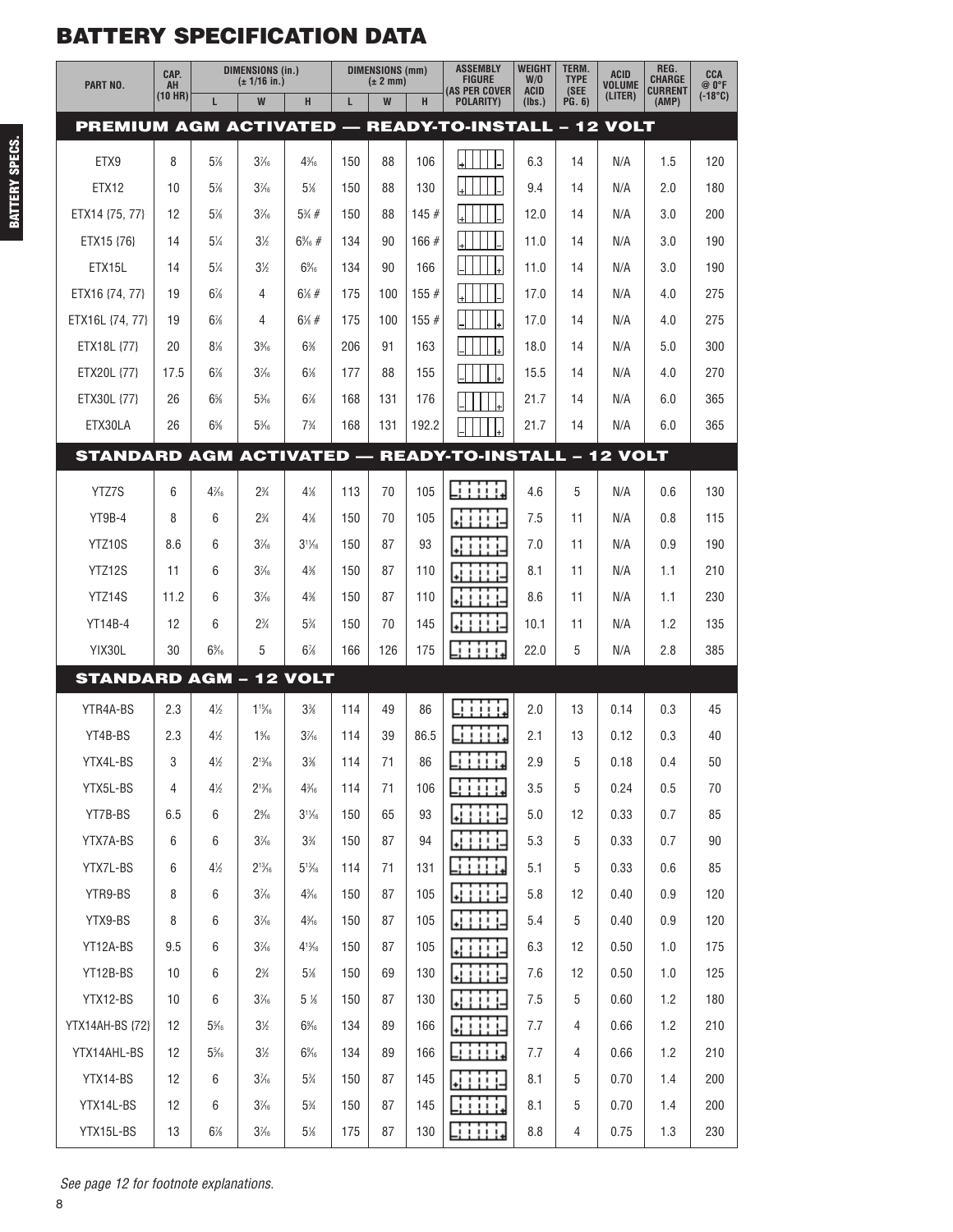| PART NO.                                                  | CAP.<br>AH    | <b>DIMENSIONS (in.)</b><br>(± 1/16 in.) |                                         |                | <b>DIMENSIONS (mm)</b><br>$(\pm 2$ mm) |                                        | <b>ASSEMBLY FIG.</b><br>(AS PER COVER | WEIGHT<br>W/O                                                | TERM.<br><b>TYPE</b><br>(REFER | <b>ACID</b><br><b>VOLUME</b> | REG.<br><b>CHARGE</b>     | CCA<br>@ O°F            |                           |
|-----------------------------------------------------------|---------------|-----------------------------------------|-----------------------------------------|----------------|----------------------------------------|----------------------------------------|---------------------------------------|--------------------------------------------------------------|--------------------------------|------------------------------|---------------------------|-------------------------|---------------------------|
|                                                           | (10 HR)       | L                                       | W                                       | H              | L                                      | W                                      | H                                     | POLARITY)                                                    | <b>ACID</b><br>(Ibs.)          | TO PG 6)                     | (LITER)                   | <b>CURRENT</b><br>(AMP) | $(-18^{\circ}C)$          |
| <b>STANDARD AGM - 12 VOLT (continued)</b>                 |               |                                         |                                         |                |                                        |                                        |                                       |                                                              |                                |                              |                           |                         |                           |
| YTX16-BS                                                  | 14            | 6                                       | $3\frac{7}{6}$                          | 6%             | 150                                    | 87                                     | 161                                   | WHIP                                                         | 10.3                           | 4                            | 0.78                      | 1.4                     | 230                       |
| <b>YTX16-BS-1</b>                                         | 14            | 6                                       | $3\frac{7}{6}$                          | 6%             | 150                                    | 87                                     | 161                                   | WHI.                                                         | 10.3                           | 1                            | 0.78                      | 1.4                     | 230                       |
| YTX20-BS {66}                                             | 18            | $6\%$                                   | $3\frac{7}{6}$                          | $6\%$          | 175                                    | 87                                     | 155                                   | 44444                                                        | 11.2                           | 4                            | 0.93                      | 1.8                     | 270                       |
| YTX20CH-BS                                                | 18            | 6                                       | $3\frac{7}{6}$                          | 6%             | 150                                    | 87                                     | 161                                   | <b>LIL</b>                                                   | 11.4                           | 4                            | 0.82                      | 1.8                     | 270                       |
| YTX20H-BS                                                 | 18            | 6%                                      | $3\frac{7}{6}$                          | $6\%$          | 175                                    | 87                                     | 155                                   | $\cdots$                                                     | 12.4                           | 4                            | 0.93                      | 1.8                     | 310                       |
| YTX20HL-BS                                                | 18            | $6\%$                                   | $3\frac{7}{6}$                          | $6\%$          | 175                                    | 87                                     | 155                                   | 1.1.1.1                                                      | 12.4                           | 4                            | 0.93                      | 1.8                     | 310                       |
| YTX20HL-BS-PW                                             | 18            | 6%                                      | $3\frac{7}{6}$                          | $6\%$ {71}     | 175                                    | 87                                     | 175 {71}                              | 111111                                                       | 12.4                           | 4                            | 0.93                      | 1.8                     | 310                       |
| YTX20L-BS {66}                                            | 18            | 6%                                      | $3\frac{7}{6}$                          | $6\%$          | 175                                    | 87                                     | 155                                   | $\begin{array}{c} 1 & 1 & 1 & 1 \end{array}$                 | 11.2                           | 4                            | 0.93                      | 1.8                     | 270                       |
| YTX24HL-BS                                                | 21            | 8%                                      | $3\frac{7}{6}$                          | 6%             | 205                                    | 87                                     | 162                                   | <b>FILL</b>                                                  | 14.4                           | 4                            | 0.99                      | 2.1                     | 350                       |
|                                                           | CAP.          |                                         | <b>DIMENSIONS (in.)</b><br>(± 1/16 in.) |                |                                        | <b>DIMENSIONS (mm)</b><br>$(\pm 2$ mm) |                                       | <b>ASSEMBLY FIG.</b>                                         | WEIGHT<br>W/0                  | TERM.<br><b>TYPE</b>         | <b>ACID</b>               | REG.<br><b>CHARGE</b>   | CCA                       |
| PART NO.                                                  | AH<br>(10 HR) | L                                       | W                                       | H              | L                                      | W                                      | H                                     | (AS PER COVER<br>POLARITY)                                   | ACID<br>(Ibs.)                 | (REFER<br><b>TO PG 6)</b>    | <b>VOLUME</b><br>(OUNCES) | <b>CURRENT</b><br>(AMP) | @ O°F<br>$(-18^{\circ}C)$ |
| LOW MAINTENANCE / HIGH PERFORMANCE DRY OPTION 1 – 12 VOLT |               |                                         |                                         |                |                                        |                                        |                                       |                                                              |                                |                              |                           |                         |                           |
| YB2.5L-C                                                  | 2.5           | $3\frac{3}{6}$                          | $2\frac{3}{4}$                          | $4\%$          | 80                                     | 70                                     | 105                                   | +BBR<br>o                                                    | 1.7                            | $\overline{\phantom{0}}$     | 8.1                       | 0.3                     |                           |
| YB2.5L-C-1                                                | 2.5           | $3\frac{3}{16}$                         | $2\frac{3}{4}$                          | 4%             | 80                                     | 70                                     | 105                                   | iiiii.                                                       | 1.7                            |                              | 8.1                       | 0.3                     |                           |
| YB3L-A                                                    | 3             | 3%                                      | $2\frac{1}{4}$                          | 4%             | 98                                     | 56                                     | 110                                   | 11111.                                                       | 2.5                            | 6                            | 8.1                       | 0.3                     |                           |
| YB3L-B                                                    | 3             | 3%                                      | $2\frac{1}{4}$                          | 4%             | 98                                     | 56                                     | 110                                   | .                                                            | 2.5                            | 6                            | 8.1                       | 0.3                     |                           |
| YB4L-A                                                    | 4             | $4\frac{3}{4}$                          | $2\frac{3}{4}$                          | $3\%$          | 120                                    | 70                                     | 92                                    | 1111.                                                        | 2.8                            | 5                            | 10.1                      | 0.4                     |                           |
| YB4L-B                                                    | 4             | $4\frac{3}{4}$                          | $2\frac{3}{4}$                          | 3%             | 120                                    | 70                                     | 92                                    | $1 + 1 + 1 + 1$                                              | 2.8                            | 5                            | 10.1                      | 0.4                     |                           |
| YB5L-B                                                    | 5             | $4\frac{3}{4}$                          | 2%                                      | 5%             | 120                                    | 60                                     | 130                                   | $\begin{array}{ccccccccccccc} 1 & 1 & 1 & 1 & 1 \end{array}$ | 3.5                            | 6                            | 12.2                      | 0.5                     |                           |
| YB7-A                                                     | 8             | $5\%$                                   | 3                                       | 5%             | 135                                    | 75                                     | 133                                   | $1 + 1 + 1$<br>ųÌ,                                           | 5.1                            | 6                            | 20.3                      | 0.8                     |                           |
| YB7B-B                                                    | 7             | 6                                       | 2%                                      | 5%             | 150                                    | 60                                     | 130                                   | .                                                            | 4.0                            | 6                            | 16.9                      | 0.7                     |                           |
| YB7C-A                                                    | 8             | 5%                                      | 3%                                      | 4%             | 130                                    | 90                                     | 114                                   | ,,,,,                                                        | 5.1                            | 3                            | 20.3                      | 0.8                     |                           |
| YB7L-B                                                    | 8             | $5\%$                                   | 3                                       | $5\%$          | 135                                    | 75                                     | 133                                   | n milid                                                      | 5.1                            | 3                            | 20.3                      | $0.8\,$                 |                           |
| YB9A-A                                                    | 9             | $5\%$                                   | 3                                       | $6\%$          | 135                                    | 75                                     | 155                                   |                                                              | 5.3                            | 6                            | 20.3                      | 0.9                     |                           |
| YB9L-A2                                                   | 9             | $5\%$                                   | 3                                       | $5\frac{1}{2}$ | 135                                    | 75                                     | 139                                   | tiili                                                        | 5.3                            | 2                            | 20.3                      | 0.9                     |                           |
| YB9-B                                                     | 9             | $5\%$                                   | 3                                       | 5%             | 135                                    | 75                                     | 139                                   | u ma                                                         | 5.3                            | 6                            | 20.3                      | 0.9                     |                           |
| YB9L-B                                                    | 9             | $5\%$                                   | 3                                       | 5½             | 135                                    | 75                                     | 139                                   | g print                                                      | 5.3                            | 6                            | 20.3                      | 0.9                     |                           |
| YB10A-A2                                                  | 11            | $5\%$                                   | $3\%$                                   | 6%             | 135                                    | 90                                     | 155                                   | <u>Gillia</u>                                                | 7.0                            | 8                            | 27.0                      | 1.1                     |                           |
| YB10L-A2                                                  | 11            | $5\%$                                   | $3\%$                                   | $5\%$          | 135                                    | 90                                     | 145                                   | <b>Cititi</b>                                                | 7.0                            | 8                            | 27.0                      | 1.1                     |                           |
| YB10L-B                                                   | 11            | $5\%$                                   | $3\%$                                   | $5\%$          | 135                                    | 90                                     | 145                                   | ∃ ∷ ∷                                                        | 7.0                            | 6                            | 27.0                      | 1.1                     |                           |
| <b>YB10L-B2</b>                                           | 11            | $5\%$                                   | $3\%$                                   | 5%             | 135                                    | 90                                     | 145                                   | _i i i i i ♪                                                 | 7.0                            | 8                            | 27.0                      | 1.1                     |                           |
| YB12A-A                                                   | 12            | $5\%$                                   | $3\frac{3}{16}$                         | $6\%$          | 134                                    | 80                                     | 160                                   | Li Ti i i l                                                  | 6.8                            | 6                            | 27.0                      | 1.2                     |                           |
| YB12A-A W/S {57}                                          | 12            | $5\%$                                   | $3\frac{3}{16}$                         | $6\%$          | 134                                    | 80                                     | 160                                   | ងារដ                                                         | 6.8                            | 6                            | 27.0                      | 1.2                     |                           |
| YB12A-A W/TA {59}                                         | 12            | $5\%$                                   | $3\frac{3}{16}$                         | $6\%$          | 134                                    | 80                                     | 160                                   | <u>Cini</u> l                                                | 6.8                            | 6                            | 27.0                      | 1.2                     |                           |
| YB12AL-A W/TA {59}                                        | 12            | $5\%$                                   | $3\frac{3}{16}$                         | $6\%$          | 134                                    | 80                                     | 160                                   | <b>Cititi</b>                                                | $6.8\,$                        | 6                            | 25.4                      | 1.2                     |                           |
| YB12AL-A                                                  | 12            | $5\%$                                   | $3\frac{3}{6}$                          | $6\%$          | 134                                    | 80                                     | 160                                   | <b>Girin.</b>                                                | 6.8                            | 6                            | 25.4                      | 1.2                     |                           |
| YB12AL-A2                                                 | 12            | $5\%$                                   | $3\frac{3}{16}$                         | $6\%$          | 134                                    | 80                                     | 160                                   | ti i i i i.                                                  | 6.8                            | 8                            | 25.4                      | 1.2                     |                           |
| YB12A-B                                                   | 12            | $5\%$                                   | $3\frac{3}{6}$                          | $6\%$          | 134                                    | 80                                     | 160                                   | فننننا                                                       | $6.8\,$                        | 6                            | 25.4                      | 1.2                     |                           |

**BATTERY BATTERY SPECS.**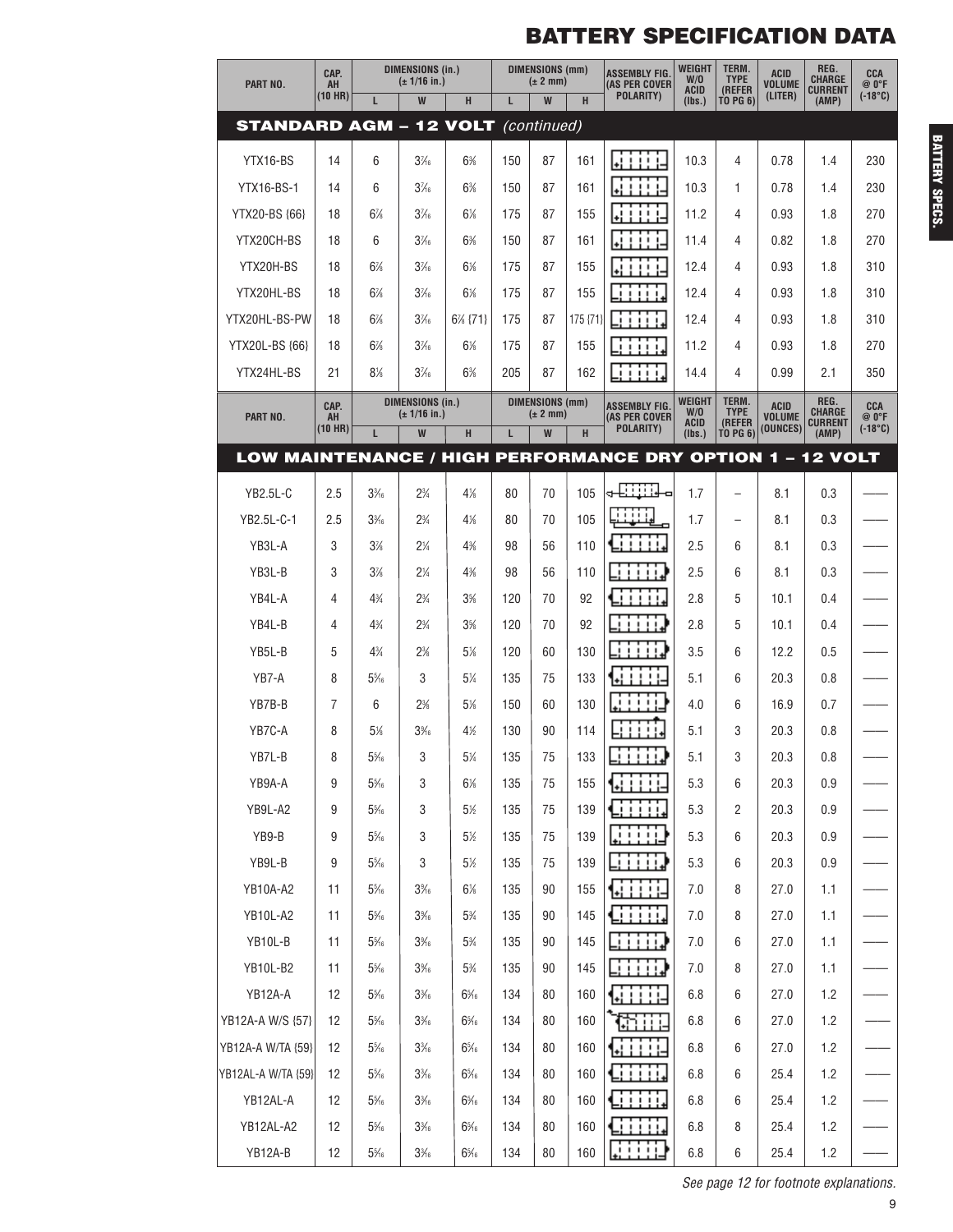| PART NO.                                                              | CAP.<br>AH      | <b>DIMENSIONS (in.)</b><br>(± 1/16 in.) |                | <b>DIMENSIONS (mm)</b><br>$(\pm 2$ mm) |     | <b>ASSEMBLY FIG.</b><br>(AS PER COVER | <b>WEIGHT</b><br>W/O<br><b>ACID</b> | TERM.<br><b>TYPE</b><br>(REFER | <b>ACID</b><br><b>VOLUME</b> | REG.<br><b>CHARGE</b><br><b>CURRENT</b> | <b>CCA</b><br>@0°F |         |                  |
|-----------------------------------------------------------------------|-----------------|-----------------------------------------|----------------|----------------------------------------|-----|---------------------------------------|-------------------------------------|--------------------------------|------------------------------|-----------------------------------------|--------------------|---------|------------------|
|                                                                       | (10 HR)         | L                                       | W              | H                                      | L   | W                                     | H                                   | POLARITY)                      | (Ibs.)                       | TO PG 6)                                | (OUNCES)           | (AMP)   | $(-18^{\circ}C)$ |
| LOW MAINTENANCE / HIGH PERFORMANCE DRY OPTION 1 - 12 VOLT (continued) |                 |                                         |                |                                        |     |                                       |                                     |                                |                              |                                         |                    |         |                  |
| <b>YB12B-B2</b>                                                       | 12              | $6\%$                                   | $3\%$          | 5%                                     | 160 | 90                                    | 130                                 | .                              | 7.1                          | 8                                       | 27.0               | 1.2     |                  |
| YB12C-A                                                               | 12              | $5\%$                                   | $3\frac{3}{6}$ | 6%                                     | 134 | 80                                    | 175                                 | .                              | 7.1                          | 4                                       | 27.0               | 1.2     |                  |
| <b>YB14-A2</b>                                                        | 14              | $5\%$                                   | $3\%$          | $6\%$                                  | 134 | 89                                    | 166                                 | ,,,,,                          | 7.6                          | 8                                       | 30.4               | 1.4     |                  |
| <b>YB14A-A1</b>                                                       | 14              | $5\%$                                   | $3\%$          | $6^{15}/6$                             | 134 | 89                                    | 176                                 |                                | 7.9                          | 6                                       | 30.4               | 1.4     |                  |
| <b>YB14A-A2</b>                                                       | 14              | $5\%$                                   | 3½             | $6^{15}/6$                             | 134 | 89                                    | 176                                 |                                | 7.9                          | 8                                       | 30.4               | 1.4     |                  |
| <b>YB14L-A1</b>                                                       | 14              | $5\%$                                   | $3\%$          | $6\%$                                  | 134 | 89                                    | 166                                 |                                | 7.6                          | 1                                       | 30.4               | 1.4     |                  |
| YB14L-A2                                                              | 14              | $5\%$                                   | $3\%$          | $6\%$                                  | 134 | 89                                    | 166                                 | 11111.                         | 7.6                          | 8                                       | 30.4               | 1.4     |                  |
| YB14L-A2 W/S {57}                                                     | 14              | $5\%$                                   | $3\%$          | $6\%$                                  | 134 | 89                                    | 166                                 |                                | 7.6                          | 8                                       | 30.4               | 1.4     |                  |
| <b>YB14L-B2</b>                                                       | 14              | $5\%$                                   | 3½             | $6\%$                                  | 134 | 89                                    | 166                                 | .                              | 7.6                          | 8                                       | 30.4               | 1.4     |                  |
| YB14-B2*                                                              | 14              | $5\%$                                   | $3\%$          | $6\%$                                  | 134 | 89                                    | 166                                 | .                              | 7.6                          | 8                                       | 30.4               | 1.4     |                  |
| SYB14L-A2 {65}                                                        | 14              | $5\%$                                   | $3\%$          | $6\%$                                  | 134 | 89                                    | 166                                 |                                | 7.6                          | 8                                       | 30.4               | 1.4     |                  |
| SYB14L-B2 {65} <sup>D3</sup>                                          | 14              | $5\%$                                   | $3\%$          | $6\%$                                  | 134 | 89                                    | 166                                 |                                | 7.6                          | 8                                       | 30.4               | 1.4     |                  |
| YB16AL-A2                                                             | 16              | $8\%$                                   | $2^{13}/16$    | $6\frac{7}{6}$                         | 207 | 71.5                                  | 164                                 |                                | 8.6                          | 2                                       | 37.2               | 1.6     |                  |
| HYB16A-AB                                                             | 16              | 6                                       | 3%             | $7\frac{1}{6}$                         | 151 | 91                                    | 180                                 |                                | 8.5                          | 7                                       | 30.4               | 1.6     |                  |
| <b>YB16-B</b>                                                         | 19              | 6%                                      | 4              | $6\%$                                  | 175 | 100                                   | 155                                 | .                              | 10.5                         | 6                                       | 40.6               | 1.9     |                  |
| YB16-B-LM                                                             | 19              | 6%                                      | 4              | $6\%$                                  | 175 | 100                                   | 155                                 | .                              | 10.5                         | 6                                       | 40.6               | 1.9     |                  |
| YB16L-B                                                               | 19              | $6\%$                                   | 4              | $6\%$                                  | 175 | 100                                   | 155                                 | ,,,,,                          | 10.5                         | 6                                       | 40.6               | 1.9     |                  |
| YB16HL-A-LM                                                           | 19              | 6%                                      | 4              | $6\%$                                  | 175 | 100                                   | 155                                 |                                | 10.5                         | 6                                       | 40.6               | 1.9     |                  |
| YB16B-A                                                               | 16              | $6\%$                                   | $3\%$          | 6%                                     | 160 | 90                                    | 161                                 | ,,,,                           | 8.4                          | 7                                       | 33.8               | 1.6     |                  |
| <b>YB16B-A1</b>                                                       | 16              | $6\%$                                   | $3\%$          | 6%                                     | 160 | 90                                    | 161                                 |                                | 8.4                          | 4                                       | 33.8               | 1.6     |                  |
| YB <sub>16</sub> C-B                                                  | 19              | $6\%$                                   | 4              | $6\%$                                  | 175 | 100                                   | 175                                 | .                              | 10.1                         | 5                                       | 40.6               | 1.9     |                  |
| YB16CL-B                                                              | 19              | 6%                                      | 4              | $6\frac{7}{8}$                         | 175 | 100                                   | 175                                 |                                | 10.1                         | 5                                       | 40.6               | 1.9     |                  |
| SYB16L-B {65} <sup>p</sup>                                            | 19              | $6^{15}/_{16}$                          | 4              | $6\%$                                  | 175 | 100                                   | 155                                 | ET 1114                        | 9.3                          | 6                                       | 43.9               | 1.9     |                  |
| YB18-A                                                                | 18              | 7%                                      | $3\%$          | 6%                                     | 180 | 90                                    | 162                                 | ti i i i i-                    | 9.4                          | $\overline{7}$                          | 40.6               | 1.8     |                  |
| YB18L-A                                                               | 18              | $7\%$                                   | $3\%$          | 6%                                     | 180 | 90                                    | 162                                 | Ginn                           | 9.4                          | $\overline{7}$                          | 40.6               | 1.8     |                  |
| Y50-N18A-A                                                            | 20              | $8\%$                                   | $3\%$          | $6^{15}/_{16}$                         | 205 | 90                                    | 176                                 | GT 111                         | 11.2                         | $\overline{7}$                          | 50.7               | 2.0     |                  |
| Y50-N18L-A                                                            | 20              | $8\%$                                   | $3\%$          | 6%                                     | 205 | 90                                    | 162                                 | Giliti.                        | 11.2                         | $\overline{7}$                          | 47.3               | $2.0\,$ |                  |
| Y50-N18L-A-LM                                                         | 20              | 8%                                      | $3\%$          | $6\frac{7}{6}$                         | 205 | 90                                    | 162                                 | Gillia.                        | 11.2                         | $\overline{7}$                          | 47.3               | 2.0     |                  |
| Y50-N18L-A3                                                           | 20              | 8%                                      | $3\%$          | 6%                                     | 205 | 90                                    | 162                                 | tiiii                          | 11.2                         | 4                                       | 47.3               | 2.0     |                  |
| SY50-N18L-AT {65}                                                     | 20              | 8%                                      | $3\%$          | 6%                                     | 205 | 90                                    | 162                                 |                                | 11.2                         | $\overline{7}$                          | 47.3               | 2.0     |                  |
| Y60-N24-A*                                                            | 28              | $7\frac{1}{4}$                          | $4\frac{7}{8}$ | $6\%$                                  | 184 | 124                                   | 175                                 | ¶a i i i i⊐                    | 14.4                         | 3                                       | 57.5               | 2.8     |                  |
| Y60-N24AL-B*D2                                                        | 28              | 7¼                                      | 4%             | $6\%$                                  | 184 | 124                                   | 175                                 | <b>Filip</b>                   | 14.4                         | 3                                       | 57.5               | 2.8     |                  |
| YB30L-B*                                                              | 30              | 6%                                      | $5\%$          | $6^{15}/6$                             | 168 | 132                                   | 176                                 | 31111.)                        | 14.1                         | 4                                       | 57.5               | 3.0     |                  |
| YB30CL-B*                                                             | 30              | $6\%$                                   | $5\%$          | $7\%$                                  | 168 | 132                                   | 192.2                               | Li i i i i i                   | 14.5                         | 4                                       | 57.5               | 3.0     |                  |
| 51814*                                                                | 19 <sup>†</sup> | $7\frac{7}{16}$                         | $3\frac{1}{4}$ | $6\%$                                  | 186 | 82                                    | 171                                 | ر زبانات                       | 9.4                          | 11                                      | 33.8               | 1.9     |                  |
| 51913*                                                                | 19 <sup>†</sup> | $7\frac{7}{16}$                         | $3\frac{1}{4}$ | $6\%$                                  | 186 | 82                                    | 171                                 | iiii.                          | 9.4                          | 11                                      | 33.8               | 1.9     |                  |
| 53030*                                                                | $30+$           | $7\frac{7}{16}$                         | $5\%$          | $6\%$                                  | 186 | 130                                   | 171                                 | لاتنتانا                       | 16.1                         | 11                                      | 54.1               | $3.0\,$ |                  |
| 12N5-3B                                                               | 5               | $4\frac{3}{4}$                          | 2%             | $5\%$                                  | 120 | 60                                    | 130                                 | EN 111.                        | 3.1                          | 6                                       | 13.5               | 0.5     |                  |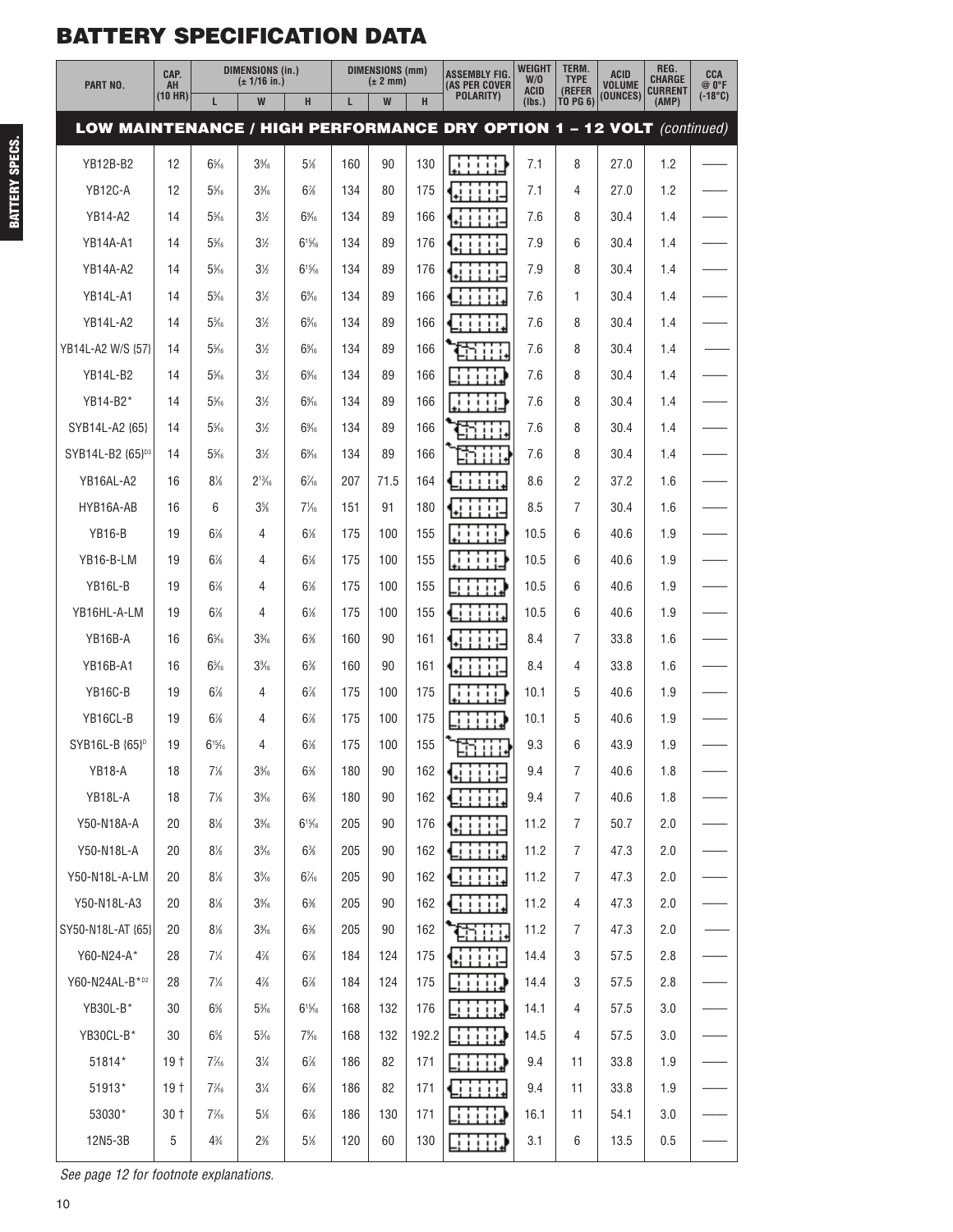| PART NO.                          | CAP.<br>AH     | <b>DIMENSIONS (in.)</b><br>$(\pm 1/16$ in.) |                 |                 | <b>DIMENSIONS (mm)</b><br>$(\pm 2$ mm) |     | <b>ASSEMBLY FIG</b><br>(AS PER COVER | <b>WEIGHT</b><br>W/O                                                                                                        | TERM.<br><b>TYPE</b>  | ACID<br><b>VOLUME</b>     | REG.<br><b>CHARGE</b> | CCA<br>@ O°F            |                  |
|-----------------------------------|----------------|---------------------------------------------|-----------------|-----------------|----------------------------------------|-----|--------------------------------------|-----------------------------------------------------------------------------------------------------------------------------|-----------------------|---------------------------|-----------------------|-------------------------|------------------|
|                                   | (10 HR)        | L                                           | W               | H               | L                                      | W   | H                                    | POLARITY)                                                                                                                   | <b>ACID</b><br>(Ibs.) | (REFER<br><b>TO PG 6)</b> | (OUNCES)              | <b>CURRENT</b><br>(AMP) | $(-18^{\circ}C)$ |
| <b>CONVENTIONAL DRY - 12 VOLT</b> |                |                                             |                 |                 |                                        |     |                                      |                                                                                                                             |                       |                           |                       |                         |                  |
| 12N5-4B                           | 5              | $4\frac{3}{4}$                              | 2%              | 5%              | 120                                    | 60  | 130                                  | .                                                                                                                           | 3.1                   | 6                         | 13.5                  | 0.5                     |                  |
| 12N5.5-3B                         | 5.5            | $5\%$                                       | 2%              | 5%              | 135                                    | 60  | 130                                  | 11111                                                                                                                       | 4.3                   | 6                         | 13.5                  | 0.6                     |                  |
| 12N5.5-4A                         | 5.5            | $5\%$                                       | 2%              | 5%              | 135                                    | 60  | 130                                  | $\begin{array}{c} \hline \end{array} \qquad \begin{array}{c} \hline \end{array} \qquad \begin{array}{c} \hline \end{array}$ | 4.3                   | $\overline{2}$            | 13.5                  | 0.6                     |                  |
| 12N5.5A-3B                        | 5.5            | $4\frac{1}{16}$                             | $3\%$           | 4%              | 103                                    | 90  | 114                                  | -------                                                                                                                     | 4.3                   | 6                         | 16.9                  | 0.6                     |                  |
| 12N7-3B                           | $\overline{7}$ | $5\%$                                       | 3               | 5%              | 135                                    | 75  | 133                                  | $\begin{array}{ccccccccccccc} 1 & 1 & 1 & 1 & 1 \end{array}$                                                                | 4.9                   | 6                         | 16.9                  | 0.7                     |                  |
| 12N7-4A                           | $\overline{7}$ | $5\%$                                       | 3               | 5%              | 135                                    | 75  | 133                                  | .                                                                                                                           | 4.9                   | 6                         | 16.9                  | 0.7                     |                  |
| 12N7-4B                           | $\overline{7}$ | $5\%$                                       | 3               | 5%              | 135                                    | 75  | 133                                  | iin<br>٠                                                                                                                    | 4.9                   | 6                         | 16.9                  | 0.7                     |                  |
| 12N7D-3B                          | $\overline{7}$ | $5\%$                                       | 3               | $5^{15/6}$      | 135                                    | 75  | 150                                  | , , , , , , ,                                                                                                               | 4.9                   | 6                         | 20.3                  | 0.7                     |                  |
| 12N9-3A*                          | 9              | $5\%$                                       | 3               | 5%              | 135                                    | 75  | 139                                  | a : : : : : .                                                                                                               | 5.4                   | 9                         | 20.3                  | 0.9                     |                  |
| 12N9-3A-1 <sup>D5</sup>           | 9              | $5\%$                                       | 3               | 5%              | 135                                    | 75  | 139                                  | ,,,,,,                                                                                                                      | 5.4                   | 6                         | 20.3                  | 0.9                     |                  |
| 12N9-3B                           | 9              | $5\%$                                       | 3               | 5%              | 135                                    | 75  | 139                                  | $\begin{array}{cccccccccccccc} 1 & 1 & 1 & 1 & 1 & 1 \end{array}$<br>- 1                                                    | 5.4                   | 6                         | 20.3                  | 0.9                     |                  |
| 12N9-4B-1                         | 9              | $5\%$                                       | 3               | 5%              | 135                                    | 75  | 139                                  | .                                                                                                                           | 5.4                   | 6                         | 20.3                  | 0.9                     |                  |
| 12N10-3A <sup>D1</sup>            | 10             | $5\%$                                       | 3%              | 5%              | 135                                    | 90  | 145                                  | 11111                                                                                                                       | 6.4                   | 6                         | 27.0                  | 1.0                     |                  |
| 12N10-3A-1 <sup>D1</sup>          | 10             | $5\%$                                       | $3\%$           | 5%              | 135                                    | 90  | 145                                  | 1111                                                                                                                        | 6.4                   | 6                         | 27.0                  | 1.0                     |                  |
| 12N10-3A-2 <sup>D4</sup>          | 10             | $5\%$                                       | $3\%$           | 5%              | 135                                    | 90  | 145                                  | ,,,,,,                                                                                                                      | 5.8                   | 8                         | 27.0                  | 1.0                     |                  |
| 12N11-3A-1                        | 11             | $5\%$                                       | 3%5             | $6\%$           | 135                                    | 90  | 155                                  | <b>TITI</b>                                                                                                                 | 7.5                   | 8                         | 27.0                  | 1.1                     |                  |
| 12N12A-4A-1                       | 12             | $5\%$                                       | $3\frac{3}{16}$ | $6\%$           | 134                                    | 80  | 160                                  | ,,,,,                                                                                                                       | 6.8                   | 6                         | 23.7                  | 1.2                     |                  |
| 12N14-3A                          | 14             | $5\%$                                       | $3\%$           | $6\%$           | 134                                    | 89  | 166                                  | <b>TITIL</b>                                                                                                                | 7.5                   | 8                         | 27.0                  | 1.4                     |                  |
| 12N24-3                           | 24             | $7\frac{1}{4}$                              | $4\frac{7}{8}$  | 6%              | 184                                    | 124 | 175                                  | 111111                                                                                                                      | 12.1                  | 3                         | 40.6                  | 2.4                     |                  |
| <b>YHD-12</b>                     | $28+$          | 8%                                          | 5%              | $6\%$           | 206                                    | 133 | 165                                  | -1:::::                                                                                                                     | 13.3                  | 9                         | 74.4                  | 2.8                     |                  |
| <b>CONVENTIONAL DRY - 6 VOLT</b>  |                |                                             |                 |                 |                                        |     |                                      |                                                                                                                             |                       |                           |                       |                         |                  |
| 6N2-2A                            | 2              | $2\frac{3}{4}$                              | $1\%$           | $3\frac{3}{4}$  | 70                                     | 47  | 96                                   |                                                                                                                             | 1.0                   | .4                        | 3.4                   | 0.2                     |                  |
| 6N2-2A-1                          | $\overline{c}$ | $2\frac{3}{4}$                              | $1\%$           | $3\frac{3}{4}$  | $70\,$                                 | 47  | 96                                   | <u>. 1999 - 1999 - 1999 - 1999 - 1999 - 1999 - 1999 - 1999 - 1999 - 1999 - 1999 - 1999 - 1999 - 1999 - 1999 - 19</u>        | 1.0                   | $.4\,$                    | 3.4                   | 0.2                     |                  |
| 6N2-2A-3                          | $\overline{2}$ | $2\frac{3}{4}$                              | $1\%$           | $3\frac{3}{4}$  | 70                                     | 47  | 96                                   | ्लिक                                                                                                                        | 1.0                   | .4                        | 3.4                   | 0.2                     |                  |
| 6N2-2A-4                          | 2              | $2\frac{3}{4}$                              | $1\%$           | $3\frac{3}{4}$  | 70                                     | 47  | 96                                   |                                                                                                                             | 1.0                   | .4                        | 3.4                   | 0.2                     |                  |
| 6N2-2A-8                          | $\overline{2}$ | $2\frac{3}{4}$                              | $1\%$           | $3\frac{3}{4}$  | 70                                     | 47  | 96                                   | <u>                  </u>                                                                                                   | 1.0                   | .4                        | 3.4                   | 0.2                     |                  |
| 6N2A-2C                           | $\overline{c}$ | $2\frac{3}{4}$                              | $1\%$           | $4\frac{3}{16}$ | 70                                     | 47  | 106                                  | <del>⊞</del> ⊞∃⊺®                                                                                                           | 1.0                   | .4                        | 3.4                   | 0.2                     |                  |
| 6N2A-2C-3                         | $\overline{2}$ | $2\frac{3}{4}$                              | $1\%$           | $4\frac{3}{16}$ | 70                                     | 47  | 106                                  | Щ                                                                                                                           | 1.0                   | .4                        | 3.4                   | 0.2                     |                  |
| 6N4-2A                            | $\overline{4}$ | $2^{13}/_{16}$                              | $2^{13}/_{16}$  | $3\%$           | 71                                     | 71  | 96                                   | .                                                                                                                           | 1.3                   | .6                        | 6.8                   | 0.4                     |                  |
| 6N4-2A-3                          | 4              | $2^{13}/_{16}$                              | $2^{13}/_{16}$  | $3\frac{3}{4}$  | 71                                     | 71  | 96                                   | جوان انا                                                                                                                    | 1.3                   | .6                        | 6.8                   | 0.4                     |                  |
| 6N4-2A-4                          | 4              | $2^{13}/_{16}$                              | $2^{13}/_{16}$  | $3\frac{3}{4}$  | 71                                     | 71  | 96                                   | $\sqrt{1 + \frac{1}{2}}$                                                                                                    | 1.3                   | .6                        | 6.8                   | 0.4                     |                  |
| 6N4-2A-5                          | 4              | $2^{13}/_{16}$                              | $2^{13}/_{16}$  | $3\frac{3}{4}$  | 71                                     | 71  | 96                                   | J. <del>.</del>                                                                                                             | 1.3                   | .6                        | 6.8                   | 0.4                     |                  |
| 6N4-2A-8                          | 4              | $2^{13}/_{16}$                              | $2^{13}/_{16}$  | $3\frac{3}{4}$  | 71                                     | 71  | 96                                   | ▙▁▁▔▛▔ <sup>▊</sup>                                                                                                         | 1.3                   | .6                        | 6.8                   | 0.4                     |                  |
| 6N4A-4D                           | 4              | 2%                                          | $2\frac{1}{4}$  | $5\%$           | 61                                     | 57  | 131                                  | <b>TEST</b>                                                                                                                 | 1.7                   | .7                        | 6.8                   | 0.4                     |                  |
| 6N4B-2A                           | 4              | $\overline{4}$                              | $1\%$           | $3\frac{3}{4}$  | 102                                    | 48  | 96                                   | 11 آگ                                                                                                                       | 1.7                   | .7                        | 6.8                   | 0.4                     |                  |
| 6N4B-2A-3                         | 4              | 4                                           | $1\%$           | $3\frac{3}{4}$  | 102                                    | 48  | 96                                   | آ گ                                                                                                                         | 1.7                   | $.7\phantom{0}$           | 6.8                   | 0.4                     |                  |
| 6N4B-2A-5                         | 4              | 4                                           | 1%              | $3\%$           | 102                                    | 48  | 96                                   |                                                                                                                             | 1.7                   | $.7\,$                    | 6.8                   | 0.4                     |                  |
|                                   |                |                                             |                 |                 |                                        |     |                                      |                                                                                                                             |                       |                           |                       |                         |                  |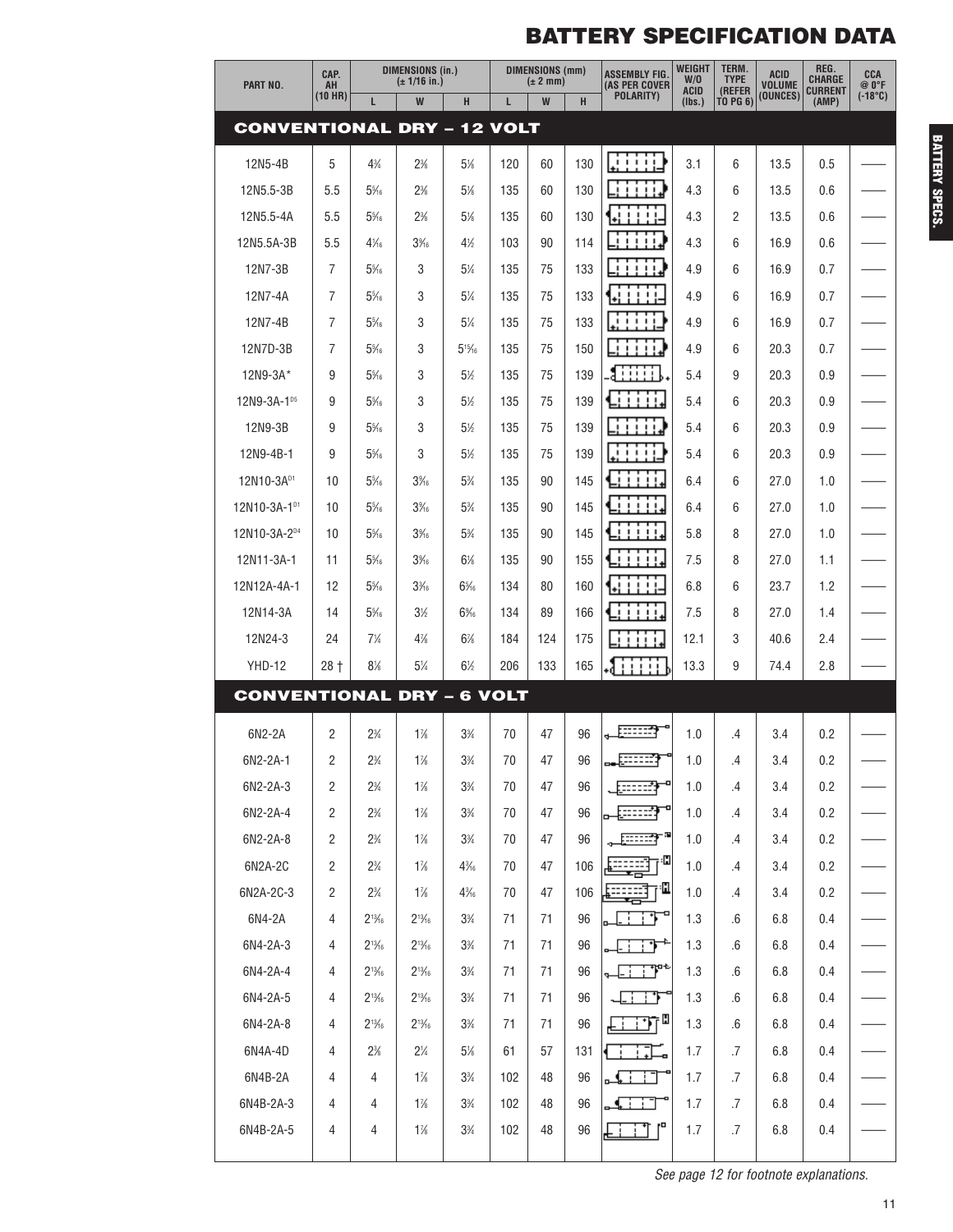| PART NO.                                              | CAP.<br>AH<br>$(10$ HR) |                          | <b>DIMENSIONS (in.)</b><br>$(\pm 1/16$ in.) |            |     | <b>DIMENSIONS (mm)</b><br>$(\pm 2$ mm) |     | <b>ASSEMBLY FIG.</b><br><b>(AS PER COVER</b><br><b>POLARITY)</b> | <b>WEIGHT</b><br>W/O<br><b>ACID</b> | <b>TERM.</b><br><b>TYPE</b><br>(REFER | <b>ACID</b><br><b>VOLUME</b><br>(OUNCES) | REG.<br><b>CHARGE</b><br><b>CURRENT</b> | CCA<br>$@0^{\circ}F$<br>$(-18^{\circ}C)$ |
|-------------------------------------------------------|-------------------------|--------------------------|---------------------------------------------|------------|-----|----------------------------------------|-----|------------------------------------------------------------------|-------------------------------------|---------------------------------------|------------------------------------------|-----------------------------------------|------------------------------------------|
|                                                       |                         | L                        | W                                           | H          | L   | W                                      | H   |                                                                  | (Ibs.)                              | <b>TO PG 6)</b>                       |                                          | (AMP)                                   |                                          |
| <b>CONVENTIONAL DRY OPTION 2 - 6 VOLT</b> (continued) |                         |                          |                                             |            |     |                                        |     |                                                                  |                                     |                                       |                                          |                                         |                                          |
| 6N4C-1B                                               | 4                       | $2^{13}/6$               | $2^{13}/6$                                  | $4\%$      | 71  | 71                                     | 105 |                                                                  | 1.4                                 | $6 \,$                                | 6.8                                      | 0.4                                     |                                          |
| 6N5.5-1D                                              | 5.5                     | 3%                       | $2\frac{3}{4}$                              | $3^{15}/6$ | 90  | 70                                     | 100 | مبل ا                                                            | 1.8                                 | 8 <sup>1</sup>                        | 10.1                                     | 0.6                                     |                                          |
| 6N5.5-1D-1                                            | 5.5                     | 3%                       | $2\frac{3}{4}$                              | $3^{15}/6$ | 90  | 70                                     | 100 | ∎ב                                                               | 1.8                                 | $\mathcal{B}$                         | 10.1                                     | 0.6                                     |                                          |
| 6N6-1B                                                | 6                       | 3%                       | $2\frac{1}{4}$                              | 4%         | 99  | 57                                     | 111 | ਵਿਸਾਸ ਵੀ ਸ                                                       | 2.0                                 | .9                                    | 10.1                                     | 0.6                                     |                                          |
| 6N6-3B                                                | 6                       | 3%                       | $2\frac{1}{4}$                              | 4%         | 99  | 57                                     | 111 |                                                                  | 2.0                                 | .9                                    | 10.1                                     | 0.6                                     |                                          |
| 6N6-3B-1                                              | 6                       | 3%                       | $2\frac{1}{4}$                              | 4%         | 99  | 57                                     | 111 |                                                                  | 2.0                                 | .9                                    | 10.1                                     | 0.6                                     |                                          |
| 6N6-1D-2                                              | 6                       | 3%                       | $2\frac{1}{4}$                              | 4%         | 99  | 57                                     | 111 |                                                                  | 2.0                                 | .9                                    | 10.1                                     | 0.6                                     |                                          |
| B39-6*                                                | 7                       | $4^{15}/6$               | $1\%$                                       | $4^{15}/6$ | 126 | 48                                     | 126 |                                                                  | 2.8                                 | 1.3                                   | 10.1                                     | 0.7                                     |                                          |
| 6N11-2D*                                              | 11                      | 5%                       | $2\frac{3}{4}$                              | $3^{15}/6$ | 150 | 70                                     | 100 |                                                                  | 3.5                                 | 1.6                                   | 13.5                                     | 1.1                                     |                                          |
| 6N11A-1B*                                             | 11                      | $4^{13}/6$               | $2\frac{7}{6}$                              | 5%         | 122 | 62                                     | 131 |                                                                  | 3.5                                 | 1.6                                   | 13.5                                     | 1.1                                     |                                          |
| $B54-6*$                                              | 12                      | $6\%$                    | $2\frac{1}{4}$                              | 4%         | 156 | 57                                     | 116 |                                                                  | 3.8                                 | 1.7                                   | 16.9                                     | 1.2                                     |                                          |
| 6N12A-2D*                                             | 12                      | $6\%$                    | $2\frac{1}{4}$                              | 4%5        | 156 | 57                                     | 116 |                                                                  | 3.8                                 | 1.7                                   | 15.2                                     | 1.2                                     |                                          |
| B38-6A*                                               | 13                      | $4^{11}$ / <sub>16</sub> | $3\frac{1}{4}$                              | $6^{15}/6$ | 119 | 83                                     | 161 |                                                                  | 4.7                                 | 2.1                                   | 21.0                                     | 1.3                                     |                                          |
| 6YB8L-B                                               | 8                       | $4\frac{3}{4}$           | $2\frac{3}{4}$                              | $3\%$      | 120 | 70                                     | 95  | ام !                                                             | 3.0                                 | 1.4                                   | 10.5                                     | 0.8                                     |                                          |
| 6YB11-2D                                              | 11                      | 5%                       | $2\frac{3}{4}$                              | $3^{15}/6$ | 150 | 70                                     | 100 |                                                                  | 4.4                                 | 2.0                                   | 13.5                                     | 1.1                                     |                                          |

#### **FOOTNOTES:**

- {55} Sensor NOT included with replacement battery. Disconnect sensor.
- {56} Hold-down modifications may be necessary.
- {57} When ordering this battery, specify sensor.
- {58} Battery must be rotaed for correct polarity. Hold-down modifcations may be necessary.
- {59} When ordering this battery, specify terminal adapter.
- {61} Activated ready to install.
- {64} Top and front terminal mounts only.
- {65} Includes sensor not supplied with AGM.
- {66} The YTX20 series batteries may be used as an optional upgrade, but some modification to the hold down may be necessary. See battery label for retrofit cautions.
- {67} Supplied adapter may be required for proper fit.
- {71} Height with 20mm spacer included for use in replacing YB16CL-B.
- {72} Includes 10mm spacer for additional height required in replacing YB14A-A1 amd YB14A-A2.
- {74} Shipped with 20mm adapter.
- {75} Shipped with 17mm adapter.
- {76} Shipped with 10mm adapter.
- {77} Does not meet Harley-Davidson OEM specifications.
- # Height without adapter
- Dry only, not available fresh pack
- † @ 20 hr. rate
- - Values based on DIN standard.<br>
<sup>D</sup> Discontinued use YB16L-B
- $D = D$  iscontinued, use YB16L-B.
- $D1$  Discontinued when stock is depleted.
- $D^2$  Discontinued, use 53030.
- Discontinued, use YB14L-B2.
- D4 Discontinued
- D5 Discontinued, use YB9L-A2.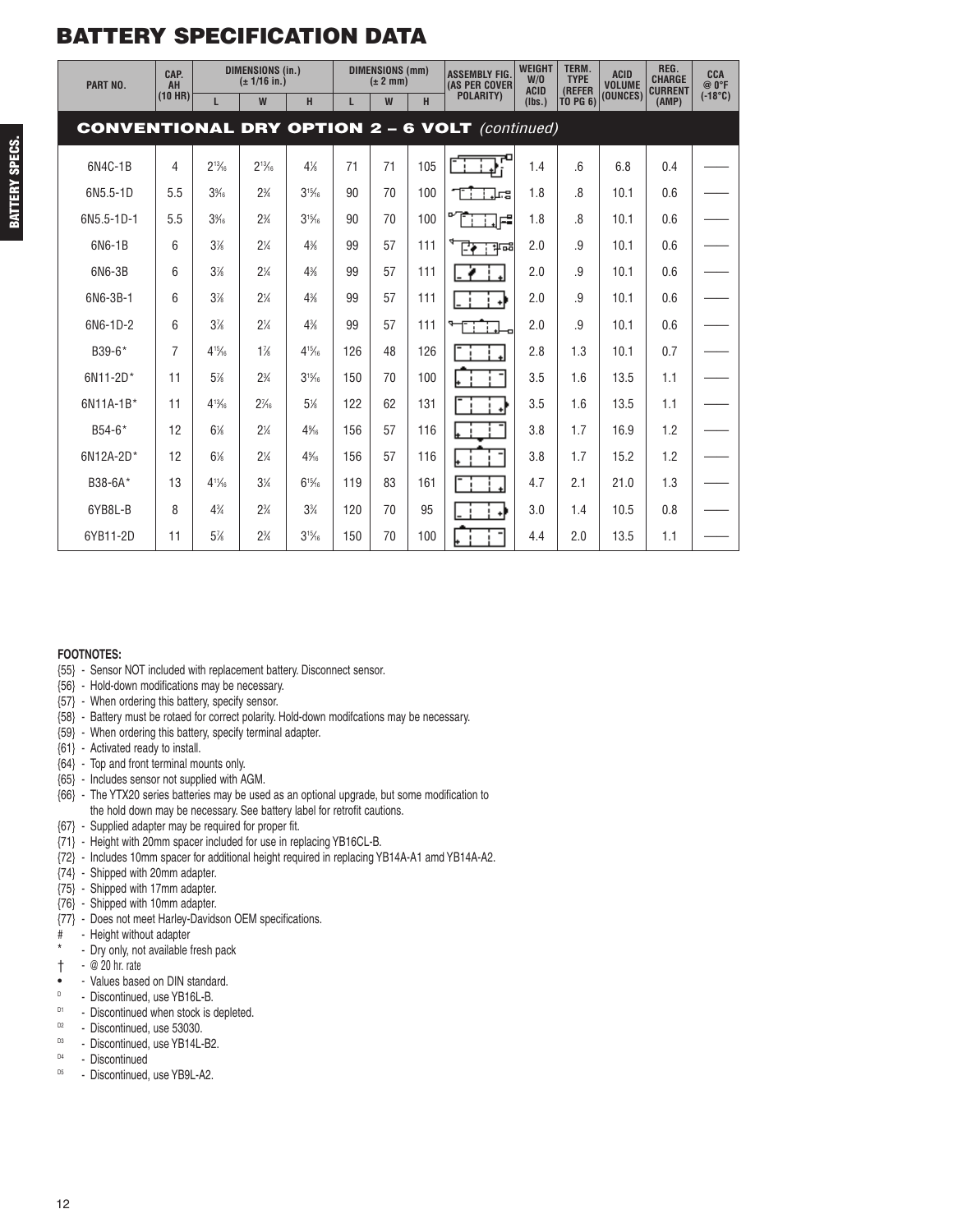#### **APPLICATION DATA MOTORCYCLES**

|                |                                   |             | <b>PREMIUM AGM</b> |                 | <b>STANDARD DRY</b>      |                                     |
|----------------|-----------------------------------|-------------|--------------------|-----------------|--------------------------|-------------------------------------|
|                |                                   |             | Activated/         | <b>STANDARD</b> | <b>LOW MAINTENANCE-</b>  |                                     |
| cc             | <b>MODEL</b>                      | <b>YEAR</b> | Ready to-install   | <b>AGM</b>      | <b>HIGH PERFORMANCE</b>  | <b>CONVENTIONAL</b>                 |
|                | <b>AMERICAN IRONHORSE</b>         |             |                    |                 |                          |                                     |
| <b>ALL</b>     | All Models                        | <b>ALL</b>  | ETX20L             | YTX20L-BS       |                          |                                     |
| <b>BIG DOG</b> |                                   |             |                    |                 |                          |                                     |
| ALL            | <b>All Models</b>                 | <b>ALL</b>  | ETX20L             | YTX20L-BS       |                          |                                     |
| <b>BUELL</b>   |                                   |             |                    |                 |                          |                                     |
|                |                                   |             |                    |                 |                          |                                     |
|                | 1200cc Cyclone M2                 | 2002-97     | ETX20L             | YTX20L-BS       |                          |                                     |
|                | Lightning S1                      | 1999-96     | ETX14{124}         | YTX14-BS{83}    |                          |                                     |
|                | Lightning X1                      | 2002-99     | ETX20L             | YTX20L-BS       |                          |                                     |
|                | <b>RR, RS1200</b>                 | 1994-89     | ETX16{120}         | YTX20-BS{66}    | YB16-B-LM                | <b>YB16-B</b>                       |
|                | Thunderbolt S2                    | 1996-95     | ETX16{120}         | YTX20-BS{66}    | YB16-B-LM                | <b>MOTORCYCLES</b><br><b>YB16-B</b> |
|                | Thunderbolt S3                    | 2002-97     | ETX20L             | YTX20L-BS       |                          |                                     |
|                | XB12R,S                           | 2008-04     | ETX14{75}          | YTX14-BS        |                          |                                     |
| 1125cc         | 1125R                             | 2008        |                    | YTX14L-BS       |                          |                                     |
| 1000cc         | <b>RR1000</b>                     | 1988-87     | ETX16{120}         | YTX20-BS{66}    | YB16-B-LM                | <b>YB16-B</b>                       |
| 984cc          | Firebolt XB9R, Lightning XB9S     | 2006-02     | ETX14{75}          | YTX14-BS        |                          |                                     |
| 900cc          | Firebolt XB9R, Lightning XB9S     | 2008-07     | ETX14{75}          | YTX14-BS        |                          |                                     |
| 500cc          | Blast                             | 2008-01     | ETX14{75}          | YTX14-BS        |                          |                                     |
| <b>CAN AM</b>  |                                   |             |                    |                 |                          |                                     |
| 990cc          | Spyder                            | 2008-07     | ETX18L             | YTX24HL-BS      |                          |                                     |
|                | <b>CANNONDALE</b>                 |             |                    |                 |                          |                                     |
| 440cc          | C440, E440, S440, X440, X440S     | 2003-02     | —-                 | YTZ7S{61}       | $\overline{\phantom{a}}$ |                                     |
|                | EX400, MX400, XC400               | 2001-00     |                    | YTZ7S           | YTX5L-BS                 |                                     |
|                | <b>EXCELSIOR-HENDERSON</b>        |             |                    |                 |                          |                                     |
|                |                                   |             |                    |                 |                          |                                     |
|                | 1386cc Super X                    | 2001-99     | ETX20L             | YTX20L-BS       | —                        |                                     |
|                | <b>HARLEY-DAVIDSON</b>            |             |                    |                 |                          |                                     |
|                | 1570cc   FL/FLH Series(Touring)   | 2008-07     | ETX30L{77}         | YIX30L{61}      | YB30L-B                  |                                     |
|                | <b>FXD Series(Dyna)</b>           | 2008-07     | ETX20L{77}         | YTX20HL-BS      | YTX20L-BS                |                                     |
|                | <b>FXST, FLST Series(Softail)</b> | 2008-07     | ETX20L{77}         | YTX20HL-BS      | YTX20L-BS                |                                     |
| 1450cc         | FL/FLH Series(Touring)            | 2006-99     | ETX30L{77}         | YIX30L{61}      | YB30L-B                  |                                     |
|                | FLST, FXST Series (Softail)       | 2008-00     | ETX20L{77}         | YTX20HL-BS      | YTX20L-BS                |                                     |
|                | FXD Series(Dyna)                  | 2006-99     | ETX20L{77}         | YTX20HL-BS      | YTX20L-BS                |                                     |
| 1340cc         | FL/FLH Electra, Sport Glide       | 1984-79     |                    | —-              |                          | <b>YHD-12</b>                       |
|                | FL/FLH Electra, Sport, Tour       | 1996-80     | ETX18L{127}        | YTX24HL-BS{64}  | Y50-N18L-A-LM            | Y50-N18L-A                          |
|                | FL/FLH Series(Touring)            | 1998-97     | ETX30L{77}         | YIX30L{61}      | YB30L-B                  |                                     |
|                | FL/FLH Series(Touring)            | 1997-82     | ETX18L{127}        | YTX24HL-BS{64}  | Y50-N18L-A-LM            | Y50-N18L-A                          |
|                | FLST Series S,F,C(Softail)        | 1998-97     | ETX20L{77}         | YTX20HL-BS      | YTX20L-BS                |                                     |
|                | <b>FLST Series(Softail)</b>       | 1999-97     | $ETX20L{77}$       | YTX20HL-BS      | YTX20L-BS                |                                     |
|                | <b>FLST Series(Softail)</b>       | 1996-91     | ETX16L{125}        | YTX20HL-BS{66}  | YTX20L-BS                | YB16HL-A-LM                         |
|                | <b>FX/FXR Series</b>              | 1994-79     | ETX16{125}         | YTX20-BS{66}    | YB16-B-LM                | <b>YB16-B</b>                       |
|                | FXD Dyna                          | 1996-91     | ETX16L{125}        | YTX20HL-BS{66}  | YTX20L-BS                | YB16HL-A-LM                         |
|                | FXD Dyna                          | 1983        | ETX16L{125}        | YTX20HL-BS{66}  | YTX20L-BS                | YB16HL-A-LM                         |
|                | FXD/FXST Series(Dyna)             | 2006        | ETX20L{77}         | YTX20HL-BS      | YTX20L-BS                |                                     |
|                | FXD/FXST Series(Dyna)             | 1998-97     | ETX20L{77}         | YTX20HL-BS      | YTX20L-BS                |                                     |
|                | <b>FXST Series(Softail)</b>       | 1996-91     | ETX16L{125}        | YTX20HL-BS{66}  | YTX20L-BS                | YB16HL-A-LM                         |
|                | <b>FXST Softail</b>               | 1998-97     | ETX20L{77}         | YTX20HL-BS      | YTX20L-BS                |                                     |
|                | <b>FXST/FLST Softail</b>          | 1990-84     | ETX16{125}         | YTX20-BS{66}    | YB16-B-LM                | <b>YB16-B</b>                       |
|                | <b>FXSTC Series(Softail)</b>      | 1996-91     | ETX16L{125}        | YTX20HL-BS{66}  | YTX20L-BS                | YB16HL-A-LM                         |
| 1200cc         | FL/FLH Electra, Sport Glide       | 1977        |                    |                 |                          | <b>YHD-12</b>                       |
|                | FL/FLH Series(Electra Glide)      | 1979-65     |                    |                 |                          | <b>YHD-12</b>                       |
|                | FX Series - Electric Start        | 1980-71     | ETX16{125}         | YTX20-BS{66}    | YB16-B-LM                | <b>YB16-B</b>                       |
|                | FXE Super Glide - Kick Start      | 1972-71     |                    |                 | YB7-A                    | 12N7-4A                             |
|                | XL Sportster                      | 2008-04     |                    | YTX14L-BS       |                          |                                     |
|                | XL Sportster Series               | 2003-97     | ETX20L{77}         | YTX20HL-BS      | YTX20L-BS                |                                     |
|                | XL/XLH Sportster, Roadster        | 1996-88     | ETX16{125}         | YTX20-BS{66}    | YB16-B-LM                | <b>YB16-B</b>                       |
|                |                                   |             |                    |                 |                          |                                     |

{61} Activated ready to install. {64} Top and front terminal mounts only.

{66} The YTX20 series batteries may be used as an optional upgrade, See battery label for retrofit cautions. {75} Shipped with 17mm adapter.

{77} Does not meet Harley-Davidson OEM specifications. {83} Must use adapter kit available from Buell.

{120} Shipped with 20mm adapter. Hold-down modifications may be necessary. {124} Shipped with 17mm adapter that may be required for proper fit.

{125} Shipped with 20mm adapter. Hold-down modifications may be necessary. Does Not Meet Harley-Davidson OE Specs.

{126} Shipped with 17mm adapter. Does Not meet Harley-Davidson OE Specs.

{127} Top and front terminal mounts only. Does Not meet Harley Davidson OE Specs.

13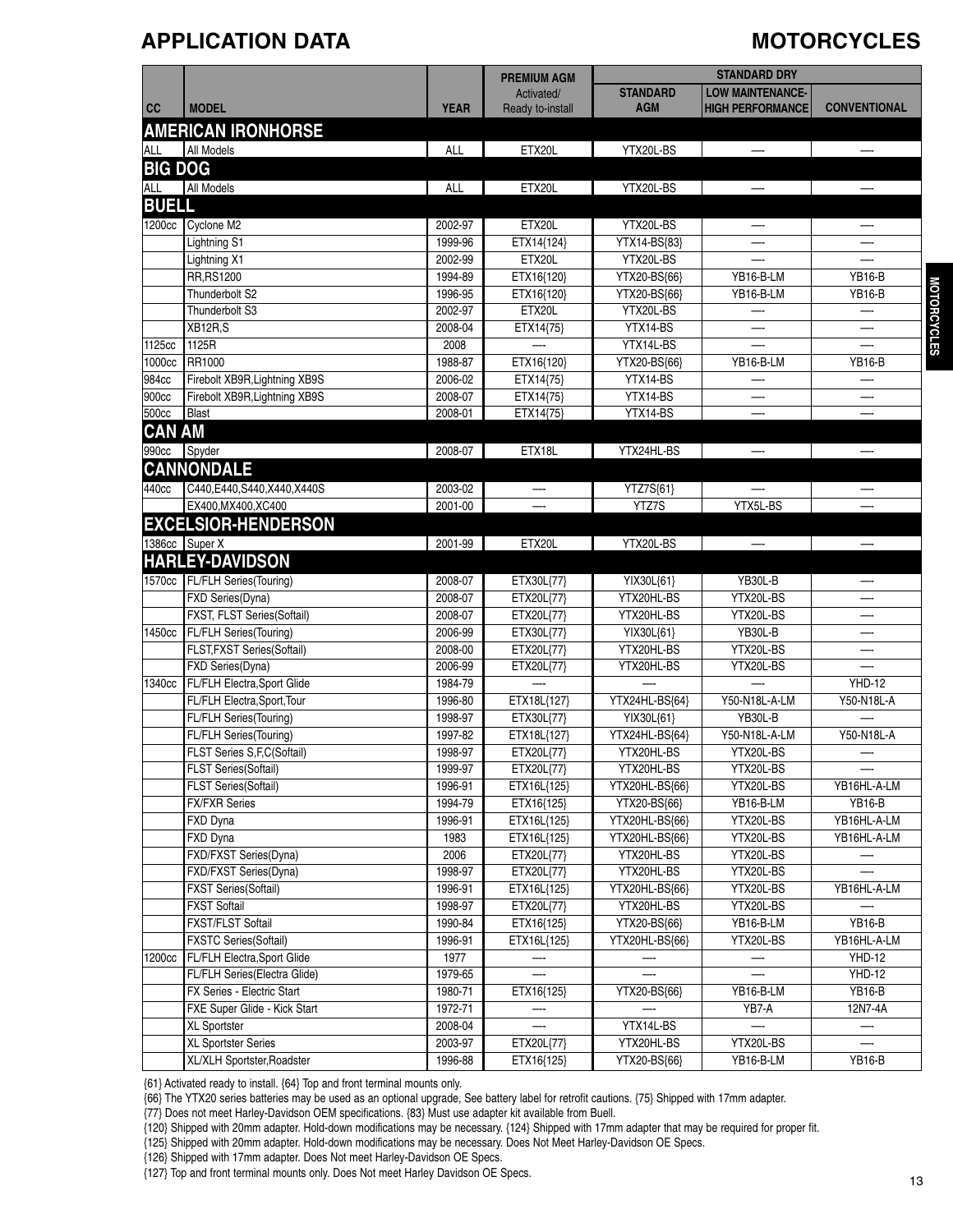### **MOTORCYCLES**

### **APPLICATION DATA**

|                |                                           |                    | <b>PREMIUM AGM</b>       | <b>STANDARD DRY</b>      |                          |                          |
|----------------|-------------------------------------------|--------------------|--------------------------|--------------------------|--------------------------|--------------------------|
|                |                                           |                    | Activated/               | <b>STANDARD</b>          | <b>LOW MAINTENANCE-</b>  |                          |
| cc             | <b>MODEL</b>                              | <b>YEAR</b>        | Ready to-install         | <b>AGM</b>               | <b>HIGH PERFORMANCE</b>  | <b>CONVENTIONAL</b>      |
|                | <b>HARLEY-DAVIDSON (Continued)</b>        |                    |                          |                          |                          |                          |
| 1130cc         | <b>VRSC V-Rod</b>                         | 2008-02            | ETX14{126}               | YTX14-BS                 | $\overline{\phantom{0}}$ | $\overline{\phantom{0}}$ |
| 1100cc         | XL/XLH Sportster, Roadster                | 1992-86            | ETX16{125}               | YTX20-BS{66}             | YB16-B-LM                | <b>YB16-B</b>            |
| 1000cc         | XL/XLH Sportster                          | 1978-67            |                          |                          |                          | <b>YHD-12</b>            |
|                | XL/XLH Sportster, Roadster                | 1985-79            | ETX16{125}               | YTX20-BS{66}             | YB16-B-LM                | <b>YB16-B</b>            |
|                | <b>XLCH Series</b>                        | 1978-70            |                          |                          | YB7-A                    | 12N7-4A                  |
|                | <b>XLCR Cafe Racer</b>                    | 1978-77            | ETX16{125}               | YTX20-BS{66}             | YB16-B-LM                | <b>YB16-B</b>            |
|                | XLX61, XR1000                             | 1985-83            | ETX16{125}               | YTX20-BS{66}             | YB16-B-LM                | <b>YB16-B</b>            |
| 883cc          | XL Sportster                              | 2008-04            |                          | YTX14L-BS                |                          |                          |
|                | XL Sportster Series                       | 2003-97            | ETX20L{77}               | YTX20HL-BS               | YTX20L-BS                |                          |
|                | XL/XLH Sportster, Roadster                | 1996-86            | ETX16{125}               | YTX20-BS{66}             | YB16-B-LM                | <b>YB16-B</b>            |
| 500cc          | MT500 (Military)                          | ALL                | ETX15L{77}               | YTX14AHL-BS              | <b>YB14L-A2</b>          | 12N14-3A                 |
| 250cc          | SS250, SX250                              | 1978-75            |                          |                          | YB7L-B                   | 12N7-3B                  |
| 175cc          | SS175, SX175                              | 1978-74            | —-                       |                          | YB7L-B                   | 12N7-3B                  |
| 125cc          | <b>SS, SXT, TX 125</b>                    | 1978-74            |                          |                          | YB7L-B                   | 12N7-3B                  |
| <b>HONDA</b>   |                                           |                    |                          |                          |                          |                          |
| 1800cc         | GL1800 Goldwing                           | 2008-01            | ETX20L                   | YTX20L-BS                | —-                       | —                        |
|                | NRX1800 Valkyrie                          | 2005-04            | ETX20L                   | YTX20L-BS                | —-                       |                          |
|                | VTX1800                                   | 2007-02            | ETX20L                   | YTX20L-BS                |                          |                          |
| 1500cc         | GL1500 Goldwing                           | 2002-88            | ETX18L{64}               | YTX24HL-BS{64}           | Y50-N18L-A-LM            | Y50-N18L-A               |
|                | GL1500 Valkyrie                           | 2003-97            | ETX14{75}                | YTX14-BS                 |                          |                          |
| 1300cc         | ST1300                                    | 2006-03            |                          | YTZ14S{61}               | —-                       |                          |
|                | VTX1300R,S,Retro                          | 2007-03            | ETX14{75}                | YTX14-BS                 |                          |                          |
| 1200cc         | GL1200 Goldwing                           | 1987-84            | ETX18L{64}               | YTX24HL-BS{64}           | Y50-N18L-A-LM            | Y50-N18L-A               |
| 1100cc         | CB1100F Supersport                        | 1983               | ETX15L                   | YTX14AHL-BS              | <b>YB14L-A2</b>          | 12N14-3A                 |
|                | CBR1100XX                                 | 2004-01            |                          | YTZ12S{61}               |                          |                          |
|                | CBR1100XX                                 | 2000-97            | ETX12                    | YTX12-BS                 |                          |                          |
|                | GL1100 Goldwing                           | 1983-80            | ETX18L{64}               | YTX24HL-BS{64}           | Y50-N18L-A-LM            | Y50-N18L-A               |
|                | ST1100,ABS                                | 2002-91            | ETX14{75}                | YTX14-BS                 |                          |                          |
|                | VF1100C V65 Magna                         | 1986-83            |                          | YTX20-BS{104}            | <b>YB18-A</b>            |                          |
|                | VF1100S V65 Sabre                         | 1985-84            | ETX20L{56}               | YTX20L-BS{66}            | YB18L-A                  |                          |
|                | VT1100                                    | 2007-00            | ETX14{75}                | YTX14-BS                 |                          |                          |
|                | VT1100 Shadow Ace, Spirit, Aero           | 2000-85            |                          |                          | HYB16A-AB                | —-                       |
| 1050cc         | <b>CBX</b>                                | 1982-79            | ETX20L{56}               | YTX20L-BS{66}            | YB18L-A                  |                          |
| 1000cc         | CB1000                                    | 1995-94            | ETX12                    | YTX12-BS                 |                          |                          |
|                | CB1000C Custom                            | 1983               | ETX15L                   | YTX14AHL-BS              | <b>YB14L-B2</b>          |                          |
|                | CBR1000F Hurricane                        | 1996-87            | ETX15L                   | YTX14AHL-BS              | <b>YB14L-B2</b>          |                          |
|                | CBR1000RR                                 | 2007-04            | $\overline{\phantom{0}}$ | YTZ10S{61}               |                          |                          |
|                | GL1000 Goldwing                           | 1979-75            | ETX18L{64}               | YTX24HL-BS{64}           | Y50-N18L-A-LM            | Y50-N18L-A               |
|                | <b>RVT1000R</b>                           | 2006-00            |                          | YTZ12S{61}               |                          |                          |
|                | VF1000R Interceptor                       | 1986-84<br>2000-97 | ETX14{119}               |                          | YB16B-A                  | —-                       |
|                | VTR1000F Super Hawk<br>VTR1000F SuperHawk | 2005-01            | ETX12                    | YTX12-BS<br>YTZ12S{61}   | —-                       | —-                       |
|                |                                           | 2003-02            |                          |                          |                          |                          |
| 954cc<br>929cc | CBR954RR<br>CBR929RR                      | 2001-00            |                          | YTZ10S{61}<br>YTZ10S{61} |                          |                          |
| 919cc          | CB900F(919)                               | 2006-02            | —-                       | YTZ10S{61}               | —-                       |                          |
| 900cc          | CB900C,F                                  | 1982-80            | ETX15L                   | YTX14AHL-BS              | <b>YB14L-A2</b>          | 12N14-3A                 |
|                | CBR900RR                                  | 1999-93            | ETX9                     | YTX9-BS                  | —-                       | —-                       |
| 800cc          | PC800 Pacific Coast                       | 1998-89            | ETX12                    | YTX12-BS                 |                          |                          |
|                | VFR800 Interceptor                        | 2007-02            |                          | YTZ12S{61}               |                          |                          |
|                | VFR800F1 Interceptor                      | 2001-98            | <b>ETX12</b>             | YTX12-BS                 | —-                       |                          |
|                | VT800C Shadow                             | 1988               | ETX15{76}                | YTX14AH-BS               | YB14-B2                  |                          |
| 750cc          | CB750 Nighthawk                           | 2003-91            | ETX15{76}                | YTX14AH-BS               | YB14-A2                  |                          |
|                | CB750A Hondamatic                         | 1978-76            | ETX18L{64}               | YTX24HL-BS{64}           | Y50-N18L-A-LM            | Y50-N18L-A               |
|                |                                           |                    |                          |                          |                          |                          |

{55} Sensor NOT included with replacement battery. Disconnect sensor. {56} Hold-down modifications may be necessary.

{61} Activated ready to install. {64} Top and front terminal mounts only. {65} Includes sensor not supplied with AGM.

{66} The YTX20 series batteries may be used as an optional upgrade, See battery label for retrofit cautions.

{104} Hold-down modifications may be necessary. Requires activation.

{119} Shipped with 17mm adapter. Top and front terminal mounts only. Hold-down modifications may be necessary.

{125} Shipped with 20mm adapter. Hold-down modifications may be necessary. Does Not Meet Harley-Davidson OE Specs.

{126} Shipped with 17mm adapter. Does Not meet Harley-Davidson OE Specs.

<sup>{75}</sup> Shipped with 17mm adapter. {76} Shipped with 10mm adapter. {77} Does not meet Harley-Davidson OEM specifications.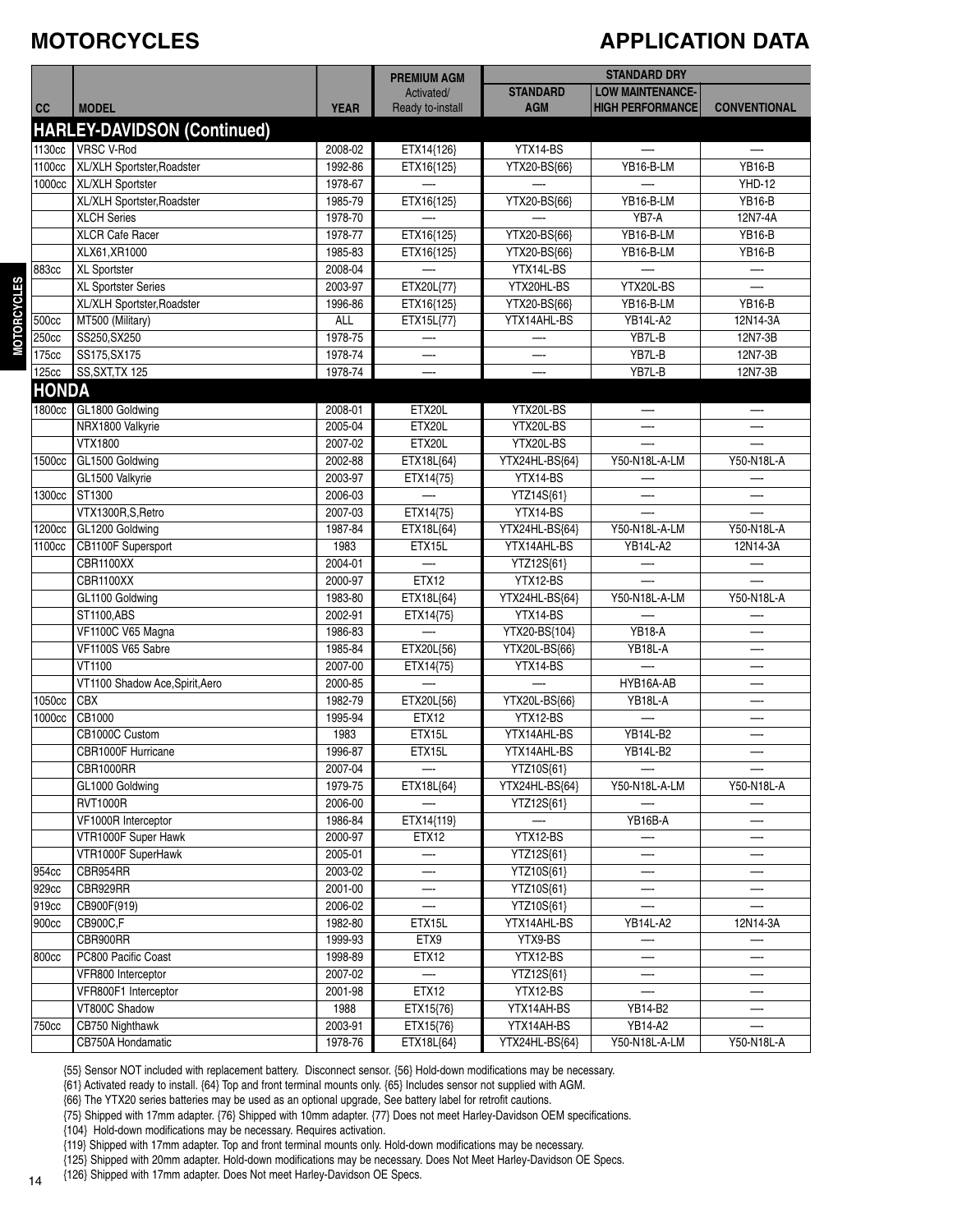### **APPLICATION DATA MOTORCYCLES**

|       |                                        |                    | <b>PREMIUM AGM</b> |                 | <b>STANDARD DRY</b>     |                            |
|-------|----------------------------------------|--------------------|--------------------|-----------------|-------------------------|----------------------------|
|       |                                        |                    | Activated/         | <b>STANDARD</b> | <b>LOW MAINTENANCE-</b> |                            |
| cc    | <b>MODEL</b>                           | <b>YEAR</b>        | Ready to-install   | <b>AGM</b>      | <b>HIGH PERFORMANCE</b> | <b>CONVENTIONAL</b>        |
|       | <b>HONDA (Continued)</b>               |                    |                    |                 |                         |                            |
| 750cc | CB750C Custom                          | 1982-80            | ETX15L             | YTX14AHL-BS     | <b>YB14L-A2</b>         | 12N14-3A                   |
|       | CB750F Supersport                      | 1982-75            | ETX15L             | YTX14AHL-BS     | <b>YB14L-A2</b>         | 12N14-3A                   |
|       | CB750K, Limited                        | 2001-99            | ETX15L             | YTX14AHL-BS     | YB14L-A2                | 12N14-3A                   |
|       | CB750K, Limited                        | 1994               | ETX15L             | YTX14AHL-BS     | <b>YB14L-A2</b>         | 12N14-3A                   |
|       | CB750K, Limited                        | 1982-69            | ETX15L             | YTX14AHL-BS     | YB14L-A2                | 12N14-3A                   |
|       | CB750SC Nighthawk                      | 1983-82            | ETX15L             | YTX14AHL-BS     | YB14L-A2                | 12N14-3A                   |
|       | RVF750R                                | 1994               | ETX9               | YTX9-BS         |                         |                            |
|       | VF750C Magna                           | 1988               |                    |                 | YB12A-A                 | 12N12A-4A-1                |
|       | VF750C V45 Magna                       | 1983-82            | ETX15{76}          | YTX14AH-BS      | YB14-A2                 |                            |
|       | VF750C,D Magna                         | 2003-95            | ETX12              | YTX12-BS        |                         | —-                         |
|       | VF750F V45 Interceptor                 | 1984-83            | ETX15{76}          | YTX14AH-BS      | YB14-A2                 | —.                         |
|       | VF750S V45 Sabre                       | 1983-82            | ETX15L{55}         |                 | SYB14L-A2{65}           | —                          |
|       | VFR750F                                | 1997-90            | <b>ETX12</b>       | YTX12-BS        |                         | —                          |
|       | VFR750F Interceptor                    | 1986               |                    |                 | YB12A-B                 |                            |
|       | VFR750R                                | 1990               | ETX9               | YTX9-BS         |                         |                            |
|       | VT750C Shadow                          | 1983               |                    |                 | HYB16A-AB               | —                          |
|       | <b>VT750C,CA</b>                       | 2008-04            |                    | YTZ12S{61}      |                         | —                          |
|       | VT750C,D Shadow, Ace Deluxe            | 2003-98            | ETX14{75}          | YTX14-BS        |                         | —                          |
|       | VT750DC                                | 2007-01            |                    | YTZ14S{61}      |                         |                            |
| 700cc | CB700SC Nighthawk                      | 1986-84            | ETX15L{64}         |                 | <b>YB14L-A1</b>         |                            |
|       | VF700C Magna                           | 1987               |                    |                 | YB12A-A                 | 12N12A-4A-1                |
|       | VF700C Magna                           | 1986-84            | ETX15{76}          | YTX14AH-BS      | YB14-A2                 |                            |
|       | VF700F Interceptor                     | 1985-84            | ETX15{76}          | YTX14AH-BS      | YB14-A2                 |                            |
|       | VF700S Sabre                           | 1985-84            | ETX15L             | YTX14AHL-BS     | <b>YB14L-A2</b>         | 12N14-3A                   |
|       | VFR700F Interceptor                    | 1987-86            |                    |                 | YB12A-B                 |                            |
|       | VT700C Shadow                          | 1987-86            | ETX15{76}          | YTX14AH-BS      | YB14-B2                 |                            |
|       | VT700C Shadow                          | 1985-84            |                    |                 | HYB16A-AB               |                            |
| 650cc | CB650, Custom                          | 1982-79            | —-                 |                 | YB12A-A                 | 12N12A-4A-1                |
|       | CB650SC Nighthawk                      | 1985-83            |                    |                 | YB12AL-A                |                            |
|       | CX650C Custom                          | 1983               | ETX15{76}          | YTX14AH-BS      | YB14-A2                 |                            |
|       | CX650T Turbo                           | 1983               | ETX15L             | YTX14AHL-BS     | <b>YB14L-A2</b>         | 12N14-3A                   |
|       | GL650I Silverwing Interstate           | 1983               | ETX15L             | YTX14AHL-BS     | YB14L-A2                | 12N14-3A                   |
|       | NT650 Hawk GT                          | 1991-88            | ETX9               | YTX9-BS         |                         |                            |
|       | NX650                                  | 1989-88            | ETX9               | YTX9-BS         | —                       | —                          |
|       | <b>XR650L</b>                          | 2007-93            | ETX9               | YTX9-BS         |                         | —                          |
| 600cc | <b>CB600F</b>                          | 2006-04            |                    | YTX7L-BS        |                         | —                          |
|       | <b>CBR600</b>                          | 2000-87            | ETX9               | YTX9-BS         |                         |                            |
|       | CBR600F4i,CBR600RR                     | 2006-01            |                    | YTZ10S{61}      |                         |                            |
|       | VT600C,CD,Shadow Deluxe,VLX            | 2003-88            | ETX9               | YTX9-BS         |                         |                            |
|       | VT600CD Shadow Deluxe                  | 2007-04            | —-                 | YTZ10S{61}      |                         | --                         |
|       | XL600 TransAlp                         | 1990-89            |                    |                 | YB12A-B                 |                            |
|       | <b>XL600R</b>                          | 1987-83            |                    |                 | YB3L-A                  |                            |
| 550cc | CB550 Four, K, SS                      | 1978-74            |                    |                 | YB12A-A                 | 12N12A-4A-1                |
|       |                                        |                    |                    |                 |                         |                            |
|       | CB550SC Nighthawk                      | 1983<br>1976-71    |                    |                 | YB12AL-A                | 12N12A-4A-1                |
| 500cc | CB500, Four, Twin                      | 1982-78            |                    |                 | YB12A-A                 | 12N14-3A                   |
|       | CX500, C, D, T<br>FT500 Ascot          | 1983-82            | ETX15L             | YTX14AHL-BS     | YB14L-A2                |                            |
|       |                                        |                    | ETX15L             | YTX14AHL-BS     | YB14L-A2<br>YB12A-B     | 12N14-3A                   |
|       | GB500<br>GL500 Interstate, Silver Wing | 1990-89<br>1982-81 | ETX15L             | YTX14AHL-BS     | YB14L-A2                | 12N14-3A                   |
|       |                                        |                    |                    |                 |                         |                            |
|       | VF500C V30 Magna                       | 1985-84<br>1986-84 |                    |                 | YB12A-A<br>YB12A-A      | 12N12A-4A-1<br>12N12A-4A-1 |
|       | VF500F Interceptor                     |                    |                    |                 |                         |                            |
|       | VT500C Shadow                          | 1986-83            | —-                 | —-              | YB12A-A                 | 12N12A-4A-1                |
|       | VT500FT Ascot                          | 1984-83            |                    |                 | YB12A-A                 | 12N12A-4A-1                |
|       | <b>XL500R</b>                          | 1982               |                    |                 | YB3L-A                  |                            |
|       | <b>XL500S</b>                          | 1981-79            |                    |                 |                         | 6N4-2A-4                   |
| 450cc | CB450,SS                               | 1974-65            |                    |                 | YB12A-A                 | 12N12A-4A-1                |
|       | CB450SC Nighthawk, T                   | 1986-82            |                    |                 | YB12A-A                 | 12N12A-4A-1                |
|       | CL450, Scrambler                       | 1974-68            | —-                 | —-              | YB12A-A                 | 12N12A-4A-1                |
|       | CM450A Hondamatic, E                   | 1983-82            |                    |                 | YB12A-A                 | 12N12A-4A-1                |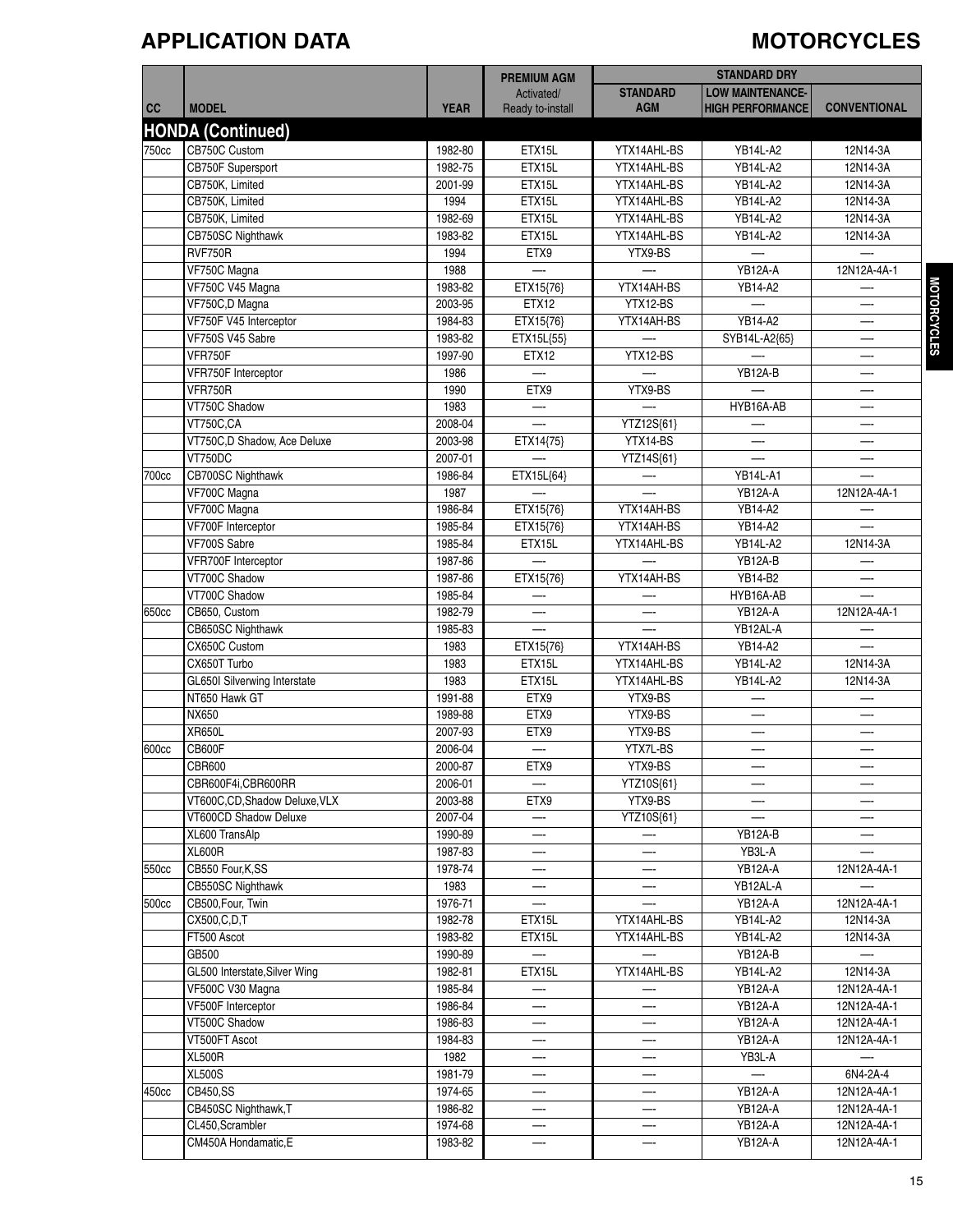#### **MOTORCYCLES**

### **APPLICATION DATA**

|                |                                |                    | <b>PREMIUM AGM</b>       |                          | <b>STANDARD DRY</b>     |                     |
|----------------|--------------------------------|--------------------|--------------------------|--------------------------|-------------------------|---------------------|
|                |                                |                    | Activated/               | <b>STANDARD</b>          | <b>LOW MAINTENANCE-</b> |                     |
| cc             | <b>MODEL</b>                   | <b>YEAR</b>        | Ready to-install         | <b>AGM</b>               | <b>HIGH PERFORMANCE</b> | <b>CONVENTIONAL</b> |
|                | <b>HONDA</b> (Continued)       |                    |                          |                          |                         |                     |
| 450cc          | CMX450C Rebel                  | 1987-86            |                          |                          | YB12A-A                 | 12N12A-4A-1         |
|                | CRF450X                        | 2007-05            |                          | YTZ7S{61}                |                         |                     |
| 400cc          | <b>CB400A</b>                  | 1978               |                          |                          | YB12A-A                 | 12N12A-4A-1         |
|                | <b>CB400F</b>                  | 1990-89            | ETX9                     | YTX9-BS                  |                         |                     |
|                | CB400F, T, Hawk, Supersport    | 1981-80            |                          |                          | YB12A-A                 | 12N12A-4A-1         |
|                | CB400F, T, Hawk, Supersport    | 1977-75            |                          |                          | YB12A-A                 | 12N12A-4A-1         |
|                | CB400T1, II Hawk               | 1979-78            | —-                       | —.                       | YB9-B                   | 12N9-4B-1           |
|                | CM400 (All)                    | 1981-79            |                          | —                        | YB12A-A                 | 12N12A-4A-1         |
| 360cc          | CB360G,T                       | 1977-74            | —-                       | —                        | YB12A-A                 | 12N12A-4A-1         |
| MOTORCYCLES    | CJ360T                         | 1977-76            |                          |                          | YB9-B                   | 12N9-4B-1           |
|                | CL360                          | 1975-74            |                          | –                        | YB12A-A                 | 12N12A-4A-1         |
| 350cc          | <b>CB, CL 350</b>              | 1974-68            |                          |                          | YB12A-A                 | 12N12A-4A-1         |
|                | SL350                          | 1974-71            | –                        |                          |                         | 12N5-4B             |
|                | SL350                          | 1970-69            |                          | —                        | YB12A-A                 | 12N12A-4A-1         |
|                | XL350                          | 1978-74            | —-                       | —-                       |                         | 6N6-3B              |
|                | XL350R                         | 1985-84            |                          | —                        | YB3L-A                  | —.                  |
| 305cc          | CA77DT, CB77Super Hawk         | 1969-60            |                          |                          |                         | 12N9-3A             |
|                | CL77 Scrambler                 | 1968-65            |                          |                          |                         | 12N5-4B             |
| 250cc          | CA72 Dream, CB72 Hawk          | 1967-60            |                          |                          |                         | 12N9-3A             |
|                | CB250 Nighthawk                | 2007-91            | –                        | YTX7L-BS                 |                         |                     |
|                | CL72                           | 1965-62            | —-                       |                          |                         | 12N5-4B             |
|                | CM250C Custom                  | 1983-82            |                          |                          | YB9-B                   | 12N9-4B-1           |
|                | CMX250C Rebel                  | 2007-96            |                          | YTX7L-BS                 |                         | —.                  |
|                | CMX250C Rebel                  | 1987-85            |                          |                          | YB9L-B                  | 12N9-3B             |
|                | <b>CRF250X</b>                 | 2007-04            | —.                       | YTX5L-BS                 |                         |                     |
|                | MT250                          | 1976-74            |                          |                          |                         | 6N6-3B              |
|                | NX250                          | 1990-88            | —-                       | YTX7L-BS                 |                         |                     |
|                | VTR250 Interceptor             | 1990-88            |                          |                          | YB9-B                   | 12N9-4B-1           |
|                | XL250                          | 1976-72            |                          |                          |                         | 6N6-3B              |
|                | <b>XL250R</b>                  | 1987-82            |                          |                          | YB3L-A                  |                     |
|                | <b>XL250S</b><br><b>XR250L</b> | 1981-78<br>1996-91 | —-                       | YTX4L-BS                 | —-                      | 6N4-2A-4            |
|                | CRF230F                        | 2007-03            |                          | YTX5L-BS                 |                         |                     |
| 230cc<br>200cc | <b>CB200T</b>                  | 1976-74            | —-                       | –                        | YB9-B                   | 12N9-4B-1           |
|                | CL200                          | 1974               |                          |                          | YB9-B                   | 12N9-4B-1           |
|                | <b>CM200T Twinstar</b>         | 1982-81            |                          | —                        | YB9-B                   | 12N9-4B-1           |
|                | CM200T Twinstar                | 1980               |                          | $\overline{\phantom{m}}$ |                         | 6N12A-2D            |
|                | TLR200 Reflex                  | 1987-86            |                          | YTX4L-BS                 |                         |                     |
|                | TR200 Fat Cat                  | 1987-86            | ETX9                     | YTX9-BS                  |                         |                     |
|                | <b>XL200R</b>                  | 1984-83            |                          |                          | YB3L-A                  |                     |
| 185cc          | CM185T Twinstar                | 1979-78            | —.                       | —                        | —-                      | 6N12A-2D            |
|                | <b>XL185S</b>                  | 1983-79            |                          |                          |                         | 6N4-2A-4            |
| 175cc          | CA175                          | 1970               | —-                       | —                        | —-                      | 6N12A-2D            |
|                | CA175                          | 1969-68            | —-                       | $\overline{\phantom{0}}$ |                         | B54-6               |
|                | <b>CB175K</b>                  | 1974-69            | —-                       | —-                       | YB9-B                   | 12N9-4B-1           |
|                | CL175 Series                   | 1974-68            | —-                       | —                        | YB9-B                   | 12N9-4B-1           |
|                | <b>SL175</b>                   | 1973-70            |                          |                          | —-                      | 12N5-4B             |
|                | <b>XL175</b>                   | 1978-73            | —-                       | —                        |                         | 6N6-3B              |
| 160cc          | CA,CB,CL 160                   | 1969-65            | —-                       |                          | YB9-B                   | 12N9-4B-1           |
| 150cc          | CA95                           | 1966-59            | ΝA                       |                          | —-                      | $-\cdot$            |
|                | CRF150                         | 2007-06            | —-                       | YTX5L-BS                 | —-                      | —-                  |
| 125cc          | <b>CB125S</b>                  | 1983-81            |                          |                          |                         | 6N6-3B-1            |
|                | CB125S                         | 1980-73            |                          | —                        |                         | 6N6-3B              |
|                | CB92                           | 1963-59            | NA                       |                          |                         | —                   |
|                | CL125A Scrambler(Twin)         | 1969-67            | $\overline{\phantom{0}}$ | —                        | —-                      | B54-6               |
|                | CL125S                         | 1975-73            | —-                       | —-                       |                         | 6N4C-1B             |
|                | CT125 Trail                    | 1977               |                          |                          |                         | 6N4C-1B             |
|                |                                |                    |                          |                          |                         |                     |

{61} Activated ready to install. {64} Top and front terminal mounts only. {124} Shipped with 17mm adapter that may be required for proper fit.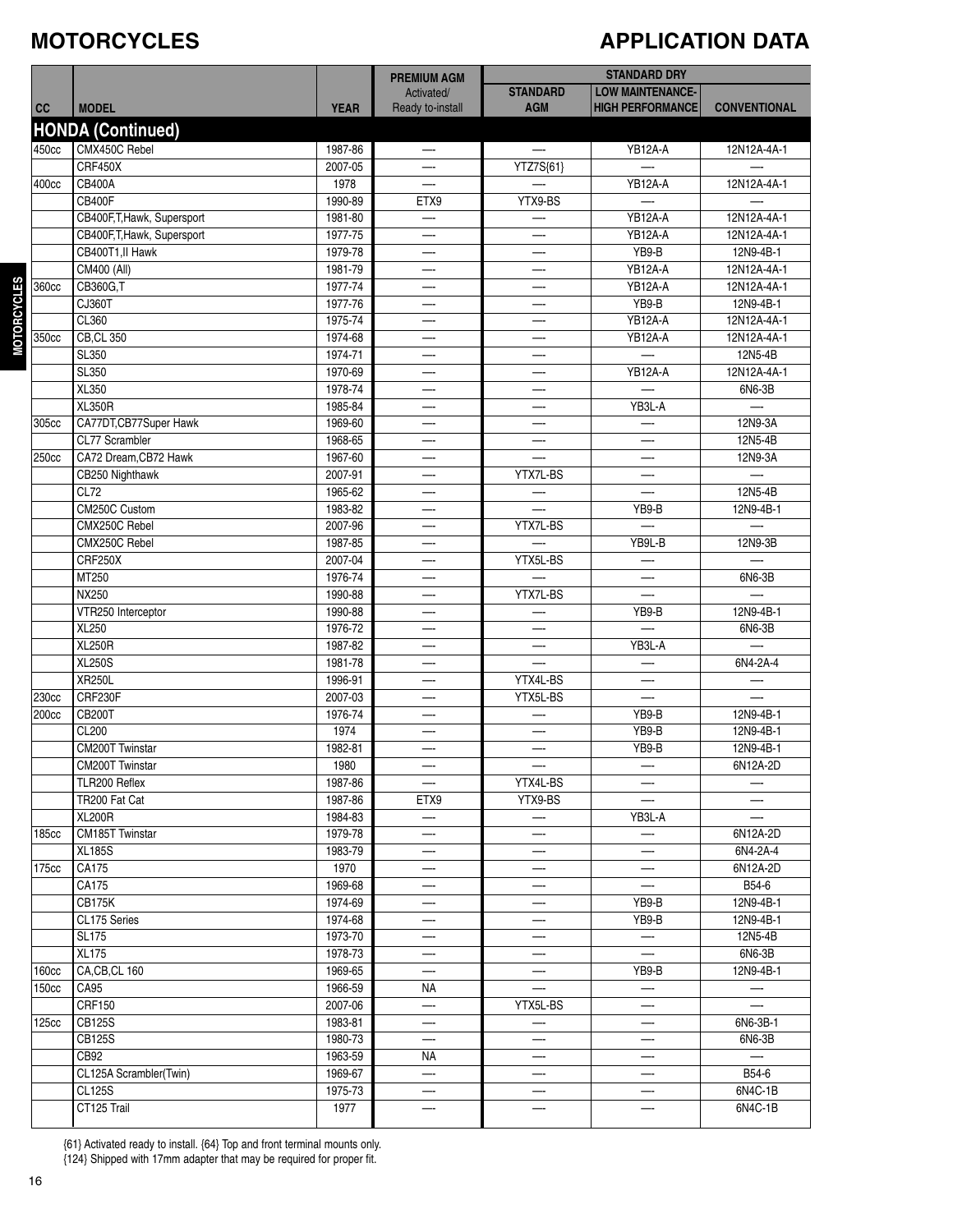### **APPLICATION DATA MOTORCYCLES**

|                   |                                    |                    | <b>PREMIUM AGM</b> | <b>STANDARD DRY</b> |                         |                          |
|-------------------|------------------------------------|--------------------|--------------------|---------------------|-------------------------|--------------------------|
|                   |                                    |                    | Activated/         | <b>STANDARD</b>     | <b>LOW MAINTENANCE-</b> |                          |
| cc                | <b>MODEL</b>                       | <b>YEAR</b>        | Ready to-install   | <b>AGM</b>          | <b>HIGH PERFORMANCE</b> | <b>CONVENTIONAL</b>      |
|                   | <b>HONDA (Continued)</b>           |                    |                    |                     |                         |                          |
| 125cc             | MT125                              | 1976-74            |                    |                     |                         | 6N6-3B                   |
|                   | <b>NX125</b>                       |                    | —-                 | YTX7L-BS            | —                       |                          |
|                   | <b>SL125</b>                       | 1990-88<br>1974-71 |                    |                     |                         | 6N6-3B                   |
|                   | SS125                              | 1969-67            |                    |                     |                         | B54-6                    |
|                   | <b>XL125</b>                       | 1978-74            | —-                 |                     |                         | 6N4C-1B                  |
|                   | <b>XL125S</b>                      | 1985               |                    |                     | <b>YB2.5L-C</b>         |                          |
|                   | <b>XL125S</b>                      | 1984-79            | —-<br>—-           | —-<br>—             |                         | 6N4-2A-4                 |
| 110cc             | CT110                              | 1986               |                    |                     |                         | 6N4-2A-4                 |
|                   | CT110                              | 1984-80            | —-                 |                     |                         | 6N4-2A-8                 |
| 100 <sub>cc</sub> | CB100                              | 1974-70            | —-                 |                     |                         | 6N6-3B                   |
|                   | CL100,S                            | 1974-70            |                    |                     |                         | 6N6-3B                   |
|                   | <b>SL100</b>                       | 1974-70            | —                  |                     |                         | 6N6-3B                   |
|                   | XL100                              | 1978-77            | —-                 | —-                  |                         | 6N4C-1B                  |
|                   | <b>XL100</b>                       | 1976-74            |                    |                     |                         | 6N6-3B                   |
|                   | <b>XL100S</b>                      | 1985-83            | —-                 |                     |                         | 6N4-2A-4                 |
|                   | <b>XL100S</b>                      | 1982-81            |                    |                     |                         | 6N4C-1B                  |
|                   | <b>XL100S</b>                      | 1980-79            | —-                 | —                   | —-                      | 6N4-2A-4                 |
|                   | CA200 Honda 90                     | 1966-63            |                    |                     |                         | 6N6-1D                   |
| 90cc              | CL90                               | 1970-67            | —                  | —                   | —-                      | 6N5.5-1D                 |
|                   |                                    |                    | —-                 | —-                  |                         |                          |
|                   | CM90, CM91<br>CT90 Trail           | 1969-66<br>1979-64 | —-                 | —-                  |                         | 6N6-1B<br>6N5.5-1D       |
|                   | EZ90 Cub                           | 1996-91            | —-                 | YTX5L-BS            |                         |                          |
|                   | S90 Super                          | 1969-64            | Ш.                 |                     | —                       | 6N6-1B                   |
|                   | <b>SL90</b>                        |                    |                    |                     |                         | 6N5.5-1D                 |
|                   | ST90                               | 1969<br>1975-73    | —                  |                     |                         | 6N5.5-1D                 |
|                   |                                    |                    | —-                 | —-                  |                         |                          |
| 80cc              | XL80S<br><b>XL80S</b>              | 1985-83<br>1982-80 |                    |                     |                         | 6N4-2A-8<br>6N4C-1B      |
|                   | XL75                               | 1979-77            |                    |                     |                         | 6N4C-1B                  |
| 75cc<br>70cc      | C70 Passport                       | 1983-82            | —-                 |                     | YB5L-B                  | 12N5-3B                  |
|                   | C70 Passport                       | 1981-79            |                    |                     | 6YB11-2D                | 6N11-2D                  |
|                   | C70K1,M                            | 1974-70            | —-<br>—-           | —-<br>—-            | 6YB11-2D                | 6N11-2D                  |
|                   | C70M                               | 1974-73            |                    |                     | 6YB11-2D                | 6N11-2D                  |
|                   | C70M                               | 1971               |                    |                     | 6YB11-2D                | 6N11-2D                  |
|                   | CL70                               | 1974-69            | —-                 |                     | —-                      | 6N5.5-1D-1               |
|                   | CT70                               | 1997               |                    | YTX4L-BS            |                         |                          |
|                   | CT70                               | 1994-91            | —                  | YTX4L-BS            |                         | —-                       |
|                   |                                    |                    |                    |                     | $-\cdot$                |                          |
|                   | CT70<br>CT70                       | 1977-76            | —-                 | —-                  |                         | 6N4C-1B                  |
|                   | CT70H                              | 1971-69            |                    |                     |                         | 6N2A-2C                  |
|                   | <b>SL70</b>                        | 1974-70            | —-<br>—            |                     |                         | 6N2A-2C-3                |
|                   | XL70                               | 1973-71            | —-                 | —-                  |                         | 6N2A-2C                  |
|                   | <b>S65</b>                         | 1976-74            |                    |                     |                         | 6N4C-1B                  |
| 65cc              | CA105T                             | 1969-65            | —-                 | —-                  |                         | 6N2-2A                   |
| 55cc              |                                    | 1965-62            | —-                 | —                   |                         | 6N2-2A                   |
| 50cc              | C,100,CA100,T,110                  | 1970-59<br>2003-02 |                    |                     |                         | 6N2-2A                   |
|                   | CHF50 Metro, II<br>MB <sub>5</sub> |                    | —-                 | YTZ7S{61}           | <b>YB2.5L-C</b>         |                          |
|                   |                                    | 1982               | —-                 | —.                  |                         | $\overline{\phantom{a}}$ |
|                   | <b>NS50</b>                        | 1990               |                    |                     | YB3L-A                  |                          |
|                   | NZ50                               | 1987-86            | —-                 | —-                  | YB4L-B                  |                          |
|                   | P50                                | 1968-67            | —-                 | —-                  |                         | 6N4-2A-4                 |
|                   | Z50A(K1)                           | 1970-68            |                    |                     |                         | 6N2A-2C-1                |
|                   | <b>ZB50</b>                        | 1988               | —-                 | YTX4L-BS            |                         |                          |
|                   | <b>KAWASAKI</b>                    |                    |                    |                     |                         |                          |
| 2000cc            | VN2000-A Vulcan                    | 2008-04            | ETX14{124}         | YTX20CH-BS          | YTX16-BS                |                          |
| 1600cc            | VN1600-A Vulcan, Nomad             | 2008-03            | ETX14{124}         | YTX20CH-BS          | YTX16-BS                |                          |
| 1500cc            | VN1500 Vulcan 88                   | 1997-87            | ETX18L{64}         | YTX24HL-BS{64}      | Y50-N18L-A-LM           | Y50-N18L-A               |
|                   | VN1500 Vulcan Classic              | 2008-98            | ETX14{124}         | YTX20CH-BS          | YTX16-BS                |                          |
|                   | VN1500G, J, L, R Nomad, Drifter    | 2006-99            | ETX14{124}         | YTX20CH-BS          | YTX16-BS                | —-                       |
|                   | 1400cc ZX14 Ninja                  | 2008-06            | ETX14{124}         | YTX14H-BS           | YTX14-BS                |                          |
|                   | 1300cc KZ1300 Voyager              | 1982-79            | ETX18L{64}         | YTX24HL-BS{64}      | Y50-N18L-A-LM           | Y50-N18L-A               |

**MOTORCYCLES OTORCYCLES**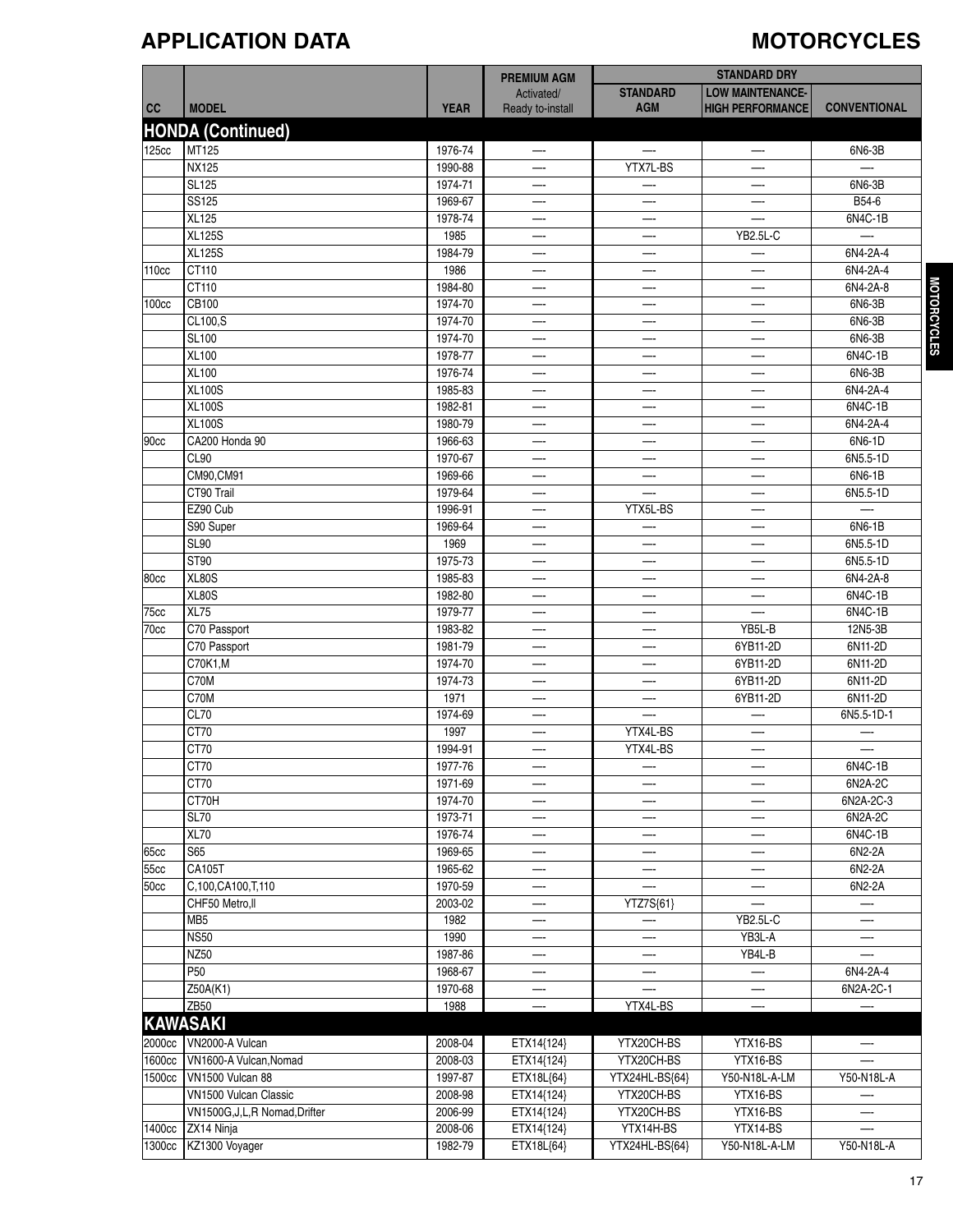#### **MOTORCYCLES**

## **APPLICATION DATA**

|        |                               |             | <b>PREMIUM AGM</b>       | <b>STANDARD DRY</b>      |                          |                          |
|--------|-------------------------------|-------------|--------------------------|--------------------------|--------------------------|--------------------------|
|        |                               |             | Activated/               | <b>STANDARD</b>          | <b>LOW MAINTENANCE-</b>  |                          |
| cc     | <b>MODEL</b>                  | <b>YEAR</b> | Ready to-install         | <b>AGM</b>               | <b>HIGH PERFORMANCE</b>  | <b>CONVENTIONAL</b>      |
|        | <b>KAWASAKI (Continued)</b>   |             |                          |                          |                          |                          |
|        |                               |             |                          | $\overline{\phantom{a}}$ | $\overline{\phantom{a}}$ |                          |
| 1300cc | ZN1300 Voyager                | 1988-83     | ETX16L{118}              |                          |                          | 12N24-3                  |
| 1200cc | ZG1200 Voyager XII            | 2003-86     | ETX18L{115}              | YTX24HL-BS{115}          | SY50-N18L-AT{65}         |                          |
|        | ZRX1200R                      | 2005-01     | ETX14{124}               | YTX14H-BS                | YTX14-BS                 | —-                       |
|        | <b>ZX-12R</b>                 | 2005-00     | ETX14{124}               | YTX14H-BS                | YTX14-BS                 |                          |
|        | ZX1200                        | 2002-00     | ETX14{124}               | YTX14H-BS                | YTX14-BS                 |                          |
|        | ZZR1200                       | 2005-02     | ETX14{124}               | YTX14H-BS                | YTX14-BS                 |                          |
| 1100cc | KZ1100                        | 1981        | ETX20L{56}               | YTX20L-BS{66}            | YB18L-A                  |                          |
|        | <b>KZ1100 GPZ</b>             | 1982        | ETX16L{116}              |                          | YB16L-B{112}             | —-                       |
|        | <b>KZ1100 LTD</b>             | 1983-81     | ETX20L{56}               | YTX20L-BS{66}            | YB18L-A                  |                          |
|        | <b>ZN1100 LTD</b>             | 1985-84     | ETX15L                   | YTX14AHL-BS              | <b>YB14L-A2</b>          | 12N14-3A                 |
|        | ZR1100                        | 1993        | ETX14{124}               | YTX20CH-BS               | YTX16-BS                 |                          |
|        | ZRX1100                       | 2000-99     | ETX14{75}                | YTX14-BS                 |                          |                          |
|        | ZX1100 GPZ                    | 1984-83     | ETX16L{116}              |                          | YB16L-B{112}             | $\overline{\phantom{0}}$ |
|        | ZX1100 GPZ,ABS                | 1997-95     | ETX14{75}                | YTX14-BS                 |                          |                          |
|        | ZX1100 Ninja ZX-11            | 1993-91     | ETX15L                   | YTX14AHL-BS              | <b>YB14L-A2</b>          | 12N14-3A                 |
|        | ZX1100D Ninja ZX-11           | 2001-94     | ETX14{75}                | YTX14-BS                 |                          |                          |
| 1000cc | KZ1000                        | 1982-80     | ETX20L{56}               | YTX20L-BS{66}            | YB18L-A                  |                          |
|        | KZ1000                        | 1977        | ETX15L                   | YTX14AHL-BS              | <b>YB14L-A2</b>          | 12N14-3A                 |
|        | KZ1000 CSR,LTD                | 1983-81     | ETX20L{56}               | YTX20L-BS{66}            | YB18L-A                  |                          |
|        | KZ1000 Replica                | 1983-82     | ETX20L{56}               | YTX20L-BS{66}            | YB18L-A                  |                          |
|        | KZ1000, LTD                   | 1980-77     | ETX15L                   | YTX14AHL-BS              | <b>YB14L-A2</b>          | 12N14-3A                 |
|        | KZ1000C, Police               | 1981-80     | ETX16L{120}              | YTX20L-BS                | YB16L-B                  | 12N16-3B                 |
|        | KZ1000E, Shaft                | 1980-79     | ETX16L{120}              | YTX20L-BS                | YB16L-B                  | 12N16-3B                 |
|        | KZ1000G                       | 1980        | ETX15L                   | YTX14AHL-BS              | <b>YB14L-A2</b>          | 12N14-3A                 |
|        | KZ1000P,Police                | 2005-02     | ETX20L                   | YTX20L-BS                |                          |                          |
|        | KZ1000P,Police                | 2001-81     | ETX20L{56}               | YTX20L-BS{66}            | YB18L-A                  | —-                       |
|        | Z1000                         | 2008-03     | ETX9                     | YTX9-BS                  |                          |                          |
|        | ZG1000 Concours               | 2006-86     | ETX20L{56}               | YTX20L-BS{66}            | YB18L-A                  |                          |
|        | ZL1000 Eliminator             | 1987        | ETX15L                   | YTX14AHL-BS              | <b>YB14L-A2</b>          | 12N14-3A                 |
|        | ZX1000 Ninja                  | 1990-86     | ETX15L                   | YTX14AHL-BS              | <b>YB14L-A2</b>          | 12N14-3A                 |
|        | ZX1000C Ninja ZX-10R          | 2008-04     | $\overline{\phantom{a}}$ | YT12B-BS{56}             |                          |                          |
| 900cc  | 900Z                          | 1975-73     | ETX15L                   | YTX14AHL-BS              | <b>YB14L-A2</b>          | 12N14-3A                 |
|        | KZ900                         | 1977-76     |                          |                          | <b>YB10L-A2</b>          |                          |
|        | Vulcan 900 Classic            | 2008-06     | ETX12                    | YTX12-BS                 |                          |                          |
|        | ZL900 Eliminator              | 1986-85     | ETX15L                   | YTX14AHL-BS              | <b>YB14L-A2</b>          | 12N14-3A                 |
|        | ZX900 Ninja                   | 1986-84     | ETX15L                   | YTX14AHL-BS              | <b>YB14L-A2</b>          | 12N14-3A                 |
|        | ZX900 Ninja ZX-9R             | 2003-98     | ETX9                     | YTX9-BS                  |                          |                          |
|        | ZX900 Ninja ZX-9R             | 1997-94     | ETX12                    | YTX12-BS                 |                          |                          |
| 800cc  | VN800 Vulcan Classic, Drifter | 2006-04     | ETX12                    | YTX12-BS                 |                          |                          |
|        | VN800 Vulcan, Classic         | 2003-95     | ETX14{75}                | YTX14-BS                 |                          |                          |
| 750cc  | H2                            | 1975-72     | —                        |                          |                          | 12N5.5-4A                |
|        | KZ750                         | 1983-82     |                          |                          | YB12A-A                  | 12N12A-4A-1              |
|        | KZ750                         | 1979-76     | ETX15L{55}               |                          | SYB14L-A2{65}            |                          |
|        | KZ750 Spectre                 | 1983-82     | ETX15L                   | YTX14AHL-BS              | YB14L-A2                 | 12N14-3A                 |
|        | <b>KZ750, LTD</b>             | 1983-81     |                          |                          | YB12A-A                  | 12N12A-4A-1              |
|        | <b>KZ750, LTD</b>             | 1980        |                          |                          | YB12A-A                  | 12N12A-4A-1              |
|        | <b>KZ750, LTD</b>             | 1980        | ETX15L                   | YTX14AHL-BS              | <b>YB14L-A2</b>          | 12N14-3A                 |
|        | KZ750R1 GPZ                   | 1982        |                          |                          | YB12A-A{57}              |                          |
|        | VN750A Vulcan                 | 2006-86     | ETX15L                   | YTX14AHL-BS              | <b>YB14L-A2</b>          | 12N14-3A                 |
|        | $ZR-7, S$                     | 2003-00     | ETX12                    | YTX12-BS                 |                          |                          |
|        | ZR750, S                      | 2006-05     | ETX9                     | YTX9-BS                  | —-                       |                          |
|        | ZR750C, Zephyr                | 1992-91     | ETX12                    | YTX12-BS                 |                          |                          |
|        | <b>ZX750 GPZ</b>              | 1985-83     | ETX15L{55}               |                          | SYB14L-A2{65}            |                          |
|        | ZX750 Ninja R                 | 1990-87     | ETX15L                   | YTX14AHL-BS              | YB14L-A2                 | 12N14-3A                 |

{55} Sensor NOT included with replacement battery. Disconnect sensor. {56} Hold-down modifications may be necessary.

{57} When ordering battery, specify sensor. {59} When ordering battery, specify terminal adapter. {65} Includes sensor not supplied with AGM.

{66} The YTX20 series batteries may be used as an optional upgrade, See battery label for retrofit cautions. {75} Shipped with 17mm adapter.

{112} Sensor NOT included with replacement battery. Disconnect sensor.Requires activation.

{115} Sensor NOT included with replacement battery. Disconnect sensor.Top and front terminal mounts only.

{116} Shipped with 20mm adapter. Sensor NOT included. Disconnect sensor. {118} Shipped with 20mm adapter.Top and front terminal mounts only.

{120} Shipped with 20mm adapter. Hold-down modifications may be necessary. {124} Shipped with 17mm adapter that may be required for proper fit.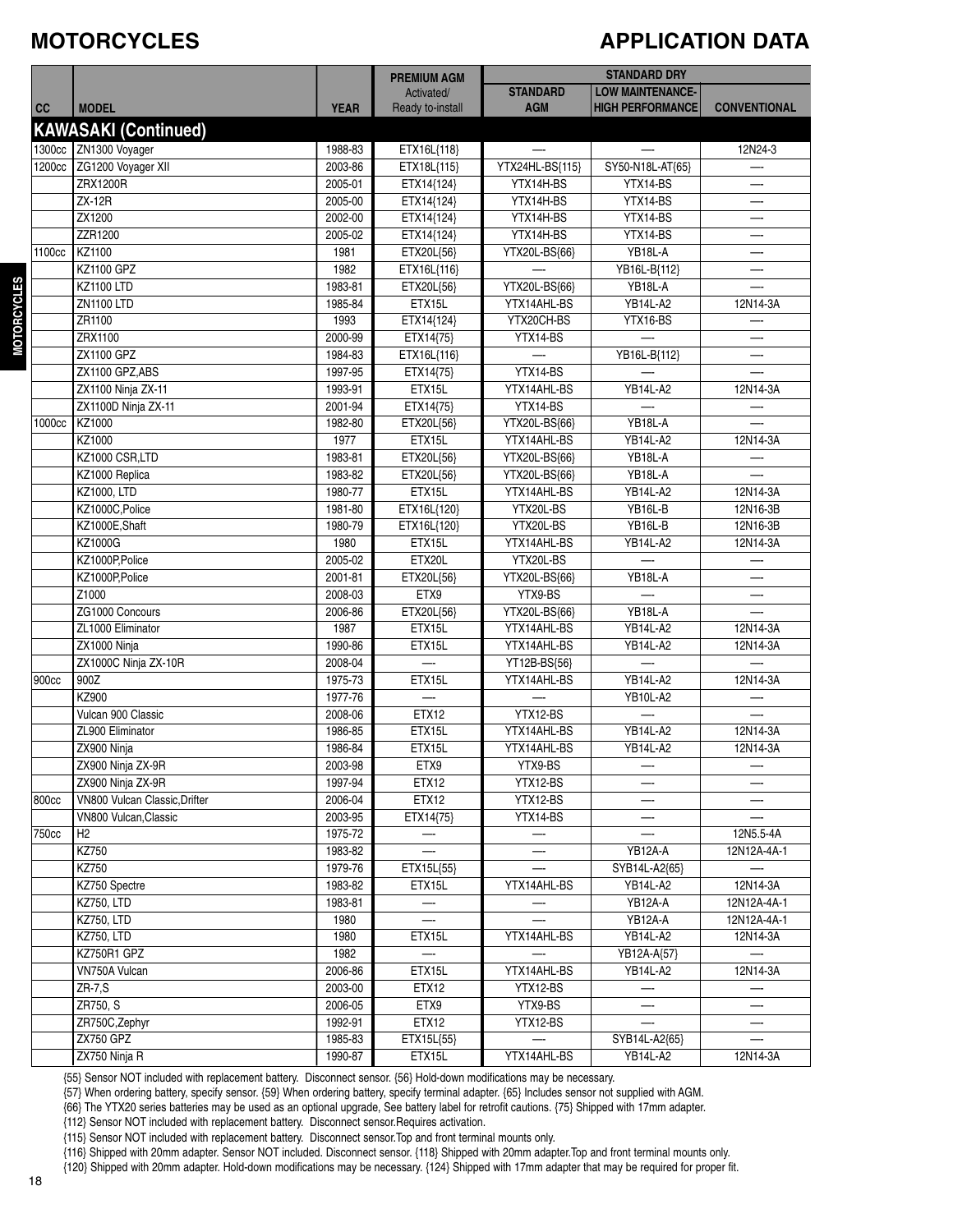### **APPLICATION DATA MOTORCYCLES**

| <b>STANDARD</b><br><b>LOW MAINTENANCE-</b><br>Activated/<br><b>HIGH PERFORMANCE</b><br>cc<br><b>MODEL</b><br><b>YEAR</b><br>Ready to-install<br><b>AGM</b><br><b>CONVENTIONAL</b><br><b>KAWASAKI (Continued)</b><br>ZX750 Ninja ZX-7<br>750cc<br>1995-91<br><b>ETX12</b><br>YTX12-BS<br>$\overline{\phantom{a}}$<br>—<br>ZX750 Ninja ZX-7<br>1990<br>YB12AL-A{59}<br>ZX750 Ninja ZX-7<br>ETX15L<br>YTX14AHL-BS<br><b>YB14L-A2</b><br>1989<br>12N14-3A<br>ZX750 Ninja ZX-7RR<br>1997-91<br>ETX9<br>YTX9-BS<br>YTX12-BS<br>ZX750P, Ninja ZX-7R<br>2003-91<br>ETX12<br>KZ700 Sports<br>1984<br>YB12A-A<br>700cc<br>12N12A-4A-1<br>ETX15L<br>VN700 Vulcan<br>1985<br>YTX14AHL-BS<br><b>YB14L-A2</b><br>12N14-3A<br>ZN700 LTD<br>1985-84<br>ETX15L<br><b>YB14L-A2</b><br>YTX14AHL-BS<br>12N14-3A<br>KL650A,KLR<br>2008-87<br>YTX14AHL-BS<br>ETX15L<br><b>YB14L-A2</b><br>12N14-3A<br>650cc<br><b>KLX650</b><br>1996-93<br>ETX9<br>YTX9-BS<br>KZ650 CSR<br>YB12A-A<br>1983-81<br>12N12A-4A-1<br>$\overline{\phantom{0}}$<br>KZ650 Series<br>1980-77<br><b>YB10L-A2</b><br>Ninja 650R<br>2008-06<br><b>ETX12</b><br>YTX12-BS<br><b>W</b> Series<br>1969-66<br>YB7L-B<br>12N7-3B<br><b>W650</b><br>YTX14-BS<br>2002-00<br>ETX14{75}<br>$\overline{\phantom{0}}$<br><b>KL600A</b><br>1984<br>YB4L-A<br>600cc<br>—<br><b>KL600B</b><br>ETX15L<br>1986-85<br>YTX14AHL-BS<br><b>YB14L-A2</b><br>12N14-3A<br>ZL600 Eliminator<br>1997-96<br>YB12A-A<br>12N12A-4A-1<br>ZL600 Eliminator<br>1987-86<br>YB12A-A<br>12N12A-4A-1<br>—-<br>ZX600 Ninja R<br>1997-85<br>YB12A-A<br>12N12A-4A-1<br>1998-90<br>ZX600 Ninja ZX-6<br>YB12A-A<br>12N12A-4A-1<br>—-<br>ETX12<br>ZX600 Ninja ZX-6R<br>2002-95<br>YTX12-BS<br>$\overline{\phantom{0}}$<br><b>ZX600E</b><br>2002-99<br>ETX12<br>YTX12-BS<br>$\overline{\phantom{0}}$<br>ZX600G,J<br>ETX9<br>YTX9-BS<br>2002-99<br><b>KZ550</b><br>1983-82<br>550cc<br>YB12A-A{57}<br>—-<br>—-<br>KZ550<br>YB12A-A<br>1981-80<br>12N12A-4A-1<br>KZ550 GPZ,LTD<br>1984<br>YB12A-A{59}<br>KZ550 GPZ,LTD<br>1983-81<br>YB12A-A<br>12N12A-4A-1<br>—-<br>KZ550 Spectre<br>1983<br>YB12A-A{59}<br>—<br>ZR550 Zephyr<br>1991-90<br>YB12A-A<br>12N12A-4A-1<br>—-<br><b>ZX550 GPZ</b><br>1985-84<br>YB12A-A<br>12N12A-4A-1<br>—-<br>EN500A Vulcan<br>YB12A-A<br>1996-90<br>12N12A-4A-1<br>500cc<br>2008-96<br>EN500C Vulcan LTD<br>YB12AL-A2<br>12N14-3A<br>EX500A,D Ninja, R<br>2008-87<br>ETX15L<br>YTX14AHL-BS<br><b>YB14L-A2</b><br>H1 Series<br>1975-73<br>YB9L-B<br>12N9-3B<br>H1 Series<br>1972-69<br>YB9-B<br>12N9-4B-1<br><b>KH500</b><br>1976<br>YB9L-B<br>12N9-3B<br>EN450A LTD<br>1990-85<br>YB12A-A<br>12N12A-4A-1<br>450cc<br><b>KZ440 (All)</b><br>1983-80<br>YB12A-A<br>440cc<br>12N12A-4A-1<br>400cc<br>1977-76<br>KH400<br>12N5.5-4A<br>—-<br>KZ400<br>1979-74<br>12N12A-4A-1<br>YB12A-A<br>S <sub>3</sub><br>1975-74<br>12N5.5-4A<br>A7 Series<br>350cc<br>1971-67<br>YB9-B<br>12N9-4B-1<br>F <sub>5</sub><br>1971-70<br>6N2-2A-3<br>F9<br>1975-73<br>6N4B-2A-3<br>—<br>—-<br>F9<br>6N2-2A-3<br>1972<br>—<br>—-<br>S <sub>2</sub><br>1973-72<br>12N5.5-4A<br>—<br>EX305B GPZ<br>1983<br>YB9L-A2<br>305cc<br>—<br>—-<br>—-<br>1988-87<br>KZ305 CSR,LTD<br>YB10L-A2<br>—-<br>—-<br>KZ305 CSR,LTD<br>1983-81<br><b>YB10L-A2</b><br>1971-67<br>YB9-B<br>A1 Series<br>12N9-4B-1<br>250cc<br>YB9L-A2<br>EL250, Eliminator<br>1991<br>—-<br>EL250, Eliminator<br>1989-88<br>YB9L-A2<br>—<br>2007-95<br>EX250Ninja<br>YTX7L-BS<br>—-<br>1994-86<br>EX250Ninja<br>YB9L-A2<br>—-<br>—−<br>F11<br>1975-73<br>6N4B-2A-3<br>F <sub>4</sub><br>1970-69<br>12N5.5-4A<br>F <sub>8</sub><br>1972-71<br>6N2-2A-3<br>—-<br>—-<br>—-<br><b>KE250</b><br>1982<br>6N6-1D-2 |  | <b>PREMIUM AGM</b> | <b>STANDARD DRY</b> |  |  |
|----------------------------------------------------------------------------------------------------------------------------------------------------------------------------------------------------------------------------------------------------------------------------------------------------------------------------------------------------------------------------------------------------------------------------------------------------------------------------------------------------------------------------------------------------------------------------------------------------------------------------------------------------------------------------------------------------------------------------------------------------------------------------------------------------------------------------------------------------------------------------------------------------------------------------------------------------------------------------------------------------------------------------------------------------------------------------------------------------------------------------------------------------------------------------------------------------------------------------------------------------------------------------------------------------------------------------------------------------------------------------------------------------------------------------------------------------------------------------------------------------------------------------------------------------------------------------------------------------------------------------------------------------------------------------------------------------------------------------------------------------------------------------------------------------------------------------------------------------------------------------------------------------------------------------------------------------------------------------------------------------------------------------------------------------------------------------------------------------------------------------------------------------------------------------------------------------------------------------------------------------------------------------------------------------------------------------------------------------------------------------------------------------------------------------------------------------------------------------------------------------------------------------------------------------------------------------------------------------------------------------------------------------------------------------------------------------------------------------------------------------------------------------------------------------------------------------------------------------------------------------------------------------------------------------------------------------------------------------------------------------------------------------------------------------------------------------------------------------------------------------------------------------------------------------------------------------------------------------------------------------------------------------------------------------------------------------------------------------------------------------------------------------------------------------------------------------------------------------------------------------------------------------------------------------------------------------------------------------------------------------------------------------------------------------------|--|--------------------|---------------------|--|--|
|                                                                                                                                                                                                                                                                                                                                                                                                                                                                                                                                                                                                                                                                                                                                                                                                                                                                                                                                                                                                                                                                                                                                                                                                                                                                                                                                                                                                                                                                                                                                                                                                                                                                                                                                                                                                                                                                                                                                                                                                                                                                                                                                                                                                                                                                                                                                                                                                                                                                                                                                                                                                                                                                                                                                                                                                                                                                                                                                                                                                                                                                                                                                                                                                                                                                                                                                                                                                                                                                                                                                                                                                                                                                                  |  |                    |                     |  |  |
|                                                                                                                                                                                                                                                                                                                                                                                                                                                                                                                                                                                                                                                                                                                                                                                                                                                                                                                                                                                                                                                                                                                                                                                                                                                                                                                                                                                                                                                                                                                                                                                                                                                                                                                                                                                                                                                                                                                                                                                                                                                                                                                                                                                                                                                                                                                                                                                                                                                                                                                                                                                                                                                                                                                                                                                                                                                                                                                                                                                                                                                                                                                                                                                                                                                                                                                                                                                                                                                                                                                                                                                                                                                                                  |  |                    |                     |  |  |
|                                                                                                                                                                                                                                                                                                                                                                                                                                                                                                                                                                                                                                                                                                                                                                                                                                                                                                                                                                                                                                                                                                                                                                                                                                                                                                                                                                                                                                                                                                                                                                                                                                                                                                                                                                                                                                                                                                                                                                                                                                                                                                                                                                                                                                                                                                                                                                                                                                                                                                                                                                                                                                                                                                                                                                                                                                                                                                                                                                                                                                                                                                                                                                                                                                                                                                                                                                                                                                                                                                                                                                                                                                                                                  |  |                    |                     |  |  |
|                                                                                                                                                                                                                                                                                                                                                                                                                                                                                                                                                                                                                                                                                                                                                                                                                                                                                                                                                                                                                                                                                                                                                                                                                                                                                                                                                                                                                                                                                                                                                                                                                                                                                                                                                                                                                                                                                                                                                                                                                                                                                                                                                                                                                                                                                                                                                                                                                                                                                                                                                                                                                                                                                                                                                                                                                                                                                                                                                                                                                                                                                                                                                                                                                                                                                                                                                                                                                                                                                                                                                                                                                                                                                  |  |                    |                     |  |  |
|                                                                                                                                                                                                                                                                                                                                                                                                                                                                                                                                                                                                                                                                                                                                                                                                                                                                                                                                                                                                                                                                                                                                                                                                                                                                                                                                                                                                                                                                                                                                                                                                                                                                                                                                                                                                                                                                                                                                                                                                                                                                                                                                                                                                                                                                                                                                                                                                                                                                                                                                                                                                                                                                                                                                                                                                                                                                                                                                                                                                                                                                                                                                                                                                                                                                                                                                                                                                                                                                                                                                                                                                                                                                                  |  |                    |                     |  |  |
|                                                                                                                                                                                                                                                                                                                                                                                                                                                                                                                                                                                                                                                                                                                                                                                                                                                                                                                                                                                                                                                                                                                                                                                                                                                                                                                                                                                                                                                                                                                                                                                                                                                                                                                                                                                                                                                                                                                                                                                                                                                                                                                                                                                                                                                                                                                                                                                                                                                                                                                                                                                                                                                                                                                                                                                                                                                                                                                                                                                                                                                                                                                                                                                                                                                                                                                                                                                                                                                                                                                                                                                                                                                                                  |  |                    |                     |  |  |
|                                                                                                                                                                                                                                                                                                                                                                                                                                                                                                                                                                                                                                                                                                                                                                                                                                                                                                                                                                                                                                                                                                                                                                                                                                                                                                                                                                                                                                                                                                                                                                                                                                                                                                                                                                                                                                                                                                                                                                                                                                                                                                                                                                                                                                                                                                                                                                                                                                                                                                                                                                                                                                                                                                                                                                                                                                                                                                                                                                                                                                                                                                                                                                                                                                                                                                                                                                                                                                                                                                                                                                                                                                                                                  |  |                    |                     |  |  |
|                                                                                                                                                                                                                                                                                                                                                                                                                                                                                                                                                                                                                                                                                                                                                                                                                                                                                                                                                                                                                                                                                                                                                                                                                                                                                                                                                                                                                                                                                                                                                                                                                                                                                                                                                                                                                                                                                                                                                                                                                                                                                                                                                                                                                                                                                                                                                                                                                                                                                                                                                                                                                                                                                                                                                                                                                                                                                                                                                                                                                                                                                                                                                                                                                                                                                                                                                                                                                                                                                                                                                                                                                                                                                  |  |                    |                     |  |  |
|                                                                                                                                                                                                                                                                                                                                                                                                                                                                                                                                                                                                                                                                                                                                                                                                                                                                                                                                                                                                                                                                                                                                                                                                                                                                                                                                                                                                                                                                                                                                                                                                                                                                                                                                                                                                                                                                                                                                                                                                                                                                                                                                                                                                                                                                                                                                                                                                                                                                                                                                                                                                                                                                                                                                                                                                                                                                                                                                                                                                                                                                                                                                                                                                                                                                                                                                                                                                                                                                                                                                                                                                                                                                                  |  |                    |                     |  |  |
|                                                                                                                                                                                                                                                                                                                                                                                                                                                                                                                                                                                                                                                                                                                                                                                                                                                                                                                                                                                                                                                                                                                                                                                                                                                                                                                                                                                                                                                                                                                                                                                                                                                                                                                                                                                                                                                                                                                                                                                                                                                                                                                                                                                                                                                                                                                                                                                                                                                                                                                                                                                                                                                                                                                                                                                                                                                                                                                                                                                                                                                                                                                                                                                                                                                                                                                                                                                                                                                                                                                                                                                                                                                                                  |  |                    |                     |  |  |
|                                                                                                                                                                                                                                                                                                                                                                                                                                                                                                                                                                                                                                                                                                                                                                                                                                                                                                                                                                                                                                                                                                                                                                                                                                                                                                                                                                                                                                                                                                                                                                                                                                                                                                                                                                                                                                                                                                                                                                                                                                                                                                                                                                                                                                                                                                                                                                                                                                                                                                                                                                                                                                                                                                                                                                                                                                                                                                                                                                                                                                                                                                                                                                                                                                                                                                                                                                                                                                                                                                                                                                                                                                                                                  |  |                    |                     |  |  |
|                                                                                                                                                                                                                                                                                                                                                                                                                                                                                                                                                                                                                                                                                                                                                                                                                                                                                                                                                                                                                                                                                                                                                                                                                                                                                                                                                                                                                                                                                                                                                                                                                                                                                                                                                                                                                                                                                                                                                                                                                                                                                                                                                                                                                                                                                                                                                                                                                                                                                                                                                                                                                                                                                                                                                                                                                                                                                                                                                                                                                                                                                                                                                                                                                                                                                                                                                                                                                                                                                                                                                                                                                                                                                  |  |                    |                     |  |  |
|                                                                                                                                                                                                                                                                                                                                                                                                                                                                                                                                                                                                                                                                                                                                                                                                                                                                                                                                                                                                                                                                                                                                                                                                                                                                                                                                                                                                                                                                                                                                                                                                                                                                                                                                                                                                                                                                                                                                                                                                                                                                                                                                                                                                                                                                                                                                                                                                                                                                                                                                                                                                                                                                                                                                                                                                                                                                                                                                                                                                                                                                                                                                                                                                                                                                                                                                                                                                                                                                                                                                                                                                                                                                                  |  |                    |                     |  |  |
|                                                                                                                                                                                                                                                                                                                                                                                                                                                                                                                                                                                                                                                                                                                                                                                                                                                                                                                                                                                                                                                                                                                                                                                                                                                                                                                                                                                                                                                                                                                                                                                                                                                                                                                                                                                                                                                                                                                                                                                                                                                                                                                                                                                                                                                                                                                                                                                                                                                                                                                                                                                                                                                                                                                                                                                                                                                                                                                                                                                                                                                                                                                                                                                                                                                                                                                                                                                                                                                                                                                                                                                                                                                                                  |  |                    |                     |  |  |
|                                                                                                                                                                                                                                                                                                                                                                                                                                                                                                                                                                                                                                                                                                                                                                                                                                                                                                                                                                                                                                                                                                                                                                                                                                                                                                                                                                                                                                                                                                                                                                                                                                                                                                                                                                                                                                                                                                                                                                                                                                                                                                                                                                                                                                                                                                                                                                                                                                                                                                                                                                                                                                                                                                                                                                                                                                                                                                                                                                                                                                                                                                                                                                                                                                                                                                                                                                                                                                                                                                                                                                                                                                                                                  |  |                    |                     |  |  |
|                                                                                                                                                                                                                                                                                                                                                                                                                                                                                                                                                                                                                                                                                                                                                                                                                                                                                                                                                                                                                                                                                                                                                                                                                                                                                                                                                                                                                                                                                                                                                                                                                                                                                                                                                                                                                                                                                                                                                                                                                                                                                                                                                                                                                                                                                                                                                                                                                                                                                                                                                                                                                                                                                                                                                                                                                                                                                                                                                                                                                                                                                                                                                                                                                                                                                                                                                                                                                                                                                                                                                                                                                                                                                  |  |                    |                     |  |  |
|                                                                                                                                                                                                                                                                                                                                                                                                                                                                                                                                                                                                                                                                                                                                                                                                                                                                                                                                                                                                                                                                                                                                                                                                                                                                                                                                                                                                                                                                                                                                                                                                                                                                                                                                                                                                                                                                                                                                                                                                                                                                                                                                                                                                                                                                                                                                                                                                                                                                                                                                                                                                                                                                                                                                                                                                                                                                                                                                                                                                                                                                                                                                                                                                                                                                                                                                                                                                                                                                                                                                                                                                                                                                                  |  |                    |                     |  |  |
|                                                                                                                                                                                                                                                                                                                                                                                                                                                                                                                                                                                                                                                                                                                                                                                                                                                                                                                                                                                                                                                                                                                                                                                                                                                                                                                                                                                                                                                                                                                                                                                                                                                                                                                                                                                                                                                                                                                                                                                                                                                                                                                                                                                                                                                                                                                                                                                                                                                                                                                                                                                                                                                                                                                                                                                                                                                                                                                                                                                                                                                                                                                                                                                                                                                                                                                                                                                                                                                                                                                                                                                                                                                                                  |  |                    |                     |  |  |
|                                                                                                                                                                                                                                                                                                                                                                                                                                                                                                                                                                                                                                                                                                                                                                                                                                                                                                                                                                                                                                                                                                                                                                                                                                                                                                                                                                                                                                                                                                                                                                                                                                                                                                                                                                                                                                                                                                                                                                                                                                                                                                                                                                                                                                                                                                                                                                                                                                                                                                                                                                                                                                                                                                                                                                                                                                                                                                                                                                                                                                                                                                                                                                                                                                                                                                                                                                                                                                                                                                                                                                                                                                                                                  |  |                    |                     |  |  |
|                                                                                                                                                                                                                                                                                                                                                                                                                                                                                                                                                                                                                                                                                                                                                                                                                                                                                                                                                                                                                                                                                                                                                                                                                                                                                                                                                                                                                                                                                                                                                                                                                                                                                                                                                                                                                                                                                                                                                                                                                                                                                                                                                                                                                                                                                                                                                                                                                                                                                                                                                                                                                                                                                                                                                                                                                                                                                                                                                                                                                                                                                                                                                                                                                                                                                                                                                                                                                                                                                                                                                                                                                                                                                  |  |                    |                     |  |  |
|                                                                                                                                                                                                                                                                                                                                                                                                                                                                                                                                                                                                                                                                                                                                                                                                                                                                                                                                                                                                                                                                                                                                                                                                                                                                                                                                                                                                                                                                                                                                                                                                                                                                                                                                                                                                                                                                                                                                                                                                                                                                                                                                                                                                                                                                                                                                                                                                                                                                                                                                                                                                                                                                                                                                                                                                                                                                                                                                                                                                                                                                                                                                                                                                                                                                                                                                                                                                                                                                                                                                                                                                                                                                                  |  |                    |                     |  |  |
|                                                                                                                                                                                                                                                                                                                                                                                                                                                                                                                                                                                                                                                                                                                                                                                                                                                                                                                                                                                                                                                                                                                                                                                                                                                                                                                                                                                                                                                                                                                                                                                                                                                                                                                                                                                                                                                                                                                                                                                                                                                                                                                                                                                                                                                                                                                                                                                                                                                                                                                                                                                                                                                                                                                                                                                                                                                                                                                                                                                                                                                                                                                                                                                                                                                                                                                                                                                                                                                                                                                                                                                                                                                                                  |  |                    |                     |  |  |
|                                                                                                                                                                                                                                                                                                                                                                                                                                                                                                                                                                                                                                                                                                                                                                                                                                                                                                                                                                                                                                                                                                                                                                                                                                                                                                                                                                                                                                                                                                                                                                                                                                                                                                                                                                                                                                                                                                                                                                                                                                                                                                                                                                                                                                                                                                                                                                                                                                                                                                                                                                                                                                                                                                                                                                                                                                                                                                                                                                                                                                                                                                                                                                                                                                                                                                                                                                                                                                                                                                                                                                                                                                                                                  |  |                    |                     |  |  |
|                                                                                                                                                                                                                                                                                                                                                                                                                                                                                                                                                                                                                                                                                                                                                                                                                                                                                                                                                                                                                                                                                                                                                                                                                                                                                                                                                                                                                                                                                                                                                                                                                                                                                                                                                                                                                                                                                                                                                                                                                                                                                                                                                                                                                                                                                                                                                                                                                                                                                                                                                                                                                                                                                                                                                                                                                                                                                                                                                                                                                                                                                                                                                                                                                                                                                                                                                                                                                                                                                                                                                                                                                                                                                  |  |                    |                     |  |  |
|                                                                                                                                                                                                                                                                                                                                                                                                                                                                                                                                                                                                                                                                                                                                                                                                                                                                                                                                                                                                                                                                                                                                                                                                                                                                                                                                                                                                                                                                                                                                                                                                                                                                                                                                                                                                                                                                                                                                                                                                                                                                                                                                                                                                                                                                                                                                                                                                                                                                                                                                                                                                                                                                                                                                                                                                                                                                                                                                                                                                                                                                                                                                                                                                                                                                                                                                                                                                                                                                                                                                                                                                                                                                                  |  |                    |                     |  |  |
|                                                                                                                                                                                                                                                                                                                                                                                                                                                                                                                                                                                                                                                                                                                                                                                                                                                                                                                                                                                                                                                                                                                                                                                                                                                                                                                                                                                                                                                                                                                                                                                                                                                                                                                                                                                                                                                                                                                                                                                                                                                                                                                                                                                                                                                                                                                                                                                                                                                                                                                                                                                                                                                                                                                                                                                                                                                                                                                                                                                                                                                                                                                                                                                                                                                                                                                                                                                                                                                                                                                                                                                                                                                                                  |  |                    |                     |  |  |
|                                                                                                                                                                                                                                                                                                                                                                                                                                                                                                                                                                                                                                                                                                                                                                                                                                                                                                                                                                                                                                                                                                                                                                                                                                                                                                                                                                                                                                                                                                                                                                                                                                                                                                                                                                                                                                                                                                                                                                                                                                                                                                                                                                                                                                                                                                                                                                                                                                                                                                                                                                                                                                                                                                                                                                                                                                                                                                                                                                                                                                                                                                                                                                                                                                                                                                                                                                                                                                                                                                                                                                                                                                                                                  |  |                    |                     |  |  |
|                                                                                                                                                                                                                                                                                                                                                                                                                                                                                                                                                                                                                                                                                                                                                                                                                                                                                                                                                                                                                                                                                                                                                                                                                                                                                                                                                                                                                                                                                                                                                                                                                                                                                                                                                                                                                                                                                                                                                                                                                                                                                                                                                                                                                                                                                                                                                                                                                                                                                                                                                                                                                                                                                                                                                                                                                                                                                                                                                                                                                                                                                                                                                                                                                                                                                                                                                                                                                                                                                                                                                                                                                                                                                  |  |                    |                     |  |  |
|                                                                                                                                                                                                                                                                                                                                                                                                                                                                                                                                                                                                                                                                                                                                                                                                                                                                                                                                                                                                                                                                                                                                                                                                                                                                                                                                                                                                                                                                                                                                                                                                                                                                                                                                                                                                                                                                                                                                                                                                                                                                                                                                                                                                                                                                                                                                                                                                                                                                                                                                                                                                                                                                                                                                                                                                                                                                                                                                                                                                                                                                                                                                                                                                                                                                                                                                                                                                                                                                                                                                                                                                                                                                                  |  |                    |                     |  |  |
|                                                                                                                                                                                                                                                                                                                                                                                                                                                                                                                                                                                                                                                                                                                                                                                                                                                                                                                                                                                                                                                                                                                                                                                                                                                                                                                                                                                                                                                                                                                                                                                                                                                                                                                                                                                                                                                                                                                                                                                                                                                                                                                                                                                                                                                                                                                                                                                                                                                                                                                                                                                                                                                                                                                                                                                                                                                                                                                                                                                                                                                                                                                                                                                                                                                                                                                                                                                                                                                                                                                                                                                                                                                                                  |  |                    |                     |  |  |
|                                                                                                                                                                                                                                                                                                                                                                                                                                                                                                                                                                                                                                                                                                                                                                                                                                                                                                                                                                                                                                                                                                                                                                                                                                                                                                                                                                                                                                                                                                                                                                                                                                                                                                                                                                                                                                                                                                                                                                                                                                                                                                                                                                                                                                                                                                                                                                                                                                                                                                                                                                                                                                                                                                                                                                                                                                                                                                                                                                                                                                                                                                                                                                                                                                                                                                                                                                                                                                                                                                                                                                                                                                                                                  |  |                    |                     |  |  |
|                                                                                                                                                                                                                                                                                                                                                                                                                                                                                                                                                                                                                                                                                                                                                                                                                                                                                                                                                                                                                                                                                                                                                                                                                                                                                                                                                                                                                                                                                                                                                                                                                                                                                                                                                                                                                                                                                                                                                                                                                                                                                                                                                                                                                                                                                                                                                                                                                                                                                                                                                                                                                                                                                                                                                                                                                                                                                                                                                                                                                                                                                                                                                                                                                                                                                                                                                                                                                                                                                                                                                                                                                                                                                  |  |                    |                     |  |  |
|                                                                                                                                                                                                                                                                                                                                                                                                                                                                                                                                                                                                                                                                                                                                                                                                                                                                                                                                                                                                                                                                                                                                                                                                                                                                                                                                                                                                                                                                                                                                                                                                                                                                                                                                                                                                                                                                                                                                                                                                                                                                                                                                                                                                                                                                                                                                                                                                                                                                                                                                                                                                                                                                                                                                                                                                                                                                                                                                                                                                                                                                                                                                                                                                                                                                                                                                                                                                                                                                                                                                                                                                                                                                                  |  |                    |                     |  |  |
|                                                                                                                                                                                                                                                                                                                                                                                                                                                                                                                                                                                                                                                                                                                                                                                                                                                                                                                                                                                                                                                                                                                                                                                                                                                                                                                                                                                                                                                                                                                                                                                                                                                                                                                                                                                                                                                                                                                                                                                                                                                                                                                                                                                                                                                                                                                                                                                                                                                                                                                                                                                                                                                                                                                                                                                                                                                                                                                                                                                                                                                                                                                                                                                                                                                                                                                                                                                                                                                                                                                                                                                                                                                                                  |  |                    |                     |  |  |
|                                                                                                                                                                                                                                                                                                                                                                                                                                                                                                                                                                                                                                                                                                                                                                                                                                                                                                                                                                                                                                                                                                                                                                                                                                                                                                                                                                                                                                                                                                                                                                                                                                                                                                                                                                                                                                                                                                                                                                                                                                                                                                                                                                                                                                                                                                                                                                                                                                                                                                                                                                                                                                                                                                                                                                                                                                                                                                                                                                                                                                                                                                                                                                                                                                                                                                                                                                                                                                                                                                                                                                                                                                                                                  |  |                    |                     |  |  |
|                                                                                                                                                                                                                                                                                                                                                                                                                                                                                                                                                                                                                                                                                                                                                                                                                                                                                                                                                                                                                                                                                                                                                                                                                                                                                                                                                                                                                                                                                                                                                                                                                                                                                                                                                                                                                                                                                                                                                                                                                                                                                                                                                                                                                                                                                                                                                                                                                                                                                                                                                                                                                                                                                                                                                                                                                                                                                                                                                                                                                                                                                                                                                                                                                                                                                                                                                                                                                                                                                                                                                                                                                                                                                  |  |                    |                     |  |  |
|                                                                                                                                                                                                                                                                                                                                                                                                                                                                                                                                                                                                                                                                                                                                                                                                                                                                                                                                                                                                                                                                                                                                                                                                                                                                                                                                                                                                                                                                                                                                                                                                                                                                                                                                                                                                                                                                                                                                                                                                                                                                                                                                                                                                                                                                                                                                                                                                                                                                                                                                                                                                                                                                                                                                                                                                                                                                                                                                                                                                                                                                                                                                                                                                                                                                                                                                                                                                                                                                                                                                                                                                                                                                                  |  |                    |                     |  |  |
|                                                                                                                                                                                                                                                                                                                                                                                                                                                                                                                                                                                                                                                                                                                                                                                                                                                                                                                                                                                                                                                                                                                                                                                                                                                                                                                                                                                                                                                                                                                                                                                                                                                                                                                                                                                                                                                                                                                                                                                                                                                                                                                                                                                                                                                                                                                                                                                                                                                                                                                                                                                                                                                                                                                                                                                                                                                                                                                                                                                                                                                                                                                                                                                                                                                                                                                                                                                                                                                                                                                                                                                                                                                                                  |  |                    |                     |  |  |
|                                                                                                                                                                                                                                                                                                                                                                                                                                                                                                                                                                                                                                                                                                                                                                                                                                                                                                                                                                                                                                                                                                                                                                                                                                                                                                                                                                                                                                                                                                                                                                                                                                                                                                                                                                                                                                                                                                                                                                                                                                                                                                                                                                                                                                                                                                                                                                                                                                                                                                                                                                                                                                                                                                                                                                                                                                                                                                                                                                                                                                                                                                                                                                                                                                                                                                                                                                                                                                                                                                                                                                                                                                                                                  |  |                    |                     |  |  |
|                                                                                                                                                                                                                                                                                                                                                                                                                                                                                                                                                                                                                                                                                                                                                                                                                                                                                                                                                                                                                                                                                                                                                                                                                                                                                                                                                                                                                                                                                                                                                                                                                                                                                                                                                                                                                                                                                                                                                                                                                                                                                                                                                                                                                                                                                                                                                                                                                                                                                                                                                                                                                                                                                                                                                                                                                                                                                                                                                                                                                                                                                                                                                                                                                                                                                                                                                                                                                                                                                                                                                                                                                                                                                  |  |                    |                     |  |  |
|                                                                                                                                                                                                                                                                                                                                                                                                                                                                                                                                                                                                                                                                                                                                                                                                                                                                                                                                                                                                                                                                                                                                                                                                                                                                                                                                                                                                                                                                                                                                                                                                                                                                                                                                                                                                                                                                                                                                                                                                                                                                                                                                                                                                                                                                                                                                                                                                                                                                                                                                                                                                                                                                                                                                                                                                                                                                                                                                                                                                                                                                                                                                                                                                                                                                                                                                                                                                                                                                                                                                                                                                                                                                                  |  |                    |                     |  |  |
|                                                                                                                                                                                                                                                                                                                                                                                                                                                                                                                                                                                                                                                                                                                                                                                                                                                                                                                                                                                                                                                                                                                                                                                                                                                                                                                                                                                                                                                                                                                                                                                                                                                                                                                                                                                                                                                                                                                                                                                                                                                                                                                                                                                                                                                                                                                                                                                                                                                                                                                                                                                                                                                                                                                                                                                                                                                                                                                                                                                                                                                                                                                                                                                                                                                                                                                                                                                                                                                                                                                                                                                                                                                                                  |  |                    |                     |  |  |
|                                                                                                                                                                                                                                                                                                                                                                                                                                                                                                                                                                                                                                                                                                                                                                                                                                                                                                                                                                                                                                                                                                                                                                                                                                                                                                                                                                                                                                                                                                                                                                                                                                                                                                                                                                                                                                                                                                                                                                                                                                                                                                                                                                                                                                                                                                                                                                                                                                                                                                                                                                                                                                                                                                                                                                                                                                                                                                                                                                                                                                                                                                                                                                                                                                                                                                                                                                                                                                                                                                                                                                                                                                                                                  |  |                    |                     |  |  |
|                                                                                                                                                                                                                                                                                                                                                                                                                                                                                                                                                                                                                                                                                                                                                                                                                                                                                                                                                                                                                                                                                                                                                                                                                                                                                                                                                                                                                                                                                                                                                                                                                                                                                                                                                                                                                                                                                                                                                                                                                                                                                                                                                                                                                                                                                                                                                                                                                                                                                                                                                                                                                                                                                                                                                                                                                                                                                                                                                                                                                                                                                                                                                                                                                                                                                                                                                                                                                                                                                                                                                                                                                                                                                  |  |                    |                     |  |  |
|                                                                                                                                                                                                                                                                                                                                                                                                                                                                                                                                                                                                                                                                                                                                                                                                                                                                                                                                                                                                                                                                                                                                                                                                                                                                                                                                                                                                                                                                                                                                                                                                                                                                                                                                                                                                                                                                                                                                                                                                                                                                                                                                                                                                                                                                                                                                                                                                                                                                                                                                                                                                                                                                                                                                                                                                                                                                                                                                                                                                                                                                                                                                                                                                                                                                                                                                                                                                                                                                                                                                                                                                                                                                                  |  |                    |                     |  |  |
|                                                                                                                                                                                                                                                                                                                                                                                                                                                                                                                                                                                                                                                                                                                                                                                                                                                                                                                                                                                                                                                                                                                                                                                                                                                                                                                                                                                                                                                                                                                                                                                                                                                                                                                                                                                                                                                                                                                                                                                                                                                                                                                                                                                                                                                                                                                                                                                                                                                                                                                                                                                                                                                                                                                                                                                                                                                                                                                                                                                                                                                                                                                                                                                                                                                                                                                                                                                                                                                                                                                                                                                                                                                                                  |  |                    |                     |  |  |
|                                                                                                                                                                                                                                                                                                                                                                                                                                                                                                                                                                                                                                                                                                                                                                                                                                                                                                                                                                                                                                                                                                                                                                                                                                                                                                                                                                                                                                                                                                                                                                                                                                                                                                                                                                                                                                                                                                                                                                                                                                                                                                                                                                                                                                                                                                                                                                                                                                                                                                                                                                                                                                                                                                                                                                                                                                                                                                                                                                                                                                                                                                                                                                                                                                                                                                                                                                                                                                                                                                                                                                                                                                                                                  |  |                    |                     |  |  |
|                                                                                                                                                                                                                                                                                                                                                                                                                                                                                                                                                                                                                                                                                                                                                                                                                                                                                                                                                                                                                                                                                                                                                                                                                                                                                                                                                                                                                                                                                                                                                                                                                                                                                                                                                                                                                                                                                                                                                                                                                                                                                                                                                                                                                                                                                                                                                                                                                                                                                                                                                                                                                                                                                                                                                                                                                                                                                                                                                                                                                                                                                                                                                                                                                                                                                                                                                                                                                                                                                                                                                                                                                                                                                  |  |                    |                     |  |  |
|                                                                                                                                                                                                                                                                                                                                                                                                                                                                                                                                                                                                                                                                                                                                                                                                                                                                                                                                                                                                                                                                                                                                                                                                                                                                                                                                                                                                                                                                                                                                                                                                                                                                                                                                                                                                                                                                                                                                                                                                                                                                                                                                                                                                                                                                                                                                                                                                                                                                                                                                                                                                                                                                                                                                                                                                                                                                                                                                                                                                                                                                                                                                                                                                                                                                                                                                                                                                                                                                                                                                                                                                                                                                                  |  |                    |                     |  |  |
|                                                                                                                                                                                                                                                                                                                                                                                                                                                                                                                                                                                                                                                                                                                                                                                                                                                                                                                                                                                                                                                                                                                                                                                                                                                                                                                                                                                                                                                                                                                                                                                                                                                                                                                                                                                                                                                                                                                                                                                                                                                                                                                                                                                                                                                                                                                                                                                                                                                                                                                                                                                                                                                                                                                                                                                                                                                                                                                                                                                                                                                                                                                                                                                                                                                                                                                                                                                                                                                                                                                                                                                                                                                                                  |  |                    |                     |  |  |
|                                                                                                                                                                                                                                                                                                                                                                                                                                                                                                                                                                                                                                                                                                                                                                                                                                                                                                                                                                                                                                                                                                                                                                                                                                                                                                                                                                                                                                                                                                                                                                                                                                                                                                                                                                                                                                                                                                                                                                                                                                                                                                                                                                                                                                                                                                                                                                                                                                                                                                                                                                                                                                                                                                                                                                                                                                                                                                                                                                                                                                                                                                                                                                                                                                                                                                                                                                                                                                                                                                                                                                                                                                                                                  |  |                    |                     |  |  |
|                                                                                                                                                                                                                                                                                                                                                                                                                                                                                                                                                                                                                                                                                                                                                                                                                                                                                                                                                                                                                                                                                                                                                                                                                                                                                                                                                                                                                                                                                                                                                                                                                                                                                                                                                                                                                                                                                                                                                                                                                                                                                                                                                                                                                                                                                                                                                                                                                                                                                                                                                                                                                                                                                                                                                                                                                                                                                                                                                                                                                                                                                                                                                                                                                                                                                                                                                                                                                                                                                                                                                                                                                                                                                  |  |                    |                     |  |  |
|                                                                                                                                                                                                                                                                                                                                                                                                                                                                                                                                                                                                                                                                                                                                                                                                                                                                                                                                                                                                                                                                                                                                                                                                                                                                                                                                                                                                                                                                                                                                                                                                                                                                                                                                                                                                                                                                                                                                                                                                                                                                                                                                                                                                                                                                                                                                                                                                                                                                                                                                                                                                                                                                                                                                                                                                                                                                                                                                                                                                                                                                                                                                                                                                                                                                                                                                                                                                                                                                                                                                                                                                                                                                                  |  |                    |                     |  |  |
|                                                                                                                                                                                                                                                                                                                                                                                                                                                                                                                                                                                                                                                                                                                                                                                                                                                                                                                                                                                                                                                                                                                                                                                                                                                                                                                                                                                                                                                                                                                                                                                                                                                                                                                                                                                                                                                                                                                                                                                                                                                                                                                                                                                                                                                                                                                                                                                                                                                                                                                                                                                                                                                                                                                                                                                                                                                                                                                                                                                                                                                                                                                                                                                                                                                                                                                                                                                                                                                                                                                                                                                                                                                                                  |  |                    |                     |  |  |
|                                                                                                                                                                                                                                                                                                                                                                                                                                                                                                                                                                                                                                                                                                                                                                                                                                                                                                                                                                                                                                                                                                                                                                                                                                                                                                                                                                                                                                                                                                                                                                                                                                                                                                                                                                                                                                                                                                                                                                                                                                                                                                                                                                                                                                                                                                                                                                                                                                                                                                                                                                                                                                                                                                                                                                                                                                                                                                                                                                                                                                                                                                                                                                                                                                                                                                                                                                                                                                                                                                                                                                                                                                                                                  |  |                    |                     |  |  |
|                                                                                                                                                                                                                                                                                                                                                                                                                                                                                                                                                                                                                                                                                                                                                                                                                                                                                                                                                                                                                                                                                                                                                                                                                                                                                                                                                                                                                                                                                                                                                                                                                                                                                                                                                                                                                                                                                                                                                                                                                                                                                                                                                                                                                                                                                                                                                                                                                                                                                                                                                                                                                                                                                                                                                                                                                                                                                                                                                                                                                                                                                                                                                                                                                                                                                                                                                                                                                                                                                                                                                                                                                                                                                  |  |                    |                     |  |  |
|                                                                                                                                                                                                                                                                                                                                                                                                                                                                                                                                                                                                                                                                                                                                                                                                                                                                                                                                                                                                                                                                                                                                                                                                                                                                                                                                                                                                                                                                                                                                                                                                                                                                                                                                                                                                                                                                                                                                                                                                                                                                                                                                                                                                                                                                                                                                                                                                                                                                                                                                                                                                                                                                                                                                                                                                                                                                                                                                                                                                                                                                                                                                                                                                                                                                                                                                                                                                                                                                                                                                                                                                                                                                                  |  |                    |                     |  |  |
|                                                                                                                                                                                                                                                                                                                                                                                                                                                                                                                                                                                                                                                                                                                                                                                                                                                                                                                                                                                                                                                                                                                                                                                                                                                                                                                                                                                                                                                                                                                                                                                                                                                                                                                                                                                                                                                                                                                                                                                                                                                                                                                                                                                                                                                                                                                                                                                                                                                                                                                                                                                                                                                                                                                                                                                                                                                                                                                                                                                                                                                                                                                                                                                                                                                                                                                                                                                                                                                                                                                                                                                                                                                                                  |  |                    |                     |  |  |
|                                                                                                                                                                                                                                                                                                                                                                                                                                                                                                                                                                                                                                                                                                                                                                                                                                                                                                                                                                                                                                                                                                                                                                                                                                                                                                                                                                                                                                                                                                                                                                                                                                                                                                                                                                                                                                                                                                                                                                                                                                                                                                                                                                                                                                                                                                                                                                                                                                                                                                                                                                                                                                                                                                                                                                                                                                                                                                                                                                                                                                                                                                                                                                                                                                                                                                                                                                                                                                                                                                                                                                                                                                                                                  |  |                    |                     |  |  |
|                                                                                                                                                                                                                                                                                                                                                                                                                                                                                                                                                                                                                                                                                                                                                                                                                                                                                                                                                                                                                                                                                                                                                                                                                                                                                                                                                                                                                                                                                                                                                                                                                                                                                                                                                                                                                                                                                                                                                                                                                                                                                                                                                                                                                                                                                                                                                                                                                                                                                                                                                                                                                                                                                                                                                                                                                                                                                                                                                                                                                                                                                                                                                                                                                                                                                                                                                                                                                                                                                                                                                                                                                                                                                  |  |                    |                     |  |  |
|                                                                                                                                                                                                                                                                                                                                                                                                                                                                                                                                                                                                                                                                                                                                                                                                                                                                                                                                                                                                                                                                                                                                                                                                                                                                                                                                                                                                                                                                                                                                                                                                                                                                                                                                                                                                                                                                                                                                                                                                                                                                                                                                                                                                                                                                                                                                                                                                                                                                                                                                                                                                                                                                                                                                                                                                                                                                                                                                                                                                                                                                                                                                                                                                                                                                                                                                                                                                                                                                                                                                                                                                                                                                                  |  |                    |                     |  |  |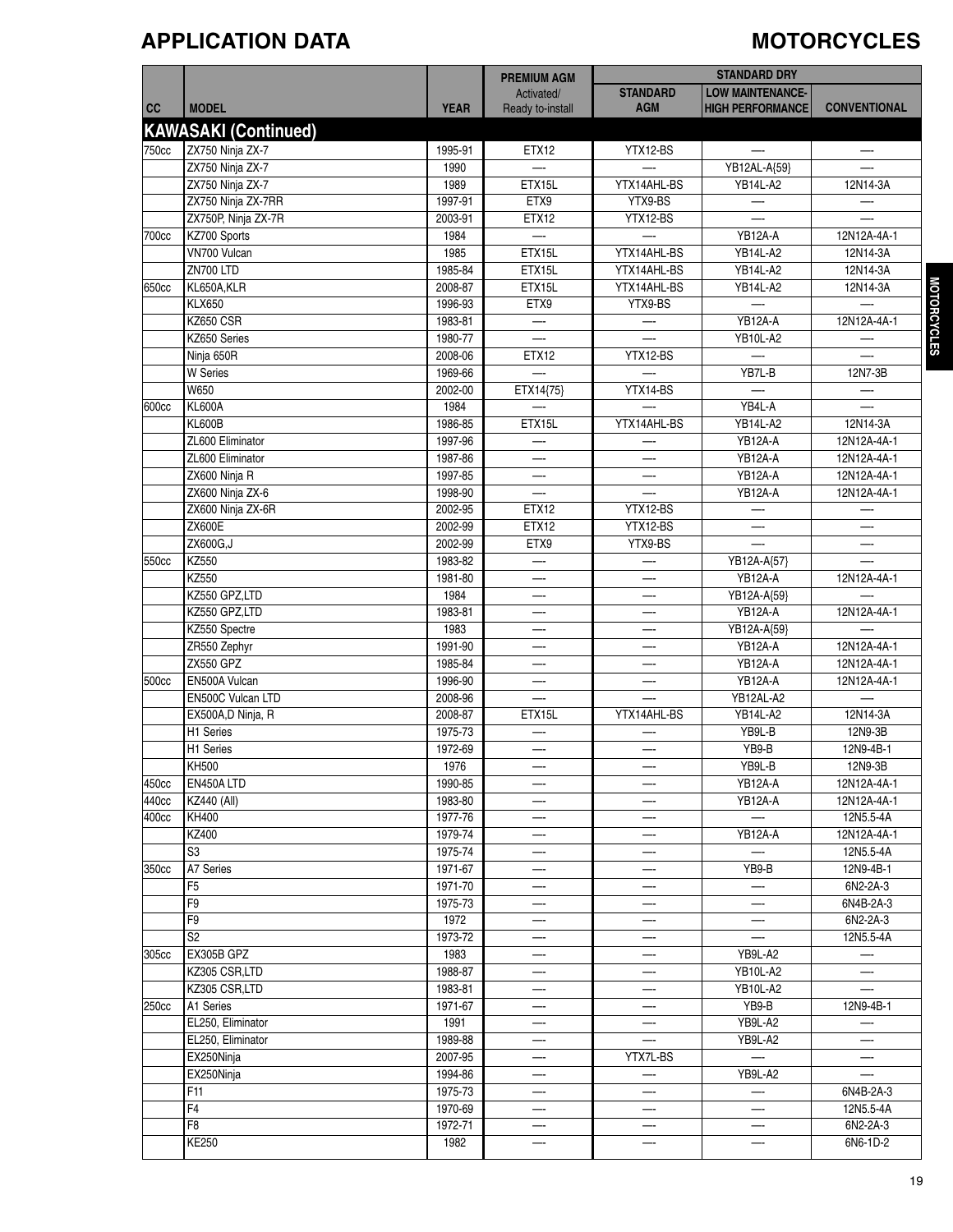#### **MOTORCYCLES**

#### **APPLICATION DATA**

|                   |                                  |                    | <b>PREMIUM AGM</b>             |                               | <b>STANDARD DRY</b>                                |                          |
|-------------------|----------------------------------|--------------------|--------------------------------|-------------------------------|----------------------------------------------------|--------------------------|
| cc                | <b>MODEL</b>                     | <b>YEAR</b>        | Activated/<br>Ready to-install | <b>STANDARD</b><br><b>AGM</b> | <b>LOW MAINTENANCE-</b><br><b>HIGH PERFORMANCE</b> | <b>CONVENTIONAL</b>      |
|                   |                                  |                    |                                |                               |                                                    |                          |
|                   | <b>KAWASAKI (Continued)</b>      |                    |                                |                               |                                                    |                          |
| 250cc             | <b>KE250</b>                     | 1979-77            |                                |                               |                                                    | 6N6-1D-2                 |
|                   | <b>KH250</b>                     | 1976               |                                |                               |                                                    | 12N5.5-4A                |
|                   | KL250 Super Sherpa               | 2004-00            | —-                             | YTX7L-BS                      |                                                    |                          |
|                   | <b>KL250A</b>                    | 1983-78            |                                |                               |                                                    | 6N6-1D-2                 |
|                   | KL250D,KLR                       | 2005-85            |                                |                               | YB4L-A                                             |                          |
|                   | <b>KLX250S</b>                   | 2007-06            | —−                             | YTX7L-BS                      |                                                    |                          |
|                   | KZ250 CSR,LTD<br>S Series        | 1983-80            |                                |                               | <b>YB10L-A2</b>                                    |                          |
|                   | KZ200                            | 1975-72            |                                |                               |                                                    | 12N5.5-4A                |
| 200cc             | F7                               | 1979-78<br>1975-71 | —                              | —                             | YB10L-B                                            | 12N10-3B<br>6N4-2A-5     |
| 175cc             | <b>KE175</b>                     | 1978-76            |                                | —∙<br>–                       |                                                    | 6N6-1D-2                 |
|                   | <b>B</b> Series                  |                    |                                |                               | YB9-B                                              | 12N9-4B-1                |
| 150cc<br>125cc    | <b>B</b> Series                  | 1966-65<br>2007-01 | —-                             | --                            | YB9-B                                              | 12N9-4B-1                |
|                   | <b>B</b> Series                  | 1966-65            |                                |                               | YB9-B                                              | 12N9-4B-1                |
|                   | C <sub>2</sub> Series            | 1969-67            | —-                             | —-                            | —-                                                 | 6N4-2A-3{60}             |
|                   | F <sub>6</sub>                   | 1973-71            |                                |                               |                                                    | 6N4-2A-5                 |
|                   | <b>KE125</b>                     | 1982-76            |                                | —-                            |                                                    | 6N6-1D-2                 |
|                   | <b>KS125</b>                     | 1975-74            |                                | —.                            |                                                    | 6N6-1D-2                 |
| 100 <sub>cc</sub> | G3TR - G3SS & G3TR models having |                    |                                |                               |                                                    |                          |
|                   | engine production #23561         | 1971               |                                |                               |                                                    | 6N4-2A-3{60}             |
|                   | G4TR                             | 1975-74            | —-                             | –                             |                                                    | 6N4-2A-5                 |
|                   | G4TR                             | 1973-70            | —-                             | —                             |                                                    | 6N4-2A-3{60}             |
|                   | G <sub>5</sub>                   | 1975-72            |                                | $\overline{\phantom{a}}$      |                                                    | 6N4-2A-3{60}             |
|                   | <b>KE100</b>                     | 1978-76            |                                | —-                            |                                                    | 6N4-2A-5                 |
|                   | KE100 Series                     | 2001-79            |                                |                               |                                                    | 6N6-1D-2                 |
|                   | KH100                            | 1976               |                                |                               |                                                    | 6N4-2A-5                 |
|                   | <b>KM100</b>                     | 1981-79            | —-                             | —-                            | —-                                                 | 6N6-1D-2                 |
|                   | <b>KM100</b>                     | 1978-76            |                                |                               |                                                    | 6N4-2A-5                 |
|                   | KV100                            | 1976               |                                |                               |                                                    | 6N6-1D-2                 |
| 90cc              | G3SS - G3SS & G3TR models having |                    |                                |                               |                                                    |                          |
|                   | engine production #23561         | 1975-69            |                                |                               |                                                    | 6N4-2A-3{60}             |
|                   | G3TR                             | 1969               |                                |                               |                                                    | 6N4-2A-3{60}             |
|                   | G3TR - G3SS & G3TR models having |                    |                                |                               |                                                    |                          |
|                   | engine production #23561         | 1971-69            |                                |                               |                                                    | 6N4-2A-3{60}             |
|                   | MC1 Series                       | 1975-73            |                                |                               |                                                    | 6N4-2A-5                 |
| 180cc             | A1 Series                        | 1982               |                                |                               | YB9-B                                              | 12N9-4B-1                |
| 50cc              | A1 Series                        | 1982               |                                |                               | YB9-B                                              | 12N9-4B-1                |
|                   | <b>POLARIS (VICTORY)</b>         |                    |                                |                               |                                                    |                          |
| 1500cc            | V92C,DC                          | 2003-98            | ETX20L                         | YTX20L-BS                     |                                                    |                          |
|                   | V92SC                            | 2001-00            | ETX20L                         | YTX20L-BS                     |                                                    |                          |
|                   | V92TC                            | 2006-02            | ETX20L                         | YTX20L-BS                     | —-                                                 | —-                       |
|                   | <b>V92V</b>                      | 2007-03            | ETX20L                         | YTX20L-BS                     |                                                    |                          |
| <b>SUZUKI</b>     |                                  |                    |                                |                               |                                                    |                          |
| 1800cc            | VZR1800(M109R)                   | 2008-06            | $\overline{\phantom{0}}$       | YTX20CH-BS                    | —                                                  | $\overline{\phantom{0}}$ |
| 1600cc            | M95                              | 2005               | ETX14{124}                     | YTX20CH-BS                    | YTX16-BS                                           |                          |
|                   |                                  |                    |                                | YTX20CH-BS                    |                                                    | —-                       |
| 1500cc            | Marauder<br>C90(Intruder)        | 2005-04<br>2006-05 | ETX14{124}                     | YTX16-BS-1                    | YTX16-BS                                           | —-                       |
|                   | VL1500 Intruder                  | 2007-98            | ETX14{119}                     | YTX16-BS-1                    |                                                    |                          |
| 1400cc            | GV1400G,C,D Cavalcade            | 1989-86            | ETX14{119}                     |                               | SY50-N18L-AT{65}                                   | —                        |
|                   | VS1400GLP Intruder               | 2007-87            | ETX18L{115}                    | YTX24HL-BS{115}<br>YTX16-BS-1 |                                                    |                          |
| 1300cc            | GSX1300BK                        | 2008               | ETX14{119}                     | YT12A-BS                      | —-                                                 | —-                       |
|                   | GSX1300R                         | 2008-99            |                                | YT12A-BS                      |                                                    |                          |
| 1200cc            | GSF1200,S Bandit                 | 2005-97            | ETX12                          | YTX12-BS                      |                                                    |                          |
|                   | GV1200GL Madura                  | 1986-85            | ETX15L                         | YTX14AHL-BS                   | YB14L-A2                                           | 12N14-3A                 |
| 1150cc            | GS1150E,S                        | 1986-83            | ETX15L{55}                     |                               | SYB14L-B2{65}                                      |                          |
|                   |                                  |                    |                                |                               |                                                    |                          |

{55} Sensor NOT included with replacement battery. Disconnect sensor.

{65} Includes sensor not supplied with AGM. {75} Shipped with 17mm adapter.

{115} Sensor NOT included with replacement battery. Disconnect sensor.Top and front terminal mounts only.

{119} Shipped with 17mm adapter. Top and front terminal mounts only. Hold-down modifications may be necessary.

{121} Shipped with 17mm adapter.Hold-down modifications may be necessary. {124} Shipped with 17mm adapter that may be required for proper fit.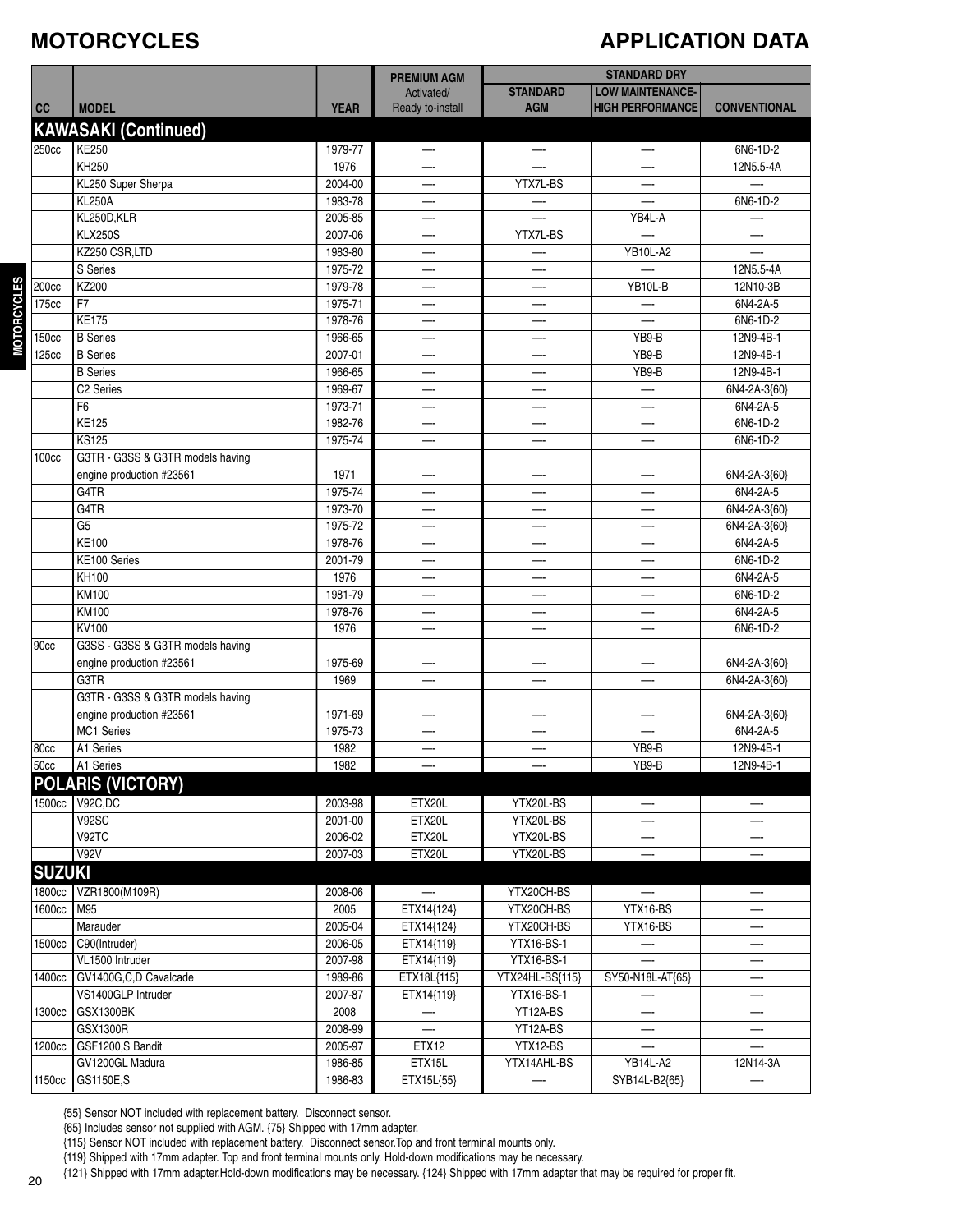### **APPLICATION DATA MOTORCYCLES**

|        |                           |             | <b>PREMIUM AGM</b>       |                          | <b>STANDARD DRY</b>      |                          |
|--------|---------------------------|-------------|--------------------------|--------------------------|--------------------------|--------------------------|
|        |                           |             | Activated/               | <b>STANDARD</b>          | <b>LOW MAINTENANCE-</b>  |                          |
| cc     | <b>MODEL</b>              | <b>YEAR</b> | Ready to-install         | <b>AGM</b>               | <b>HIGH PERFORMANCE</b>  | <b>CONVENTIONAL</b>      |
|        | <b>SUZUKI (Continued)</b> |             |                          |                          |                          |                          |
| 1100cc | GS1100E,S                 | 1983-80     | ETX15L{55}               | —                        | SYB14L-B2{65}            | —-                       |
|        | GS1100G,K,L               | 1984-80     | ETX15L                   | YTX14AHL-BS              | <b>YB14L-A2</b>          | 12N14-3A                 |
|        |                           |             |                          |                          |                          |                          |
|        | GSX1100F Katana           | 1993-88     | ETX15L                   | YTX14AHL-BS              | <b>YB14L-A2</b>          | 12N14-3A                 |
|        | GSX1100G                  | 1993-91     | ETX14{75}                | YTX14-BS                 |                          |                          |
|        | GSXR1100                  | 1992-86     | ETX15L                   | YTX14AHL-BS              | <b>YB14L-A2</b>          | 12N14-3A                 |
| 1000cc | <b>GSXR1100W</b>          | 1998-93     | ETX12                    | YTX12-BS<br>YTX14-BS     |                          |                          |
|        | DL1000                    | 2008-02     | ETX14{75}                |                          |                          |                          |
|        | GS1000<br>GSXR1000        | 1982-78     | ETX15L                   | YTX14AHL-BS<br>YT12A-BS  | <b>YB14L-A2</b>          | 12N14-3A                 |
|        |                           | 2008-05     | <b>ETX12</b>             |                          |                          |                          |
|        | GSXR1000                  | 2004-01     |                          | YTX12-BS                 |                          |                          |
|        | SV1000                    | 2007-03     | ETX14{75}                | YTX14-BS                 | —                        | —                        |
|        | <b>TL1000R</b>            | 2003-98     |                          | YT12A-BS                 |                          | —-                       |
|        | <b>TL1000S</b>            | 2002-97     | ETX12                    | YTX12-BS                 |                          | —-                       |
| 900cc  | <b>RF900R</b>             | 1997-94     | ETX9                     | YTX9-BS                  |                          |                          |
| 850cc  | GS850G, GL                | 1986        | ETX15L                   | YTX14AHL-BS              | <b>YB14L-A2</b>          | 12N14-3A                 |
|        | GS850G, GL                | 1983-79     | ETX15L                   | YTX14AHL-BS              | <b>YB14L-A2</b>          | 12N14-3A                 |
| 800cc  | C50 Boulevard (Volusia)   | 2006-05     | ETX12                    | YTX12-BS                 |                          |                          |
|        | M50(Marauder)             | 2006-05     | <b>ETX12</b>             | YTX12-BS                 |                          |                          |
|        | S50 Boulevard(Intruder)   | 2006-05     | ETX14{121}               |                          | <b>YB16B-A1</b>          | —-                       |
|        | <b>VL800</b>              | 2008-01     | ETX12                    | YTX12-BS                 |                          | —-                       |
|        | VS800GL, Intruder         | 2008-92     | ETX14{121}               |                          | <b>YB16B-A1</b>          |                          |
|        | VX800                     | 1993-90     | ETX14{119}               |                          | YB16B-A                  | —-                       |
|        | VZ800 Marauder            | 2008-97     | ETX12                    | YTX12-BS                 |                          |                          |
| 750cc  | GS750, Katana             | 1983-77     | ETX15L                   | YTX14AHL-BS              | <b>YB14L-A2</b>          | 12N14-3A                 |
|        | GSX750F Katana            | 2006-98     | ETX9                     | YTX9-BS                  |                          |                          |
|        | GSX750F Katana            | 1997-89     | ETX15L                   | YTX14AHL-BS              | <b>YB14L-A2</b>          | 12N14-3A                 |
|        | <b>GSXR750</b>            | 2007-00     |                          | YT12A-BS                 |                          |                          |
|        | <b>GSXR750</b>            | 1999-96     | ETX9                     | YTX9-BS                  |                          | —                        |
|        | GSXR750                   | 1992-86     | ETX15L                   | YTX14AHL-BS              | <b>YB14L-A2</b>          | 12N14-3A                 |
|        | GSXR750W                  | 1995-94     | ETX9                     | YTX9-BS                  |                          |                          |
|        | GSXR750W                  | 1993        | ETX15L                   | YTX14AHL-BS              | <b>YB14L-A2</b>          | 12N14-3A                 |
|        | GT750 Lemans              | 1977-72     | ETX15L                   | YTX14AHL-BS              | <b>YB14L-A2</b>          | 12N14-3A                 |
|        | VS750GLP Intruder         | 1991-88     | ETX14{121}               |                          | YB16B-A1                 |                          |
| 700cc  | GS700E,ES                 | 1985        | ETX15L                   | YTX14AHL-BS              | <b>YB14L-A2</b>          | 12N14-3A                 |
|        | GSX700E                   | 1985        | ETX15L                   | YTX14AHL-BS              | <b>YB14L-A2</b>          | 12N14-3A                 |
|        | GV700GL Madura            | 1986-85     | ETX15L                   | YTX14AHL-BS              | <b>YB14L-A2</b>          | 12N14-3A                 |
|        | VS700GL Intruder          | 1987-85     | ETX14{121}               | $-$                      | <b>YB16B-A1</b>          | $-\!$                    |
| 670cc  | XN85 Turbo                | 1983        | ETX15L                   | YTX14AHL-BS              | <b>YB14L-A2</b>          | 12N14-3A                 |
| 650cc  | <b>DL650</b>              | 2008-04     | ETX12                    | YTX12-BS                 |                          |                          |
|        | <b>DR650S</b>             | 1993-92     | $-\cdot$                 | YTX4L-BS                 | $\overline{\phantom{0}}$ | $\overline{\phantom{0}}$ |
|        | <b>DR650S</b>             | 1991-90     |                          |                          | YB5L-B                   | 12N5-3B                  |
|        | DR650SE                   | 2008-97     | ETX9                     | YTX9-BS                  |                          |                          |
|        | DR650SE                   | 1996        | —                        | $\overline{\phantom{0}}$ | <b>YB10L-B2</b>          | $-$                      |
|        | DR650SE                   | 1995-94     | ETX12                    | YTX12-BS                 |                          |                          |
|        | GR650 Tempter, X          | 1984-83     | ETX15L                   | YTX14AHL-BS              | YB14L-A2                 | 12N14-3A                 |
|        | GS650E                    | 1982-81     | $\overline{\phantom{0}}$ | $\overline{\phantom{0}}$ | <b>YB10L-A2</b>          |                          |
|        | GS650G,L,M                | 1983-81     | ETX15L                   | YTX14AHL-BS              | <b>YB14L-A2</b>          | 12N14-3A                 |
|        | <b>GSX650F</b>            | 2008        | ETX9                     | YTX9-BS                  |                          |                          |
|        | LS650 Savage, S40         | 2007-86     | ETX15L                   | YTX14AHL-BS              | YB14L-B2                 | $-$                      |
|        | SV650                     | 2008-03     | ETX12                    | YTX12-BS                 |                          |                          |
|        | SV650                     | 2002-99     |                          | YT12A-BS                 |                          |                          |
|        | XN85 Turbo                | 1984        | ETX15L                   | YTX14AHL-BS              | YB14L-A2                 | 12N14-3A                 |
| 620cc  | QUV620F                   | 2006-05     | ETX20L                   | YTX20L-BS                |                          |                          |
| 600cc  | GSF600S Bandit            | 2002-01     | ETX9                     | YTX9-BS                  |                          | --                       |
|        | GSF600S Bandit            | 1999-95     | ETX9                     | YTX9-BS                  |                          | —∙                       |
|        | GSX600F Katana            | 1997-88     |                          | $-\cdot$                 | YB10L-B2                 |                          |
|        | GSX600F, Katana           | 2006-98     | ETX9                     | YTX9-BS                  |                          |                          |
|        | GSXR600, W                | 2007-97     | ETX9                     | YTX9-BS                  | —                        | —-                       |
|        | GSXR600, W                | 1993-92     | ETX9                     | YTX9-BS                  |                          |                          |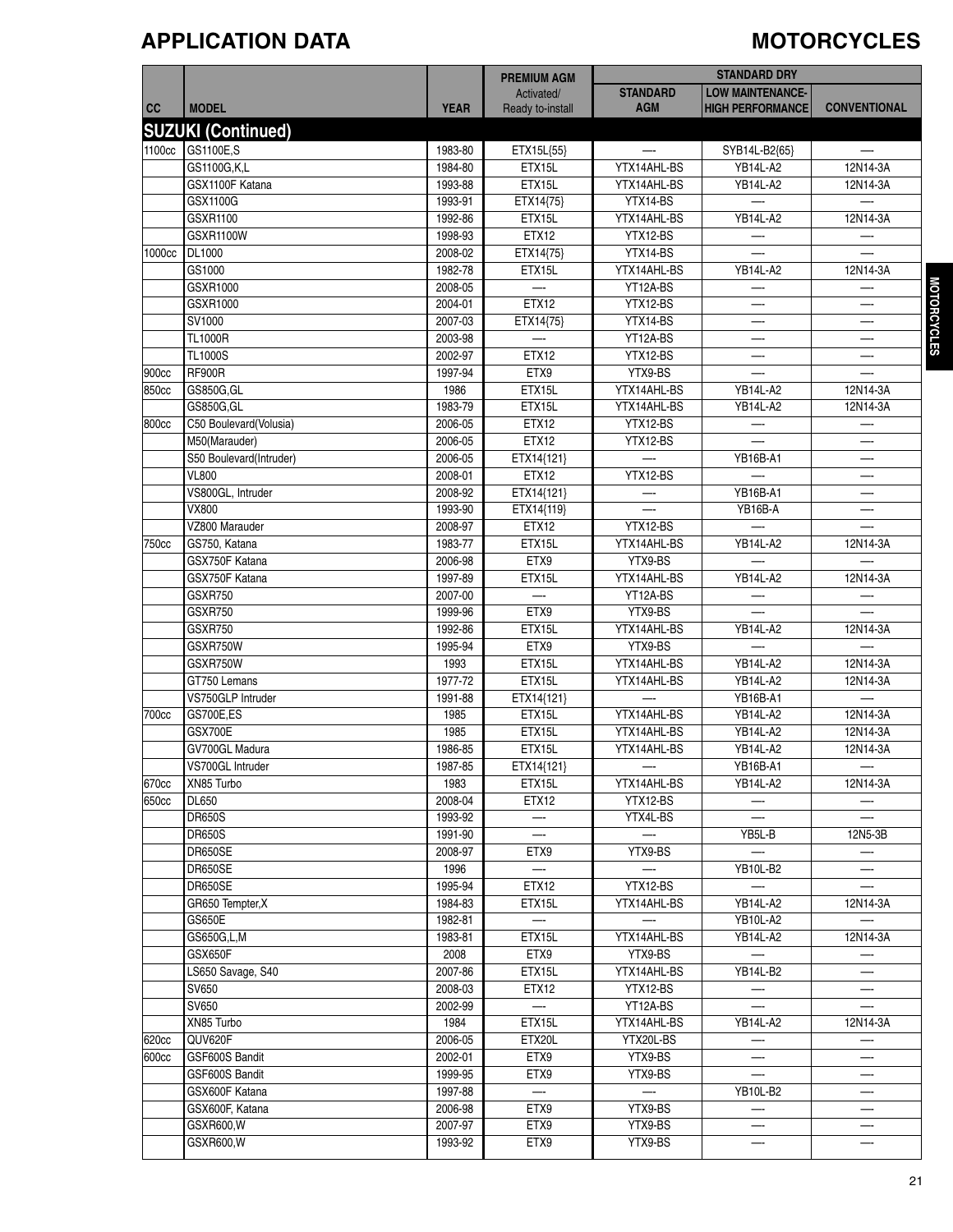#### **MOTORCYCLES**

### **APPLICATION DATA**

|              |                           |             | <b>PREMIUM AGM</b>       |                          | <b>STANDARD DRY</b>      |                          |  |
|--------------|---------------------------|-------------|--------------------------|--------------------------|--------------------------|--------------------------|--|
|              |                           |             | Activated/               | <b>STANDARD</b>          | <b>LOW MAINTENANCE-</b>  |                          |  |
| cc           | <b>MODEL</b>              | <b>YEAR</b> | Ready to-install         | <b>AGM</b>               | <b>HIGH PERFORMANCE</b>  | <b>CONVENTIONAL</b>      |  |
|              | <b>SUZUKI (Continued)</b> |             |                          |                          |                          |                          |  |
| 600cc        | <b>RF600R</b>             | 1996-94     | ETX9                     | YTX9-BS                  | $\overline{\phantom{0}}$ | $\overline{\phantom{a}}$ |  |
|              | SP600                     | 1985        |                          |                          | YB5L-B                   | 12N5-3B                  |  |
| 550cc        | GS550E,ES,L               | 1986-79     |                          | —-                       | YB10L-B                  | 12N10-3B                 |  |
|              | GS550E, L, M, TX          | 1986        |                          |                          | <b>YB10L-A2</b>          | —-                       |  |
|              | GS550E,L,M,TX             | 1982-77     | —-                       |                          | <b>YB10L-A2</b>          |                          |  |
|              | GT550 Indy                | 1977-72     |                          |                          |                          | 12N11-3A-1               |  |
| 500cc        | GS500,E                   | 2007-89     |                          |                          | <b>YB10L-B2</b>          |                          |  |
|              | GT500 Titan               | 1977-76     | —                        | —                        | YB7-A                    | 12N7-4A                  |  |
|              | SP500                     | 1983-81     | —-                       |                          |                          | 6N4B-2A                  |  |
|              | T500 Titan                | 1975-68     |                          |                          | YB7-A                    | 12N7-4A                  |  |
| 450cc        | GS450                     | 1988-83     | ETX12{56}                | YTX12-BS{56}             | YB12B-B2                 |                          |  |
|              | GS450                     | 1982-80     |                          |                          | <b>YB10L-A2</b>          |                          |  |
| 425cc        | GS425E,L                  | 1979        |                          |                          | <b>YB10L-A2</b>          | L.                       |  |
| 400cc        | DRZ400/E/S                | 2008-00     | —                        | YT7B-BS                  |                          |                          |  |
|              | <b>GN400T,X</b>           | 1982-80     | —-                       |                          |                          | 6N4B-2A                  |  |
|              | GS400                     | 1978-77     |                          |                          | <b>YB10L-A2</b>          |                          |  |
|              | GS400X                    | 1978-77     |                          |                          | YB7-A                    | 12N7-4A                  |  |
|              | GSF400 Bandit             | 1993-91     | ETX9                     | YTX9-BS                  |                          | $\overline{\phantom{0}}$ |  |
|              | SP400                     | 1980        | $\overline{\phantom{0}}$ |                          | L.                       | 6N4B-2A                  |  |
|              | TS400 Apache              | 1977-76     | —-                       | —                        | —-                       | 6N4B-2A                  |  |
|              | TS400 Apache              | 1975-72     |                          |                          | YB5L-B                   | 12N5-3B                  |  |
| 380cc        | GT380 Sebring             | 1977-72     | —-<br>—                  |                          | YB7-A                    | 12N7-4A                  |  |
| 370cc        | SP370                     | 1979-78     | —-                       |                          | —-                       | 6N4B-2A                  |  |
| 350cc        | DR350                     | 1999-90     |                          | YTX4L-BS                 |                          |                          |  |
|              | <b>DR350S</b>             | 1993-90     |                          | YTX4L-BS                 | —.                       |                          |  |
|              | DR350SE                   | 1999-94     |                          | YTX7L-BS                 |                          |                          |  |
|              | T350 Rebel                | 1972-69     | —-                       |                          | YB5L-B                   | 12N5-3B                  |  |
| 300cc        | GS300L                    | 1985        | ETX12{56}                | YTX12-BS{56}             | YB12B-B2                 | –−                       |  |
|              | GS300L                    | 1983-82     | ETX12{56}                | YTX12-BS{56}             | YB12B-B2                 |                          |  |
| 250cc        | DR250                     | 1993-90     |                          | YTX7L-BS                 |                          |                          |  |
|              | DR250                     | 1985-82     |                          | YTX7L-BS                 |                          |                          |  |
|              | <b>DR250S</b>             | 1992-90     | —-                       | YTX4L-BS                 | —-                       | —-                       |  |
|              | <b>DR250SE</b>            | 1995-94     | —-                       | YTX7L-BS                 | —-                       |                          |  |
|              | DRZ250                    | 2007-01     | –                        | YTZ7S{61}                |                          |                          |  |
|              | GN250                     | 1988-82     |                          |                          | <b>YB10L-A2</b>          |                          |  |
|              | GS250                     | 1981-80     |                          |                          | <b>YB10L-A2</b>          |                          |  |
|              | GT250 Hustler             | 1977-73     |                          | —                        | YB5L-B                   | 12N5-3B                  |  |
|              | GZ250                     | 2008-99     | —-                       | YTX7L-BS                 |                          |                          |  |
|              | SP250                     | 1984-82     | —-                       |                          | —-                       | 6N4B-2A                  |  |
|              | T250                      | 1972-71     | —                        |                          | YB5L-B                   | 12N5-3B                  |  |
|              | <b>TS250</b>              | 1981-79     | —-                       | —                        | —-                       | 6N4B-2A                  |  |
|              | TS250 Savage              | 1978-73     |                          |                          |                          | 6N4B-2A                  |  |
|              | TS250 Savage              | 1972-69     | —.                       |                          | —-                       | 6N2-2A-4                 |  |
| 200cc        | DR200SE                   | 2008-96     | —-                       | YTX7L-BS                 | —-                       | —-                       |  |
|              | SP200                     | 1988-85     | —-                       | —-                       | YB4L-B                   |                          |  |
| 185cc        | GT185 Adventurer          | 1977-73     |                          |                          |                          | 12N11-3A-1               |  |
|              | TC185 Ranger              | 1977-74     | —-                       |                          | —-                       | 12N11-3A-1               |  |
|              | <b>TS185</b>              | 1981-79     |                          |                          |                          | 6N4B-2A                  |  |
|              | TS185 Sierra              | 1978-71     | —                        | $\overline{\phantom{a}}$ | L.                       | 6N4-2A                   |  |
| <b>125cc</b> | DR125                     | 1988-82     | —-                       | $\overline{\phantom{m}}$ | YB7-A                    | 12N7-4A                  |  |
|              | DR125SE                   | 1996-94     | —-                       | YTX7L-BS                 | —-                       | $\overline{\phantom{0}}$ |  |
|              | GN125                     | 1997-91     | —                        | —                        | YB7-A                    | 12N7-4A                  |  |
|              | GN125                     | 1983-82     | —                        |                          | YB7-A                    | 12N7-4A                  |  |
|              | SP125                     | 1988-86     | —-                       |                          | —                        | 6N4-2A                   |  |
|              | SP125                     | 1983-82     |                          |                          |                          | 6N4B-2A                  |  |
|              | TC125 Prospector          | 1977-72     | —-                       |                          |                          | 6N4B-2A                  |  |
|              |                           |             |                          |                          |                          |                          |  |

{56} Hold-down modifications may be necessary. {61} Activated ready to install. {64} Top and front terminal mounts only.

{65} Includes sensor not supplied with AGM. {75} Shipped with 17mm adapter.

{115} Sensor NOT included with replacement battery. Disconnect sensor.Top and front terminal mounts only.

{120} Shipped with 20mm adapter. Hold-down modifications may be necessary.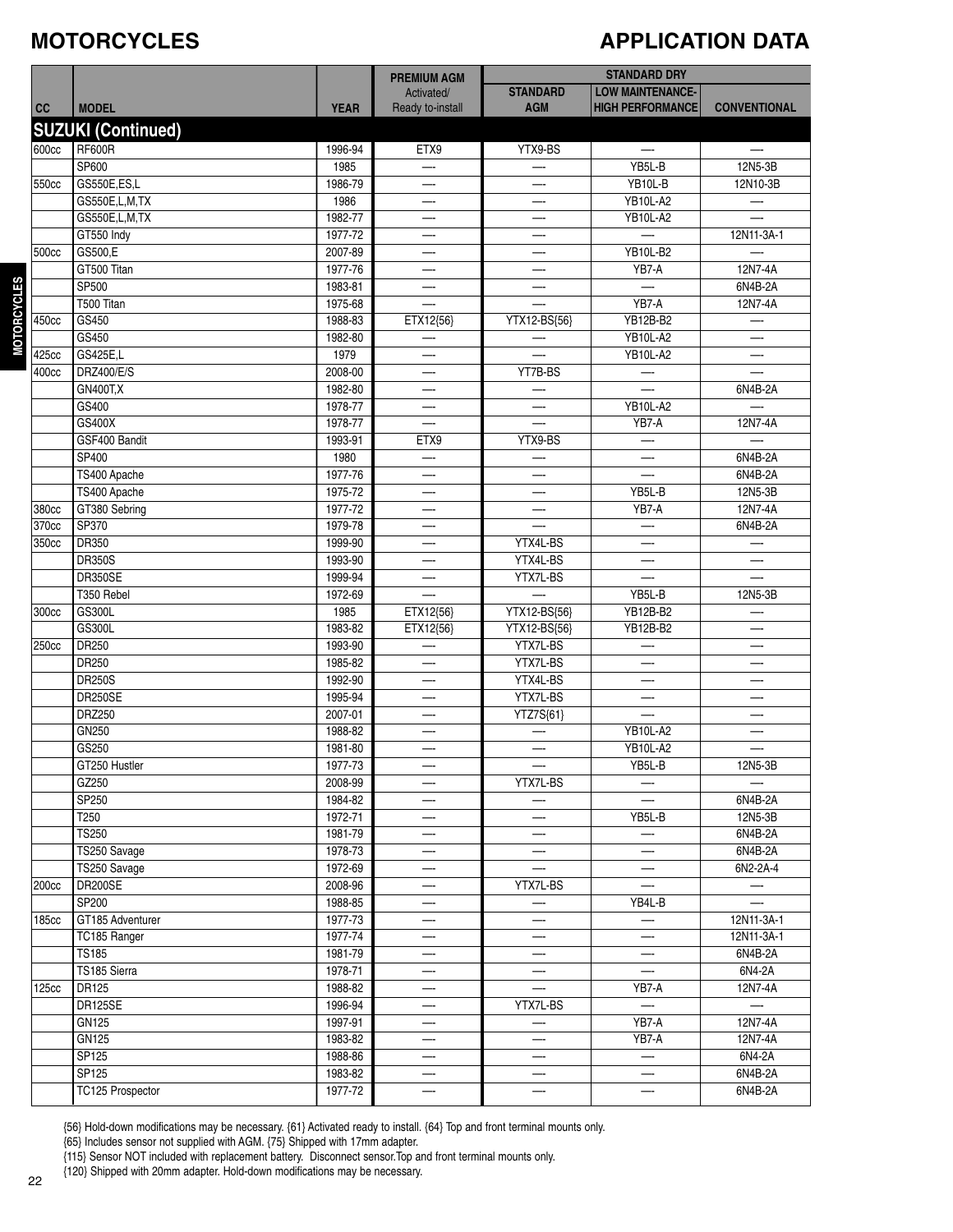#### **APPLICATION DATA MOTORCYCLES**

|              |                           |             | <b>PREMIUM AGM</b>       |                          | <b>STANDARD DRY</b>     |                          |
|--------------|---------------------------|-------------|--------------------------|--------------------------|-------------------------|--------------------------|
|              |                           |             | Activated/               | <b>STANDARD</b>          | <b>LOW MAINTENANCE-</b> |                          |
| <b>CC</b>    | <b>MODEL</b>              | <b>YEAR</b> | Ready to-install         | <b>AGM</b>               | <b>HIGH PERFORMANCE</b> | <b>CONVENTIONAL</b>      |
|              | <b>SUZUKI (Continued)</b> |             |                          |                          |                         |                          |
|              |                           |             |                          |                          |                         |                          |
| 125cc        | TS125 Duster              | 1981-71     |                          |                          |                         | 6N4B-2A                  |
| <b>120cc</b> | TC120 Cat                 | 1971-69     |                          |                          |                         | 6N4B-2A                  |
| 100cc        | A100                      | 1979-76     | —-                       | —-                       | —-                      | 6N4-2A                   |
|              | SP100                     | 1984-83     | —-                       |                          |                         | 6N4B-2A                  |
|              | TC100 Blazer              | 1977-72     | —-                       | —-                       | —                       | 6N4B-2A                  |
|              | <b>TS100</b>              | 1981-79     | —∙                       |                          |                         | 6N4B-2A                  |
|              | TS100 Honcho              | 1978        |                          |                          |                         | 6N4B-2A                  |
|              | TS100 Honcho              | 1977-73     | —-                       |                          |                         | 6N4-2A                   |
| 90cc         | RV90 Rover                | 1977-72     |                          |                          |                         | 6N2-2A-4                 |
|              | TC90 Blazer               | 1972-70     | —                        |                          |                         | 6N4-2A                   |
| 70cc         | <b>DR-Z70</b>             | 2008        |                          | YT4B-BS                  | —-                      |                          |
| <b>50cc</b>  | F50 Cutlass               | 1971-70     | –−                       | —                        |                         | 6N4-2A                   |
|              | <b>OR50</b>               | 1979        |                          |                          |                         | 6N4B-2A                  |
|              | <b>OR51</b>               | 1980        |                          |                          |                         | 6N4B-2A                  |
|              | TS50 Gaucho               | 1974        | —-                       | —-                       | —-                      | 6N4-2A                   |
|              |                           |             |                          |                          |                         |                          |
| YAMAHA       |                           |             |                          |                          |                         |                          |
| 1854cc       | Roadliner, Stratoliner    | 2006        | —-                       | YT14B-4{61}              | —                       | --                       |
| 1700cc       | XV1700 Road Star Warrior  | 2007-02     |                          | YT14B-4{61}              |                         |                          |
| 1600cc       | XV1600 Road Star          | 2006-99     | ETX20L                   | YTX20L-BS                |                         | —-                       |
| 1300cc       | FJR1300                   | 2007-03     |                          | YT14B-4{61}              | —∙                      | —                        |
|              | XVZ13 Royal Star          | 2007-96     | ETX20L                   | YTX20L-BS                |                         | —-                       |
|              | XVZ13 Venture Royale      | 1993-86     | ETX18L{115}              | YTX24HL-BS{115}          | SY50-N18L-AT{65}        |                          |
| 1200cc       | FJ1200                    | 1993-91     | ETX14{75}                | $\overline{YTX14-BS}$    |                         |                          |
|              | FJ1200                    | 1990-86     | ETX15L                   | YTX14AHL-BS              | YB14L-A2                | 12N14-3A                 |
|              | VMX12 V-Max               | 2007-85     |                          |                          | YB16AL-A2               |                          |
|              | XVZ12 Venture Royale      | 1985-83     | ETX18L{64}               | YTX24HL-BS{64}           | Y50-N18L-A-LM           | Y50-N18L-A               |
| 1100cc       | FJ1100                    | 1985-84     | ETX15L                   | YTX14AHL-BS              | YB14L-A2                | 12N14-3A                 |
|              | XJ1100 Maxim              | 1982        | ETX18L{64}               | YTX24HL-BS{64}           | Y50-N18L-A-LM           | Y50-N18L-A               |
|              | XS1100                    | 1983-78     | ETX18L{64}               | YTX24HL-BS{64}           | Y50-N18L-A-LM           | Y50-N18L-A               |
|              | XV1100 Virago             | 1999-86     | ETX18L{64}               | YTX24HL-BS{64}           | Y50-N18L-A-LM           | Y50-N18L-A               |
|              | XVS1100 V-Star            | 2007-99     |                          |                          |                         |                          |
|              | FZ1                       |             | $\overline{\phantom{a}}$ | YT14B-4{61}              |                         | —-                       |
| 1000cc       |                           | 2006-01     |                          | YT14B-4{61}              |                         |                          |
|              | FZR1000                   | 1996-91     | ETX14{75}                | YTX14-BS                 |                         |                          |
|              | FZR1000                   | 1990-87     | ETX15L                   | YTX14AHL-BS              | <b>YB14L-A2</b>         | 12N14-3A                 |
|              | FZS600 FZ1                | 2007-06     |                          | YTZ14S{61}               |                         |                          |
|              | GTS1000A                  | 1994-93     | ETX14{75}                | YTX14-BS                 | —                       | $-\cdot$                 |
|              | XV1000 Virago             | 1985-84     | ETX18L{64}               | YTX24HL-BS{64}           | Y50-N18L-A-LM           | Y50-N18L-A               |
|              | <b>YZF1000R</b>           | 1998-97     | ETX14{75}                | YTX14-BS                 |                         |                          |
|              | YZFR1                     | 2007-04     |                          | YTZ10S{61}               |                         |                          |
|              | YZFR1                     | 2003-99     |                          | YT12B-BS{56}             |                         |                          |
| 920cc        | XV920 Virago              | 1982        | ETX18L{115}              | YTX24HL-BS{115}          | SY50-N18L-AT{65}        | $\overline{\phantom{0}}$ |
|              | XV920, R, M Virago        | 1983-81     | ETX18L{64}               | YTX24HL-BS{64}           | Y50-N18L-A-LM           | Y50-N18L-A               |
| 900cc        | XJ900R Seca               | 1983        | ETX15L                   | YTX14AHL-BS              | <b>YB14L-A2</b>         | 12N14-3A                 |
| 850cc        | <b>TDM850</b>             | 1993-92     | ETX12                    | YTX12-BS                 | —                       | —-                       |
|              | XS850                     | 1981-80     | ETX15L                   | YTX14AHL-BS              | YB14L-A2                | 12N14-3A                 |
| 750cc        | FZ750                     | 1988-85     | ETX15L                   | YTX14AHL-BS              | <b>YB14L-A2</b>         | 12N14-3A                 |
|              | FZ750,R                   | 1988-86     | ETX15L                   | YTX14AHL-BS              | YB14L-A2                | 12N14-3A                 |
|              | <b>TX750</b>              | 1974-73     | ETX16L{120}              | YTX20L-BS                | YB16L-B                 | 12N16-3B                 |
|              | XJ750 Maxim               | 1983-82     |                          |                          | SYB14L-A2{65}           |                          |
|              |                           |             | ETX15L{55}               |                          |                         |                          |
|              | XJ750M Midnight Maxim     | 1983        | ETX15L                   | YTX14AHL-BS              | <b>YB14L-A2</b>         | 12N14-3A                 |
|              | XJ750R Seca               | 1983-81     | ETX15L                   | YTX14AHL-BS              | YB14L-A2                | 12N14-3A                 |
|              | XS750                     | 1979-74     | ETX15L                   | YTX14AHL-BS              | <b>YB14L-A2</b>         | 12N14-3A                 |
|              | XV750 Virago              | 1998-81     | $-\cdot$                 | $\overline{\phantom{0}}$ | YB16AL-A2               | $-\cdot$                 |
|              | <b>YZF750,R</b>           | 1998-94     | <b>ETX12</b>             | YTX12-BS                 |                         |                          |
| 700cc        | FZ700 Fazer               | 1987-86     | ETX15L                   | YTX14AHL-BS              | YB14L-A2                | 12N14-3A                 |
|              | FZX700 Fazer              | 1987-86     | ETX15L                   | YTX14AHL-BS              | <b>YB14L-A2</b>         | 12N14-3A                 |
|              | XJ700X Maxim, X           | 1986-85     | ETX15L                   | YTX14AHL-BS              | YB14L-A2                | 12N14-3A                 |
|              | XV700 Virago              | 1987-84     |                          |                          | YB16AL-A2               |                          |
| 650cc        | <b>TX650</b>              | 1974        | ETX15L                   | YTX14AHL-BS              | <b>YB14L-A2</b>         | 12N14-3A                 |
|              | TX650                     | 1973        |                          | —                        | YB12A-A                 | 12N12A-4A-1              |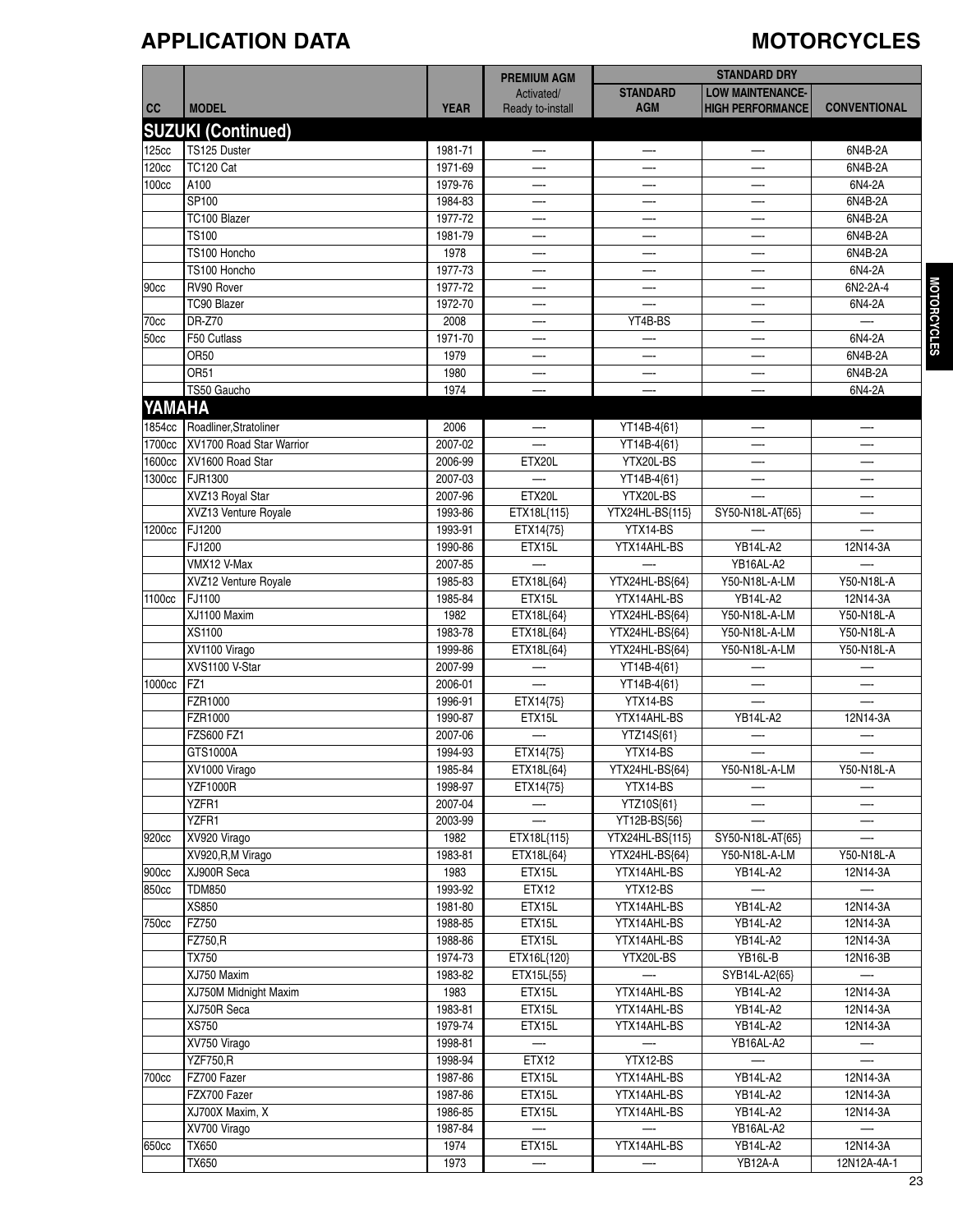#### **MOTORCYCLES**

## **APPLICATION DATA**

|           |                                |             | <b>PREMIUM AGM</b>             |                               | <b>STANDARD DRY</b>                                |                          |
|-----------|--------------------------------|-------------|--------------------------------|-------------------------------|----------------------------------------------------|--------------------------|
| <b>CC</b> | <b>MODEL</b>                   | <b>YEAR</b> | Activated/<br>Ready to-install | <b>STANDARD</b><br><b>AGM</b> | <b>LOW MAINTENANCE-</b><br><b>HIGH PERFORMANCE</b> | <b>CONVENTIONAL</b>      |
|           | YAMAHA (Continued)             |             |                                |                               |                                                    |                          |
| 650cc     | XJ650 Maxim, Seca              | 1983-80     | —-                             | —                             | YB12A-A                                            | 12N12A-4A-1              |
|           | XS <sub>1</sub>                | 1982-81     |                                |                               | YB12A-A                                            | 12N12A-4A-1              |
|           |                                |             |                                |                               |                                                    |                          |
|           | XS1                            | 1971-70     |                                |                               |                                                    | 12N5.5-3B                |
|           | XS2                            | 1983        |                                |                               | YB12A-A                                            | 12N12A-4A-1              |
|           | XS2                            | 1972        |                                |                               | YB12A-A                                            | 12N12A-4A-1              |
|           | XS650                          | 1983-75     | ETX15L                         | YTX14AHL-BS                   | YB14L-A2                                           | 12N14-3A                 |
|           | XVS650 V-Star                  | 2006-98     |                                | YT12B-BS{56}                  |                                                    |                          |
| 600cc     | FJ600                          | 1985-84     |                                |                               | YB12A-A                                            | 12N12A-4A-1              |
|           | FZ6                            | 2007-05     | —-                             | YT12B-BS{56}                  |                                                    |                          |
|           | FZ600                          | 1988-86     |                                |                               | YB12A-A                                            | 12N12A-4A-1              |
|           | <b>FZR600,R</b>                | 1999-88     | —.                             |                               | YB12AL-A                                           |                          |
|           | SRX600                         | 1986        | $\overline{\phantom{0}}$       |                               | YB5L-B                                             | 12N5-3B                  |
|           | XJ600S Secall                  | 1999-92     | ETX9                           | YTX9-BS                       |                                                    |                          |
|           | XT600,E                        | 1996-90     | ETX9                           | YTX9-BS                       |                                                    |                          |
|           | XT600.E                        | 1989-84     |                                | $\overline{\phantom{0}}$      | YB5L-B                                             | 12N5-3B                  |
|           | YX600 Radian                   | 1990-86     |                                |                               | YB12A-A                                            | 12N12A-4A-1              |
|           | YZF-R6                         | 2000-99     |                                | YT12B-BS{56}                  |                                                    |                          |
|           | YZF-R6(ex. R6S)                | 2007-06     | —-                             |                               | —                                                  | —.                       |
|           |                                |             |                                | YTZ10S{61}                    |                                                    |                          |
|           | YZF-R6, R6S                    | 2007-01     |                                | YT9B-4{61}                    | —                                                  |                          |
|           | <b>YZF600R</b>                 | 2007-95     | <b>ETX12</b>                   | YTX12-BS                      |                                                    |                          |
| 550cc     | XJ550 Maxim, Seca              | 1983-81     |                                | —-                            | YB12A-A                                            | 12N12A-4A-1              |
|           | XT550                          | 1983-82     |                                |                               | YB5L-B                                             | 12N5-3B                  |
|           | XZ550R Vision                  | 1983-82     | ETX15L                         | YTX14AHL-BS                   | YB14L-A2                                           | 12N14-3A                 |
| 535cc     | XV535 Virago                   | 2001-93     | –−                             |                               | YB12AL-A                                           | —                        |
|           | XV535 Virago                   | 1990-87     | —-                             |                               | YB12AL-A                                           |                          |
| 500cc     | SR500                          | 1981-78     |                                |                               | YB7L-B                                             | 12N7-3B                  |
|           | <b>TX500</b>                   | 1974-73     | ETX15L                         | YTX14AHL-BS                   | <b>YB14L-A2</b>                                    | 12N14-3A                 |
|           | <b>XS500</b>                   | 1978-75     | ETX15L                         | YTX14AHL-BS                   | <b>YB14L-A2</b>                                    | 12N14-3A                 |
|           | XT500                          | 1981-76     |                                |                               |                                                    | 6N6-3B-1                 |
|           | <b>XV500</b>                   | 1983        | —.                             |                               | YB12A-A                                            | 12N12A-4A-1              |
| 450cc     | <b>WR450</b>                   | 2007-03     | —-                             | YTZ7S{61}                     |                                                    |                          |
| 400cc     | DT400                          | 1979-77     | —-                             |                               | —                                                  | 6N6-3B-1                 |
|           | DT400                          | 1976-75     |                                |                               |                                                    | 6N4B-2A-3                |
|           |                                |             |                                |                               | YB12AL-A                                           |                          |
|           | <b>FZR400</b>                  | 1990-88     | <u>.</u>                       |                               |                                                    | 12N5.5A-3B               |
|           | RD400                          | 1979-76     |                                |                               |                                                    |                          |
|           | <b>WR400F</b>                  | 2003        | —-                             | YTZ7S{61}                     | —                                                  |                          |
|           | XS400                          | 1983-80     |                                |                               | <b>YB12A-A</b>                                     | 12N12A-4A-1              |
|           | XS400R Seca                    | 1983-82     |                                |                               | YB12A-A                                            | 12N12A-4A-1              |
|           | XS400S Special                 | 1982-80     | —-                             |                               | YB12A-A                                            | 12N12A-4A-1              |
| 360cc     | DT360                          | 1974        |                                |                               | —-                                                 | 6N4B-2A-3                |
|           | RT <sub>1</sub>                | 1970        | —-                             | —                             | —                                                  | 6N4-2A-5                 |
|           | RT1B                           | 1971        |                                |                               | —-                                                 | 6N4-2A-5                 |
|           | RT2,3                          | 1972        | —-                             | —-                            | —-                                                 | 6N4-2A-5                 |
|           | RT2,5                          | 1973        | —-                             | —-                            |                                                    | 6N4-2A-5                 |
|           | XS360C,D                       | 1977-76     |                                |                               | YB12A-A                                            | 12N12A-4A-1              |
|           | XS360C,D                       | 1977        |                                |                               | YB7L-B                                             | 12N7-3B                  |
| 350cc     | R <sub>3</sub>                 | 1969        |                                |                               | YB5L-B                                             | 12N5-3B                  |
|           | R <sub>5</sub> B <sub>,C</sub> | 1972-71     | —                              | —                             | $\overline{\phantom{0}}$                           | 12N5.5A-3B               |
|           |                                |             |                                |                               |                                                    |                          |
|           | RD350                          | 1975-73     | —-                             | $\overline{\phantom{0}}$      | --<br>$-\cdot$                                     | 12N5.5A-3B               |
|           | RZ350                          | 1985-83     | —-                             | $\overline{\phantom{0}}$      |                                                    | 12N5.5-3B                |
|           | XT350                          | 1998-85     |                                |                               | YB3L-B                                             | $\overline{\phantom{0}}$ |
|           | <b>YR Grand Prix</b>           | 1968-67     |                                |                               | —-                                                 | 12N5.5-3B                |
|           | YR2C Scrambler                 | 1968        |                                |                               |                                                    | 12N5.5-3B                |
| 346cc     | XT350                          | 2000-99     | —                              | $\overline{\phantom{0}}$      | YB3L-B                                             | $\overline{\phantom{0}}$ |
| 250cc     | <b>DS6 Street Scrambler</b>    | 1971-69     | —-                             | $-\!$                         | YB5L-B                                             | 12N5-3B                  |
|           | DS7                            | 1972        | —-                             | —                             | $-\cdot$                                           | 12N5.5-3B                |
|           | DT <sub>1</sub>                | 1971-68     |                                |                               | —-                                                 | 6N2-2A-3                 |
|           | DT1MX                          | 1971-70     |                                |                               |                                                    | 6N2-2A-3                 |
|           | DT <sub>2</sub>                | 1972        | —-                             | $\overline{\phantom{a}}$      | —-                                                 | 6N4-2A-5                 |
|           |                                |             |                                |                               |                                                    |                          |

**M OTORCYCLES**

{56} Hold-down modifications may be necessary. {61} Activated ready to install.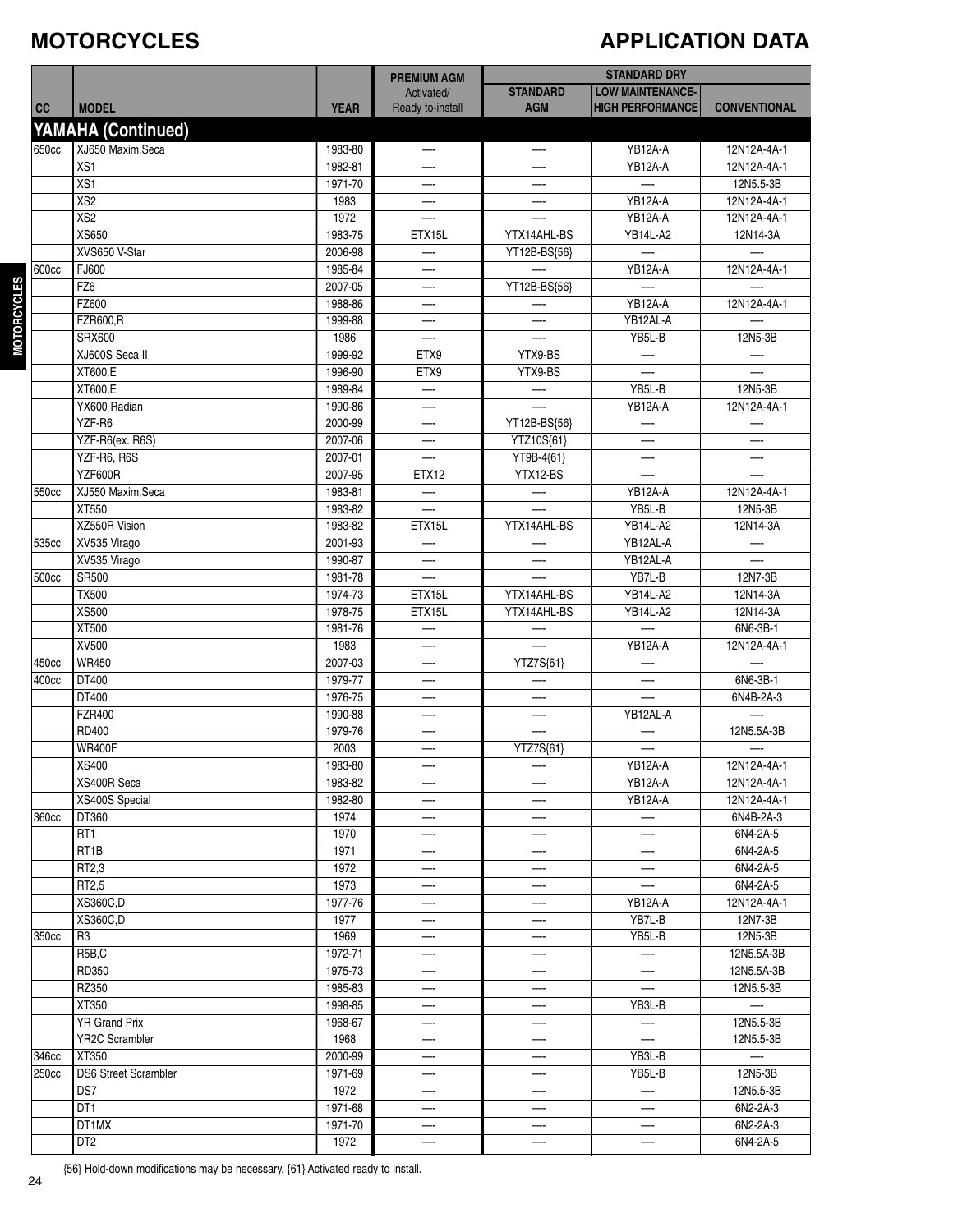### **APPLICATION DATA MOTORCYCLES**

| <b>STANDARD</b><br><b>LOW MAINTENANCE-</b><br>Activated/<br><b>MODEL</b><br><b>AGM</b><br><b>HIGH PERFORMANCE</b><br>cc<br><b>YEAR</b><br>Ready to-install<br><b>YAMAHA (Continued)</b><br>250cc<br>DT250<br>1979-77<br>6N6-3B-1<br>—-<br>—<br>DT250<br>1976-74<br>6N4B-2A-3<br>÷.<br>DT3<br>1973<br>6N4-2A-5<br>RD250<br>1975-73<br>12N5.5-3B<br>SR250 Exciter<br>1982-80<br>YB12A-A<br>12N12A-4A-1<br>—-<br>—-<br><b>SRX250</b><br>1988-87<br>YB12A-A<br>12N12A-4A-1<br>—-<br><b>TTR250</b><br>2006-99<br>YT7B-BS<br>—-<br>—-<br><b>WR250F</b><br>2007-03<br>YTX5L-BS<br>XT250<br>1984<br>YB3L-B<br>—-<br><b>XT250</b><br>1983-80<br>—-<br>XV250 Route 66<br>1990-88<br><b>YB10L-A2</b><br>XV250 Virago<br>2004-95<br><b>YB10L-A2</b><br>—<br>—-<br><b>TTR230E</b><br>230cc<br>2007-06<br>YTX5L-BS<br>—-<br>—-<br><b>TTR225</b><br>225cc<br>2003-99<br>YB7B-B<br>XT225<br>2006-01<br>YTZ7S{61}<br><b>XT225</b><br>2000-92<br>YTX7L-BS<br><b>CS Series</b><br>1991-89<br>YB9L-A2<br>200cc<br>—-<br>$\overline{\phantom{0}}$<br>—-<br>CS Series<br>YB9L-A2<br>1972-70<br>—<br>—-<br>—-<br>RD200<br>YB9L-A2<br>1978<br>—-<br>—-<br>RD200<br>YB9L-A2<br>1976-74<br>—-<br>—-<br>—-<br>YB7C-A<br>TW200 Trailway<br>2006<br>—-<br>YB7C-A<br>TW200 Trailway<br>2004-87<br>XT200<br>$\equiv$<br>1983-82<br>6N4A-4D<br>Ш.<br>—-<br>SR185 Exciter<br>1982-81<br>YB7L-B<br>12N7-3B<br>185cc<br>—-<br>—-<br>YCS1<br>180cc<br>1968<br>YB9L-A2<br>—-<br>—-<br>CT1,B,C<br>1971-69<br>6N2-2A-3<br>175cc<br>$\overline{\phantom{a}}$<br>CT2,3,4,5<br>6N4A-4D<br>1974-72<br><b>DT125</b><br>1974<br>6N4B-2A-3<br>—-<br>DT175<br>1981-77<br>6N6-3B-1<br>—.<br>—<br>—-<br>DT175<br>1976-75<br>—-<br>—-<br><b>AS2C Twin Scrambler</b><br>1970<br>125cc<br>—-<br>—-<br><b>AT Series</b><br>1974-69<br>YB7L-B<br>DT100<br>YB7L-B<br>1974<br><b>DT125</b><br>YB7L-B<br>1983<br>—-<br>—-<br>DT125<br>1981-75<br>YB7L-B<br><b>RD125</b><br>1976-75<br>—<br>--<br>TTR125<br>2006-03<br>YTX4L-BS<br>$-\!$<br>$-\cdot$<br>XT125<br>1984-82<br>YA6<br>1966-64<br>YB10L-B<br>—-<br>—-<br>YAS1C Scrambler Twin<br>1968<br>—<br>--<br>DT100<br>1983-77<br>6N4-2A-5<br>100cc<br>—<br>$\overline{\phantom{0}}$<br>—<br>DT100<br>1976-74<br>6N4B-2A-3<br>$-\cdot$<br>—-<br>--<br>L5T<br>1969<br>YB7L-B<br>12N7-3B<br>—-<br>—-<br>LS <sub>2</sub><br>1972<br>12N5.5-3B<br>—<br>—-<br>LT <sub>2</sub><br>1972<br>6N4A-4D<br>—-<br>—-<br>LT3<br>1973<br>6N4A-4D<br>—-<br>—-<br><b>RS100</b><br>1976-75<br>$\overline{\phantom{0}}$<br>6N4A-4D<br>—-<br>—<br>YL1,2 TwinJet<br>1968<br>YB7L-B<br>12N7-3B<br>—-<br>—-<br>HS1<br>90cc<br>1990<br>12N5.5-3B<br>—-<br>—-<br>—-<br>HS1<br>1971<br>—-<br>—-<br>—-<br>HT1<br>1971-70<br>—<br>—-<br>TTR90E<br>2006-03<br>YT4B-BS<br>$\overline{\phantom{a}}$<br>—-<br>DT80<br>1983-81<br> 80 <sub>cc</sub><br>—-<br>—- |  | <b>PREMIUM AGM</b> | <b>STANDARD DRY</b> |                     |
|------------------------------------------------------------------------------------------------------------------------------------------------------------------------------------------------------------------------------------------------------------------------------------------------------------------------------------------------------------------------------------------------------------------------------------------------------------------------------------------------------------------------------------------------------------------------------------------------------------------------------------------------------------------------------------------------------------------------------------------------------------------------------------------------------------------------------------------------------------------------------------------------------------------------------------------------------------------------------------------------------------------------------------------------------------------------------------------------------------------------------------------------------------------------------------------------------------------------------------------------------------------------------------------------------------------------------------------------------------------------------------------------------------------------------------------------------------------------------------------------------------------------------------------------------------------------------------------------------------------------------------------------------------------------------------------------------------------------------------------------------------------------------------------------------------------------------------------------------------------------------------------------------------------------------------------------------------------------------------------------------------------------------------------------------------------------------------------------------------------------------------------------------------------------------------------------------------------------------------------------------------------------------------------------------------------------------------------------------------------------------------------------------------------------------------------------------------------------------------------------------------------------------------------------------------------------------------------------------------------------------------------------------------------------------------------------------------------------------------------------------------------------------------------------------------------------|--|--------------------|---------------------|---------------------|
|                                                                                                                                                                                                                                                                                                                                                                                                                                                                                                                                                                                                                                                                                                                                                                                                                                                                                                                                                                                                                                                                                                                                                                                                                                                                                                                                                                                                                                                                                                                                                                                                                                                                                                                                                                                                                                                                                                                                                                                                                                                                                                                                                                                                                                                                                                                                                                                                                                                                                                                                                                                                                                                                                                                                                                                                                        |  |                    |                     |                     |
|                                                                                                                                                                                                                                                                                                                                                                                                                                                                                                                                                                                                                                                                                                                                                                                                                                                                                                                                                                                                                                                                                                                                                                                                                                                                                                                                                                                                                                                                                                                                                                                                                                                                                                                                                                                                                                                                                                                                                                                                                                                                                                                                                                                                                                                                                                                                                                                                                                                                                                                                                                                                                                                                                                                                                                                                                        |  |                    |                     | <b>CONVENTIONAL</b> |
|                                                                                                                                                                                                                                                                                                                                                                                                                                                                                                                                                                                                                                                                                                                                                                                                                                                                                                                                                                                                                                                                                                                                                                                                                                                                                                                                                                                                                                                                                                                                                                                                                                                                                                                                                                                                                                                                                                                                                                                                                                                                                                                                                                                                                                                                                                                                                                                                                                                                                                                                                                                                                                                                                                                                                                                                                        |  |                    |                     |                     |
|                                                                                                                                                                                                                                                                                                                                                                                                                                                                                                                                                                                                                                                                                                                                                                                                                                                                                                                                                                                                                                                                                                                                                                                                                                                                                                                                                                                                                                                                                                                                                                                                                                                                                                                                                                                                                                                                                                                                                                                                                                                                                                                                                                                                                                                                                                                                                                                                                                                                                                                                                                                                                                                                                                                                                                                                                        |  |                    |                     |                     |
|                                                                                                                                                                                                                                                                                                                                                                                                                                                                                                                                                                                                                                                                                                                                                                                                                                                                                                                                                                                                                                                                                                                                                                                                                                                                                                                                                                                                                                                                                                                                                                                                                                                                                                                                                                                                                                                                                                                                                                                                                                                                                                                                                                                                                                                                                                                                                                                                                                                                                                                                                                                                                                                                                                                                                                                                                        |  |                    |                     |                     |
|                                                                                                                                                                                                                                                                                                                                                                                                                                                                                                                                                                                                                                                                                                                                                                                                                                                                                                                                                                                                                                                                                                                                                                                                                                                                                                                                                                                                                                                                                                                                                                                                                                                                                                                                                                                                                                                                                                                                                                                                                                                                                                                                                                                                                                                                                                                                                                                                                                                                                                                                                                                                                                                                                                                                                                                                                        |  |                    |                     |                     |
|                                                                                                                                                                                                                                                                                                                                                                                                                                                                                                                                                                                                                                                                                                                                                                                                                                                                                                                                                                                                                                                                                                                                                                                                                                                                                                                                                                                                                                                                                                                                                                                                                                                                                                                                                                                                                                                                                                                                                                                                                                                                                                                                                                                                                                                                                                                                                                                                                                                                                                                                                                                                                                                                                                                                                                                                                        |  |                    |                     |                     |
|                                                                                                                                                                                                                                                                                                                                                                                                                                                                                                                                                                                                                                                                                                                                                                                                                                                                                                                                                                                                                                                                                                                                                                                                                                                                                                                                                                                                                                                                                                                                                                                                                                                                                                                                                                                                                                                                                                                                                                                                                                                                                                                                                                                                                                                                                                                                                                                                                                                                                                                                                                                                                                                                                                                                                                                                                        |  |                    |                     |                     |
|                                                                                                                                                                                                                                                                                                                                                                                                                                                                                                                                                                                                                                                                                                                                                                                                                                                                                                                                                                                                                                                                                                                                                                                                                                                                                                                                                                                                                                                                                                                                                                                                                                                                                                                                                                                                                                                                                                                                                                                                                                                                                                                                                                                                                                                                                                                                                                                                                                                                                                                                                                                                                                                                                                                                                                                                                        |  |                    |                     |                     |
|                                                                                                                                                                                                                                                                                                                                                                                                                                                                                                                                                                                                                                                                                                                                                                                                                                                                                                                                                                                                                                                                                                                                                                                                                                                                                                                                                                                                                                                                                                                                                                                                                                                                                                                                                                                                                                                                                                                                                                                                                                                                                                                                                                                                                                                                                                                                                                                                                                                                                                                                                                                                                                                                                                                                                                                                                        |  |                    |                     |                     |
|                                                                                                                                                                                                                                                                                                                                                                                                                                                                                                                                                                                                                                                                                                                                                                                                                                                                                                                                                                                                                                                                                                                                                                                                                                                                                                                                                                                                                                                                                                                                                                                                                                                                                                                                                                                                                                                                                                                                                                                                                                                                                                                                                                                                                                                                                                                                                                                                                                                                                                                                                                                                                                                                                                                                                                                                                        |  |                    |                     |                     |
|                                                                                                                                                                                                                                                                                                                                                                                                                                                                                                                                                                                                                                                                                                                                                                                                                                                                                                                                                                                                                                                                                                                                                                                                                                                                                                                                                                                                                                                                                                                                                                                                                                                                                                                                                                                                                                                                                                                                                                                                                                                                                                                                                                                                                                                                                                                                                                                                                                                                                                                                                                                                                                                                                                                                                                                                                        |  |                    |                     |                     |
|                                                                                                                                                                                                                                                                                                                                                                                                                                                                                                                                                                                                                                                                                                                                                                                                                                                                                                                                                                                                                                                                                                                                                                                                                                                                                                                                                                                                                                                                                                                                                                                                                                                                                                                                                                                                                                                                                                                                                                                                                                                                                                                                                                                                                                                                                                                                                                                                                                                                                                                                                                                                                                                                                                                                                                                                                        |  |                    |                     |                     |
|                                                                                                                                                                                                                                                                                                                                                                                                                                                                                                                                                                                                                                                                                                                                                                                                                                                                                                                                                                                                                                                                                                                                                                                                                                                                                                                                                                                                                                                                                                                                                                                                                                                                                                                                                                                                                                                                                                                                                                                                                                                                                                                                                                                                                                                                                                                                                                                                                                                                                                                                                                                                                                                                                                                                                                                                                        |  |                    |                     | 6N6-3B-1            |
|                                                                                                                                                                                                                                                                                                                                                                                                                                                                                                                                                                                                                                                                                                                                                                                                                                                                                                                                                                                                                                                                                                                                                                                                                                                                                                                                                                                                                                                                                                                                                                                                                                                                                                                                                                                                                                                                                                                                                                                                                                                                                                                                                                                                                                                                                                                                                                                                                                                                                                                                                                                                                                                                                                                                                                                                                        |  |                    |                     |                     |
|                                                                                                                                                                                                                                                                                                                                                                                                                                                                                                                                                                                                                                                                                                                                                                                                                                                                                                                                                                                                                                                                                                                                                                                                                                                                                                                                                                                                                                                                                                                                                                                                                                                                                                                                                                                                                                                                                                                                                                                                                                                                                                                                                                                                                                                                                                                                                                                                                                                                                                                                                                                                                                                                                                                                                                                                                        |  |                    |                     |                     |
|                                                                                                                                                                                                                                                                                                                                                                                                                                                                                                                                                                                                                                                                                                                                                                                                                                                                                                                                                                                                                                                                                                                                                                                                                                                                                                                                                                                                                                                                                                                                                                                                                                                                                                                                                                                                                                                                                                                                                                                                                                                                                                                                                                                                                                                                                                                                                                                                                                                                                                                                                                                                                                                                                                                                                                                                                        |  |                    |                     |                     |
|                                                                                                                                                                                                                                                                                                                                                                                                                                                                                                                                                                                                                                                                                                                                                                                                                                                                                                                                                                                                                                                                                                                                                                                                                                                                                                                                                                                                                                                                                                                                                                                                                                                                                                                                                                                                                                                                                                                                                                                                                                                                                                                                                                                                                                                                                                                                                                                                                                                                                                                                                                                                                                                                                                                                                                                                                        |  |                    |                     |                     |
|                                                                                                                                                                                                                                                                                                                                                                                                                                                                                                                                                                                                                                                                                                                                                                                                                                                                                                                                                                                                                                                                                                                                                                                                                                                                                                                                                                                                                                                                                                                                                                                                                                                                                                                                                                                                                                                                                                                                                                                                                                                                                                                                                                                                                                                                                                                                                                                                                                                                                                                                                                                                                                                                                                                                                                                                                        |  |                    |                     |                     |
|                                                                                                                                                                                                                                                                                                                                                                                                                                                                                                                                                                                                                                                                                                                                                                                                                                                                                                                                                                                                                                                                                                                                                                                                                                                                                                                                                                                                                                                                                                                                                                                                                                                                                                                                                                                                                                                                                                                                                                                                                                                                                                                                                                                                                                                                                                                                                                                                                                                                                                                                                                                                                                                                                                                                                                                                                        |  |                    |                     |                     |
|                                                                                                                                                                                                                                                                                                                                                                                                                                                                                                                                                                                                                                                                                                                                                                                                                                                                                                                                                                                                                                                                                                                                                                                                                                                                                                                                                                                                                                                                                                                                                                                                                                                                                                                                                                                                                                                                                                                                                                                                                                                                                                                                                                                                                                                                                                                                                                                                                                                                                                                                                                                                                                                                                                                                                                                                                        |  |                    |                     |                     |
|                                                                                                                                                                                                                                                                                                                                                                                                                                                                                                                                                                                                                                                                                                                                                                                                                                                                                                                                                                                                                                                                                                                                                                                                                                                                                                                                                                                                                                                                                                                                                                                                                                                                                                                                                                                                                                                                                                                                                                                                                                                                                                                                                                                                                                                                                                                                                                                                                                                                                                                                                                                                                                                                                                                                                                                                                        |  |                    |                     |                     |
|                                                                                                                                                                                                                                                                                                                                                                                                                                                                                                                                                                                                                                                                                                                                                                                                                                                                                                                                                                                                                                                                                                                                                                                                                                                                                                                                                                                                                                                                                                                                                                                                                                                                                                                                                                                                                                                                                                                                                                                                                                                                                                                                                                                                                                                                                                                                                                                                                                                                                                                                                                                                                                                                                                                                                                                                                        |  |                    |                     |                     |
|                                                                                                                                                                                                                                                                                                                                                                                                                                                                                                                                                                                                                                                                                                                                                                                                                                                                                                                                                                                                                                                                                                                                                                                                                                                                                                                                                                                                                                                                                                                                                                                                                                                                                                                                                                                                                                                                                                                                                                                                                                                                                                                                                                                                                                                                                                                                                                                                                                                                                                                                                                                                                                                                                                                                                                                                                        |  |                    |                     |                     |
|                                                                                                                                                                                                                                                                                                                                                                                                                                                                                                                                                                                                                                                                                                                                                                                                                                                                                                                                                                                                                                                                                                                                                                                                                                                                                                                                                                                                                                                                                                                                                                                                                                                                                                                                                                                                                                                                                                                                                                                                                                                                                                                                                                                                                                                                                                                                                                                                                                                                                                                                                                                                                                                                                                                                                                                                                        |  |                    |                     |                     |
|                                                                                                                                                                                                                                                                                                                                                                                                                                                                                                                                                                                                                                                                                                                                                                                                                                                                                                                                                                                                                                                                                                                                                                                                                                                                                                                                                                                                                                                                                                                                                                                                                                                                                                                                                                                                                                                                                                                                                                                                                                                                                                                                                                                                                                                                                                                                                                                                                                                                                                                                                                                                                                                                                                                                                                                                                        |  |                    |                     |                     |
|                                                                                                                                                                                                                                                                                                                                                                                                                                                                                                                                                                                                                                                                                                                                                                                                                                                                                                                                                                                                                                                                                                                                                                                                                                                                                                                                                                                                                                                                                                                                                                                                                                                                                                                                                                                                                                                                                                                                                                                                                                                                                                                                                                                                                                                                                                                                                                                                                                                                                                                                                                                                                                                                                                                                                                                                                        |  |                    |                     |                     |
|                                                                                                                                                                                                                                                                                                                                                                                                                                                                                                                                                                                                                                                                                                                                                                                                                                                                                                                                                                                                                                                                                                                                                                                                                                                                                                                                                                                                                                                                                                                                                                                                                                                                                                                                                                                                                                                                                                                                                                                                                                                                                                                                                                                                                                                                                                                                                                                                                                                                                                                                                                                                                                                                                                                                                                                                                        |  |                    |                     |                     |
|                                                                                                                                                                                                                                                                                                                                                                                                                                                                                                                                                                                                                                                                                                                                                                                                                                                                                                                                                                                                                                                                                                                                                                                                                                                                                                                                                                                                                                                                                                                                                                                                                                                                                                                                                                                                                                                                                                                                                                                                                                                                                                                                                                                                                                                                                                                                                                                                                                                                                                                                                                                                                                                                                                                                                                                                                        |  |                    |                     |                     |
|                                                                                                                                                                                                                                                                                                                                                                                                                                                                                                                                                                                                                                                                                                                                                                                                                                                                                                                                                                                                                                                                                                                                                                                                                                                                                                                                                                                                                                                                                                                                                                                                                                                                                                                                                                                                                                                                                                                                                                                                                                                                                                                                                                                                                                                                                                                                                                                                                                                                                                                                                                                                                                                                                                                                                                                                                        |  |                    |                     |                     |
|                                                                                                                                                                                                                                                                                                                                                                                                                                                                                                                                                                                                                                                                                                                                                                                                                                                                                                                                                                                                                                                                                                                                                                                                                                                                                                                                                                                                                                                                                                                                                                                                                                                                                                                                                                                                                                                                                                                                                                                                                                                                                                                                                                                                                                                                                                                                                                                                                                                                                                                                                                                                                                                                                                                                                                                                                        |  |                    |                     |                     |
|                                                                                                                                                                                                                                                                                                                                                                                                                                                                                                                                                                                                                                                                                                                                                                                                                                                                                                                                                                                                                                                                                                                                                                                                                                                                                                                                                                                                                                                                                                                                                                                                                                                                                                                                                                                                                                                                                                                                                                                                                                                                                                                                                                                                                                                                                                                                                                                                                                                                                                                                                                                                                                                                                                                                                                                                                        |  |                    |                     |                     |
|                                                                                                                                                                                                                                                                                                                                                                                                                                                                                                                                                                                                                                                                                                                                                                                                                                                                                                                                                                                                                                                                                                                                                                                                                                                                                                                                                                                                                                                                                                                                                                                                                                                                                                                                                                                                                                                                                                                                                                                                                                                                                                                                                                                                                                                                                                                                                                                                                                                                                                                                                                                                                                                                                                                                                                                                                        |  |                    |                     |                     |
|                                                                                                                                                                                                                                                                                                                                                                                                                                                                                                                                                                                                                                                                                                                                                                                                                                                                                                                                                                                                                                                                                                                                                                                                                                                                                                                                                                                                                                                                                                                                                                                                                                                                                                                                                                                                                                                                                                                                                                                                                                                                                                                                                                                                                                                                                                                                                                                                                                                                                                                                                                                                                                                                                                                                                                                                                        |  |                    |                     |                     |
|                                                                                                                                                                                                                                                                                                                                                                                                                                                                                                                                                                                                                                                                                                                                                                                                                                                                                                                                                                                                                                                                                                                                                                                                                                                                                                                                                                                                                                                                                                                                                                                                                                                                                                                                                                                                                                                                                                                                                                                                                                                                                                                                                                                                                                                                                                                                                                                                                                                                                                                                                                                                                                                                                                                                                                                                                        |  |                    |                     | 6N4B-2A-3           |
|                                                                                                                                                                                                                                                                                                                                                                                                                                                                                                                                                                                                                                                                                                                                                                                                                                                                                                                                                                                                                                                                                                                                                                                                                                                                                                                                                                                                                                                                                                                                                                                                                                                                                                                                                                                                                                                                                                                                                                                                                                                                                                                                                                                                                                                                                                                                                                                                                                                                                                                                                                                                                                                                                                                                                                                                                        |  |                    |                     | 12N5.5-3B           |
|                                                                                                                                                                                                                                                                                                                                                                                                                                                                                                                                                                                                                                                                                                                                                                                                                                                                                                                                                                                                                                                                                                                                                                                                                                                                                                                                                                                                                                                                                                                                                                                                                                                                                                                                                                                                                                                                                                                                                                                                                                                                                                                                                                                                                                                                                                                                                                                                                                                                                                                                                                                                                                                                                                                                                                                                                        |  |                    |                     | 12N7-3B             |
|                                                                                                                                                                                                                                                                                                                                                                                                                                                                                                                                                                                                                                                                                                                                                                                                                                                                                                                                                                                                                                                                                                                                                                                                                                                                                                                                                                                                                                                                                                                                                                                                                                                                                                                                                                                                                                                                                                                                                                                                                                                                                                                                                                                                                                                                                                                                                                                                                                                                                                                                                                                                                                                                                                                                                                                                                        |  |                    |                     | 12N7-3B             |
|                                                                                                                                                                                                                                                                                                                                                                                                                                                                                                                                                                                                                                                                                                                                                                                                                                                                                                                                                                                                                                                                                                                                                                                                                                                                                                                                                                                                                                                                                                                                                                                                                                                                                                                                                                                                                                                                                                                                                                                                                                                                                                                                                                                                                                                                                                                                                                                                                                                                                                                                                                                                                                                                                                                                                                                                                        |  |                    |                     | 12N7-3B             |
|                                                                                                                                                                                                                                                                                                                                                                                                                                                                                                                                                                                                                                                                                                                                                                                                                                                                                                                                                                                                                                                                                                                                                                                                                                                                                                                                                                                                                                                                                                                                                                                                                                                                                                                                                                                                                                                                                                                                                                                                                                                                                                                                                                                                                                                                                                                                                                                                                                                                                                                                                                                                                                                                                                                                                                                                                        |  |                    |                     | 12N7-3B             |
|                                                                                                                                                                                                                                                                                                                                                                                                                                                                                                                                                                                                                                                                                                                                                                                                                                                                                                                                                                                                                                                                                                                                                                                                                                                                                                                                                                                                                                                                                                                                                                                                                                                                                                                                                                                                                                                                                                                                                                                                                                                                                                                                                                                                                                                                                                                                                                                                                                                                                                                                                                                                                                                                                                                                                                                                                        |  |                    |                     | 12N5.5A-3B          |
|                                                                                                                                                                                                                                                                                                                                                                                                                                                                                                                                                                                                                                                                                                                                                                                                                                                                                                                                                                                                                                                                                                                                                                                                                                                                                                                                                                                                                                                                                                                                                                                                                                                                                                                                                                                                                                                                                                                                                                                                                                                                                                                                                                                                                                                                                                                                                                                                                                                                                                                                                                                                                                                                                                                                                                                                                        |  |                    |                     |                     |
|                                                                                                                                                                                                                                                                                                                                                                                                                                                                                                                                                                                                                                                                                                                                                                                                                                                                                                                                                                                                                                                                                                                                                                                                                                                                                                                                                                                                                                                                                                                                                                                                                                                                                                                                                                                                                                                                                                                                                                                                                                                                                                                                                                                                                                                                                                                                                                                                                                                                                                                                                                                                                                                                                                                                                                                                                        |  |                    |                     | 6N4A-4D             |
|                                                                                                                                                                                                                                                                                                                                                                                                                                                                                                                                                                                                                                                                                                                                                                                                                                                                                                                                                                                                                                                                                                                                                                                                                                                                                                                                                                                                                                                                                                                                                                                                                                                                                                                                                                                                                                                                                                                                                                                                                                                                                                                                                                                                                                                                                                                                                                                                                                                                                                                                                                                                                                                                                                                                                                                                                        |  |                    |                     | 12N10-3B            |
|                                                                                                                                                                                                                                                                                                                                                                                                                                                                                                                                                                                                                                                                                                                                                                                                                                                                                                                                                                                                                                                                                                                                                                                                                                                                                                                                                                                                                                                                                                                                                                                                                                                                                                                                                                                                                                                                                                                                                                                                                                                                                                                                                                                                                                                                                                                                                                                                                                                                                                                                                                                                                                                                                                                                                                                                                        |  |                    |                     | 12N5.5-3B           |
|                                                                                                                                                                                                                                                                                                                                                                                                                                                                                                                                                                                                                                                                                                                                                                                                                                                                                                                                                                                                                                                                                                                                                                                                                                                                                                                                                                                                                                                                                                                                                                                                                                                                                                                                                                                                                                                                                                                                                                                                                                                                                                                                                                                                                                                                                                                                                                                                                                                                                                                                                                                                                                                                                                                                                                                                                        |  |                    |                     |                     |
|                                                                                                                                                                                                                                                                                                                                                                                                                                                                                                                                                                                                                                                                                                                                                                                                                                                                                                                                                                                                                                                                                                                                                                                                                                                                                                                                                                                                                                                                                                                                                                                                                                                                                                                                                                                                                                                                                                                                                                                                                                                                                                                                                                                                                                                                                                                                                                                                                                                                                                                                                                                                                                                                                                                                                                                                                        |  |                    |                     |                     |
|                                                                                                                                                                                                                                                                                                                                                                                                                                                                                                                                                                                                                                                                                                                                                                                                                                                                                                                                                                                                                                                                                                                                                                                                                                                                                                                                                                                                                                                                                                                                                                                                                                                                                                                                                                                                                                                                                                                                                                                                                                                                                                                                                                                                                                                                                                                                                                                                                                                                                                                                                                                                                                                                                                                                                                                                                        |  |                    |                     |                     |
|                                                                                                                                                                                                                                                                                                                                                                                                                                                                                                                                                                                                                                                                                                                                                                                                                                                                                                                                                                                                                                                                                                                                                                                                                                                                                                                                                                                                                                                                                                                                                                                                                                                                                                                                                                                                                                                                                                                                                                                                                                                                                                                                                                                                                                                                                                                                                                                                                                                                                                                                                                                                                                                                                                                                                                                                                        |  |                    |                     |                     |
|                                                                                                                                                                                                                                                                                                                                                                                                                                                                                                                                                                                                                                                                                                                                                                                                                                                                                                                                                                                                                                                                                                                                                                                                                                                                                                                                                                                                                                                                                                                                                                                                                                                                                                                                                                                                                                                                                                                                                                                                                                                                                                                                                                                                                                                                                                                                                                                                                                                                                                                                                                                                                                                                                                                                                                                                                        |  |                    |                     |                     |
|                                                                                                                                                                                                                                                                                                                                                                                                                                                                                                                                                                                                                                                                                                                                                                                                                                                                                                                                                                                                                                                                                                                                                                                                                                                                                                                                                                                                                                                                                                                                                                                                                                                                                                                                                                                                                                                                                                                                                                                                                                                                                                                                                                                                                                                                                                                                                                                                                                                                                                                                                                                                                                                                                                                                                                                                                        |  |                    |                     |                     |
|                                                                                                                                                                                                                                                                                                                                                                                                                                                                                                                                                                                                                                                                                                                                                                                                                                                                                                                                                                                                                                                                                                                                                                                                                                                                                                                                                                                                                                                                                                                                                                                                                                                                                                                                                                                                                                                                                                                                                                                                                                                                                                                                                                                                                                                                                                                                                                                                                                                                                                                                                                                                                                                                                                                                                                                                                        |  |                    |                     |                     |
|                                                                                                                                                                                                                                                                                                                                                                                                                                                                                                                                                                                                                                                                                                                                                                                                                                                                                                                                                                                                                                                                                                                                                                                                                                                                                                                                                                                                                                                                                                                                                                                                                                                                                                                                                                                                                                                                                                                                                                                                                                                                                                                                                                                                                                                                                                                                                                                                                                                                                                                                                                                                                                                                                                                                                                                                                        |  |                    |                     |                     |
|                                                                                                                                                                                                                                                                                                                                                                                                                                                                                                                                                                                                                                                                                                                                                                                                                                                                                                                                                                                                                                                                                                                                                                                                                                                                                                                                                                                                                                                                                                                                                                                                                                                                                                                                                                                                                                                                                                                                                                                                                                                                                                                                                                                                                                                                                                                                                                                                                                                                                                                                                                                                                                                                                                                                                                                                                        |  |                    |                     |                     |
|                                                                                                                                                                                                                                                                                                                                                                                                                                                                                                                                                                                                                                                                                                                                                                                                                                                                                                                                                                                                                                                                                                                                                                                                                                                                                                                                                                                                                                                                                                                                                                                                                                                                                                                                                                                                                                                                                                                                                                                                                                                                                                                                                                                                                                                                                                                                                                                                                                                                                                                                                                                                                                                                                                                                                                                                                        |  |                    |                     |                     |
|                                                                                                                                                                                                                                                                                                                                                                                                                                                                                                                                                                                                                                                                                                                                                                                                                                                                                                                                                                                                                                                                                                                                                                                                                                                                                                                                                                                                                                                                                                                                                                                                                                                                                                                                                                                                                                                                                                                                                                                                                                                                                                                                                                                                                                                                                                                                                                                                                                                                                                                                                                                                                                                                                                                                                                                                                        |  |                    |                     | 12N5.5-3B           |
|                                                                                                                                                                                                                                                                                                                                                                                                                                                                                                                                                                                                                                                                                                                                                                                                                                                                                                                                                                                                                                                                                                                                                                                                                                                                                                                                                                                                                                                                                                                                                                                                                                                                                                                                                                                                                                                                                                                                                                                                                                                                                                                                                                                                                                                                                                                                                                                                                                                                                                                                                                                                                                                                                                                                                                                                                        |  |                    |                     | 6N2-2A-3            |
|                                                                                                                                                                                                                                                                                                                                                                                                                                                                                                                                                                                                                                                                                                                                                                                                                                                                                                                                                                                                                                                                                                                                                                                                                                                                                                                                                                                                                                                                                                                                                                                                                                                                                                                                                                                                                                                                                                                                                                                                                                                                                                                                                                                                                                                                                                                                                                                                                                                                                                                                                                                                                                                                                                                                                                                                                        |  |                    |                     |                     |
|                                                                                                                                                                                                                                                                                                                                                                                                                                                                                                                                                                                                                                                                                                                                                                                                                                                                                                                                                                                                                                                                                                                                                                                                                                                                                                                                                                                                                                                                                                                                                                                                                                                                                                                                                                                                                                                                                                                                                                                                                                                                                                                                                                                                                                                                                                                                                                                                                                                                                                                                                                                                                                                                                                                                                                                                                        |  |                    |                     | 6N4-2A-5            |
| G Series<br>1980-73<br>—-<br>—-                                                                                                                                                                                                                                                                                                                                                                                                                                                                                                                                                                                                                                                                                                                                                                                                                                                                                                                                                                                                                                                                                                                                                                                                                                                                                                                                                                                                                                                                                                                                                                                                                                                                                                                                                                                                                                                                                                                                                                                                                                                                                                                                                                                                                                                                                                                                                                                                                                                                                                                                                                                                                                                                                                                                                                                        |  |                    |                     | 6N4-2A-5            |
| <b>G</b> Series<br>1972-70<br>--<br>—-                                                                                                                                                                                                                                                                                                                                                                                                                                                                                                                                                                                                                                                                                                                                                                                                                                                                                                                                                                                                                                                                                                                                                                                                                                                                                                                                                                                                                                                                                                                                                                                                                                                                                                                                                                                                                                                                                                                                                                                                                                                                                                                                                                                                                                                                                                                                                                                                                                                                                                                                                                                                                                                                                                                                                                                 |  |                    |                     | 6N4A-4D             |
| YG5T<br>1969-68<br>YB7L-B<br>—-                                                                                                                                                                                                                                                                                                                                                                                                                                                                                                                                                                                                                                                                                                                                                                                                                                                                                                                                                                                                                                                                                                                                                                                                                                                                                                                                                                                                                                                                                                                                                                                                                                                                                                                                                                                                                                                                                                                                                                                                                                                                                                                                                                                                                                                                                                                                                                                                                                                                                                                                                                                                                                                                                                                                                                                        |  |                    |                     | 12N7-3B             |
| 1975-73<br><b>RD60</b><br> 60 <sub>cc</sub>                                                                                                                                                                                                                                                                                                                                                                                                                                                                                                                                                                                                                                                                                                                                                                                                                                                                                                                                                                                                                                                                                                                                                                                                                                                                                                                                                                                                                                                                                                                                                                                                                                                                                                                                                                                                                                                                                                                                                                                                                                                                                                                                                                                                                                                                                                                                                                                                                                                                                                                                                                                                                                                                                                                                                                            |  |                    |                     | 6N4A-4D             |
| 50cc<br>DT50<br>1990-88<br>$\overline{\phantom{0}}$<br>—-<br>—-                                                                                                                                                                                                                                                                                                                                                                                                                                                                                                                                                                                                                                                                                                                                                                                                                                                                                                                                                                                                                                                                                                                                                                                                                                                                                                                                                                                                                                                                                                                                                                                                                                                                                                                                                                                                                                                                                                                                                                                                                                                                                                                                                                                                                                                                                                                                                                                                                                                                                                                                                                                                                                                                                                                                                        |  |                    |                     | 6N4B-2A-3           |
| TTR50E<br>2006<br>YT4B-BS                                                                                                                                                                                                                                                                                                                                                                                                                                                                                                                                                                                                                                                                                                                                                                                                                                                                                                                                                                                                                                                                                                                                                                                                                                                                                                                                                                                                                                                                                                                                                                                                                                                                                                                                                                                                                                                                                                                                                                                                                                                                                                                                                                                                                                                                                                                                                                                                                                                                                                                                                                                                                                                                                                                                                                                              |  |                    |                     |                     |
| <b>YSR50</b><br>1992-87<br>—-<br>$\overline{\phantom{0}}$<br>$\overline{\phantom{m}}$                                                                                                                                                                                                                                                                                                                                                                                                                                                                                                                                                                                                                                                                                                                                                                                                                                                                                                                                                                                                                                                                                                                                                                                                                                                                                                                                                                                                                                                                                                                                                                                                                                                                                                                                                                                                                                                                                                                                                                                                                                                                                                                                                                                                                                                                                                                                                                                                                                                                                                                                                                                                                                                                                                                                  |  |                    |                     | 6N4-2A-5            |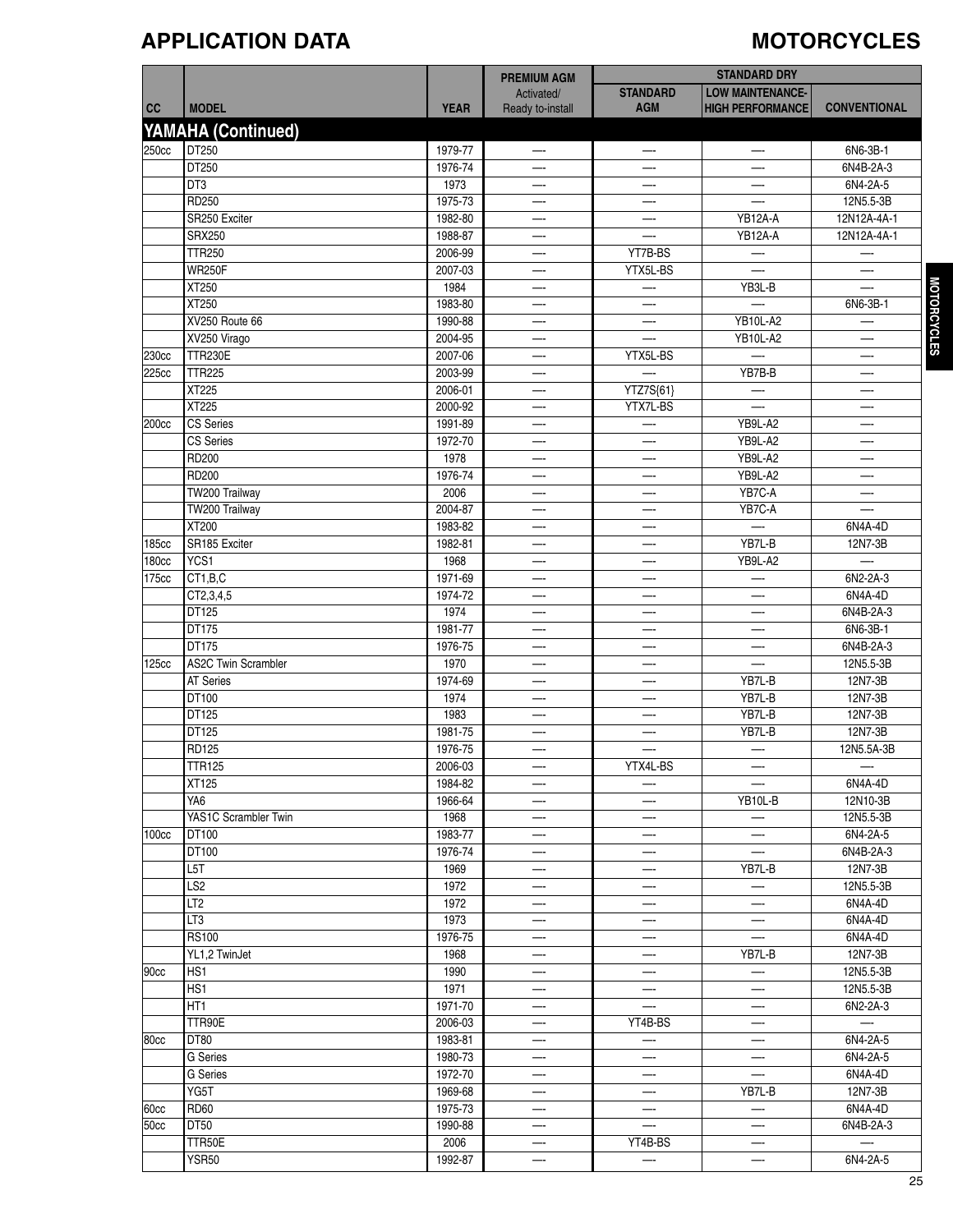#### **EUROPEAN MOTORCYCLES**

#### **APPLICATION DATA**

|                |                            |             | <b>PREMIUM AGM</b>       |                 | <b>STANDARD DRY</b>      |                     |
|----------------|----------------------------|-------------|--------------------------|-----------------|--------------------------|---------------------|
|                |                            |             | Activated/               | <b>STANDARD</b> | <b>LOW MAINTENANCE-</b>  |                     |
| cc             | <b>MODEL</b>               | <b>YEAR</b> | Ready to-install         | <b>AGM</b>      | <b>HIGH PERFORMANCE</b>  | <b>CONVENTIONAL</b> |
| <b>APRILIA</b> |                            |             |                          |                 |                          |                     |
| 1000cc         | ETV 1000 Capo Nordo        | 2003-02     | ETX14{75}                | YTX14-BS        | —-                       |                     |
|                | <b>RST Futura</b>          | 2004-01     | ETX12                    | YTX12-BS        | —-                       |                     |
|                | RSV 1000 Factory           | 2005-04     | ETX12                    | YTX12-BS        | —-                       |                     |
|                | RSV Mille, R, SP           | 2005-00     | ETX12                    | YTX12-BS        | $\overline{\phantom{a}}$ |                     |
|                | SL 1000 Falco              | 2003-00     | ETX14{75}                | YTX14-BS        | —-                       |                     |
|                | Tuono                      | 2005-03     | ETX12                    | YTX12-BS        |                          |                     |
| 650cc          | Pegaso 650                 | 1999-92     | ETX15L                   | YTX14AHL-BS     | <b>YB14L-A2</b>          | 12N14-3A            |
|                | Pegaso 650 (MX)            | 2003-00     | —                        |                 | YB12AL-A                 |                     |
| 600cc          | Pegaso 600                 | 1998-90     |                          |                 | YB12AL-A                 |                     |
|                | Tuareg 600 Wind            | 1988-87     | ETX15L                   | YTX14AHL-BS     | <b>YB14L-A2</b>          | 12N14-3A            |
| 500cc          | Atlantic 500               | 2005-02     | ETX15L                   | YTX14AHL-BS     | YB14L-A2                 | 12N14-3A            |
|                | Scarabeo                   | 2005-04     | $\overline{\phantom{0}}$ |                 | YB4L-B                   | —-                  |
| 349cc          | <b>EXT 350</b>             | 1998-85     | ETX15L                   | YTX14AHL-BS     | YB14L-A2                 | 12N14-3A            |
|                | Tuareg 350                 | 1998-87     | ETX15L                   | YTX14AHL-BS     | <b>YB14L-A2</b>          | 12N14-3A            |
|                | Wind                       | 1987        | ETX15L                   | YTX14AHL-BS     | YB14L-A2                 | 12N14-3A            |
| 320cc          | TL 320                     | 1986        |                          |                 | YB9-B                    | 12N9-4B-1           |
| 250cc          | <b>RS250</b>               | 2005-95     |                          |                 | YB4L-B                   |                     |
| 200cc          | Atlantic                   | 2005-04     |                          |                 | YB12AL-A                 |                     |
| 150cc          | Leonardo 150               | 2005-00     |                          |                 | YB12AL-A                 |                     |
|                | Mojito                     | 2005-04     | —-                       | YTX7L-BS        |                          |                     |
|                | Scarabeo 150               | 2004-00     | —-                       |                 | YB12AL-A                 |                     |
| 125cc          | AF1 125 Replica 89         | 1998-87     |                          |                 | YB9-B                    | 12N9-4B-1           |
|                | AF1 125 Sintesi            | 1998-88     | —-                       |                 | YB9-B                    | 12N9-4B-1           |
|                | AF1 Futura, Sport          | 1998-90     |                          |                 | YB9-B                    | 12N9-4B-1           |
|                | Europa, ETX 125            | 1998-84     |                          |                 | YB9-B                    | 12N9-4B-1           |
|                | RS, RX 125 Extrema/Replica | 1998-90     | —-                       |                 | YB9-B                    | 12N9-4B-1           |
|                | Red Rose 125               | 1998-88     |                          |                 | YB9-B                    | 12N9-4B-1           |
|                | <b>ST, STX 125</b>         | 1998-82     |                          |                 | YB9-B                    | 12N9-4B-1           |
|                | Tuareg                     | 1998-86     | —-                       |                 | YB9-B                    | 12N9-4B-1           |
| 50cc           | AF1 50                     | 1998-86     |                          |                 | YB4L-B                   |                     |
|                | ET 50 AE, Fire             | 1998-87     | —                        |                 | YB4L-B                   |                     |
|                | GL 50                      | 1998-93     | —-                       |                 | YB4L-B                   | —-                  |
|                | Mojito                     | 2005-04     | —-                       |                 | YB4L-B                   |                     |
|                | RS 50 Extrema, Replica     | 2005-00     |                          |                 | YB4L-B                   |                     |
|                | <b>RX 50</b>               | 1998-90     |                          |                 | YB4L-B                   |                     |
|                | Rally                      | 2005-04     |                          |                 | YB4L-B                   |                     |
|                | Red Rose 50                | 1998-87     |                          |                 | YB4L-B                   |                     |
|                | SR 50 Ditech               | 2005-01     | —-                       | YTX5L-BS        |                          |                     |
|                | SR 50 Racing               | 2001-00     | —-                       |                 | YB4L-B                   | —-                  |
|                | Scarabeo 50                | 2003-93     | —                        |                 | YB4L-B                   |                     |
|                | Tuareg 50                  | 1998-87     | —-                       |                 | YB4L-B                   | —-                  |
| <b>BMW</b>     |                            |             |                          |                 |                          |                     |
|                | 1200cc   K1200GT, LT, RS   | 2005-97     |                          |                 | 51913                    |                     |
|                | R1200C                     | 2003-98     |                          |                 | 51913                    |                     |
|                | R1200GS                    | 2005        | ETX14{75}                | YTX14-BS        | $\overline{\phantom{0}}$ |                     |
| 1150cc         | R1150GS                    | 2001-00     |                          | —-              | 51913                    | —-                  |
| 1100cc         | K1100LT, GS, RS            | 1999-93     | —                        | —-              | 51913                    |                     |
|                | R1100R,S,T                 | 2003-95     | ÷.                       |                 | 51913                    |                     |
| 1000cc         | R100GS/PD,RT               | 1995-94     | ETX16L{118}              | —-              | 53030                    |                     |
| 900cc          | R90/6,S                    | 1976-74     | ETX16L{118}              |                 | 53030                    |                     |
| 850cc          | <b>R850R</b>               | 1999-96     | $\equiv$                 |                 | 51913                    |                     |
| 750cc          | K75                        | 1995-94     | ETX16L{118}              |                 | 53030                    | —-                  |
| 650cc          | F650                       | 2003-97     |                          |                 | YB12AL-A                 |                     |
|                |                            |             |                          |                 |                          |                     |
|                |                            |             |                          |                 |                          |                     |

{56} Hold-down modifications may be necessary.

{66} The YTX20 series batteries may be used as an optional upgrade, See battery label for retrofit cautions.

{75} Shipped with 17mm adapter. {118} Shipped with 20mm adapter.Top and front terminal mounts only.

{120} Shipped with 20mm adapter. Hold-down modifications may be necessary.

{121} Shipped with 17mm adapter.Hold-down modifications may be necessary.

**EUROPEAN**

**EUROPEAN**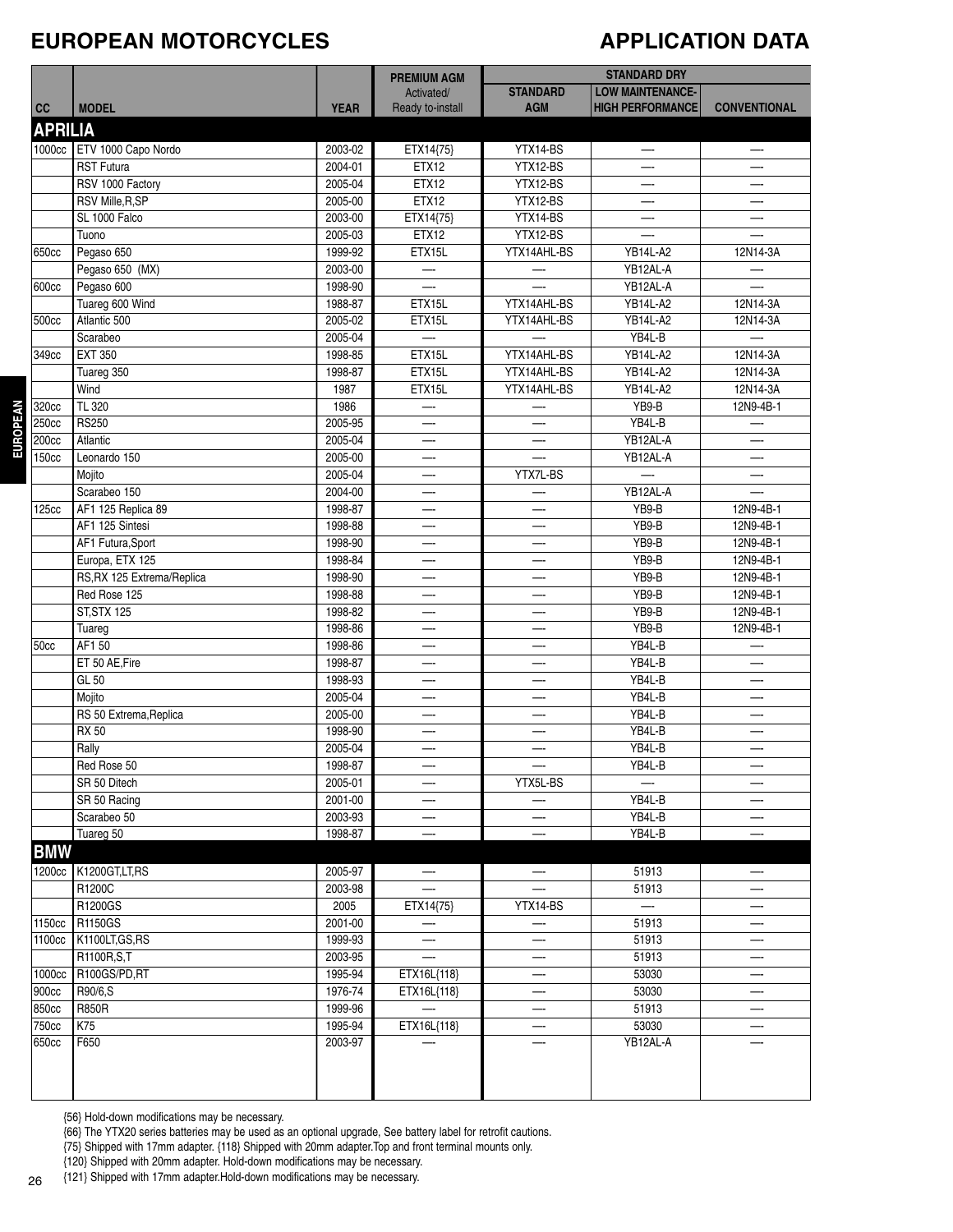# **APPLICATION DATA EUROPEAN MOTORCYCLES**

|               |                                  |             |                                |                          | <b>STANDARD DRY</b>     |                          |
|---------------|----------------------------------|-------------|--------------------------------|--------------------------|-------------------------|--------------------------|
|               |                                  |             | <b>PREMIUM AGM</b>             | <b>STANDARD</b>          | <b>LOW MAINTENANCE-</b> |                          |
| cc            | <b>MODEL</b>                     | <b>YEAR</b> | Activated/<br>Ready to-install | <b>AGM</b>               | <b>HIGH PERFORMANCE</b> | <b>CONVENTIONAL</b>      |
|               |                                  |             |                                |                          |                         |                          |
| <b>CAGIVA</b> |                                  |             |                                |                          |                         |                          |
| 900cc         | Elefant E900                     |             | ETX14{121}                     | $\overline{\phantom{0}}$ | YB16B-A1                |                          |
| 750cc         | Elefant                          | 1997-94     | ETX16{120}                     | YTX20-BS{66}             | YB16-B-LM               | <b>YB16-B</b>            |
| 500cc         | T4 E Elefant                     | 1988        | ETX15L                         | YTX14AHL-BS              | YB14L-B2                |                          |
| 350cc         | Elefant 2 Cyl.                   | 1986        | ETX15L                         | YTX14AHL-BS              | YB14L-B2                |                          |
| 125cc         | Crouser                          | 1988-87     |                                |                          | YB9-B                   | 12N9-4B-1                |
|               | Lucky                            | 1996        |                                | YTX4L-BS                 |                         |                          |
|               | City                             | 1997-94     |                                | YTX4L-BS                 |                         |                          |
|               | Elefant Bifaro                   | 1989        | ETX15L                         | YTX14AHL-BS              | <b>YB14L-B2</b>         | —                        |
|               | Explorer                         | 1997-94     |                                | YTX4L-BS                 |                         |                          |
|               | Freccia                          | 1990-87     |                                |                          | YB9-B                   | 12N9-4B-1                |
|               | K3                               | 1998        | —-                             |                          | YB4L-B                  |                          |
|               | Lucky                            | 1997        |                                | YTX4L-BS                 |                         |                          |
|               | Lucky                            | 1995-94     |                                | YTX4L-BS                 |                         |                          |
|               | Mito                             | 1997-90     | —-                             |                          | YB9-B                   | 12N9-4B-1                |
|               | N 90                             | 1997        |                                |                          | YB9-B                   | 12N9-4B-1                |
|               | Roadster                         | 1997-94     |                                |                          | YB9-B                   | 12N9-4B-1                |
|               | Supercity                        | 1997        |                                | —-                       | YB9-B                   | 12N9-4B-1                |
|               | T4 E Elefant                     | 1987        | ETX15L                         | YTX14AHL-BS              | <b>YB14L-B2</b>         |                          |
|               | T <sub>4</sub> R                 | 1987        |                                |                          | YB3L-A                  |                          |
|               | W4                               | 1998        |                                | —-                       | YB4L-B                  | —                        |
| <b>CCM</b>    |                                  |             |                                |                          |                         |                          |
| 600cc         | All Electric Start               | 2001-96     | ETX9                           | YTX9-BS                  | $-\cdot$                | $\overline{\phantom{0}}$ |
| <b>DRR</b>    |                                  |             |                                |                          |                         |                          |
| <b>ALL</b>    | <b>All Models</b>                | ALL         | $\overline{\phantom{0}}$       | YTX4L-BS                 | $-\cdot$                | $-$                      |
| <b>DUCATI</b> |                                  |             |                                |                          |                         |                          |
|               |                                  |             |                                |                          |                         |                          |
| 1200cc        | 12 S Multistrada                 | 2007        |                                | YT12B-BS{56}             |                         |                          |
| 1100cc        | 1100, S Hypermotard, Multistrada | 2007        |                                | YT12B-BS{56}             |                         |                          |
| 1098cc        | 1098                             | 2007        |                                | YT12B-BS{56}             | —-                      | —-                       |
| 999cc         | 998                              | 2002        |                                | YT12B-BS{56}             |                         |                          |
|               | 998,999                          | 2007-03     |                                | YT12B-BS{56}             |                         |                          |
| 996cc         | 916                              | 2000-98     | —-                             |                          | YB16AL-A2               | —-                       |
|               | 996                              | 2007-01     |                                | YT12B-BS{56}             |                         |                          |
|               | 996                              | 2000-99     |                                |                          | YB16AL-A2               |                          |
|               | Sport Touring 4 (ST4)            | 2007-02     | —-                             | YT12B-BS{56}             |                         |                          |
| 944cc         | Sport Touring 2 (ST2)            | 2007-01     |                                | YT12B-BS{56}             |                         |                          |
|               | Sport Touring 2 (ST2)            | 2000-98     |                                |                          | YB16AL-A2               |                          |
| 916cc         | 916                              | 1998-94     |                                |                          | YB16AL-A2               |                          |
|               | Sport Touring 4 (ST4)            | 2002-01     |                                | YT12B-BS{56}             |                         | —                        |
|               | Sport Touring 4 (ST4)            | 2000-99     |                                |                          | YB16AL-A2               | —-                       |
| 900cc         | 900 Monster, SD, SP, SS          | 2000-91     |                                | —-                       | YB16AL-A2               | —-                       |
|               | 900 Monster, SD, SP, SS          | 1982-79     |                                |                          | YB16AL-A2               | —-                       |
|               | 900 Monster, SS                  | 2007-01     |                                | YT12B-BS{56}             | —-                      |                          |
|               | 900 Monster, SS                  | 1998-94     |                                | YT12B-BS{56}             |                         |                          |
|               | 900 SS                           | 1981        | L.                             |                          | YB12A-A                 | 12N12A-4A-1              |
|               | I.E., Paso                       | 1995-90     | ETX16{120}                     | YTX20-BS{66}             | YB16-B-LM               | <b>YB16-B</b>            |
| 888cc         | 888 LTD, SPO                     | 1994-93     |                                |                          | YB16AL-A2               |                          |
|               | 888 Superbike                    | 1992-90     |                                |                          | YB16AL-A2               | —-                       |
| 860cc         | 860 GS, GTS                      | 1980-78     | ETX16L{118}                    |                          | 53030                   | —-                       |
| 850cc         | 851 Sport                        | 1992-90     |                                |                          | YB16AL-A2               |                          |
| 800cc         | 800SS                            | 2007        | $\overline{\phantom{0}}$       | YT12B-BS{56}             |                         | $\overline{\phantom{0}}$ |
| 750cc         | 750 F1, Paso                     | 1998-97     | ETX15L                         | YTX14AHL-BS              | YB14L-A2                | 12N14-3A                 |
|               | 750 F1, Paso                     | 1988-85     | ETX15L                         | YTX14AHL-BS              | <b>YB14L-A2</b>         | 12N14-3A                 |
|               | 750 Monster, SS                  | 2007-01     |                                | YT12B-BS{56}             |                         | —                        |
|               | 750 Monster, SS                  | 2000-97     |                                |                          | YB16AL-A2               | —-                       |
|               | 750 Monster, SS                  | 1993-90     |                                |                          | YB16AL-A2               | —                        |
|               | 750 Monster, SS                  | 1974-72     | —-                             |                          | YB16AL-A2               | —-                       |
| 748cc         | 748, R                           | 2000-97     |                                |                          | YB16AL-A2               | —-                       |
|               | 748, Monoposto, Biposto, S, R    | 2007-01     | —-                             | YT12B-BS{56}             |                         |                          |
|               |                                  |             |                                |                          |                         |                          |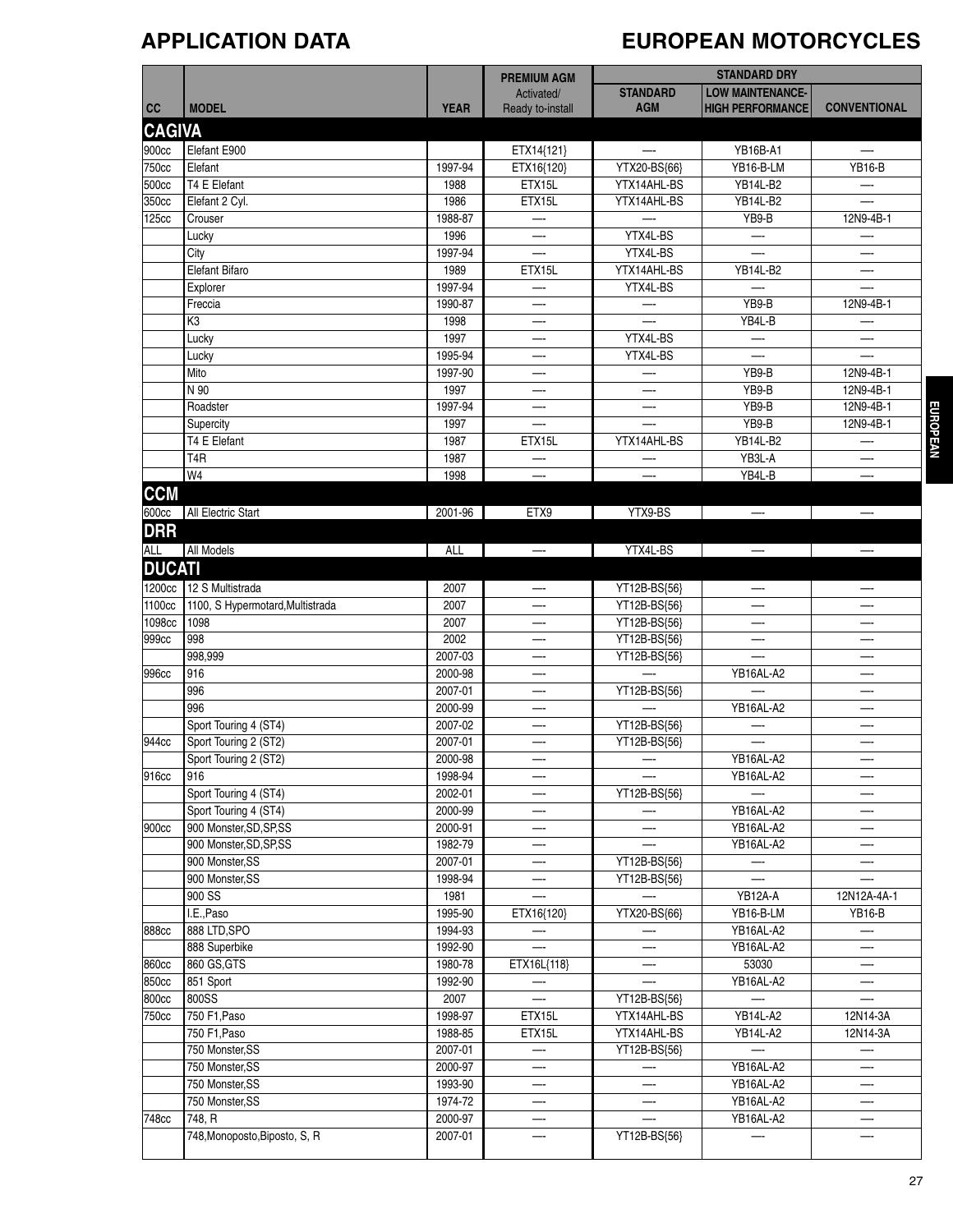#### **EUROPEAN MOTORCYCLES**

#### **APPLICATION DATA**

|                   |                                                |             | <b>PREMIUM AGM</b>       |                          | <b>STANDARD DRY</b>      |                        |
|-------------------|------------------------------------------------|-------------|--------------------------|--------------------------|--------------------------|------------------------|
|                   |                                                |             | Activated/               | <b>STANDARD</b>          | <b>LOW MAINTENANCE-</b>  |                        |
| cc                | <b>MODEL</b>                                   | <b>YEAR</b> | Ready to-install         | <b>AGM</b>               | <b>HIGH PERFORMANCE</b>  | <b>CONVENTIONAL</b>    |
|                   | <b>DUCATI (Continued)</b>                      |             |                          |                          |                          |                        |
| 695cc             | Multistrada                                    | 2007        | $\overline{\phantom{m}}$ | YT12B-BS{56}             | $-\cdot$                 | $-\cdot$               |
| 650cc             | 650 Indiana                                    | 1987        | ETX15L                   | YTX14AHL-BS              | <b>YB14L-A2</b>          | 12N14-3A               |
| 620cc             | 620 Monster                                    | 2003-02     | —                        | YT12B-BS{56}             | $-\cdot$                 | —                      |
| 600cc             | 600 Monster                                    | 2007-01     |                          | YT12B-BS{56}             |                          |                        |
|                   | 600 Monster                                    | 2000        | ETX15L                   | YTX14AHL-BS              | <b>YB14L-A2</b>          | 12N14-3A               |
|                   | 600 SL Pantha                                  | 1984-81     | ETX15L                   | YTX14AHL-BS              | <b>YB14L-A2</b>          | 12N14-3A               |
| 500cc             | 500 SL Pantha                                  | 1981        | ETX15L                   | YTX14AHL-BS              | YB14L-A2                 | 12N14-3A               |
| <b>GAS GAS</b>    |                                                |             |                          |                          |                          |                        |
| 338cc             | Pampera 320                                    | 2003-98     | -                        | YTX4L-BS                 | —                        | —                      |
|                   | Pampera 370                                    | 1997        |                          | YTX4L-BS                 |                          |                        |
| 250cc             | Pampera PP250                                  | 2003-96     | —-                       | YTX4L-BS                 | —-                       |                        |
| <b>GILERA</b>     |                                                |             |                          |                          |                          |                        |
| 600cc             | <b>RC 600C</b>                                 | 1993        | ETX15L                   | YTX14AHL-BS              | <b>YB14L-A2</b>          | 12N14-3A               |
|                   | Top Rally, XRT                                 |             | ETX15L                   | YTX14AHL-BS              | <b>YB14L-A2</b>          | 12N14-3A               |
|                   | <b>XRT</b>                                     |             | ETX15L                   | YTX14AHL-BS              | <b>YB14L-A2</b>          | 12N14-3A               |
| 350cc             | Dakota - Kick Start                            |             |                          |                          |                          | 12N5.5-3B              |
|                   | Dakota - Electric Start                        |             |                          |                          | <b>YB10L-A2</b>          | —-                     |
|                   | ER - Electric Start                            |             |                          |                          | <b>YB10L-A2</b>          |                        |
|                   | Nordwest                                       | 1993        | ETX15L                   | YTX14AHL-BS              | <b>YB14L-A2</b>          | 12N14-3A               |
| 250cc             | Arizona Rally                                  |             |                          |                          | YB10L-B                  | 12N10-3B               |
|                   | RV NGR - Kick Start                            |             |                          |                          |                          | 12N5.5-3B              |
|                   | RV NGR - Electric Start                        |             | —                        | —                        | YB10L-B                  | 12N10-3B               |
| 200cc             | ER - Kick Start                                |             | —                        |                          |                          | 12N5.5-3B              |
|                   | Fast Bike - Kick Start                         |             | —-                       | —                        |                          | 12N5.5-3B              |
|                   | Fast Bike - Electric Start                     |             | —-                       |                          | YB9-B                    | 12N9-4B-1              |
|                   | Motocarro                                      |             |                          |                          | —                        | B38-6A                 |
|                   | T <sub>4</sub>                                 |             |                          |                          |                          | 12N5.5-3B              |
| 125 <sub>cc</sub> | Apache - Kick Start                            |             | —-                       | —                        | —-                       | 12N5.5-3B              |
|                   | Apache - Electric Start                        |             |                          |                          | YB9-B                    | 12N9-4B-1              |
|                   | Arizona                                        |             | —-                       |                          | YB9-B                    | 12N9-4B-1              |
|                   | Arizona                                        |             |                          |                          | —-                       | 12N5.5-3B              |
|                   | Arizona - Kick Start                           |             |                          |                          |                          | 12N5.5-3B              |
|                   | Arizona - Electric Start                       |             |                          |                          | YB9-B                    | 12N9-4B-1              |
|                   | CX - Kick Start                                |             | —-                       | —                        | $\overline{\phantom{0}}$ | 12N5.5-3B              |
|                   | CX - Electric Start                            |             |                          |                          | YB9-B                    | 12N9-4B-1              |
|                   | Crona - Kick Start                             |             | —-                       |                          |                          | 12N5.5-3B              |
|                   | Crona - Electric Start                         |             |                          |                          | YB9-B                    | 12N9-4B-1              |
|                   | Fast Bike                                      |             |                          |                          |                          | 12N5.5-3B              |
|                   | Freestyle - Kick Start                         |             |                          |                          | —-                       | 12N5.5-3B              |
|                   | Freestyle - Electric Start<br>GFR - Kick Start |             | —-                       | —<br>—                   | YB9-B                    | 12N9-4B-1<br>12N5.5-3B |
|                   | GFR - Electric Start                           |             | —-                       |                          | YB9-B                    | 12N9-4B-1              |
|                   | KK, KZ - Kick Start                            |             | —-                       | —                        | —                        | 12N5.5-3B              |
|                   | KK, KZ - Electric Start                        |             |                          |                          | YB9-B                    | 12N9-4B-1              |
|                   | MX1, MXR - Kick Start                          |             |                          |                          |                          | 12N5.5-3B              |
|                   | MX1, MXR - Electric Start                      |             |                          | —                        | YB9-B                    | 12N9-4B-1              |
|                   | Nebraska - Kick Start                          |             |                          |                          |                          | 12N5.5-3B              |
|                   | Nebraska - Electric Start                      |             | ---                      | —-                       | YB9-B                    | 12N9-4B-1              |
|                   | R1, R1S - Kick Start                           |             |                          |                          | —                        | 12N5.5-3B              |
|                   | R1, R1S - Electric Start                       |             |                          |                          | YB9-B                    | 12N9-4B-1              |
|                   | <b>RC Rally</b>                                |             |                          |                          | YB10L-B                  | 12N10-3B               |
|                   | RTX, RV, RX - Kick Start                       |             |                          | —-                       |                          | 12N5.5-3B              |
|                   | RTX, RV, RX - Electric Start                   |             |                          | $\overline{\phantom{0}}$ | YB9-B                    | 12N9-4B-1              |
|                   | Stalker                                        |             | $-\cdot$                 | —-                       | YB4L-B                   | —-                     |
|                   | TOP Rally - Kick Start                         |             | —-                       |                          | $\overline{\phantom{0}}$ | 12N5.5-3B              |
|                   | TOP Rally - Electric Start                     |             |                          |                          | YB9-B                    | 12N9-4B-1              |
|                   | Typhoon                                        |             |                          |                          | YB7-A                    | 12N7-4A                |

{56} Hold-down modifications may be necessary. {64} Top and front terminal mounts only.

{66} The YTX20 series batteries may be used as an optional upgrade, See battery label for retrofit cautions. {75} Shipped with 17mm adapter.

{118} Shipped with 20mm adapter.Top and front terminal mounts only. {120} Shipped with 20mm adapter. Hold-down modifications may be necessary.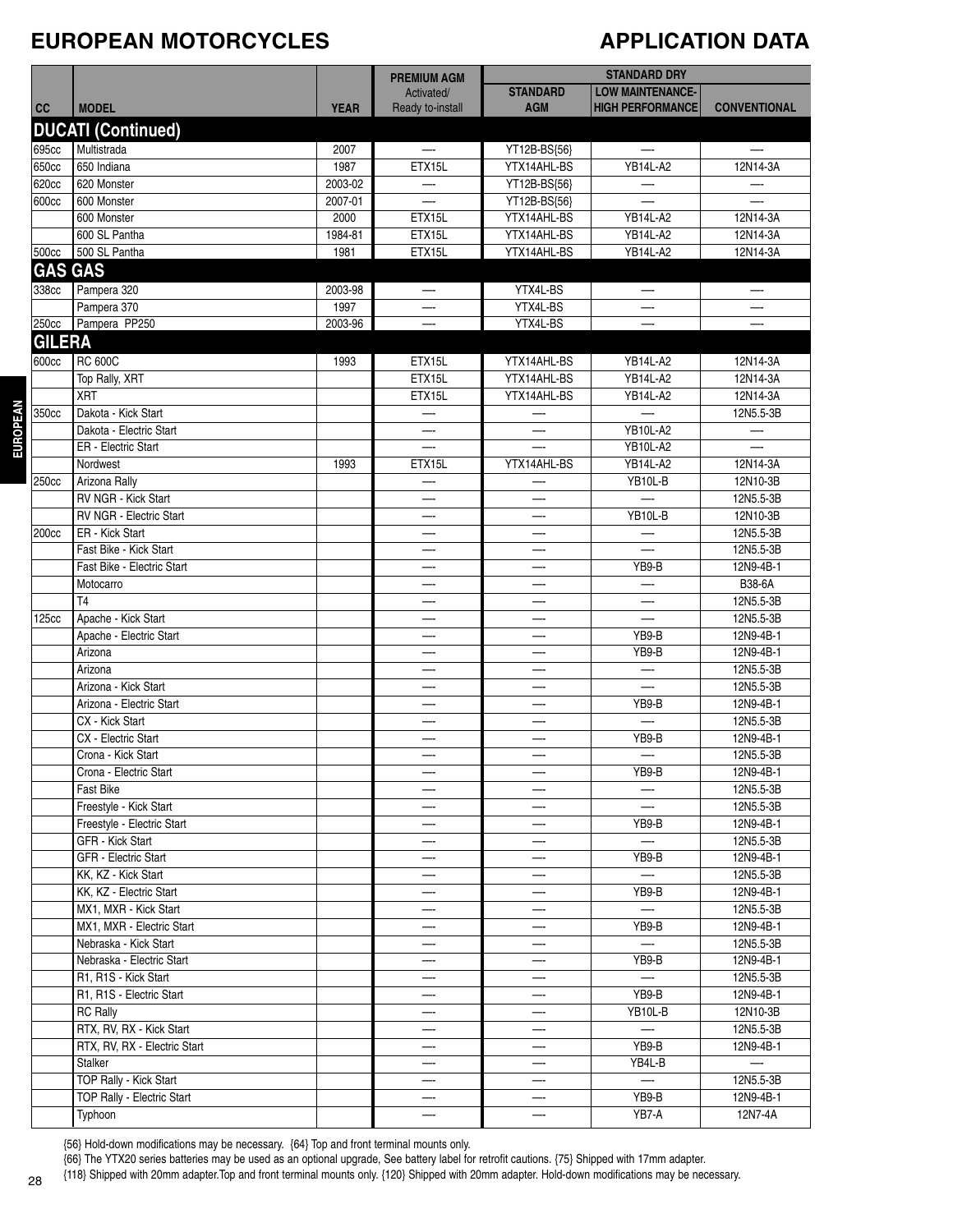# **APPLICATION DATA EUROPEAN MOTORCYCLES**

|                 |                             |             | <b>PREMIUM AGM</b>       |                 | <b>STANDARD DRY</b>      |                     |
|-----------------|-----------------------------|-------------|--------------------------|-----------------|--------------------------|---------------------|
|                 |                             |             | Activated/               | <b>STANDARD</b> | <b>LOW MAINTENANCE-</b>  |                     |
| cc              | <b>MODEL</b>                | <b>YEAR</b> | Ready to-install         | <b>AGM</b>      | <b>HIGH PERFORMANCE</b>  | <b>CONVENTIONAL</b> |
| <b>GILERA</b>   |                             |             |                          |                 |                          |                     |
| 125cc           | XR1, XR2 - Kick Start       |             | —                        | —               | $\overline{\phantom{0}}$ | 12N5.5-3B           |
|                 | XR1, XR2 - Electric Start   |             |                          |                 | YB9-B                    | 12N9-4B-1           |
| 50cc            | Easy Moving                 | 1997        |                          |                 | YB4L-B                   | —-                  |
|                 | Runner                      | 1997        |                          |                 | YB4L-B                   |                     |
|                 | <b>Bullit</b>               | 1997        |                          |                 | YB4L-B                   | —-                  |
|                 | Eaglet                      | 1997-95     | --                       | —-              | YB4L-B                   | —-                  |
|                 | GSA - Electric Start        |             | —                        |                 | YB4L-B                   | —                   |
|                 | Runner                      | 1997        | —-                       | —-              | YB4L-B                   |                     |
|                 | SPO1, SPO2 - Kick Start     |             | —-                       |                 | $-$                      | 12N5.5-3B           |
|                 | SPO1, SPO2 - Electric Start |             |                          |                 | YB9-B                    | 12N9-4B-1           |
|                 | Sioux - Electric Start      |             |                          |                 | YB4L-B                   |                     |
|                 | Typhoon                     | 1997        | —-                       | —-              | YB4L-B                   | —                   |
|                 | <b>HUSABERG</b>             |             |                          |                 |                          |                     |
| 650cc           | All (Electric Start)Models  | 2003-01     | $-\cdot$                 | YTX5L-BS        | $\overline{\phantom{a}}$ |                     |
| 600cc           | All (Electric Start)Models  | 2000-97     |                          |                 | YB9-B                    | 12N9-4B-1           |
|                 | FC600                       | 1992        | ETX9                     | YTX9-BS         |                          |                     |
| 550cc           | All (Electric Start)Models  | 2003-01     | —-                       | YTX5L-BS        | —.                       | —-                  |
| 500cc           | All (Electric Start)Models  | 2003-01     |                          | YTX5L-BS        |                          |                     |
|                 | All (Electric Start)Models  | 2000-97     |                          |                 | YB9-B                    | 12N9-4B-1           |
|                 | FC,FE501                    | 1996-90     | —                        |                 | YB9-B                    | 12N9-4B-1           |
| 499cc           | FC499                       | 1992        | ETX9                     | YTX9-BS         | —                        |                     |
| 470cc           | All (Electric Start)Models  | 2002-01     | —                        | YTX5L-BS        | —-                       | —                   |
| 400cc           | All (Electric Start)Models  | 2003-01     | —-                       | YTX5L-BS        | —-                       |                     |
|                 | All (Electric Start) Models | 2000-97     |                          |                 | YB9-B                    | 12N9-4B-1           |
|                 | FC400                       | 2000-97     | ETX9                     | YTX9-BS         |                          |                     |
|                 | <b>HUSQVARNA</b>            |             |                          |                 |                          |                     |
| 610cc           | SM 610 S Supermotard        | 2002-99     | ETX14{75}                | YTX14-BS        |                          |                     |
|                 | <b>TE610</b>                | 2002-98     | ETX14{75}                | YTX14-BS        |                          |                     |
| 400cc           | $400$ TE                    | 2002-01     | ETX14{75}                | YTX14-BS        |                          |                     |
| <b>INDIAN</b>   |                             |             |                          |                 |                          |                     |
| 1650cc          | <b>Chief</b>                | 2003-02     | ETX18L{64}               | YTX24HL-BS{64}  | Y50-N18L-A-LM            | Y50-N18L-A          |
|                 | 1450cc Scout, Spirit        | 2003-02     | ETX16{120}               | YTX20-BS{66}    | YB16-B-LM                | <b>YB16-B</b>       |
| <b>ITAL JET</b> |                             |             |                          |                 |                          |                     |
| 50cc            | <b>All Models</b>           | 1984-82     | $\overline{\phantom{a}}$ | $-$             | YB4L-B                   | $-\cdot$            |
| <b>KTM</b>      |                             |             |                          |                 |                          |                     |
| 640cc           | 640 LC4 Adventure Rally     | 2002-99     | ETX9                     | YTX9-BS         |                          |                     |
|                 | 640 LC4 Dual                | 2002-00     | ETX9                     | YTX9-BS         |                          |                     |
|                 | 640 LC4 Duke II             | 2002-99     | ETX9                     | YTX9-BS         |                          |                     |
|                 | 640 LC4 Super Moto          | 2002-00     | ETX9                     | YTX9-BS         |                          |                     |
| 620cc           | 620 LC4                     | 1998-94     | ETX9                     | YTX9-BS         | —-                       | —-                  |
|                 | 620 SC Rally Adventure      | 1998-94     | ETX9                     | YTX9-BS         |                          | —-                  |
|                 | Duke 620e                   | 1997-95     | ETX9                     | YTX9-BS         | —-                       | —-                  |
| 520cc           | 520 EXC                     | 2002-00     | —-                       | YTX4L-BS        |                          | —-                  |
|                 | 520 MXC                     | 2002-00     |                          | YTX4L-BS        |                          | —-                  |
| 400cc           | 400 EXC                     | 2002-00     |                          | YTX4L-BS        |                          |                     |
|                 | 400 EXC                     | 1998-94     | $\overline{\phantom{0}}$ | YTX4L-BS        |                          |                     |
|                 | 400 LC4 EXC                 | 2002-96     | ETX9                     | YTX9-BS         | —-                       | —                   |
|                 | 400 LC4 RXC                 | 1999-94     | ETX9                     | YTX9-BS         | —-                       | —                   |
|                 | 400 LC4 SXC                 | 2002-00     | ETX9                     | YTX9-BS         |                          |                     |
| 125cc           | LC2 125                     | 1998        |                          | YTX4L-BS        |                          |                     |
|                 | Sting 125                   | 1998        |                          | YTX4L-BS        |                          |                     |
| <b>LAVERDA</b>  |                             |             |                          |                 |                          |                     |
|                 | 1200cc Mirage               | 1982        | ETX16L{118}              |                 | 53030                    |                     |
|                 | <b>TS Mirage</b>            | 1984-83     | ETX16L{118}              |                 | 53030                    |                     |
| 1000cc          | Corsa                       | 1984        | ETX16L{118}              |                 | 53030                    |                     |
|                 | Jota                        | 1984-82     | ETX16L{118}              |                 | 53030                    |                     |
|                 |                             |             |                          |                 |                          |                     |
|                 |                             |             |                          |                 |                          |                     |
|                 |                             |             |                          |                 |                          |                     |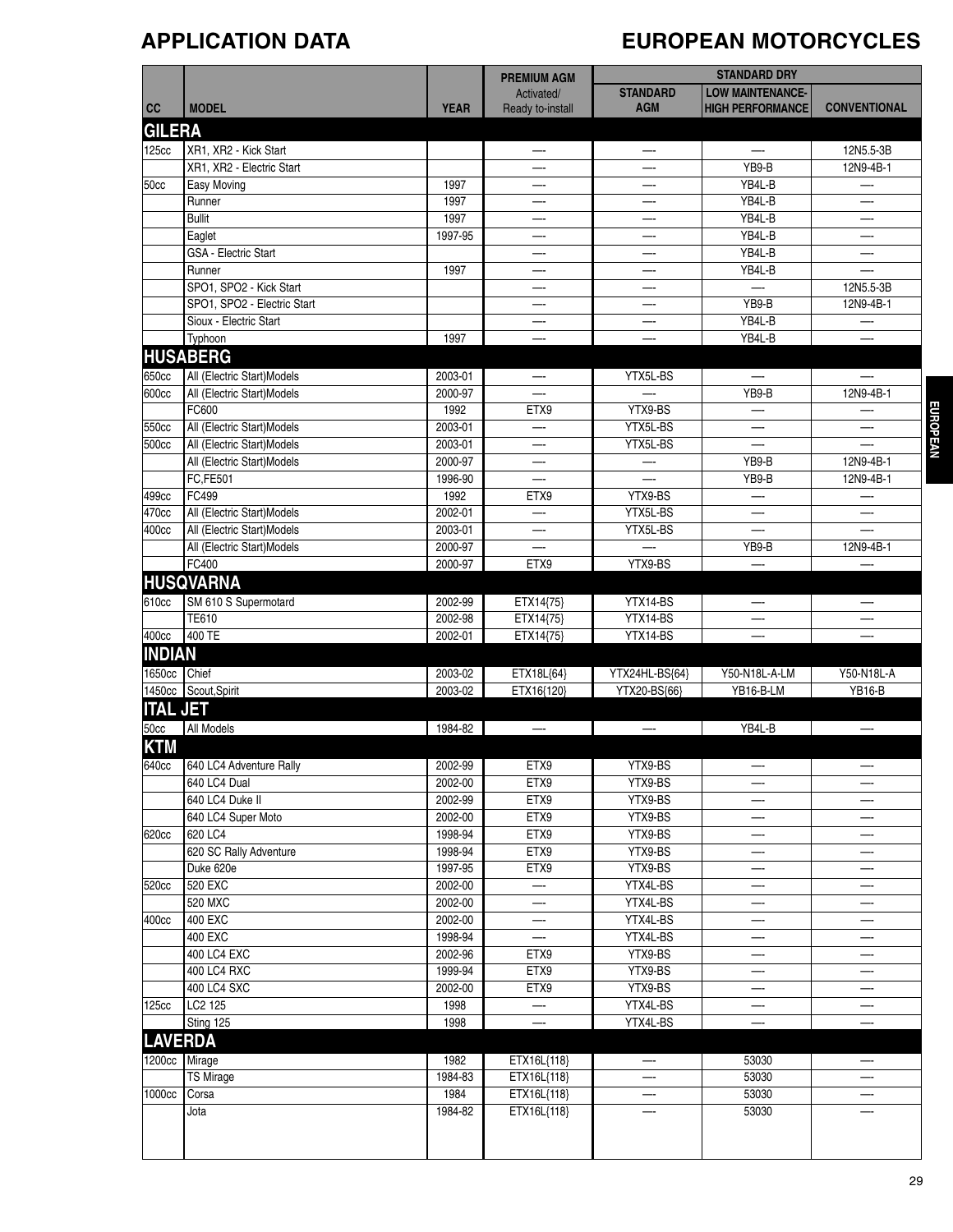#### **EUROPEAN MOTORCYCLES**

## **APPLICATION DATA**

|               |                                      |             |                                  |                 | <b>STANDARD DRY</b>      |                          |
|---------------|--------------------------------------|-------------|----------------------------------|-----------------|--------------------------|--------------------------|
|               |                                      |             | <b>PREMIUM AGM</b><br>Activated/ | <b>STANDARD</b> | <b>LOW MAINTENANCE-</b>  |                          |
| cc            | <b>MODEL</b>                         | <b>YEAR</b> | Ready to-install                 | <b>AGM</b>      | <b>HIGH PERFORMANCE</b>  | <b>CONVENTIONAL</b>      |
| <b>MAICO</b>  |                                      |             |                                  |                 |                          |                          |
| 500cc         | GS500                                | 1996-92     |                                  |                 |                          | B39-6                    |
|               | <b>MOTO GUZZI</b>                    |             |                                  |                 |                          |                          |
| 1100cc        | Bassa                                | 2000-94     |                                  |                 | 53030                    | —.                       |
|               | California 1100 - California         | 2005-03     | —-                               | YTX15L-BS       |                          |                          |
|               | California 1100, Jackal, Special, EV | 2005-94     |                                  |                 | 53030                    |                          |
|               | Quota 1000ES                         | 2002-00     |                                  | YTX15L-BS       | —-                       | —-                       |
|               | Sport 1100                           | 1997-95     |                                  | YTX15L-BS       | —                        |                          |
|               | V11 LeMans                           | 2005-99     |                                  | YTX15L-BS       | —-                       |                          |
|               | V11 Sport                            | 2005-98     |                                  | YTX15L-BS       | —.                       |                          |
| 1000cc        | Daytona                              | 1997-93     | ETX16L{118}                      |                 | 53030                    |                          |
|               | V10 Centauro                         | 1999        |                                  | YTX15L-BS       |                          |                          |
| 850cc         | 850 T5                               | 1985-84     | ETX16L{118}                      |                 | 53030                    | —-                       |
|               | LeMans III                           | 1984-83     | ETX16L{118}                      |                 | 53030                    |                          |
| 750cc         | <b>Breva</b>                         | 2005-04     | ETX15L                           | YTX14AHL-BS     | <b>YB14L-A2</b>          | 12N14-3A                 |
|               | $V-75$                               | 1987-86     | ETX20L{56}                       | YTX20L-BS{66}   | YB18L-A                  |                          |
| 500cc         | V-50 II                              | 1982-80     | ETX16L{118}                      |                 | 53030                    |                          |
|               | <b>MOTO MORINI</b>                   |             |                                  |                 |                          |                          |
| 500cc         | 500 Camel, Special, Sport            | 1985-82     | ETX20L{56}                       | YTX20L-BS{66}   | YB18L-A                  |                          |
| 350cc         | 350 Kangaru                          | 1985-83     | ETX20L{56}                       | YTX20L-BS{66}   | YB18L-A                  |                          |
|               | <b>MOTO-SKI</b>                      |             |                                  |                 |                          |                          |
|               |                                      |             |                                  |                 |                          |                          |
| 500cc         | Futura 500                           | 1980        | ETX15L                           | YTX14AHL-BS     | YB14L-A2                 | 12N14-3A                 |
|               | <b>Grand Prix Special</b>            | 1980        | ETX15L                           | YTX14AHL-BS     | <b>YB14L-A2</b>          | 12N14-3A                 |
| 464cc         | Futura LC                            | 1980        | ETX15L                           | YTX14AHL-BS     | <b>YB14L-A2</b>          | 12N14-3A                 |
| 440cc         | Ultra Sonic                          | 1980        | ETX15L                           | YTX14AHL-BS     | <b>YB14L-A2</b>          | 12N14-3A                 |
| <b>MZ</b>     |                                      |             |                                  |                 |                          |                          |
| 660cc         | Skorpion Sport, Tour                 | 1998-95     | —-                               |                 | YB7L-B                   | 12N7-3B                  |
| 500cc         | Saxon Country, Tour, Silver Star     | 1998-95     | ETX15L                           | YTX14AHL-BS     | YB14L-A2                 | 12N14-3A                 |
| <b>NORTON</b> |                                      |             |                                  |                 |                          |                          |
| 850cc         | 850 Commando                         |             | ETX15L                           | YTX14AHL-BS     | <b>YB14L-A2</b>          | 12N14-3A                 |
| <b>750cc</b>  | 750 Ranger Commando                  |             |                                  |                 | YB9-B                    | 12N9-4B-1                |
| 350cc         | 350 Navigator                        |             |                                  |                 |                          | 6N11A-1B                 |
| <b>PANDA</b>  |                                      |             |                                  |                 |                          |                          |
| 70cc          | Trailrider                           | 2003-00     |                                  | YTX4L-BS        |                          |                          |
| 50cc          | Comute                               | 2001-97     |                                  |                 |                          | 6N2-2A                   |
|               | $\overline{C}$ ub                    | 2000-97     |                                  | YTX4L-BS        |                          |                          |
|               | Funrider                             | 2003-96     |                                  |                 |                          | 6N2-2A                   |
|               | Retro                                | 2002-01     |                                  |                 | YB7-A                    | 12N7-4A                  |
|               | <b>PIAGGIO (VESPA)</b>               |             |                                  |                 |                          |                          |
|               | APE CAR, MP                          |             | ETX16L{118}                      |                 | 53030                    | $\overline{\phantom{0}}$ |
|               | Ape 50 FL                            | 1993        | —-                               |                 | YB9-B                    | 12N9-4B-1                |
|               | Boxer, Bravo, Ciao                   |             |                                  |                 | $\overline{\phantom{0}}$ | B39-6                    |
|               | Cosa 2                               |             |                                  |                 | YB7-A                    | 12N7-4A                  |
|               | Cosa CLX 125                         |             |                                  |                 | YB7-A                    | 12N7-4A                  |
|               | Cosa CLX 150                         |             | —-                               |                 | YB7-A                    | 12N7-4A                  |
|               | Cosa CLX 200                         |             | —-                               |                 | YB7-A                    | 12N7-4A                  |
|               | Free                                 |             | —-                               |                 | YB4L-B                   | $-\cdot$                 |
|               | Hexagon 125/150                      |             |                                  |                 | YB9-B                    | 12N9-4B-1                |
|               | <b>NRG 50</b>                        |             |                                  |                 | YB4L-B                   |                          |
|               | P125                                 |             | —-                               | —-              | YB7-A                    | 12N7-4A                  |
|               | <b>P200E</b>                         |             |                                  |                 | YB9-B                    | 12N9-4B-1                |
|               | P80X, KP80                           |             |                                  |                 |                          | 12N5.5-3B                |
|               | <b>PK50</b>                          |             |                                  |                 | YB7-A                    | 12N7-4A                  |
|               | PK80S-C.A.                           |             |                                  |                 | YB7-A                    | 12N7-4A                  |
|               | PX 125                               |             |                                  |                 | YB9-B                    | 12N9-4B-1                |
|               | <b>PX150E</b>                        |             | —-                               |                 | YB9-B                    | 12N9-4B-1                |
|               | PX200                                |             |                                  | —               | YB9-B                    | 12N9-4B-1                |

{56} Hold-down modifications may be necessary.

{66} The YTX20 series batteries may be used as an optional upgrade, See battery label for retrofit cautions.

{75} Shipped with 17mm adapter. {118} Shipped with 20mm adapter.Top and front terminal mounts only.

**EUROPEAN**

**EUROPEAN**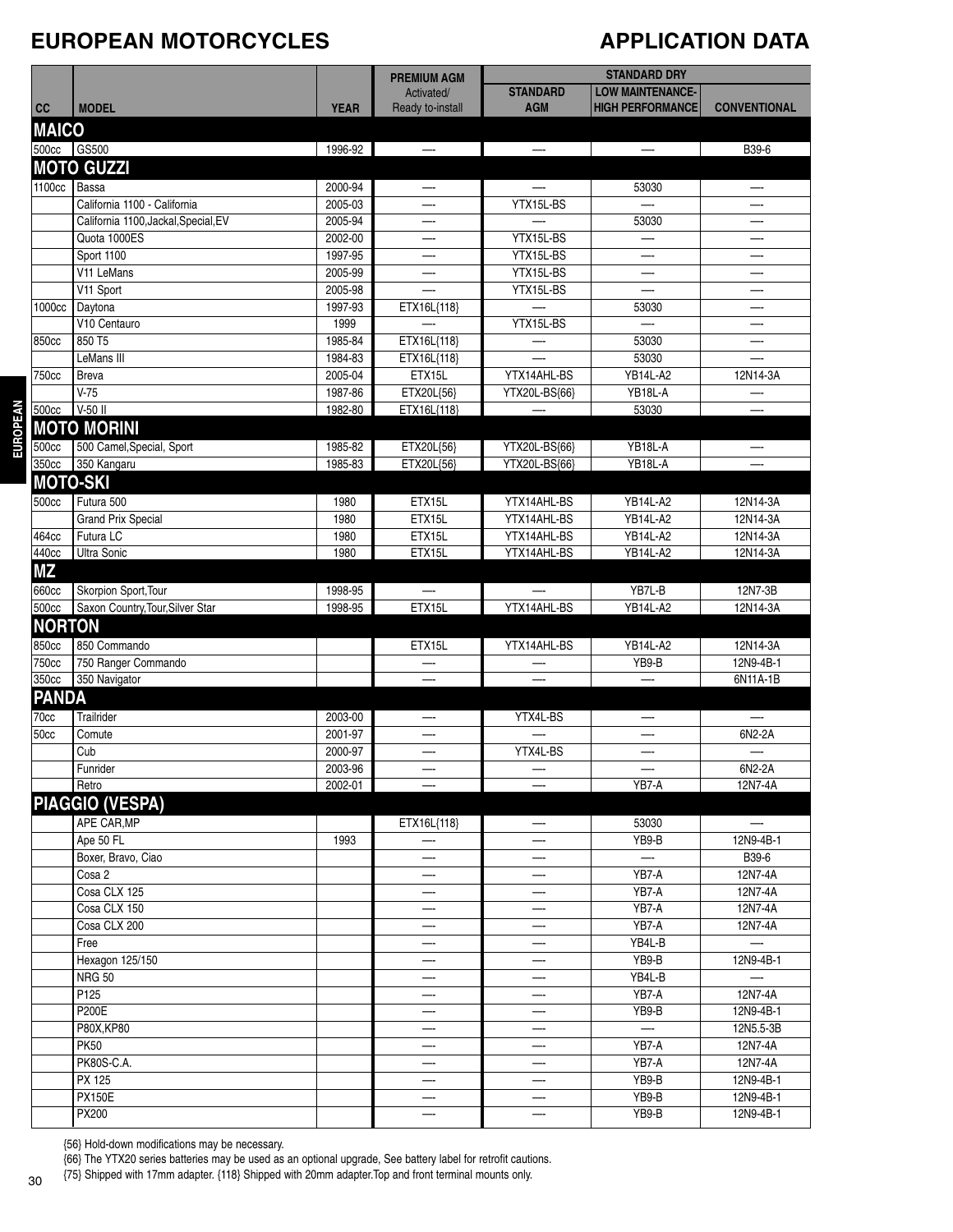# **APPLICATION DATA EUROPEAN MOTORCYCLES**

|                |                                            |             | <b>PREMIUM AGM</b> |                 | <b>STANDARD DRY</b>      |                          |
|----------------|--------------------------------------------|-------------|--------------------|-----------------|--------------------------|--------------------------|
|                |                                            |             | Activated/         | <b>STANDARD</b> | <b>LOW MAINTENANCE-</b>  |                          |
| cc             | <b>MODEL</b>                               | <b>YEAR</b> | Ready to-install   | <b>AGM</b>      | <b>HIGH PERFORMANCE</b>  | <b>CONVENTIONAL</b>      |
|                | PIAGGIO (VESPA) (Continued)                |             |                    |                 |                          |                          |
|                | PX200E-ARC                                 |             |                    |                 | —-                       |                          |
|                |                                            |             | —-                 | —-              | YB4L-B                   | 12N5.5-3B                |
|                | Skipper 125/150<br>Vespa 125 Sprint        |             |                    |                 |                          | B39-6                    |
|                | Vespa 50 Elestart                          |             |                    |                 |                          | 6N11A-1B                 |
|                |                                            |             |                    |                 | YB7-A                    | 12N7-4A                  |
|                | Vespa PK 50 FL/FL2 (c/av.)<br>Vespa150 GL  |             |                    |                 |                          | B39-6                    |
|                | Zip - Zip (Fast Rider)                     |             |                    |                 | YB4L-B                   |                          |
| <b>PUCH</b>    |                                            |             |                    |                 |                          |                          |
|                |                                            |             |                    |                 |                          |                          |
| 80cc           | Cobra 80, GTL                              |             | —-                 | —               | $-\cdot$                 | B39-6                    |
| 50cc           | Daytona N50                                |             |                    |                 |                          | B39-6                    |
|                | Lido                                       |             |                    |                 | YB4L-B                   | —                        |
|                | Monza                                      |             |                    |                 |                          | B39-6                    |
|                | <b>ROYAL ENFIELD</b>                       |             |                    |                 |                          |                          |
| 500cc          | All(Kick Start)Models - Kick Start         | 2003-00     |                    |                 | YB5L-B                   | 12N5-3B                  |
|                | All Models - Kick Start                    | 1999-95     |                    |                 | YB7-A                    | 12N7-4A                  |
|                | All Models - Electric Start                | 2003-00     | ETX15L             | YTX14AHL-BS     | <b>YB14L-A2</b>          | 12N14-3A                 |
|                | All(Electric Start)Models - Electric Start | 2003        | ETX15L             | YTX14-BS        |                          |                          |
|                | <b>Bullet</b>                              | 2001-95     |                    |                 | YB7-A                    | 12N7-4A                  |
| <b>TRIUMPH</b> |                                            |             |                    |                 |                          |                          |
| 2300cc         | Rocket 3                                   | 2007-03     | ETX20L             | YTX20L-BS       | —-                       |                          |
| 1200cc         | Daytona 1200                               | 1999        | ETX15L             | YTX14AHL-BS     | <b>YB14L-A2</b>          | 12N14-3A                 |
|                | Daytona 1200                               | 1997-93     | ETX15L             | YTX14AHL-BS     | <b>YB14L-A2</b>          | 12N14-3A                 |
|                | Trophy 1200                                | 2002-91     | ETX14{75}          | YTX14-BS        |                          |                          |
| 1050cc         | Sprint ST, Speed Triple                    | 2007-05     | —-                 | YT12A-BS        | —                        | —-                       |
|                | Tiger                                      | 2007        |                    | YT12B-BS{56}    |                          | —                        |
| 955cc          | Daytona 955i                               | 2001-97     | ETX14{75}          | YTX14-BS        | —-                       | —-                       |
|                | <b>Speed Triple</b>                        | 2002-98     | ETX14{75}          | YTX14-BS        |                          | —-                       |
|                | Sprint RS, ST                              | 2002-99     | ETX14{75}          | YTX14-BS        |                          |                          |
|                | Tiger                                      | 2002-01     | ETX14{75}          | YTX14-BS        | —-                       |                          |
| 900cc          | Scrambler, Bonneville                      | 2007-06     | ETX12              | YTX12-BS        | —-                       | —-                       |
|                | Thruxton                                   | 2007-03     | ETX12              | YTX12-BS        |                          |                          |
| 885cc          | Daytona, Legend, Adventurer                | 2001-93     | ETX15L             | YTX14AHL-BS     | <b>YB14L-A2</b>          | 12N14-3A                 |
|                | Speed, Sprint, SS                          | 1999-93     | ETX15L             | YTX14AHL-BS     | YB14L-A2                 | 12N14-3A                 |
|                | Thunderbird, Trident, Trophy               | 2003-91     | ETX15L             | YTX14AHL-BS     | <b>YB14L-A2</b>          | 12N14-3A                 |
|                | Tiger                                      | 2001-93     | ETX14{75}          | YTX14-BS        |                          |                          |
| 790cc          | Bonneville                                 | 2003-01     | ETX12              | YTX12-BS        |                          |                          |
|                | Speedmaster                                | 2005-03     | ETX12              | YTX12-BS        | $\overline{\phantom{0}}$ |                          |
| 750cc          | Bonneville T140E,ES                        | 1982-79     |                    |                 | YB9-B                    | 12N9-4B-1                |
|                | Royal T140ES                               | 1982        | ETX15L             | YTX14AHL-BS     | <b>YB14L-A2</b>          | 12N14-3A                 |
|                | Trident 750                                | 1998-95     | ETX15L             | YTX14AHL-BS     | YB14L-A2                 | 12N14-3A                 |
| 675cc          | Daytona 675                                | 2007-06     |                    | YT7B-BS         | $\overline{\phantom{m}}$ | $\overline{\phantom{0}}$ |
| 650cc          | 6T - w/6 Volt                              |             |                    | —               | —-                       | 6N11A-1B                 |
|                | BonnevilleT120                             |             | —-                 | —-              | YB7L-B                   | 12N7-3B                  |
|                | T20B - w/6 Volt                            |             | —-                 | —-              | —                        | 6N11A-1B                 |
| 600cc          | 600 - w/12 Volt, Two batteries required.   |             |                    |                 |                          |                          |
|                | For best result                            |             |                    |                 |                          | B39-6                    |
|                | Daytona                                    | 2005-03     | ETX9               | YTX9-BS         | —                        |                          |
|                | <b>Speed Triple</b>                        | 2003        | ETX12              | YTX12-BS        | —                        | —                        |
|                | TT600                                      | 2003-00     | ETX12              | YTX12-BS        |                          | —                        |
| 500cc          | 500 - w/12 Volt, Two batteries required.   |             |                    |                 |                          |                          |
|                | For best result                            |             |                    |                 |                          | B39-6                    |
|                | 5T - w/6 Volt                              |             |                    |                 |                          | 6N11A-1B                 |
| 350cc          | 350 - w/12 Volt, Two batteries required.   |             |                    |                 |                          |                          |
|                | For best result                            |             |                    |                 |                          | B39-6                    |
|                | 350 - w/6 Volt                             |             |                    |                 |                          | 6N11A-1B                 |
|                | 3TA - w/6 Volt                             |             |                    |                 |                          | B38-6A                   |
|                |                                            |             |                    |                 |                          |                          |
|                |                                            |             |                    |                 |                          |                          |
|                |                                            |             |                    |                 |                          |                          |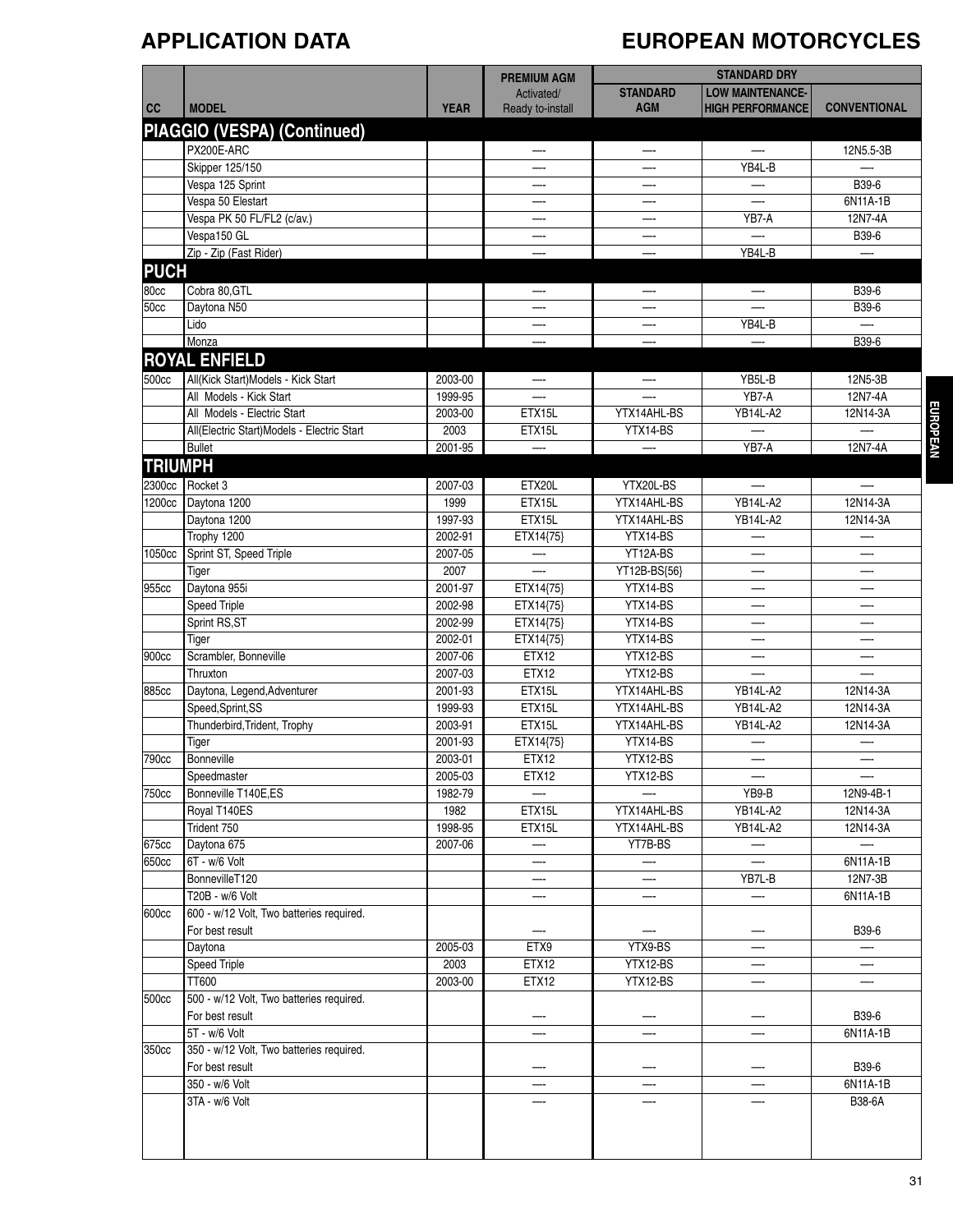### **EUROPEAN MOTORCYCLES**

#### **APPLICATION DATA**

|       |                                              |             | <b>PREMIUM AGM</b>             |                               | <b>STANDARD DRY</b>                                |                     |  |
|-------|----------------------------------------------|-------------|--------------------------------|-------------------------------|----------------------------------------------------|---------------------|--|
| cc    | <b>MODEL</b>                                 | <b>YEAR</b> | Activated/<br>Ready to-install | <b>STANDARD</b><br><b>AGM</b> | <b>LOW MAINTENANCE-</b><br><b>HIGH PERFORMANCE</b> | <b>CONVENTIONAL</b> |  |
|       | <b>TRIUMPH (Continued)</b>                   |             |                                |                               |                                                    |                     |  |
| 250cc | Tigress - w/12 Volt, Two batteries required. |             |                                |                               |                                                    |                     |  |
|       | For best result                              |             |                                |                               |                                                    | 6N11A-1B            |  |
| 250cc | Tigress - w/6 Volt                           |             |                                |                               |                                                    | 6N11A-1B            |  |
| 200cc | Tiger - w/6 Volt                             |             |                                |                               |                                                    | 6N11A-1B            |  |
| 173cc | Tiger - w/6 Volt                             |             |                                |                               |                                                    | 6N11A-1B            |  |
| 150cc | Trident                                      |             |                                |                               | YB7L-B                                             | 12N7-3B             |  |
| 125cc | <b>Bonneville</b>                            |             |                                |                               | YB7L-B                                             | 12N7-3B             |  |

{61} Activated ready to install. {64} Top and front terminal mounts only.

{71} Height with 20mm spacer included for use in replacing YB16CL-B.

{72} Includes 10mm spacer for additional height required in replacing YB14A-A1 and YB14A-A2.

{75} Shipped with 17mm adapter. {76} Shipped with 10mm adapter.

{120} Shipped with 20mm adapter. Hold-down modifications may be necessary.

{122} Shipped with 10mm adapter.Hold-down modifications may be necessary.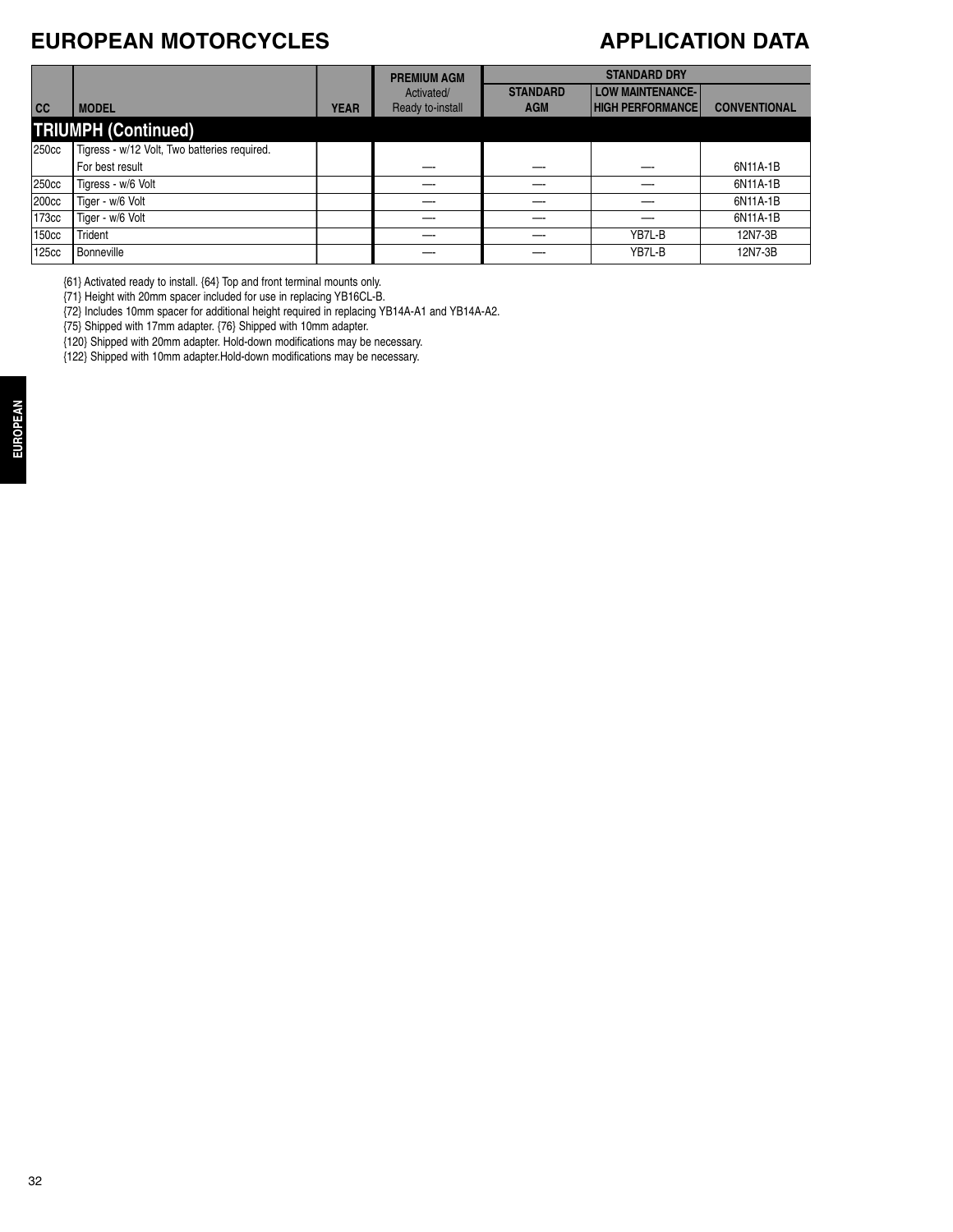## **APPLICATION DATA ATV**

|              |                                     |                    | <b>PREMIUM AGM</b>             |                               | <b>STANDARD DRY</b>                                |                      |            |
|--------------|-------------------------------------|--------------------|--------------------------------|-------------------------------|----------------------------------------------------|----------------------|------------|
| cc           | <b>MODEL</b>                        | <b>YEAR</b>        | Activated/<br>Ready to-install | <b>STANDARD</b><br><b>AGM</b> | <b>LOW MAINTENANCE-</b><br><b>HIGH PERFORMANCE</b> | <b>CONVENTIONAL</b>  |            |
|              |                                     |                    |                                |                               |                                                    |                      |            |
|              | <b>AEON (BENZAI)</b>                |                    |                                |                               |                                                    |                      |            |
| 100cc        | Cobra/CX-Sport 100                  | ALL                | —-                             | YTX4L-BS                      |                                                    |                      |            |
| 90cc         | Cobra/CX-Sport 90                   | <b>ALL</b>         |                                | YTX4L-BS                      |                                                    |                      |            |
| 50cc         | Cobra/CX-Sport 50                   | ALL                |                                | YTX4L-BS                      |                                                    |                      |            |
|              | <b>ARCTIC CAT</b>                   |                    |                                |                               |                                                    |                      |            |
| 650cc        | All 650 Models                      | 2006-04            | ETX15{76}                      | YTX14AH-BS                    | YB14-A2                                            |                      |            |
| 500cc        | All 500 Models                      | 2005-04            | ETX15{76}                      | YTX14AH-BS                    | YB14-A2                                            |                      |            |
| 400cc        | All 400 Models                      | 2005-04            | ETX15{76}                      | YTX14AH-BS                    | YB14-A2                                            |                      |            |
|              | DVX-Sport                           | 2006-04            | ETX9                           | YTX9-BS                       |                                                    |                      |            |
| 300cc        | All 300 Models<br>All 250 Models    | 2006-04<br>2005-04 | ETX15L                         | YTX14AHL-BS                   | <b>YB14L-A2</b><br>YB14L-A2                        | 12N14-3A<br>12N14-3A |            |
| 250cc        | <b>DVX250</b>                       | 2006               | ETX15L<br>ETX12                | YTX14AHL-BS<br>YTX12-BS       |                                                    |                      |            |
|              | DVX90                               | 2006               |                                | YTX5L-BS                      |                                                    |                      |            |
| 90cc         | DVX90                               | 2005-04            |                                |                               |                                                    |                      |            |
| 50cc         | DVX50                               | 2006-04            |                                | YTX4L-BS<br>YTX5L-BS          |                                                    |                      |            |
|              | <b>BOMBARDIER</b>                   |                    |                                |                               |                                                    |                      |            |
|              |                                     |                    |                                |                               |                                                    |                      |            |
| 800cc        | Outlander EFI                       | 2007-06            | ETX20L                         | YTX20L-BS                     | —                                                  | —-                   |            |
| 660cc        | Outlander EFI                       | 2006               | ETX20L                         | YTX20L-BS                     |                                                    |                      |            |
| 650cc        | <b>DS650</b>                        | 2006-00            |                                | YTX15L-BS                     |                                                    |                      |            |
|              | Quest                               | 2005-02            | ETX16L{120}                    | YTX20HL-BS-PW{71}             | YB16CL-B                                           |                      |            |
|              | Quest - Optional                    | 2005-02            | ETX18L{64}                     | YTX24HL-BS{64}                | Y50-N18L-A-LM                                      | Y50-N18L-A           |            |
| 500cc        | Quest                               | 2005-99            | ETX16L{120}                    | YTX20HL-BS-PW{71}             | YB16CL-B                                           |                      |            |
|              | Quest - Optional                    | 2005-02            | ETX18L{64}                     | YTX24HL-BS{64}                | Y50-N18L-A-LM                                      | Y50-N18L-A           |            |
|              | Traxter                             | 2005-99            | ETX16L{120}                    | YTX20HL-BS-PW{71}             | YB16CL-B                                           |                      | <b>ATN</b> |
|              | Traxter - Optional                  | 2005-02            | ETX18L{64}                     | YTX24HL-BS{64}                | Y50-N18L-A-LM                                      | Y50-N18L-A           |            |
| 400cc        | Outlander                           | 2004-03            |                                | YTX15L-BS                     |                                                    |                      |            |
|              | Outlander, XT                       | 2005-04            | ETX20L                         | YTX20L-BS                     |                                                    |                      |            |
| 330cc        | Outlander                           | 2005-04            |                                | YTX15L-BS                     |                                                    |                      |            |
| 250cc        | <b>DS250</b>                        | 2006               | <b>ETX12</b>                   | YTX12-BS                      |                                                    |                      |            |
| 200cc        | Rally                               | 2006-03            | ETX15{122}                     | YTX14AH-BS{72}                | YB14A-A2                                           |                      |            |
| 90cc         | DS90, F, Quest<br>DS50, Quest       | 2006-02            |                                | YTX4L-BS                      |                                                    |                      |            |
| 50cc         |                                     | 2006-02            |                                | YTX4L-BS                      |                                                    |                      |            |
|              | <b>CANNONDALE</b>                   |                    |                                |                               |                                                    |                      |            |
|              | 432cc   All Models                  | 2003-01            | ETX9                           | YTX9-BS                       |                                                    |                      |            |
| <b>E-TON</b> |                                     |                    |                                |                               |                                                    |                      |            |
| 150cc        | CXL150 Yukon II                     | 2003-02            | ETX9                           | YTX9-BS                       |                                                    |                      |            |
|              | YXL150 Yukon                        | 2001-00            | ETX9                           | YTX9-BS                       |                                                    |                      |            |
| 90cc         | AXL, NXL, RXL, TXL                  | 2003-99            |                                | YTX4L-BS                      |                                                    |                      |            |
|              | DXL90 Sierra                        | 2003-00            | —-                             | YTX5L-BS                      |                                                    |                      |            |
| 50cc         | AXL, NXL, RXL, TXL                  | 2003-99            |                                | YTX4L-BS                      |                                                    |                      |            |
| HONDA        |                                     |                    |                                |                               |                                                    |                      |            |
| 680cc        | TRX680 FourTrax Rincon              | 2007-06            | ETX20L                         | YTX20L-BS                     | —                                                  |                      |            |
| 650cc        | TRX650FourTrax Rincon               | 2005-03            | ETX14{75}                      | YTX14-BS                      |                                                    |                      |            |
|              | TRX650FourTrax Rincon - Optional    | 2004-03            | ETX20L                         | YTX20L-BS                     |                                                    |                      |            |
| 500cc        | TRX500 Foreman, Rubicon, FE, FM, TM | 2008-01            | ETX14{75}                      | YTX14-BS                      |                                                    |                      |            |
| 450cc        | TRX450FourTrax, Foreman, ES         | 2004-98            | ETX14{75}                      | YTX14-BS                      | —                                                  |                      |            |
|              | <b>TRX450R</b>                      | 2008-06            |                                | YTZ7S{61}                     | —-                                                 |                      |            |
| 420cc        | TRX420 Rancher                      | 2007               | ETX14{75}                      | YTX14-BS                      |                                                    |                      |            |
| 400cc        | FL400R Pilot                        | 1990-89            | ETX14{75}                      | YTX14-BS                      | —-                                                 |                      |            |
|              | TRX400EX, FourTrax, Sportrax        | 2007-99            | ETX9                           | YTX9-BS                       |                                                    |                      |            |
|              | TRX400FW Foreman                    | 2003-95            | ETX14{75}                      | YTX14-BS                      |                                                    |                      |            |
|              | TRX400Rancher AT                    | 2007-04            | ETX14{75}                      | YTX14-BS                      | —                                                  | —-                   |            |
| 350cc        | FL350R Odyssey                      | 1985               | ETX12                          | YTX12-BS                      | —-                                                 |                      |            |
|              | <b>TRX350</b>                       | 1989-86            | ETX14{75}                      | YTX14-BS                      |                                                    |                      |            |
|              | TRX350 Rancher                      | 2006-00            | ETX14{75}                      | YTX14-BS                      |                                                    |                      |            |
| 300cc        | TRX300EX, Sportrax                  | 2008-93            | ETX9                           | YTX9-BS                       |                                                    |                      |            |
|              | TRX300FW                            | 2000-88            | ETX14{75}                      | YTX14-BS                      |                                                    |                      |            |
| 250cc        | ATC250ES, SX                        | 1987-81            | <b>ETX12</b>                   | YTX12-BS                      |                                                    |                      |            |
|              | TRX250 FourTrax                     | 1987-85            | ETX12                          | YTX12-BS                      |                                                    |                      |            |
|              |                                     |                    |                                |                               |                                                    |                      |            |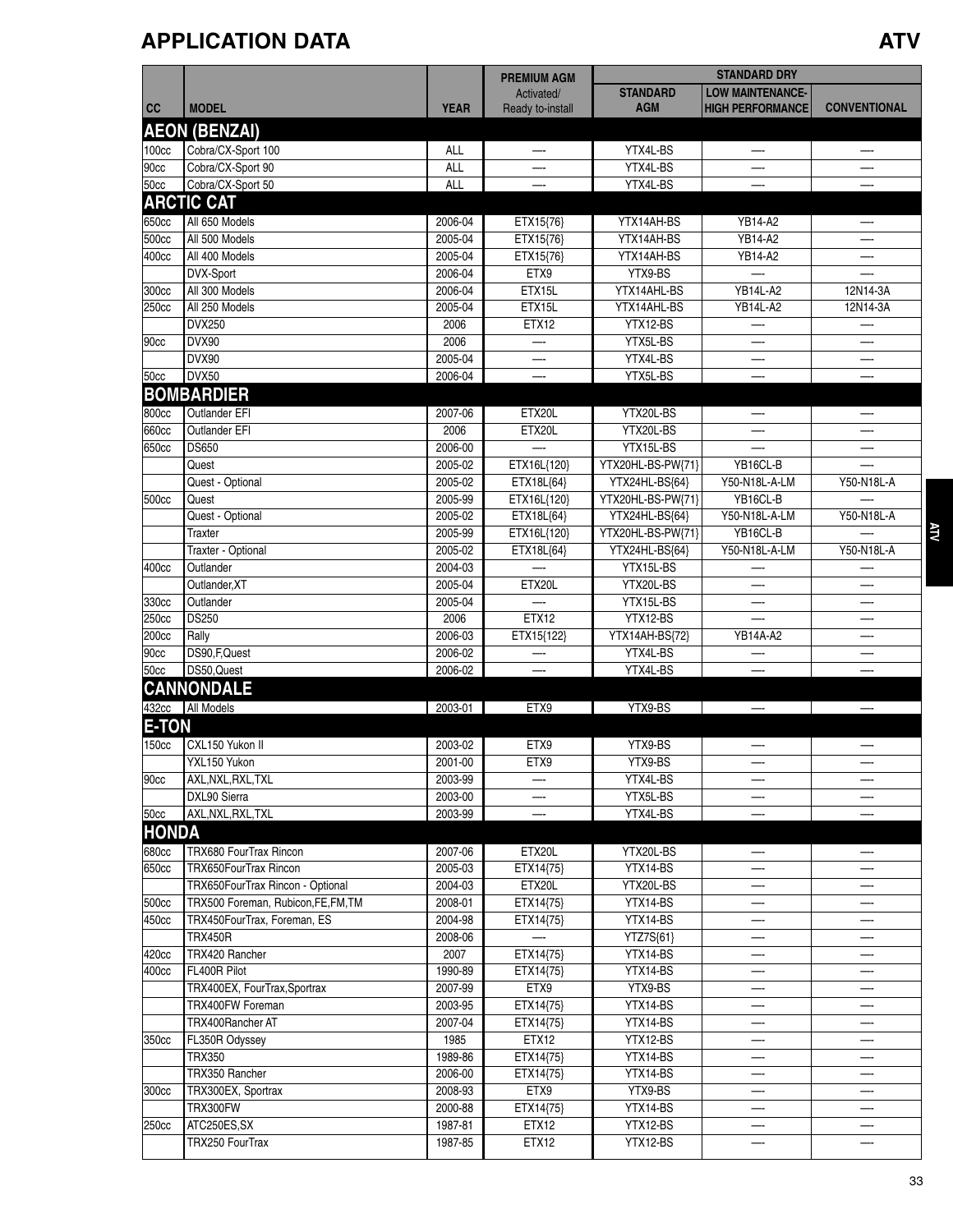**ATV**

**ATV**

#### **APPLICATION DATA**

|                   |                                 |             | <b>PREMIUM AGM</b> |                   | <b>STANDARD DRY</b>     |                     |
|-------------------|---------------------------------|-------------|--------------------|-------------------|-------------------------|---------------------|
|                   |                                 |             | Activated/         | <b>STANDARD</b>   | <b>LOW MAINTENANCE-</b> |                     |
| cc                | <b>MODEL</b>                    | <b>YEAR</b> | Ready to-install   | <b>AGM</b>        | <b>HIGH PERFORMANCE</b> | <b>CONVENTIONAL</b> |
|                   | <b>HONDA (Continued)</b>        |             |                    |                   |                         |                     |
| 250cc             | TRX250 FourTrax, Recon          | 2007-97     | ETX12              | YTX12-BS          |                         |                     |
|                   | TRX250EX, Sportrax              | 2008-01     | ETX9               | YTX9-BS           |                         |                     |
| 200cc             | ATC200                          | 1986-81     | ETX15{122}         | YTX14AH-BS{72}    | YB14A-A2                |                     |
|                   | ATC200X                         | 1987        | ETX12              | YTX12-BS          |                         |                     |
|                   | TRX200 FourTrax                 | 1984        | ETX15{122}         | YTX14AH-BS{72}    | <b>YB14A-A2</b>         |                     |
|                   | TRX200, SX FourTrax             | 1998-86     | ETX12              | YTX12-BS          |                         |                     |
| 125cc             | ATC125M                         | 1987-86     | ETX12              | YTX12-BS          |                         | —-                  |
|                   | ATC125M                         | 1985-84     |                    |                   | YB9A-A                  | —-                  |
|                   | <b>TRX125</b>                   | 1988-87     | ETX9               | YTX9-BS           |                         | —-                  |
|                   | <b>TRX125</b>                   | 1986-85     |                    |                   | YB9A-A                  |                     |
| 90cc              | <b>TRX90</b>                    | 2007-06     |                    | YTX5L-BS          |                         |                     |
|                   | <b>HUSABERG</b>                 |             |                    |                   |                         |                     |
| All               | All Models - Electric Start     | 2001        | ETX9               | YTX9-BS           |                         |                     |
|                   | <b>KAWASAKI</b>                 |             |                    |                   |                         |                     |
| 750cc             | KVF750-A,B Brute Force 4x4      | 2005        |                    | KMX14-BS{68}      |                         |                     |
| 700cc             | <b>KSV700 (KFX700)</b>          | 2008-04     |                    | KMX14-BS{68}      |                         |                     |
|                   | KVF700A, B, D Prairie 4x4       | 2006-04     | —-                 | KMX14-BS{68}      | —-                      | —-                  |
| 650cc             | KVF650 Prairie 650              | 2008-02     |                    | KMX14-BS{68}      |                         |                     |
| 400cc             | KLF400 Bayou 4x4                | 2000-93     | ETX16L{120}        | YTX20HL-BS-PW{71} | YB16CL-B                | —-                  |
|                   | KSF400-A(KFX400)                | 2006-03     | ETX9               | YTX9-BS           |                         | —-                  |
|                   | KVF400A, B Prairie 400 - Canada | 2001-97     | ETX16L{120}        | YTX20HL-BS-PW{71} | YB16CL-B                |                     |
|                   | KVF400C,D Prairie 4x4 - Canada  | 2001-99     | ETX14{75}          | YTX14-BS          |                         |                     |
|                   | KVF400C,D Prairie 4x4 - US      | 2002-97     | ETX15{122}         | YTX14AH-BS{72}    | YB14A-A2                | —-                  |
| 360cc             | KVF360-A,B,C Prairie 4x4 - US   | 2008-03     | ETX15{122}         | YTX14AH-BS{72}    | YB14A-A2                |                     |
| 300cc             | KEF300 Lakota                   | 2003-95     | ETX15{122}         | YTX14AH-BS{72}    | YB14A-A2                | —                   |
|                   | KLF300 B,C Bayou 4x4 - US       | 2003-88     | ETX15{122}         | YTX14AH-BS{72}    | YB14A-A2                | —-                  |
|                   | KLF300 Bayou                    | 1987-85     | ETX16L{120}        | YTX20HL-BS-PW{71} | YB16CL-B                |                     |
|                   | KLF300C Bayou 4x4 - Canada      | 2005-92     | ETX16L{120}        | YTX20HL-BS-PW{71} | YB16CL-B                |                     |
|                   | KVF300A, B Prairie 4x4 - US     | 2002-99     | ETX15{122}         | YTX14AH-BS{72}    | <b>YB14A-A2</b>         | —-                  |
|                   | KVF300B Prairie 300 - Canada    | 2002-99     | ETX16L{120}        | YTX20HL-BS-PW{71} | YB16CL-B                |                     |
| 250cc             | KL200 Duckster                  | 1983        |                    |                   | YB12A-A                 | 12N12A-4A-1         |
|                   | KLF250A-Bayou - Canada          | 2005-03     | ETX15{122}         | YTX14AH-BS{72}    | YB14A-A2                | —-                  |
|                   | KLF250A-Bayou - US              | 2008-03     |                    |                   | YB10A-A2                |                     |
|                   | <b>KLT-250</b>                  | 1984-82     |                    |                   | YB12A-A                 | 12N12A-4A-1         |
|                   | KLT-250 Prarie                  | 1985-84     | —-                 |                   | YB10L-B                 | 12N10-3B            |
| 220cc             | KLF220 Bayou - US               | 2002-88     |                    |                   | YB10A-A2                |                     |
|                   | KLF220A Bayou - Canada          | 2002-92     | ETX15{122}         | YTX14AH-BS{72}    | YB14A-A2                |                     |
| 200cc             | <b>KLT-200</b>                  | 1983        | —-                 |                   | YB12A-A                 | 12N12A-4A-1         |
|                   | <b>KLT-200A</b>                 | 1984-81     |                    |                   | YB10L-B                 | 12N10-3B            |
| 185cc             | KLF185 Bayou                    | 1988-85     |                    |                   | YB10L-B                 | 12N10-3B            |
| 110 <sub>cc</sub> | KLF110 Mojave                   | 1988-87     | —-                 |                   | YB9L-B                  | 12N9-3B             |
| 90cc              | KFX90                           | 2008-07     | —-                 | YTX5L-BS          |                         | —-                  |
| 80cc              | <b>KSF80-A(KFX80)</b>           | 2005-03     |                    | YTX5L-BS          |                         |                     |
| <b>PANDA</b>      |                                 |             |                    |                   |                         |                     |
| 125cc             | KD125                           |             | —-                 | —                 | YB7-A                   | 12N7-4A             |
| 80cc              | KD80                            |             |                    |                   | YB7-A                   | 12N7-4A             |
| 50 <sub>cc</sub>  | <b>KD50</b>                     |             |                    |                   | YB7-A                   | 12N7-4A             |
| <b>POLARIS</b>    |                                 |             |                    |                   |                         |                     |
| 800cc             | Sportsman                       | 2008-05     | ETX30L{77}         | YIX30L{61}        | YB30L-B                 |                     |
| <b>700cc</b>      | Sportsman, Military             | 2008-02     | ETX30L{77}         | YIX30L{61}        | YB30L-B                 |                     |
| 500cc             | All Models ex. Predator         | 2008-99     | ETX15{122}         | YTX14AH-BS{72}    | YB14A-A2                | —-                  |
|                   | Predator, Outlaw                | 2006-03     | ETX9               | YTX9-BS           |                         |                     |
|                   | Ranger 6x6                      | 2000-98     | ETX30L{77}         | YIX30L{61}        | YB30L-B                 |                     |
|                   |                                 |             |                    |                   |                         |                     |

{68} Available at Kawasaki dealers only. {71} Height with 20mm spacer included for use in replacing YB16CL-B.

{72} Includes 10mm spacer for additional height required in replacing YB14A-A1 and YB14A-A2.

{75} Shipped with 17mm adapter. {76} Shipped with 10mm adapter. {77} Does not meet Harley-Davidson OEM specifications.

{117} Battery must be rotated for correct polarity. Hold-down modifications may be necessary.Top and front terminal mounts only.

{119} Shipped with 17mm adapter. Top and front terminal mounts only. Hold-down modifications may be necessary.

{120} Shipped with 20mm adapter. Hold-down modifications may be necessary.

34 {122} Shipped with 10mm adapter.Hold-down modifications may be necessary. {124} Shipped with 17mm adapter that may be required for proper fit.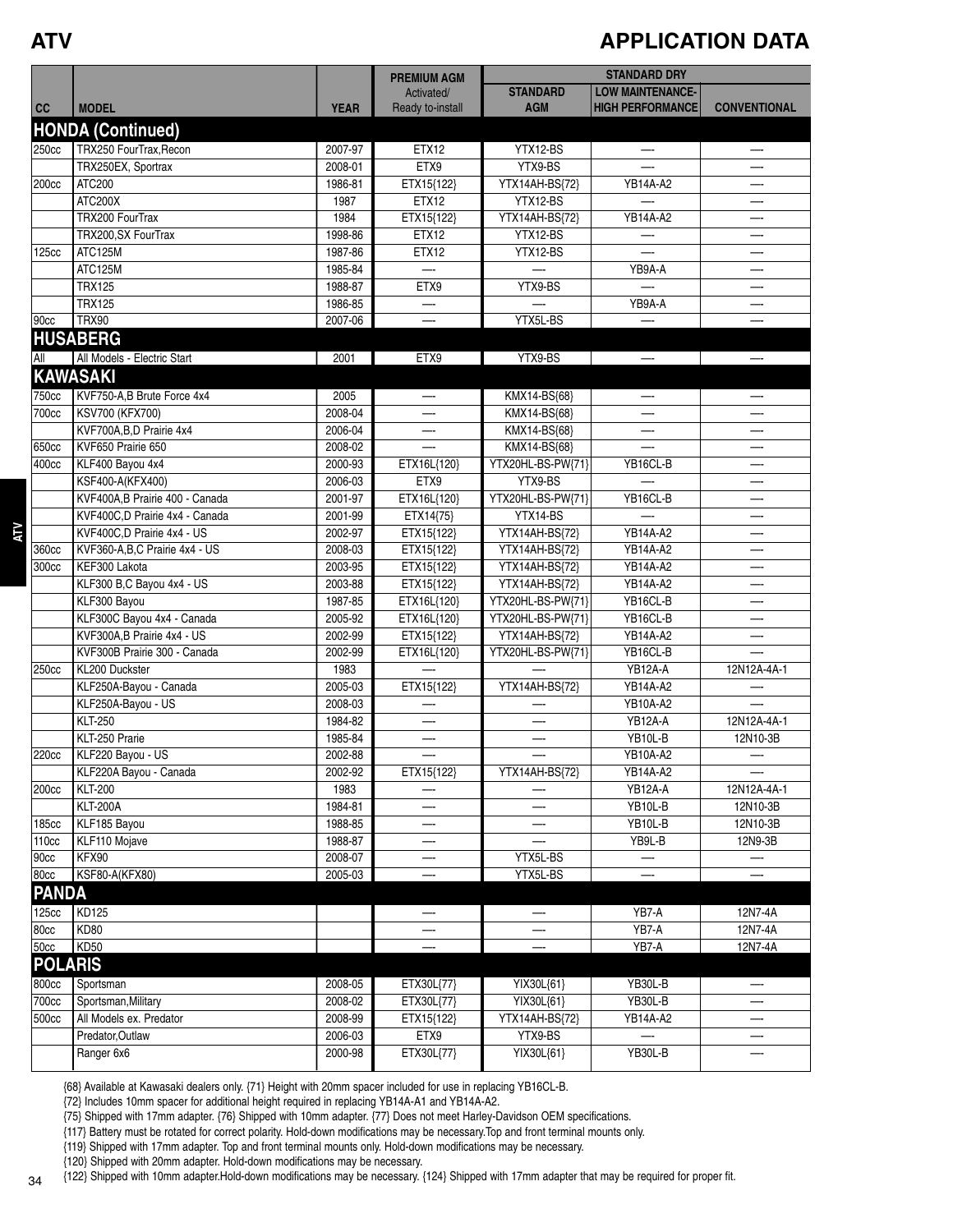## **APPLICATION DATA ATV**

|               |                                               |             | <b>PREMIUM AGM</b>             |                               | <b>STANDARD DRY</b>                                |                     |
|---------------|-----------------------------------------------|-------------|--------------------------------|-------------------------------|----------------------------------------------------|---------------------|
| cc            | <b>MODEL</b>                                  | <b>YEAR</b> | Activated/<br>Ready to-install | <b>STANDARD</b><br><b>AGM</b> | <b>LOW MAINTENANCE-</b><br><b>HIGH PERFORMANCE</b> | <b>CONVENTIONAL</b> |
|               | <b>POLARIS (Continued)</b>                    |             |                                |                               |                                                    |                     |
| 450cc         | Diesel .445 Liter - Diesel, Primary           | 2003-99     |                                |                               | YB30L-B                                            |                     |
|               | Diesel .445 Liter - Diesel, Secondary         | 2003-99     | ETX30L{77}<br>ETX15{122}       | YIX30L{61}<br>YTX14AH-BS{72}  | YB14A-A2                                           |                     |
| 425cc         | All Models                                    | 2002-95     | ETX15{122}                     | YTX14AH-BS{72}                | YB14A-A2                                           |                     |
| 400cc         | All Models                                    | 2008-94     | ETX15{122}                     | YTX14AH-BS{72}                | YB14A-A2                                           |                     |
| 335cc         | Sportsman                                     | 2001-98     |                                | YTX14AH-BS{72}                | YB14A-A2                                           |                     |
| 330cc         | Magnum, Trail Boss                            | 2008-03     | ETX15{122}<br>ETX15{122}       | YTX14AH-BS{72}                | YB14A-A2                                           |                     |
| 325cc         | All Models                                    | 2002-87     | ETX15{122}                     | YTX14AH-BS{72}                | YB14A-A2                                           |                     |
| 300cc         | Hawkeye 4x4                                   | 2007        |                                | YTX14AH-BS                    | YB14-B2                                            |                     |
| 250cc         | All Models                                    | 2005-85     | ETX15{76}<br>ETX15{122}        | YTX14AH-BS{72}                | YB14A-A2                                           |                     |
| 200cc         | Phoenix, Sawtooth                             | 2008-05     | ETX12                          | YTX12-BS                      |                                                    |                     |
| 90cc          | Predator, Sportsman, Outlaw                   | 2008-03     |                                | YTX5L-BS                      |                                                    |                     |
|               | Scrambler, Sportsman                          | 2002-01     |                                | YTX4L-BS                      |                                                    |                     |
|               |                                               |             | —-                             |                               |                                                    |                     |
| 50cc          | Predator, Outlaw                              | 2008-04     |                                | YTX5L-BS                      |                                                    |                     |
|               | Scrambler                                     | 2003        |                                | YTX5L-BS                      |                                                    |                     |
|               | Scrambler                                     | 2002-01     |                                | YTX4L-BS                      |                                                    |                     |
| <b>SUZUKI</b> |                                               |             |                                |                               |                                                    |                     |
| 700cc         | LT-700 King Quad                              | 2007-05     |                                | YTX20CH-BS                    |                                                    |                     |
|               | LT-V700F Twin Peaks                           | 2005-04     | —-                             | KMX14-BS{68}                  |                                                    |                     |
| 500cc         | LT-A500F Vinson - 4WD                         | 2007-04     |                                | YTX20CH-BS                    |                                                    |                     |
|               | LT-A500F Vinson - 4WD                         | 2003-02     | ETX14{124}                     | YTX20CH-BS                    | YTX16-BS                                           |                     |
|               | LT-F500F Vinson - w/MT, 4WD                   | 2007-04     |                                | YTX20CH-BS                    |                                                    |                     |
|               | LT-F500F Vinson - w/MT, 4WD                   | 2003        | ETX14{124}                     | YTX20CH-BS                    | YTX16-BS                                           |                     |
|               | LT-F500F-QuadRunner                           | 2002-98     | ETX14{119}                     | YTX16-BS-1                    |                                                    |                     |
| 450cc         | LT-A450X King Quad - 4WD                      | 2008-07     | ETX14{75}                      | YTX14-BS                      |                                                    |                     |
|               | LT-R450 QuadRacer - 4WD                       | 2008-06     |                                | YTZ10S                        | YTX7A-BS                                           |                     |
| 400cc         | LT-A400,F                                     | 2007-02     | ETX14{75}                      | YTX14-BS                      |                                                    |                     |
|               | LT-Z400 QuadSport                             | 2008-03     | ETX9                           | YTX9-BS                       |                                                    |                     |
| 300cc         | LT-300E Quadrunner                            | 1989-87     | ETX15{122}                     | YTX14AH-BS{72}                | YB14A-A2                                           |                     |
|               | LT-F300F KingQuad                             | 2002-99     | ETX15{122}                     | YTX14AH-BS{72}                | YB14A-A2                                           |                     |
|               | LT-F300F KingQuad - Canada or Optional US     | 2002-99     | ETX18L{117}                    |                               |                                                    |                     |
| 280cc         | LT-F4WDX King Quad                            | 1998-91     | ETX15{122}                     | YTX14AH-BS{72}                | YB14A-A2                                           |                     |
|               | LT-F4WDX King Quad - Canada or Optional US    | 1999-91     | ETX18L{117}                    |                               |                                                    |                     |
| 250cc         | LT-250, F, Quadrunner - Canada or Optional US | 2002-87     | ETX18L{117}                    |                               |                                                    |                     |
|               | LT-250EF Quadrunner                           | 1986-85     | ETX18L{117}                    |                               |                                                    |                     |
|               | LT-4WD Quadrunner                             | 1999-87     | ETX15{122}                     | YTX14AH-BS{72}                | YB14A-A2                                           |                     |
|               | LT-F250 Quadrunner                            | 2002-88     | ETX15{122}                     | YTX14AH-BS{72}                | YB14A-A2                                           |                     |
|               | LT-F250,F Ozark                               | 2008-02     | ETX12                          | YTX12-BS                      |                                                    |                     |
|               | LT-Z250 QuadSport                             | 2008-04     | ETX9                           | YTX9-BS                       |                                                    |                     |
| 230cc         | LT-230E Quadrunner                            | 1993-88     | ETX12                          | YTX12-BS                      |                                                    |                     |
|               | LT-230E Quadrunner                            | 1987        | NA                             |                               |                                                    |                     |
|               | LT-230GE Quadrunner                           | 1986-85     |                                |                               | YB10A-A2                                           |                     |
|               | LT-F230 Quadrunner                            | 1987-86     | —-                             | —-                            | YB10A-A2                                           |                     |
| <b>160cc</b>  | LT-160E,F Quadrunner                          | 2004-89     | —-                             |                               | YB9A-A                                             |                     |
| 90cc          | LTZ90                                         | 2008-07     | —-                             | YTX7A-BS                      |                                                    |                     |
| 80cc          | LT-80 Quadsport                               | 2006-87     |                                | YTZ7S                         | YTX5L-BS                                           |                     |
| 50cc          | QuadSport Z50                                 | 2008-06     |                                | YTZ7S                         | YTX5L-BS                                           |                     |
| YAMAHA        |                                               |             |                                |                               |                                                    |                     |
|               |                                               |             |                                |                               |                                                    |                     |
| 700cc         | YFM700FG Grizzly                              | 2008-07     | ETX20L                         | YTX20L-BS                     |                                                    |                     |
|               | YFM700R Raptor                                | 2008-06     |                                | YT9B-4{61}                    |                                                    |                     |
| 660cc         | YFM600 Grizzly                                | 2008-02     | ETX20L                         | YTX20L-BS                     |                                                    |                     |
|               | YFM660R Raptor                                | 2005-01     | ETX14{75}                      | YTX14-BS                      |                                                    |                     |
| 600cc         | YFM600 Grizzly                                | 2001-98     | ETX20L                         | YTX20L-BS                     | —                                                  |                     |
| 450cc         | <b>YFM Kodiak</b>                             | 2006-04     | ETX20L                         | YTX20L-BS                     | —∙                                                 |                     |
|               | YFM450,FG Grizzly                             | 2008-07     | ETX15{76}                      | YTX14AH-BS                    |                                                    |                     |
|               | YFM450FX Wolverine                            | 2008-06     | ETX20L                         | YTX20L-BS                     |                                                    |                     |
|               | <b>YFZ450</b>                                 | 2008-04     |                                | YT7B-BS                       |                                                    |                     |
|               | YFM400 Big Bear - 2WD                         | 2003-00     | ETX20L                         | YTX20L-BS                     |                                                    |                     |
| 400cc         | YFM400 Big Bear - 4WD                         |             |                                |                               |                                                    |                     |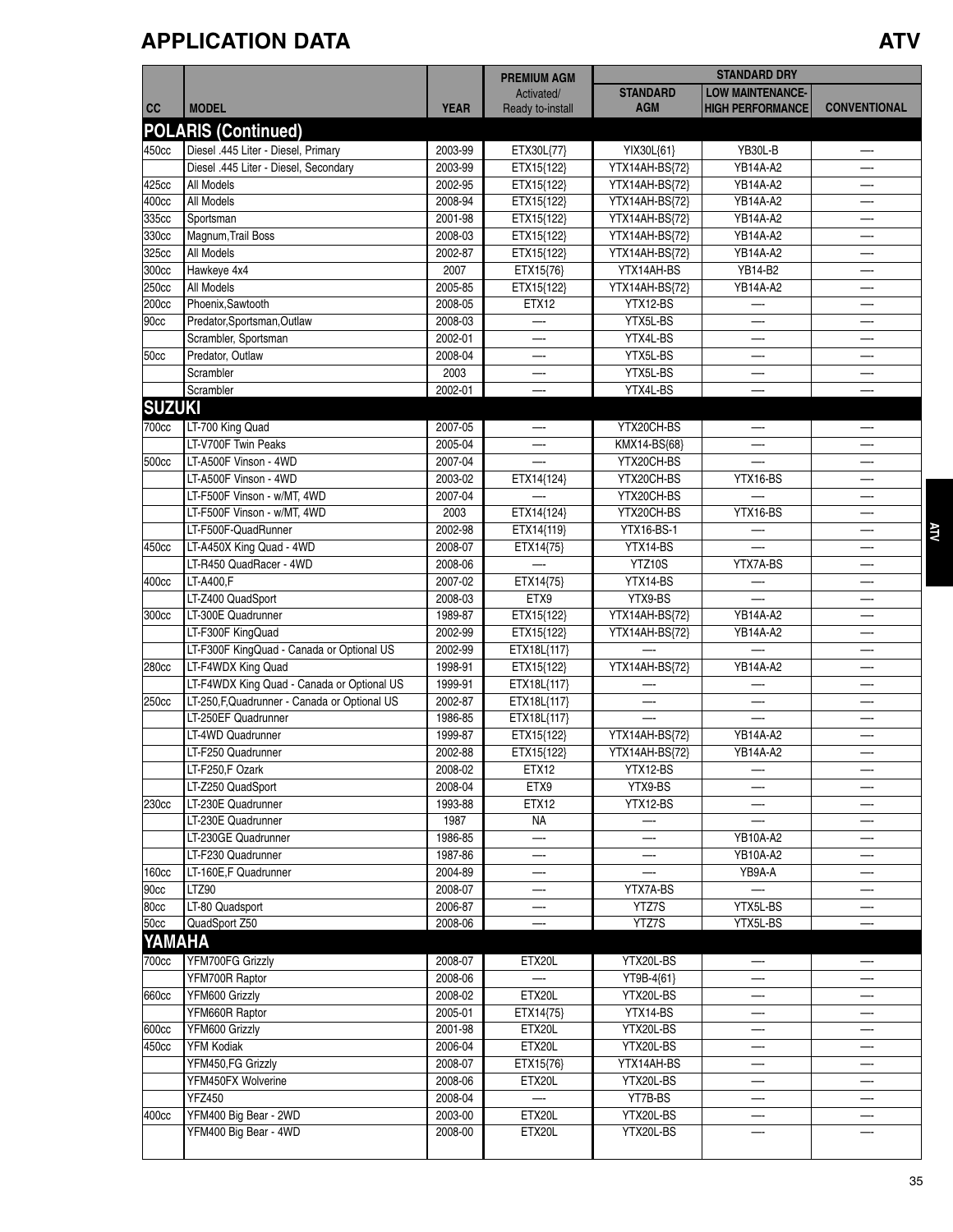#### **ATV**

**ATV**

#### **APPLICATION DATA**

|       |                           |             | <b>PREMIUM AGM</b> | <b>STANDARD DRY</b>   |                         |                     |  |
|-------|---------------------------|-------------|--------------------|-----------------------|-------------------------|---------------------|--|
|       |                           |             | Activated/         | <b>STANDARD</b>       | <b>LOW MAINTENANCE-</b> |                     |  |
| cc    | <b>MODEL</b>              | <b>YEAR</b> | Ready to-install   | <b>AGM</b>            | <b>HIGH PERFORMANCE</b> | <b>CONVENTIONAL</b> |  |
|       | <b>YAMAHA (Continued)</b> |             |                    |                       |                         |                     |  |
| 400cc | YFM400F(A) Kodiak - w/AT  | 2003        | ETX15{76}          | YTX14AH-BS            | —                       | —-                  |  |
|       | YFM400F(A) Kodiak - w/AT  | 2002-96     | ETX20L             | YTX20L-BS             |                         |                     |  |
|       | YFM400FW Kodiak 4x4       | 1995-93     | ETX15{122}         | YTX14AH-BS{72}        | <b>YB14A-A1</b>         |                     |  |
| 350cc | BW350 Big Wheel           | 1988-87     | ETX12{56}          | YTX12-BS{56}          | YB12B-B2                | —-                  |  |
|       | <b>Bruin</b>              | 2008-06     | ETX15{76}          | YTX14AH-BS            |                         | —-                  |  |
|       | <b>Bruin</b>              | 2005        |                    |                       | YB12C-A                 |                     |  |
|       | Raptor                    | 2008-06     | —-                 | YTZ10S{61}            |                         | —-                  |  |
|       | Raptor                    | 2005        |                    |                       | <b>YB12C-A</b>          |                     |  |
|       | YFM350ER                  | 1995-87     | ETX15{122}         | YTX14AH-BS{72}        | <b>YB14A-A1</b>         |                     |  |
|       | YFM350FW Big Bear 4x4     | 1999-87     | ETX15{122}         | YTX14AH-BS{72}        | <b>YB14A-A1</b>         | —-                  |  |
|       | YFM350FX Wolverine        | 2008-06     | ETX15{76}          | YTX14AH-BS            |                         | —-                  |  |
|       | YFM350FX Wolverine 4x4    | 2005-95     |                    |                       | YB12C-A                 |                     |  |
|       | YFM350G,FG Grizzly        | 2008-07     | ETX15{76}          | YTX14AH-BS            |                         |                     |  |
|       | YFM350U Big Bear 4x2      | 1999-96     | ETX15{122}         | YTX14AH-BS{72}        | <b>YB14A-A1</b>         |                     |  |
|       | YFM350X Warrior           | 2003-87     |                    |                       | YB12C-A                 |                     |  |
|       | YFP350 Terra-Pro          | 1988        | ETX15{122}         | YTX14AH-BS{72}        | <b>YB14A-A1</b>         | —-                  |  |
|       | YFU1 Pro-Hauler           | 1989        | ETX15{122}         | YTX14AH-BS{72}        | <b>YB14A-A1</b>         | —-                  |  |
| 250cc | YFB250 Timberwolf         | 2000-92     |                    |                       | YB12C-A                 | —-                  |  |
|       | <b>YFM250</b>             | 1991-89     | ETX15{122}         | YTX14AH-BS{72}        | <b>YB14A-A1</b>         | —-                  |  |
|       | YFM250 Bear Tracker       | 2004-99     | ETX15{122}         | YTX14AH-BS{72}        | YB14A-A2                |                     |  |
|       | YFM250B Big Bear          | 2008-07     | ETX15{122}         | YTX14AH-BS{72}        | YB14A-A2                |                     |  |
|       | YFM250B Bruin             | 2006-05     | ETX15{122}         | YTX14AH-BS{72}        | YB14A-A2                | —-                  |  |
|       | YFM250R Raptor            | 2008        |                    | $\overline{YZ7}S{61}$ |                         |                     |  |
| 230cc | YFM25X Bear Tracker       | 2002-99     | ETX15{122}         | YTX14AH-BS{72}        | YB14A-A1                | —-                  |  |
| 225cc | <b>YFM225</b>             | 1988-86     | ETX15{122}         | YTX14AH-BS{72}        | <b>YB14A-A1</b>         |                     |  |
|       | YTM225DR,DX               | 1986-83     | ETX15{122}         | YTX14AH-BS{72}        | <b>YB14A-A1</b>         |                     |  |
| 200cc | BW200 Big Wheel           | 1988-85     |                    |                       | YB7C-A                  |                     |  |
|       | <b>YFM200,DX</b>          | 1989-85     | ETX15{122}         | YTX14AH-BS{72}        | <b>YB14A-A1</b>         | —-                  |  |
|       | <b>YTM200</b>             | 1985-83     | ETX15{122}         | YTX14AH-BS{72}        | <b>YB14A-A1</b>         |                     |  |
| 125cc | YFA1 Breeze               | 2003-89     |                    |                       | <b>YB12C-A</b>          |                     |  |
| 100cc | YFA1 Breeze               | 1989        |                    |                       | <b>YB12C-A</b>          |                     |  |
|       | YFM100 Champ              | 1991-87     |                    |                       | —-                      | 12N7D-3B            |  |
| 80cc  | YFM80 Badger              | 2002-85     | —-                 |                       | —-                      | 12N7D-3B            |  |
|       | YFM80 Grizzly             | 2008-05     | —-                 | —-                    | —                       | 12N7D-3B            |  |
|       | YFM80W Raptor             | 2008-02     |                    |                       |                         | 12N7D-3B            |  |
| 50cc  | Raptor 50                 | 2008-04     | —-                 | —                     | --                      | 12N7D-3B            |  |

{56} Hold-down modifications may be necessary. {61} Activated ready to install.

{66} The YTX20 series batteries may be used as an optional upgrade, See battery label for retrofit cautions.

{71} Height with 20mm spacer included for use in replacing YB16CL-B.

{72} Includes 10mm spacer for additional height required in replacing YB14A-A1 and YB14A-A2.

{76} Shipped with 10mm adapter. {77} Does not meet Harley-Davidson OEM specifications.

{118} Shipped with 20mm adapter.Top and front terminal mounts only.

{120} Shipped with 20mm adapter. Hold-down modifications may be necessary.

{122} Shipped with 10mm adapter.Hold-down modifications may be necessary.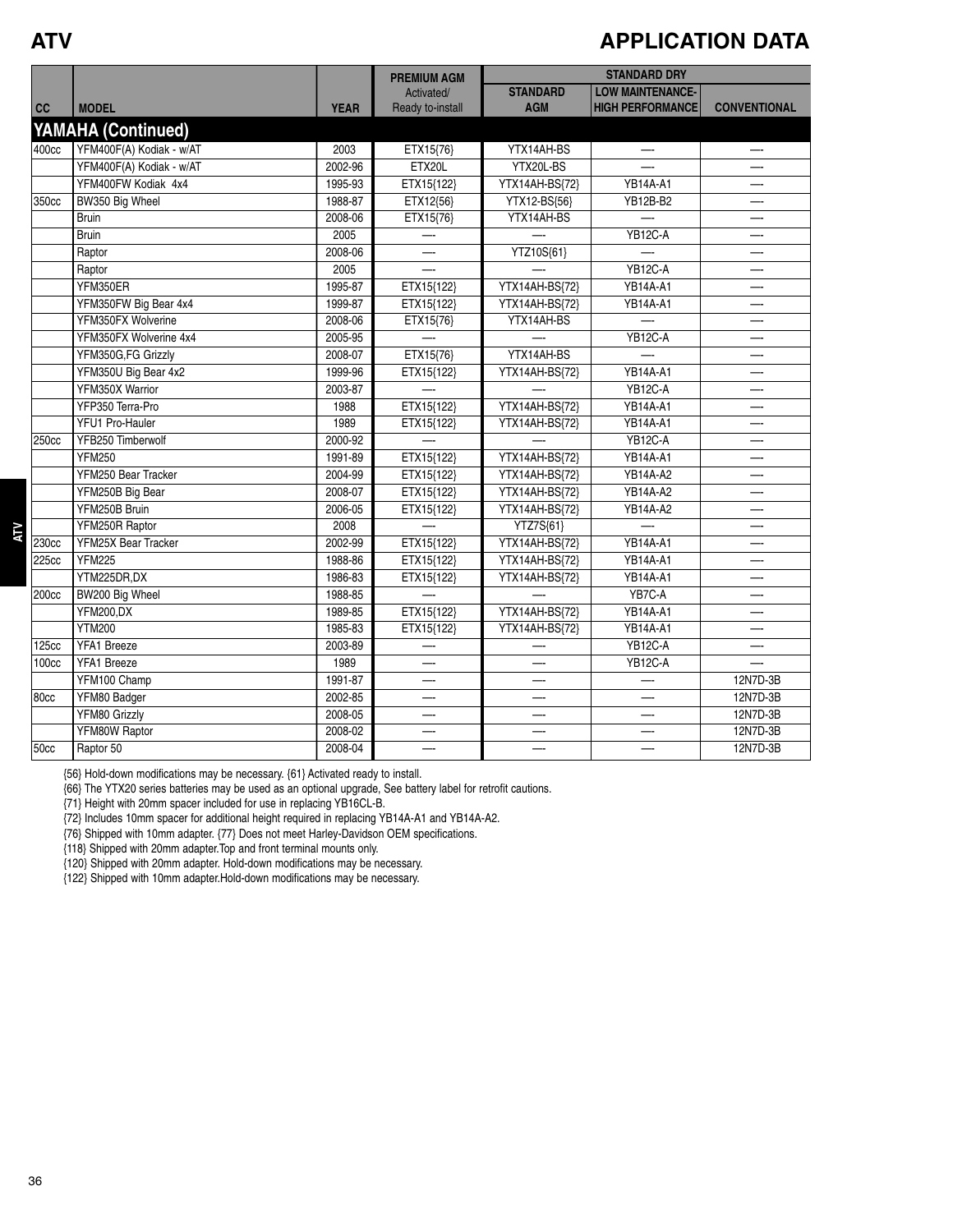# **APPLICATION DATA PERSONAL WATERCRAFT**

|                |                                             |                    | <b>PREMIUM AGM</b>         |                                        | <b>STANDARD DRY</b>      |                     |
|----------------|---------------------------------------------|--------------------|----------------------------|----------------------------------------|--------------------------|---------------------|
|                |                                             |                    | Activated/                 | <b>STANDARD</b>                        | <b>LOW MAINTENANCE-</b>  |                     |
| cc             | <b>MODEL</b>                                | <b>YEAR</b>        | Ready to-install           | <b>AGM</b>                             | <b>HIGH PERFORMANCE</b>  | <b>CONVENTIONAL</b> |
|                | <b>AQUA-JET</b>                             |                    |                            |                                        |                          |                     |
| ALL            | SX1 (All)                                   | 1991-89            | ETX16{120}                 | YTX20-BS{66}                           | YB16-B-LM                | <b>YB16-B</b>       |
|                | <b>ARCTIC CAT-TIGERSHARK</b>                |                    |                            |                                        |                          |                     |
| ALL            | Tigershark(All Models)                      | 2004-93            | ETX16{120}                 |                                        | YB16C-B                  |                     |
|                | <b>BOMBARDIER-SEA-DOO</b>                   |                    |                            |                                        |                          |                     |
|                |                                             |                    |                            |                                        | YB16CL-B                 |                     |
|                | 1500cc   All Other Models<br>GTX 4-TEC, RXP | 2005<br>2007-02    | ETX16L{120}<br>ETX30LA     | YTX20HL-BS-PW{71}                      | YB30CL-B                 |                     |
| 950cc          | All Other Models                            | 2004-97            | ETX16L{120}                | YTX20HL-BS-PW{71}                      | YB16CL-B                 | —∙                  |
|                | GTX 4-TEC, RXP                              | 2004-99            | ETX30LA                    |                                        | YB30CL-B                 |                     |
| 780cc          | All Other Models                            | 2007-03            | ETX16L{120}                | YTX20HL-BS-PW{71}                      | YB16CL-B                 | —-                  |
|                | All Other Models                            | 2000-95            | ETX16L{120}                | YTX20HL-BS-PW{71}                      | YB16CL-B                 |                     |
|                | GTX 4-TEC, RXP                              | 2002-96            | ETX30LA                    |                                        | YB30CL-B                 |                     |
| 720cc          | All Other Models                            | 2005-95            | ETX16L{120}                | YTX20HL-BS-PW{71}                      | YB16CL-B                 |                     |
| 650cc          | All Models                                  | 1993               | ETX16L{120}                | YTX20L-BS                              | <b>YB16L-B</b>           | 12N16-3B            |
|                | All Other Models                            | 1995-94            | ETX16L{120}                | YTX20HL-BS-PW{71}                      | YB16CL-B                 |                     |
|                | GTX 4-TEC, RXP                              | 1995-94            | ETX30LA                    |                                        | YB30CL-B                 |                     |
| 580cc          | All Models                                  | 1993-88            | ETX16L{120}                | YTX20L-BS                              | YB16L-B                  | 12N16-3B            |
|                | All Other Models                            | 1997-94            | ETX16L{120}                | YTX20HL-BS-PW{71}                      | YB16CL-B                 |                     |
|                | GTX 4-TEC, RXP                              | 1993-92            | ETX30LA                    |                                        | YB30CL-B                 |                     |
| <b>HONDA</b>   |                                             |                    |                            |                                        |                          |                     |
|                | 1200cc   AquaTrax F-12,12X                  | 2007-02            | ETX20L                     | YTX20L-BS                              |                          |                     |
|                | AquaTrax R-12,12X                           | 2007-02            | ETX20L                     | YTX20L-BS                              | $\overline{\phantom{0}}$ | —-                  |
|                | <b>KAWASAKI</b>                             |                    |                            |                                        |                          |                     |
| 1500cc         | JT1500, STX-15F                             | 2008-04            | ETX20L                     | YTX20L-BS                              |                          |                     |
| 1200cc         | JH1200-A, B Ultra 150                       | 2005-99            | ETX20L                     | YTX20L-BS                              |                          |                     |
|                | JT1200-A STX-R                              | 2007-02            | ETX20L                     | YTX20L-BS                              |                          |                     |
| 1100cc         | JH1100 ZXi                                  | 2003-96            | ETX20L                     | YTX20L-BS                              | —-                       | —∙                  |
|                | JH1100-B Ultra 130                          | 2004-01            | ETX20L                     | YTX20L-BS                              |                          |                     |
|                | <b>JT1100 STX</b>                           | 2003-97            | ETX20L                     | YTX20L-BS                              |                          |                     |
| 900cc          | JT900                                       | 2005-95            | ETX20L                     | YTX20L-BS                              | —-                       | —∙                  |
| 800cc          | <b>JS800 SX-R</b>                           | 2008-03            | ETX20L                     | YTX20L-BS                              |                          |                     |
| 750cc          | JH750, SS, ST, Xi                           | 1999-92            | ETX16L{120}                | YTX20HL-BS-PW{71}                      | YB16CL-B                 |                     |
|                | JH750ST                                     | 1996               | ETX30L{77}                 | YIX30L{61}                             | YB30L-B                  |                     |
|                | JS750 ST, Sxi                               | 2002-95            | ETX20L                     | YTX20L-BS                              |                          |                     |
| 650cc<br>550cc | JF, JL, JS 650<br><b>JS550</b>              | 1996-86<br>1995-86 | ETX16L{120}<br>ETX16L{120} | YTX20HL-BS-PW{71}<br>YTX20HL-BS-PW{71} | YB16CL-B<br>YB16CL-B     | —∙                  |
|                | <b>JS550</b>                                | 1985-82            | ETX16L{120}                | YTX20L-BS                              | YB16L-B                  | 12N16-3B            |
| 440cc          | JS440                                       | 1992-87            | ETX16L{120}                | YTX20HL-BS-PW{71}                      | YB16CL-B                 |                     |
|                | <b>JS440</b>                                | 1986-77            | ETX16L{120}                | YTX20L-BS                              | YB16L-B                  | 12N16-3B            |
| 400cc          | <b>JS400</b>                                | 1976               | ETX16L{120}                | YTX20L-BS                              | YB16L-B                  | 12N16-3B            |
| 300cc          | <b>JS300</b>                                | 1991-86            | ETX16L{120}                | YTX20HL-BS-PW{71}                      | YB16CL-B                 |                     |
| <b>POLARIS</b> |                                             |                    |                            |                                        |                          |                     |
| 1200cc         | All Models                                  | 2004-99            | ETX16L{120}                | YTX20HL-BS-PW{71}                      | YB16CL-B                 |                     |
| 1050cc         | <b>All Models</b>                           | 1999-96            | ETX16L{120}                | YTX20HL-BS-PW{71}                      | YB16CL-B                 |                     |
| 900cc          | All Models                                  | 1997-96            | ETX16L{120}                | YTX20HL-BS-PW{71}                      | YB16CL-B                 |                     |
| 800cc          | All Models                                  | 2004-02            | ETX16L{120}                | YTX20HL-BS-PW{71}                      | YB16CL-B                 | —-                  |
| 785cc          | All Models                                  | 2000-98            | ETX16L{120}                | YTX20HL-BS-PW{71}                      | YB16CL-B                 |                     |
| 780cc          | All Models                                  | 1997-96            | ETX16L{120}                | YTX20HL-BS-PW{71}                      | YB16CL-B                 |                     |
| 750cc          | All Models                                  | 2004-03            | ETX16L{120}                | YTX20HL-BS-PW{71}                      | YB16CL-B                 |                     |
|                | All Models                                  | 1995-94            | ETX16L{120}                | YTX20HL-BS-PW{71}                      | YB16CL-B                 |                     |
| 700cc          | All Models                                  | 2004-96            | ETX16L{120}                | YTX20HL-BS-PW{71}                      | YB16CL-B                 |                     |
| 650cc          | All Models                                  | 1995-94            | ETX16L{120}                | YTX20HL-BS-PW{71}                      | YB16CL-B                 |                     |
|                | <b>UTRANAUTICS</b>                          |                    |                            |                                        |                          |                     |
| 800cc          | Seaflash, Wetbike                           | 1991-87            | ETX16L{118}                | —                                      | 53030                    |                     |
|                | Wetbike                                     | 1986               |                            |                                        |                          | <b>YHD-12</b>       |
|                |                                             |                    |                            |                                        |                          |                     |
|                |                                             |                    |                            |                                        |                          |                     |
|                |                                             |                    |                            |                                        |                          |                     |
|                |                                             |                    |                            |                                        |                          |                     |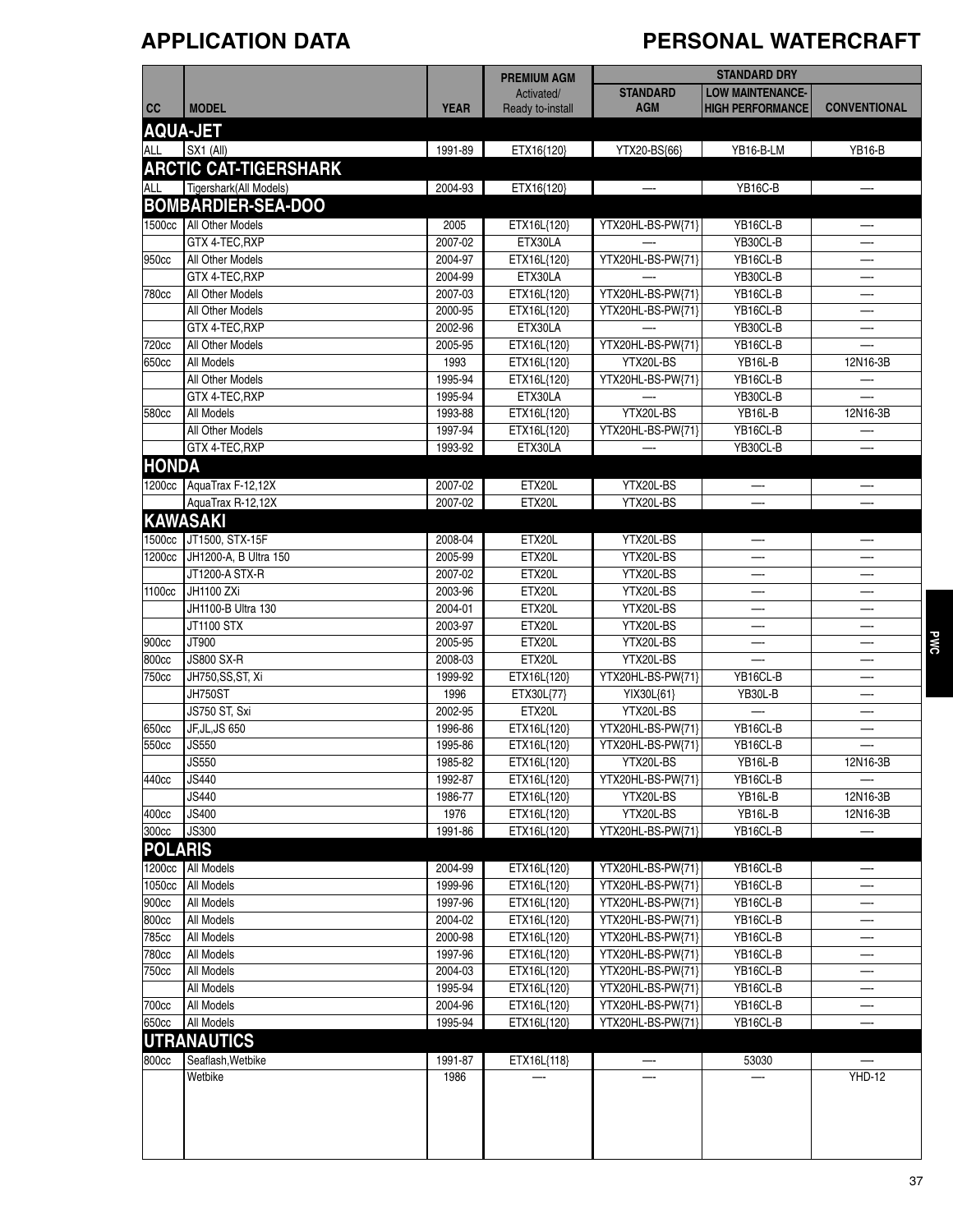#### **PERSONAL WATERCRAFT**

#### **APPLICATION DATA**

|                   |                       |             | <b>PREMIUM AGM</b> | <b>STANDARD DRY</b> |                         |                     |
|-------------------|-----------------------|-------------|--------------------|---------------------|-------------------------|---------------------|
|                   |                       |             | Activated/         | <b>STANDARD</b>     | <b>LOW MAINTENANCE-</b> |                     |
| cc                | <b>MODEL</b>          | <b>YEAR</b> | Ready to-install   | <b>AGM</b>          | <b>HIGH PERFORMANCE</b> | <b>CONVENTIONAL</b> |
| YAMAHA            |                       |             |                    |                     |                         |                     |
| 1200cc            | All WaveRunner Models | 2005-99     | ETX16L{120}        | YTX20HL-BS-PW{71}   | YB16CL-B                |                     |
| 1100cc            | All WaveRunner Models | 1998-91     | ETX16L{120}        | YTX20HL-BS-PW{71}   | YB16CL-B                |                     |
| 1000cc            | All WaveRunner Models | 1990-87     | ETX16L{120}        | YTX20HL-BS-PW{71}   | YB16CL-B                |                     |
| 800cc             | All WaveRunner Models | 2007-98     | ETX16L{120}        | YTX20HL-BS-PW{71}   | YB16CL-B                |                     |
| 760 <sub>cc</sub> | All WaveRunner Models | 2000-96     | ETX16L{120}        | YTX20HL-BS-PW{71}   | YB16CL-B                |                     |
| 700cc             | All WaveRunner Models | 2004-93     | ETX16L{120}        | YTX20HL-BS-PW{71}   | YB16CL-B                |                     |
|                   | FX700 FX1             | 1996-94     | ETX16L{120}        | YTX20HL-BS-PW{71}   | YB16CL-B                |                     |
|                   | SJ700 SuperJet        | 2005-94     | ETX16L{120}        | YTX20HL-BS-PW{71}   | YB16CL-B                |                     |
| 650cc             | All WaveRunner Models | 1996-90     | ETX16L{120}        | YTX20HL-BS-PW{71}   | YB16CL-B                |                     |
|                   | SJ650 SuperJet        | 1993-90     | ETX16L{120}        | YTX20HL-BS-PW{71}   | YB16CL-B                |                     |
| 500cc             | All WaveRunner Models | 1993-87     | ETX16L{120}        | YTX20HL-BS-PW{71}   | YB16CL-B                |                     |

{64} Top and front terminal mounts only. {71} Height with 20mm spacer included for use in replacing YB16CL-B.

{76} Shipped with 10mm adapter. {104} Hold-down modifications may be necessary. Requires activation.

{120} Shipped with 20mm adapter. Hold-down modifications may be necessary.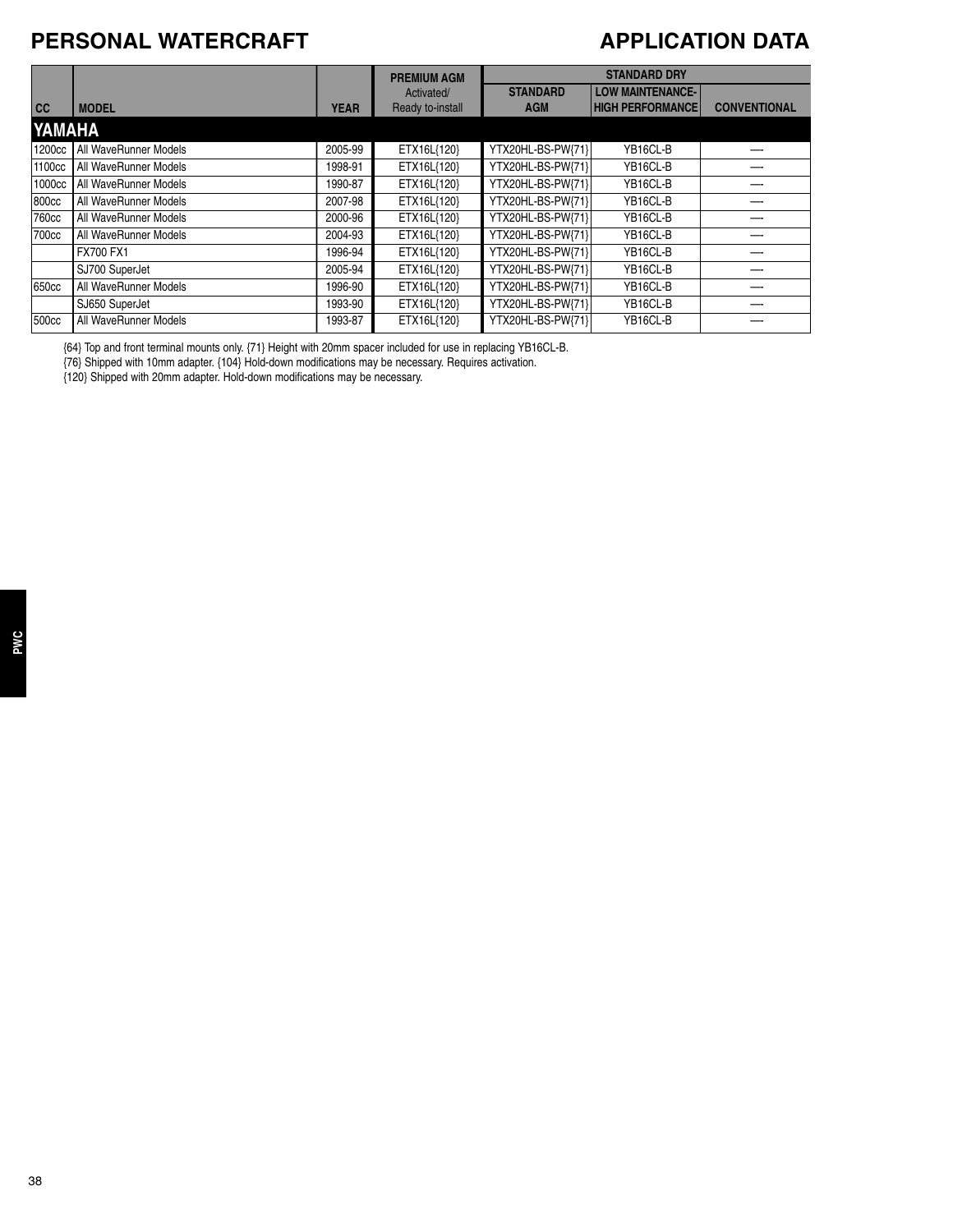### **APPLICATION DATA SNOWMOBILES**

|    |                                      |                    | <b>PREMIUM AGM</b>       |                                 | <b>STANDARD DRY</b>     |                     |
|----|--------------------------------------|--------------------|--------------------------|---------------------------------|-------------------------|---------------------|
|    |                                      |                    | Activated/               | <b>STANDARD</b>                 | <b>LOW MAINTENANCE-</b> |                     |
| cc | <b>MODEL</b>                         | <b>YEAR</b>        | Ready to-install         | <b>AGM</b>                      | <b>HIGH PERFORMANCE</b> | <b>CONVENTIONAL</b> |
|    | <b>ARCTIC CAT</b>                    |                    |                          |                                 |                         |                     |
|    | 250 Z                                | 1977               | ETX15L                   | YTX14AHL-BS                     | <b>YB14L-A2</b>         | 12N14-3A            |
|    | 340 Z                                |                    |                          | YTX14AHL-BS                     |                         |                     |
|    |                                      | 1977               | ETX15L                   |                                 | <b>YB14L-A2</b>         | 12N14-3A            |
|    | 440 Z                                | 1977               | ETX15L                   | YTX14AHL-BS                     | <b>YB14L-A2</b>         | 12N14-3A            |
|    | All                                  | 1976-71            | ETX15L                   | YTX14AHL-BS                     | YB14L-A2                | 12N14-3A            |
|    | Bearcat 340,440                      | 2000-95            | ETX15{76}                | YTX14AH-BS                      | YB14-A2                 | —                   |
|    | Bearcat 550 WT                       | 1999-95            |                          | YTX20-BS{104}                   | <b>YB18-A</b>           |                     |
|    | Bearcat 570                          | 2007-04            | ETX18L{64}               | YTX24HL-BS{64}                  | Y50-N18L-A-LM           | Y50-N18L-A          |
|    | <b>Bearcat WT</b>                    | 2007-03            | ETX18L{64}               | YTX24HL-BS{64}                  | Y50-N18L-A-LM           | Y50-N18L-A          |
|    | <b>Bearcat WT</b>                    | 2002-00            |                          | YTX20-BS{104}                   | <b>YB18-A</b>           |                     |
|    | Bearcat WT Turbo                     | 2007-06            | ETX18L{64}               | YTX24HL-BS{64}                  | Y50-N18L-A-LM           | Y50-N18L-A          |
|    | Cheetah                              | 1994               | ETX15{76}                | YTX14AH-BS                      | YB14-A2                 |                     |
|    | Cheetah                              | 1993-91            | ETX15L                   | YTX14AHL-BS                     | <b>YB14L-A2</b>         | 12N14-3A            |
|    | Cheetah                              | 1990-86            | ETX16L{120}              | YTX20L-BS                       | YB16L-B                 | 12N16-3B            |
|    | Cheetah                              | 1978-72            | ETX15L                   | YTX14AHL-BS                     | <b>YB14L-A2</b>         | 12N14-3A            |
|    | Cheetah 340, 440                     | 1994               | ETX15{76}                | YTX14AH-BS                      | YB14-A2                 |                     |
|    | Cougar                               | 1998-95            | $\overline{\phantom{a}}$ | YTX20-BS{104}                   | <b>YB18-A</b>           |                     |
|    | Cougar                               | 1994-91            | ETX15L                   | YTX14AHL-BS                     | <b>YB14L-A2</b>         | 12N14-3A            |
|    | Cougar                               | 1990-85            | ETX16L{120}              | YTX20L-BS                       | YB16L-B                 | 12N16-3B            |
|    | <b>Cross Country Cat</b>             | 1977               | ETX15L                   | YTX14AHL-BS                     | <b>YB14L-A2</b>         | 12N14-3A            |
|    | Crossfire 5, 6, 7                    | 2007-06            |                          | YTX20-BS{104}                   | <b>YB18-A</b>           |                     |
|    | <b>EXT</b>                           | 1994-93            | ETX15L                   | YTX14AHL-BS                     | <b>YB14L-A2</b>         | 12N14-3A            |
|    | EXT (Carb)                           | 1996-95            | —                        | $-$                             | YB7-A                   | 12N7-4A             |
|    | EXT 600 Triple                       | 1998-97            |                          | YTX20-BS{104}                   | <b>YB18-A</b>           |                     |
|    | <b>EXT DIX EFI</b>                   | 1998-97            | ETX18L{64}               | YTX24HL-BS{64}                  | Y50-N18L-A-LM           | Y50-N18L-A          |
|    | <b>EXT EFI</b>                       | 1998               | $-\cdot$                 | YTX20-BS{104}                   | <b>YB18-A</b>           |                     |
|    | <b>EXT EFI</b>                       | 1997-95            |                          |                                 | YB7-A                   | 12N7-4A             |
|    | El Tigre                             | 1992-84            | ETX15L                   | YTX14AHL-BS                     | <b>YB14L-A2</b>         | 12N14-3A            |
|    | El Tigre                             | 1981-73            | ETX15L                   | YTX14AHL-BS                     | <b>YB14L-A2</b>         | 12N14-3A            |
|    | F 120                                | 2006               | ETX16L{120}              | YTX20L-BS                       | YB16L-B                 | 12N16-3B            |
|    | F6, F8, F1000                        | 2007               |                          | YTX20-BS{104}                   | <b>YB18-A</b>           |                     |
|    | Firecat                              | 2006-03            | ETX18L{64}               | YTX24HL-BS{64}                  | Y50-N18L-A-LM           | Y50-N18L-A          |
|    | Jag                                  | 1994               | ETX15{76}                | YTX14AH-BS                      | YB14-A2                 |                     |
|    | Jag                                  | 1993-85            | ETX15L                   | YTX14AHL-BS                     | <b>YB14L-A2</b>         | 12N14-3A            |
|    | Jag                                  | 1981-80            | ETX15L                   | YTX14AHL-BS                     | YB14L-A2                | 12N14-3A            |
|    | Jag 3000                             | 1980-77            | ETX15L                   | YTX14AHL-BS                     | YB14L-A2                | 12N14-3A            |
|    | Jag 340                              | 1999-98            | ETX15{76}                | YTX14AH-BS                      | YB14-A2                 |                     |
|    | Jag 340                              | 1991-87            | ETX15L                   | YTX14AHL-BS                     | <b>YB14L-A2</b>         | 12N14-3A            |
|    | Jag Liguid                           | 1996               | ETX15{76}                | YTX14AH-BS                      | YB14-A2                 |                     |
|    | Jag, Deluxe                          | 1999-94            | ETX15{76}                | YTX14AH-BS                      | YB14-A2                 |                     |
|    | Jaguar                               | 2007               | $-$                      | YTX20-BS{104}                   | <b>YB18-A</b>           |                     |
|    | King Cat                             | 2006-04            | ETX18L{64}               | YTX24HL-BS{64}                  | Y50-N18L-A-LM           | Y50-N18L-A          |
|    | Kitty Cat                            | 2000-94            | ETX15{76}                | YTX14AH-BS                      | YB14-A2                 |                     |
|    | Kitty Cat                            | 1993-72            | ETX15L                   | YTX14AHL-BS                     | YB14L-A2                | 12N14-3A            |
|    | Lynx                                 | 1993-91            | ETX15L                   | YTX14AHL-BS                     | YB14L-A2                | 12N14-3A            |
|    | Lynx                                 | 1980-71            | ETX15L                   | YTX14AHL-BS                     | <b>YB14L-A2</b>         | 12N14-3A            |
|    | M5, M6, M7                           | 2007-05            | —-                       | YTX20-BS{104}                   | <b>YB18-A</b>           | —                   |
|    | Mountain Cat                         | 2002-01            |                          | YTX20-BS{104}                   | <b>YB18-A</b>           |                     |
|    | Mountain Cat 1000                    | 2002-01            |                          | YTX20-BS{104}                   | <b>YB18-A</b>           |                     |
|    | Mountain Cat 570                     | 2004-03            | ETX18L{64}               | YTX24HL-BS{64}                  | Y50-N18L-A-LM           | Y50-N18L-A          |
|    |                                      |                    |                          |                                 | <b>YB18-A</b>           |                     |
|    | Mountain Cat 600<br>Mountain Cat 800 | 2004-01<br>2004-01 | ETX18L{64}               | YTX20-BS{104}<br>YTX24HL-BS{64} | Y50-N18L-A-LM           | Y50-N18L-A          |
|    |                                      |                    |                          |                                 |                         |                     |
|    | Mountain Cat 900                     | 2004-02            | ETX18L{64}               | YTX24HL-BS{64}                  | Y50-N18L-A-LM           | Y50-N18L-A          |
|    | Pantera                              | 2001-99            | —                        | YTX20-BS{104}                   | <b>YB18-A</b>           |                     |
|    | Pantera                              | 1998-95            | ETX18L{64}               | YTX24HL-BS{64}                  | Y50-N18L-A-LM           | Y50-N18L-A          |
|    | Pantera                              | 1994               |                          | YTX20-BS{104}                   | <b>YB18-A</b>           |                     |
|    | Pantera                              | 1993-86            | ETX15L                   | YTX14AHL-BS                     | <b>YB14L-A2</b>         | 12N14-3A            |
|    | Pantera                              | 1985-79            | ETX16L{120}              | YTX20L-BS                       | YB16L-B                 | 12N16-3B            |
|    | Pantera                              | 1978               | ETX16L{120}              | YTX20L-BS                       | YB16L-B                 | 12N16-3B            |
|    | Pantera                              | 1978               | ETX15L                   | YTX14AHL-BS                     | <b>YB14L-A2</b>         | 12N14-3A            |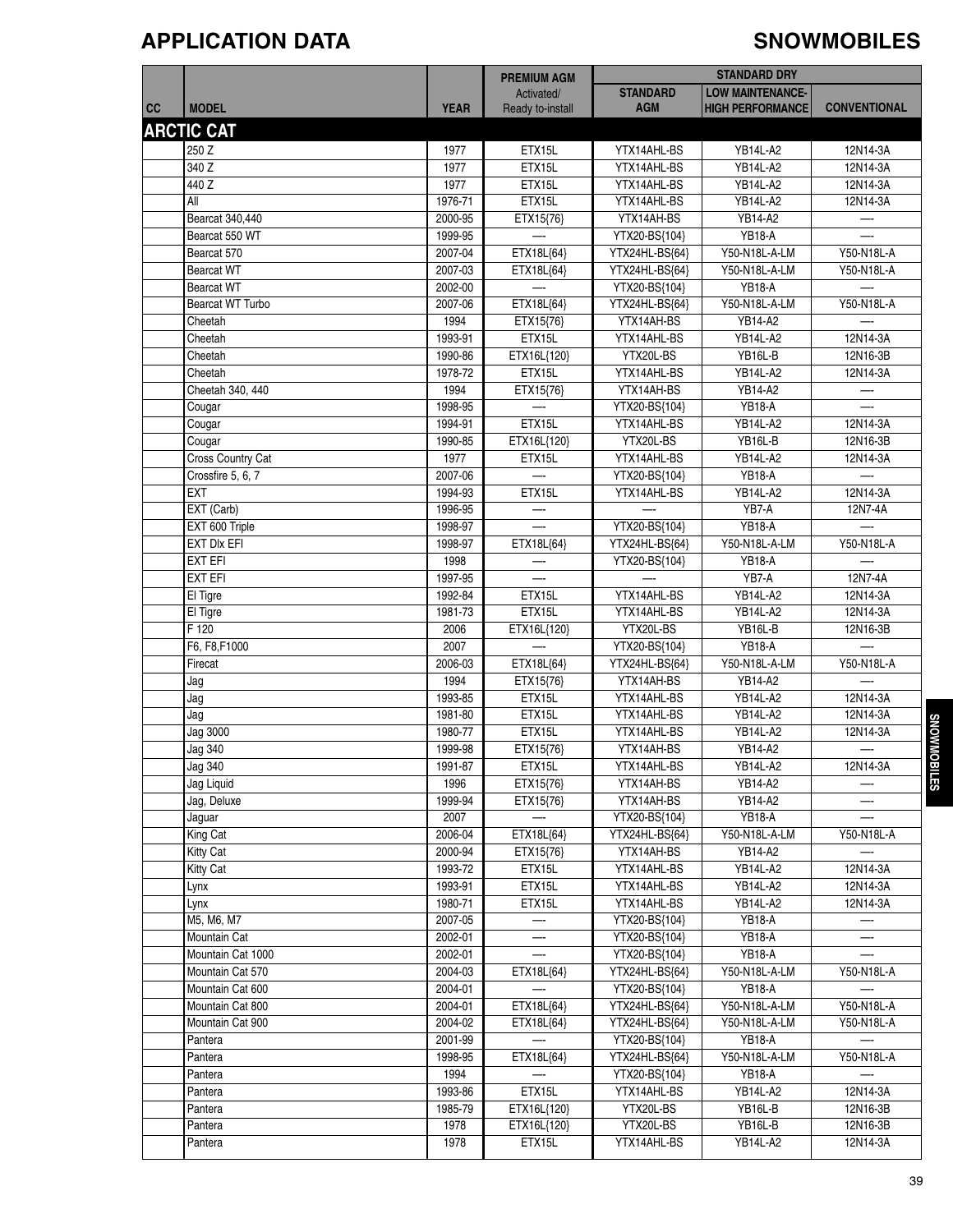#### **SNOWMOBILES**

#### **APPLICATION DATA**

|    |                               |                    | <b>PREMIUM AGM</b>             | <b>STANDARD DRY</b>             |                                                    |                     |
|----|-------------------------------|--------------------|--------------------------------|---------------------------------|----------------------------------------------------|---------------------|
| cc | <b>MODEL</b>                  | <b>YEAR</b>        | Activated/<br>Ready to-install | <b>STANDARD</b><br><b>AGM</b>   | <b>LOW MAINTENANCE-</b><br><b>HIGH PERFORMANCE</b> | <b>CONVENTIONAL</b> |
|    | <b>ARCTIC CAT (Continued)</b> |                    |                                |                                 |                                                    |                     |
|    | Pantera                       | 1977               | ETX16L{120}                    | YTX20L-BS                       | YB16L-B                                            | 12N16-3B            |
|    | Pantera                       | 1977               | ETX15L                         | YTX14AHL-BS                     | <b>YB14L-A2</b>                                    | 12N14-3A            |
|    | Pantera 550, 600              | 2005-02            |                                | YTX20-BS{104}                   | <b>YB18-A</b>                                      |                     |
|    | Pantera 580                   | 2001-99            |                                | YTX20-BS{104}                   | <b>YB18-A</b>                                      |                     |
|    | Pantera 800                   | 2004-02            | ETX18L{64}                     | YTX24HL-BS{64}                  | Y50-N18L-A-LM                                      | Y50-N18L-A          |
|    | Panther                       | 1996-94            | ETX15{76}                      | YTX14AH-BS                      | YB14-A2                                            |                     |
|    | Panther                       | 1993-89            | ETX15L                         | YTX14AHL-BS                     | <b>YB14L-A2</b>                                    | 12N14-3A            |
|    | Panther                       | 1988-84            | ETX16L{120}                    | YTX20L-BS                       | YB16L-B                                            | 12N16-3B            |
|    | Panther                       | 1981-79            | ETX16L{120}                    | YTX20L-BS                       | YB16L-B                                            | 12N16-3B            |
|    | Panther                       | 1978-71            | ETX15L                         | YTX14AHL-BS                     | <b>YB14L-A2</b>                                    | 12N14-3A            |
|    | Panther 340                   | 2000-98            | ETX15{76}                      | YTX14AH-BS                      | YB14-A2                                            |                     |
|    | Panther 370                   | 2007-04            | ETX15{76}                      | YTX14AH-BS                      | YB14-A2                                            |                     |
|    | Panther 370                   | 2001               | ETX15{76}                      | YTX14AH-BS                      | YB14-A2                                            |                     |
|    | Panther 440                   | 2003-97            | ETX15{76}                      | YTX14AH-BS                      | YB14-A2                                            |                     |
|    | Panther 550                   | 2001-97            |                                | YTX20-BS{104}                   | <b>YB18-A</b>                                      |                     |
|    | Panther 570, 660              | 2007-02            | ETX18L{64}                     | YTX24HL-BS{64}                  | Y50-N18L-A-LM                                      | Y50-N18L-A          |
|    | Powder Extreme, Special       | 2000-97            | —                              | YTX20-BS{104}                   | <b>YB18-A</b>                                      |                     |
|    | Prowler                       | 1994               |                                |                                 | YB7-A                                              | 12N7-4A             |
|    | Prowler                       | 1993-90            | ETX15L                         | YTX14AHL-BS                     | <b>YB14L-A2</b>                                    | 12N14-3A            |
|    | Prowler 2-Up                  | 1995               |                                | YTX20-BS{104}                   | <b>YB18-A</b>                                      |                     |
|    | <b>Prowler Special</b>        | 1992-91            |                                | YTX20-BS{104}                   | <b>YB18-A</b>                                      |                     |
|    | Puma                          | 1997-94            | ETX15{76}                      | YTX14AH-BS                      | YB14-A2                                            |                     |
|    | Puma                          | 1973-71            | ETX15L                         | YTX14AHL-BS                     | <b>YB14L-A2</b>                                    | 12N14-3A            |
|    | Sabercat 500                  | 2006-04            |                                | YTX20-BS{104}                   | <b>YB18-A</b>                                      |                     |
|    | Sabercat 600, 700             | 2006-04            | ETX18L{64}                     | YTX24HL-BS{64}                  | Y50-N18L-A-LM                                      | Y50-N18L-A          |
|    | Super Jag                     | 1992-89            | ETX15L                         | YTX14AHL-BS                     | YB14L-A2                                           | 12N14-3A            |
|    | T600 Turbo, Touring           | 2007-02            | ETX18L{64}                     | YTX24HL-BS{64}                  | Y50-N18L-A-LM                                      | Y50-N18L-A          |
|    | Thundercat<br>Trail 4-Stroke  | 2002-93<br>2003-02 | ETX18L{64}                     | YTX20-BS{104}<br>YTX24HL-BS{64} | <b>YB18-A</b><br>Y50-N18L-A-LM                     | Y50-N18L-A          |
|    | Trail Cat 3000                | 1980-79            | ETX15L                         | YTX14AHL-BS                     | <b>YB14L-A2</b>                                    | 12N14-3A            |
|    | Trail Cat 4000                | 1981               | ETX15L                         | YTX14AHL-BS                     | <b>YB14L-A2</b>                                    | 12N14-3A            |
|    | Triple Touring 600            | 2001-99            | ETX18L{64}                     | YTX24HL-BS{64}                  | Y50-N18L-A-LM                                      | Y50-N18L-A          |
|    | <b>VIP</b>                    | 1976-74            | ETX15L                         | YTX14AHL-BS                     | YB14L-A2                                           | 12N14-3A            |
|    | Wildcat                       | 1992-87            | ETX18L{64}                     | YTX24HL-BS{64}                  | Y50-N18L-A-LM                                      | Y50-N18L-A          |
|    | Wildcat 700                   | 1992-91            |                                |                                 | YB7-A                                              | 12N7-4A             |
|    | <b>Wildcat EFI</b>            | 1993               | ETX16L{120}                    | YTX20L-BS                       | YB16L-B                                            | 12N16-3B            |
|    | Wildcat MC, EFI               | 1996-94            |                                |                                 | YB7-A                                              | 12N7-4A             |
|    | <b>Wildcat Touring</b>        | 1996-95            |                                |                                 | YB7-A                                              | 12N7-4A             |
|    | Ζ                             | 2001-95            | ETX15{76}                      | YTX14AH-BS                      | YB14-A2                                            |                     |
|    | $\overline{Z}$ 570            | 2007-02            | ETX18L{64}                     | YTX24HL-BS{64}                  | Y50-N18L-A-LM                                      | Y50-N18L-A          |
|    | Z, 370, 440                   | 2007-02            | ETX15{76}                      | YTX14AH-BS                      | YB14-A2                                            |                     |
|    | ZL                            | 2001-00            |                                | YTX20-BS{104}                   | <b>YB18-A</b>                                      |                     |
|    | ZL 440,500                    | 2002               |                                | YTX20-BS{104}                   | <b>YB18-A</b>                                      |                     |
|    | ZL 440,500                    | 2000-97            | ETX15{76}                      | YTX14AH-BS                      | YB14-A2                                            |                     |
|    | ZL 550, 600                   | 2003-02            |                                | YTX20-BS{104}                   | <b>YB18-A</b>                                      |                     |
|    | ZL 800                        | 2003-02            | ETX18L{64}                     | YTX24HL-BS{64}                  | Y50-N18L-A-LM                                      | Y50-N18L-A          |
|    | ZR                            | 2001-99            |                                | YTX20-BS{104}                   | <b>YB18-A</b>                                      |                     |
|    | ZR 120                        | 2005-02            | ETX15{76}                      | YTX14AH-BS                      | YB14-A2                                            |                     |
|    | ZR 440                        | 2001               | ETX15{76}                      | YTX14AH-BS                      | YB14-A2                                            |                     |
|    | ZR 440                        | 1998-97            | ETX15{76}                      | YTX14AH-BS                      | YB14-A2                                            |                     |
|    | ZR 440                        | 1993               | ETX15L                         | YTX14AHL-BS                     | <b>YB14L-A2</b>                                    | 12N14-3A            |
|    | ZR 500, 600                   | 2003-00            |                                | YTX20-BS{104}                   | <b>YB18-A</b>                                      |                     |
|    | ZR 580                        | 1994               | $\overline{\phantom{0}}$       | YTX20-BS{104}                   | <b>YB18-A</b>                                      | —                   |
|    | ZR 700                        | 1994               |                                | YTX20-BS{104}                   | <b>YB18-A</b>                                      |                     |
|    | ZR 800, EFI                   | 2003-02            | ETX18L{64}                     | YTX24HL-BS{64}                  | Y50-N18L-A-LM                                      | Y50-N18L-A          |
|    | ZR 900                        | 2006-03            | ETX18L{64}                     | YTX24HL-BS{64}                  | Y50-N18L-A-LM                                      | Y50-N18L-A          |
|    | ZR EFI                        | 2002               | ETX15{76}                      | YTX14AH-BS                      | YB14-A2                                            |                     |

{64} Top and front terminal mounts only. {76} Shipped with 10mm adapter.

{104} Hold-down modifications may be necessary. Requires activation.

{120} Shipped with 20mm adapter. Hold-down modifications may be necessary.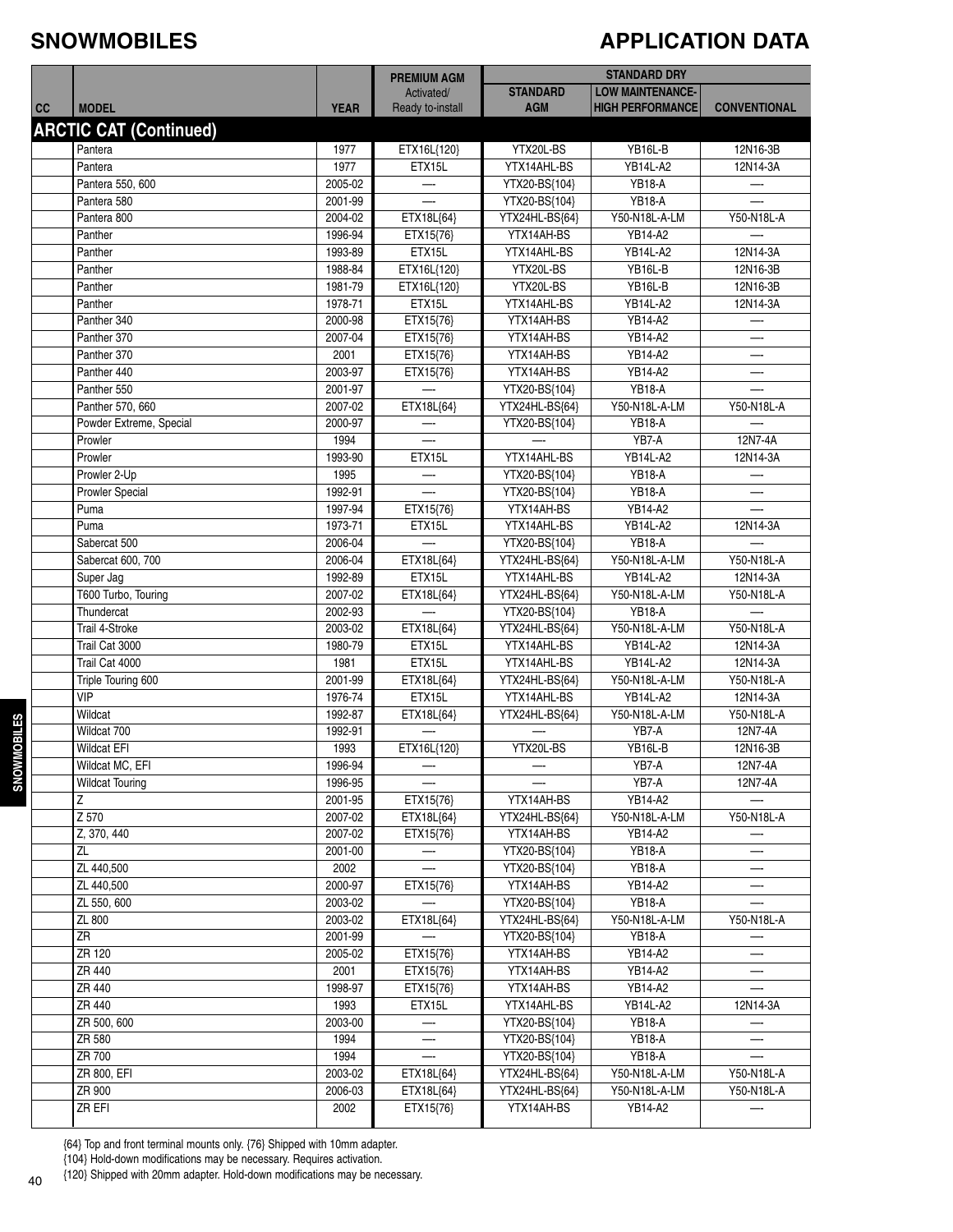### **APPLICATION DATA SNOWMOBILES**

|        |                                 |             | <b>PREMIUM AGM</b> | <b>STANDARD DRY</b> |                         |                     |
|--------|---------------------------------|-------------|--------------------|---------------------|-------------------------|---------------------|
|        |                                 |             | Activated/         | <b>STANDARD</b>     | <b>LOW MAINTENANCE-</b> |                     |
| cc     | <b>MODEL</b>                    | <b>YEAR</b> | Ready to-install   | <b>AGM</b>          | <b>HIGH PERFORMANCE</b> | <b>CONVENTIONAL</b> |
|        |                                 |             |                    |                     |                         |                     |
|        | <b>ARCTIC CAT (Continued)</b>   |             |                    |                     |                         |                     |
|        | ZR EFI                          | 1997-95     |                    |                     | YB7-A                   | 12N7-4A             |
|        | ZR EFI                          | 1994        | ETX15{76}          | YTX14AH-BS          | YB14-A2                 |                     |
|        | ZRT                             | 2002-95     |                    | YTX20-BS{104}       | <b>YB18-A</b>           |                     |
|        | <b>BOMBARDIER-SKI-DOO</b>       |             |                    |                     |                         |                     |
| 1500cc | <b>Elite 1500</b>               | 2006-04     | ETX30L             | YIX30L              | —                       |                     |
| 1000cc | All Models, CK3, 4-Stroke Types | 2006-03     | ETX18L{64}         | YTX24HL-BS{64}      | Y50-N18L-A-LM           | Y50-N18L-A          |
|        | Summit                          | 2006-05     |                    | YTX4L-BS            |                         |                     |
| 800cc  | Formula III 800                 | 2000-99     | ETX18L{64}         | YTX24HL-BS{64}      | Y50-N18L-A-LM           | Y50-N18L-A          |
|        | GSX, GTX                        | 2006-04     | ETX18L{64}         | YTX24HL-BS{64}      | Y50-N18L-A-LM           | Y50-N18L-A          |
|        | Grand Touring, Legend           | 2004-99     | ETX18L{64}         | YTX24HL-BS{64}      | Y50-N18L-A-LM           | Y50-N18L-A          |
|        | Mach Z                          | 1998-94     | ETX18L{64}         | YTX24HL-BS{64}      | Y50-N18L-A-LM           | Y50-N18L-A          |
|        | Summit X                        | 2006-01     | ETX18L{64}         | YTX24HL-BS{64}      | Y50-N18L-A-LM           | Y50-N18L-A          |
|        | <b>TNT 775</b>                  | 1972-70     | ETX18L{64}         | YTX24HL-BS{64}      | Y50-N18L-A-LM           | Y50-N18L-A          |
| 700cc  | Formula                         | 2001-96     | ETX18L{64}         | YTX24HL-BS{64}      | Y50-N18L-A-LM           | Y50-N18L-A          |
|        | Grand Touring, Legend           | 2004-94     | ETX18L{64}         | YTX24HL-BS{64}      | Y50-N18L-A-LM           | Y50-N18L-A          |
|        | Mach I                          | 2000-94     | ETX18L{64}         | YTX24HL-BS{64}      | Y50-N18L-A-LM           | Y50-N18L-A          |
|        | Summit 700                      | 2003-99     | ETX18L{64}         | YTX24HL-BS{64}      | Y50-N18L-A-LM           | Y50-N18L-A          |
| 670cc  | Formula <sub>Z</sub>            | 1999-93     | ETX18L{64}         | YTX24HL-BS{64}      | Y50-N18L-A-LM           | Y50-N18L-A          |
|        | Summit 670                      | 1999-95     | ETX18L{64}         | YTX24HL-BS{64}      | Y50-N18L-A-LM           | Y50-N18L-A          |
| 635cc  | Alpine                          | 1995-75     | ETX18L{64}         | YTX24HL-BS{64}      | Y50-N18L-A-LM           | Y50-N18L-A          |
|        | <b>TNT 640</b>                  | 1972-70     | ETX18L{64}         | YTX24HL-BS{64}      | Y50-N18L-A-LM           | Y50-N18L-A          |
| 600cc  | Expedition TUV 600              | 2006-05     | ETX18L{64}         | YTX24HL-BS{64}      | Y50-N18L-A-LM           | Y50-N18L-A          |
|        | Formula 600                     | 2001-97     | ETX18L{64}         | YTX24HL-BS{64}      | Y50-N18L-A-LM           | Y50-N18L-A          |
|        | GSX, GTX 600                    | 2006-04     | ETX18L{64}         | YTX24HL-BS{64}      | Y50-N18L-A-LM           | Y50-N18L-A          |
|        | Grand Touring, Legend           | 2004-00     | ETX18L{64}         | YTX24HL-BS{64}      | Y50-N18L-A-LM           | Y50-N18L-A          |
|        | Skandic, Summit                 | 2006-99     | ETX18L{64}         | YTX24HL-BS{64}      | Y50-N18L-A-LM           | Y50-N18L-A          |
| 583cc  | Formula, GT, MX, Summit         | 1999-89     | ETX18L{64}         | YTX24HL-BS{64}      | Y50-N18L-A-LM           | Y50-N18L-A          |
| 550cc  | Blizzard 9700                   | 1984        | ETX18L{64}         | YTX24HL-BS{64}      | Y50-N18L-A-LM           | Y50-N18L-A          |
|        | <b>Expedition Sport</b>         | 2006-05     | ETX18L{64}         | YTX24HL-BS{64}      | Y50-N18L-A-LM           | Y50-N18L-A          |
|        | GSX, GTX 550                    | 2006        | ETX18L{64}         | YTX24HL-BS{64}      | Y50-N18L-A-LM           | Y50-N18L-A          |
|        | Grand Touring 550               | 2003        | ETX18L{64}         | YTX24HL-BS{64}      | Y50-N18L-A-LM           | Y50-N18L-A          |
|        | Legend 550                      | 2004-03     | ETX18L{64}         | YTX24HL-BS{64}      | Y50-N18L-A-LM           | Y50-N18L-A          |
|        | Safari Grand Luxe               | 1986-84     | ETX18L{64}         | YTX24HL-BS{64}      | Y50-N18L-A-LM           | Y50-N18L-A          |
|        | Skandic, Summit 550             | 2006-03     | ETX18L{64}         | YTX24HL-BS{64}      | Y50-N18L-A-LM           | Y50-N18L-A          |
| 500cc  | Blizzard, Everest               | 1985-79     | ETX18L{64}         | YTX24HL-BS{64}      | Y50-N18L-A-LM           | Y50-N18L-A          |
|        | Escapade                        | 1989-87     | ETX18L{64}         | YTX24HL-BS{64}      | Y50-N18L-A-LM           | Y50-N18L-A          |
|        | Formula 500                     | 2001-85     | ETX18L{64}         | YTX24HL-BS{64}      | Y50-N18L-A-LM           | Y50-N18L-A          |
|        | GSX, GTX 500 Sport              | 2006-04     | ETX18L{64}         | YTX24HL-BS{64}      | Y50-N18L-A-LM           | Y50-N18L-A          |
|        | Grand Touring 500               | 2003-97     | ETX18L{64}         | YTX24HL-BS{64}      | Y50-N18L-A-LM           | Y50-N18L-A          |
|        | Legend 500                      | 2004-02     | ETX18L{64}         | YTX24HL-BS{64}      | Y50-N18L-A-LM           | Y50-N18L-A          |
|        | Nordic 60                       | 1991-87     | ETX18L{64}         | YTX24HL-BS{64}      | Y50-N18L-A-LM           | Y50-N18L-A          |
|        | Safari, Skandic                 | 2003-87     | ETX18L{64}         | YTX24HL-BS{64}      | Y50-N18L-A-LM           | Y50-N18L-A          |
|        | <b>Stratos</b>                  | 1988-87     | ETX18L{64}         | YTX24HL-BS{64}      | Y50-N18L-A-LM           | Y50-N18L-A          |
|        | Summit, Touring                 | 2002-95     | ETX18L{64}         | YTX24HL-BS{64}      | Y50-N18L-A-LM           | Y50-N18L-A          |
| 470cc  | Elite                           | 1982-78     | ETX18L{64}         | YTX24HL-BS{64}      | Y50-N18L-A-LM           | Y50-N18L-A          |
|        | Elite                           | 1975        | ETX18L{64}         | YTX24HL-BS{64}      | Y50-N18L-A-LM           | Y50-N18L-A          |
|        | Grand Touring 470               | 1995        | ETX18L{64}         | YTX24HL-BS{64}      | Y50-N18L-A-LM           | Y50-N18L-A          |
|        | <b>MX XTC</b>                   | 1991        | ETX18L{64}         | YTX24HL-BS{64}      | Y50-N18L-A-LM           | Y50-N18L-A          |
|        | Safari GLX                      | 1992-90     | ETX18L{64}         | YTX24HL-BS{64}      | Y50-N18L-A-LM           | Y50-N18L-A          |
|        | Summit 470                      | 1994        |                    |                     | Y50-N18L-A-LM           |                     |
|        | All Models                      |             | ETX18L{64}         | YTX24HL-BS{64}      |                         | Y50-N18L-A          |
| 440cc  |                                 | 1980        | ETX15L             | YTX14AHL-BS         | <b>YB14L-A2</b>         | 12N14-3A            |
|        | Blizzard, Everest               | 1983-77     | ETX18L{64}         | YTX24HL-BS{64}      | Y50-N18L-A-LM           | Y50-N18L-A          |
|        | Blizzard, Everest               | 1975        | ETX18L{64}         | YTX24HL-BS{64}      | Y50-N18L-A-LM           | Y50-N18L-A          |
|        | Nordic 50                       | 1991-87     | ETX18L{64}         | YTX24HL-BS{64}      | Y50-N18L-A-LM           | Y50-N18L-A          |
|        | Safari                          | 1992-90     | ETX18L{64}         | YTX24HL-BS{64}      | Y50-N18L-A-LM           | Y50-N18L-A          |
|        | Safari                          | 1986-84     | ETX18L{64}         | YTX24HL-BS{64}      | Y50-N18L-A-LM           | Y50-N18L-A          |
|        | Skandic 440                     | 2006-01     | ETX18L{64}         | YTX24HL-BS{64}      | Y50-N18L-A-LM           | Y50-N18L-A          |
|        | <b>TNT 440</b>                  | 1978-71     | ETX18L{64}         | YTX24HL-BS{64}      | Y50-N18L-A-LM           | Y50-N18L-A          |
|        | Touring LE                      | 2000-95     | ETX18L{64}         | YTX24HL-BS{64}      | Y50-N18L-A-LM           | Y50-N18L-A          |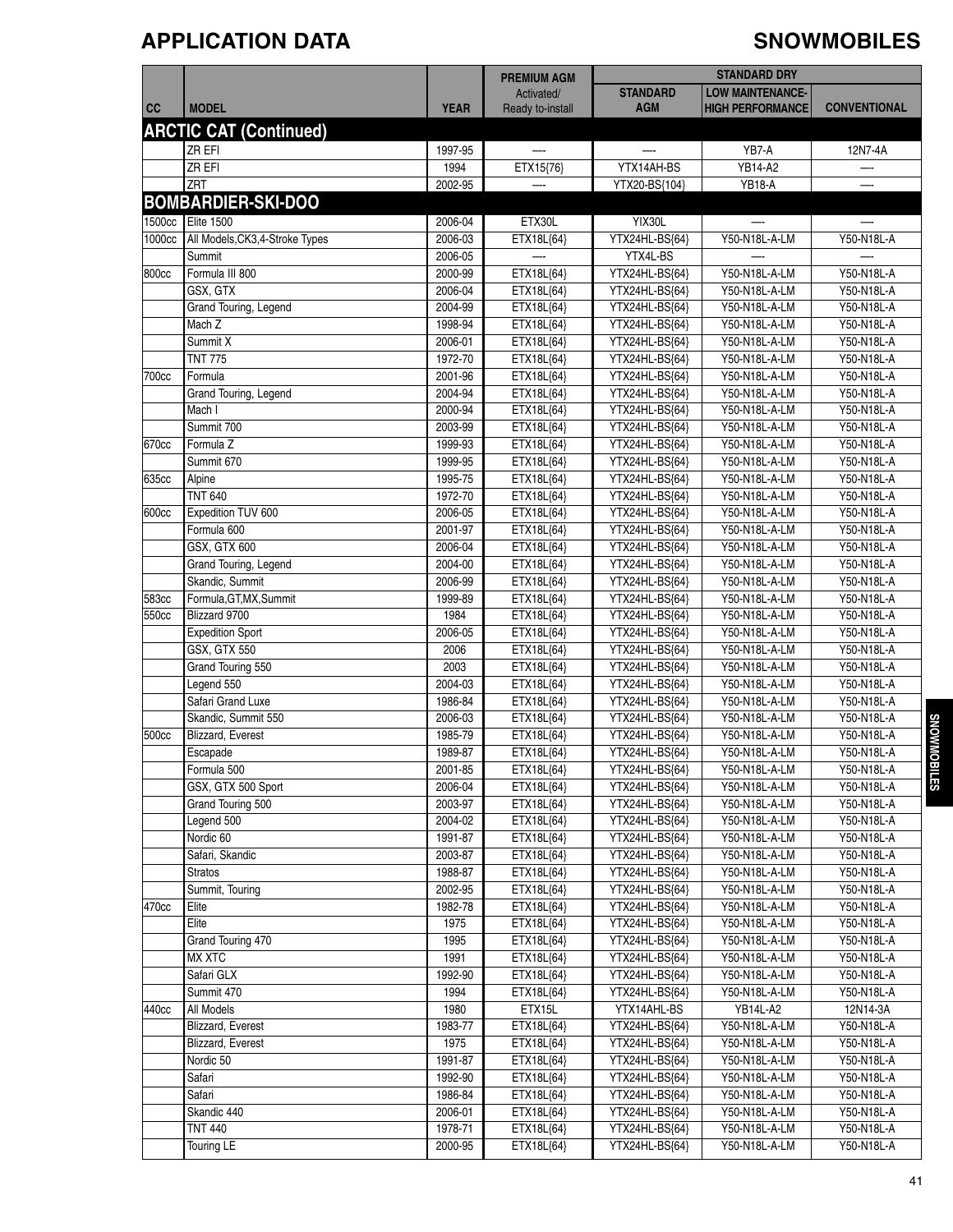#### **SNOWMOBILES**

#### **APPLICATION DATA**

|                |                                       |             | <b>PREMIUM AGM</b> | <b>STANDARD DRY</b> |                         |                     |
|----------------|---------------------------------------|-------------|--------------------|---------------------|-------------------------|---------------------|
|                |                                       |             | Activated/         | <b>STANDARD</b>     | <b>LOW MAINTENANCE-</b> |                     |
| cc             | <b>MODEL</b>                          | <b>YEAR</b> | Ready to-install   | <b>AGM</b>          | <b>HIGH PERFORMANCE</b> | <b>CONVENTIONAL</b> |
|                | <b>BOMBARDIER-SKI-DOO (Continued)</b> |             |                    |                     |                         |                     |
| 400cc          | Everest 400                           | 1975        | ETX18L{64}         | YTX24HL-BS{64}      | Y50-N18L-A-LM           | Y50-N18L-A          |
|                | <b>TNT 400</b>                        | 1974-70     | ETX18L{64}         | YTX24HL-BS{64}      | Y50-N18L-A-LM           | Y50-N18L-A          |
| 380cc          | Citation 4500                         | 1983-80     | ETX18L{64}         | YTX24HL-BS{64}      | Y50-N18L-A-LM           | Y50-N18L-A          |
|                | Formula 380                           | 2001-94     | ETX18L{64}         | YTX24HL-BS{64}      | Y50-N18L-A-LM           | Y50-N18L-A          |
|                | Formula 380                           | 1990-85     | ETX18L{64}         | YTX24HL-BS{64}      | Y50-N18L-A-LM           | Y50-N18L-A          |
|                | GSX, GTX 380                          | 2006        | ETX18L{64}         | YTX24HL-BS{64}      | Y50-N18L-A-LM           | Y50-N18L-A          |
|                | Grand Touring 380                     | 2003-95     | ETX18L{64}         | YTX24HL-BS{64}      | Y50-N18L-A-LM           | Y50-N18L-A          |
|                | Legend 380                            | 2004-02     | ETX18L{64}         | YTX24HL-BS{64}      | Y50-N18L-A-LM           | Y50-N18L-A          |
|                | Nordik                                | 1983-82     | ETX18L{64}         | YTX24HL-BS{64}      | Y50-N18L-A-LM           | Y50-N18L-A          |
|                | Safari, Skandic                       | 2000-82     | ETX18L{64}         | YTX24HL-BS{64}      | Y50-N18L-A-LM           | Y50-N18L-A          |
| 340cc          | All Models                            | 1980-70     | ETX18L{64}         | YTX24HL-BS{64}      | Y50-N18L-A-LM           | Y50-N18L-A          |
| 300cc          | All Models                            | 1979-70     | ETX18L{64}         | YTX24HL-BS{64}      | Y50-N18L-A-LM           | Y50-N18L-A          |
|                | Freestyle                             | 2006        | ETX18L{64}         | YTX24HL-BS{64}      | Y50-N18L-A-LM           | Y50-N18L-A          |
|                | Tundra                                | 2006-03     | ETX18L{64}         | YTX24HL-BS{64}      | Y50-N18L-A-LM           | Y50-N18L-A          |
| 270cc          | All Models                            | 2004-86     | ETX18L{64}         | YTX24HL-BS{64}      | Y50-N18L-A-LM           | Y50-N18L-A          |
|                | All Models                            | 1983        | ETX18L{64}         | YTX24HL-BS{64}      | Y50-N18L-A-LM           | Y50-N18L-A          |
|                | All Models                            | 1981        | ETX18L{64}         | YTX24HL-BS{64}      | Y50-N18L-A-LM           | Y50-N18L-A          |
| 250cc          | All Models                            | 1996-81     | ETX18L{64}         | YTX24HL-BS{64}      | Y50-N18L-A-LM           | Y50-N18L-A          |
|                | All Models                            | 1979-75     | ETX18L{64}         | YTX24HL-BS{64}      | Y50-N18L-A-LM           | Y50-N18L-A          |
| All            | <b>ZX Types</b>                       | 2007-02     | ETX20L             | YTX20L-BS           |                         |                     |
|                | <b>ZX Types</b>                       | 2001-99     |                    | YTX15L-BS           |                         |                     |
|                | <b>ZX Types</b>                       | 1998-94     | ETX18L{64}         | YTX24HL-BS{64}      | Y50-N18L-A-LM           | Y50-N18L-A          |
|                | <b>KAWASAKI</b>                       |             |                    |                     |                         |                     |
| 550cc          | <b>All Models</b>                     | 1982        | ETX18L{64}         | YTX24HL-BS{64}      | Y50-N18L-A-LM           | Y50-N18L-A          |
| 440cc          | All Models                            | 1982-77     | ETX18L{64}         | YTX24HL-BS{64}      | Y50-N18L-A-LM           | Y50-N18L-A          |
| 340cc          | All Models                            | 1981-77     | ETX18L{64}         | YTX24HL-BS{64}      | Y50-N18L-A-LM           | Y50-N18L-A          |
| <b>POLARIS</b> |                                       |             |                    |                     |                         |                     |
|                |                                       |             |                    |                     |                         |                     |
| 900cc          | 900 Fusion, Switchback                | 2006-05     | ETX15{122}         | YTX14AH-BS{72}      | YB14A-A2                |                     |
|                | <b>900 RMK</b>                        | 2006-05     | ETX15{122}         | YTX14AH-BS{72}      | YB14A-A2                |                     |
| 800cc          | Indy 800, Classic, Touring, XC        | 2005-94     | ETX15{122}         | YTX14AH-BS{72}      | YB14A-A2                |                     |
| 750cc          | FS,FST                                | 2006        | ETX20L             | YTX20L-BS           |                         |                     |
|                | Indy Storm                            | 1993        | ETX15{122}         | YTX14AH-BS{72}      | YB14A-A2                |                     |
| 700cc          | Indy Classic, Touring, XC             | 2006-96     | ETX15{122}         | YTX14AH-BS{72}      | YB14A-A2                |                     |
| 650cc          | Indy 650                              | 1992        | ETX15{122}         | YTX14AH-BS{72}      | YB14A-A2                |                     |
|                | Indy, RXL                             | 1997-92     |                    |                     | YB9A-A                  |                     |
|                | Indv.Trail. Widetrack                 | 1991-88     | ETX18L{64}         | YTX24HL-BS{64}      | Y50-N18L-A-LM           | Y50-N18L-A          |
| 600cc          | Indy Classic, Touring, XC             | 2006-93     | ETX15{122}         | YTX14AH-BS{72}      | YB14A-A2                |                     |
|                | Indy, RXL                             | 1996        |                    |                     | YB9A-A                  |                     |
|                | Indy, Trail, Widetrack                | 1987-82     | ETX18L{64}         | YTX24HL-BS{64}      | Y50-N18L-A-LM           | Y50-N18L-A          |
| 550cc          | Indy 550, Classic, Sport, Touring     | 2006-99     | ETX15{122}         | YTX14AH-BS{72}      | <b>YB14A-A2</b>         |                     |
| 500cc          | 500 Classic                           | 2006-01     | ETX15{122}         | YTX14AH-BS{72}      | <b>YB14A-A2</b>         | —-                  |
|                | 500 Edge                              | 2004        | ETX15{122}         | YTX14AH-BS{72}      | YB14A-A2                |                     |
|                | 500 XC                                | 2006-99     | ETX15{122}         | YTX14AH-BS{72}      | YB14A-A2                |                     |
|                | Centurion                             | 1980        | ETX15{122}         | YTX14AH-BS{72}      | YB14A-A2                |                     |
|                | Indy 500, Classic                     | 2006-92     | ETX15{122}         | YTX14AH-BS{72}      | YB14A-A2                |                     |
|                | Indy, RXL                             | 1997-92     |                    |                     | YB9A-A                  |                     |
|                | Indy, Trail, Widetrack                | 2006-86     | ETX18L{64}         | YTX24HL-BS{64}      | Y50-N18L-A-LM           | Y50-N18L-A          |
| 440cc          | 440 Pro X                             | 2005-04     | ETX15{122}         | YTX14AH-BS{72}      | YB14A-A2                |                     |
|                | Galaxy 440                            | 1980        | ETX15{122}         | YTX14AH-BS{72}      | YB14A-A2                |                     |
|                | Indy, Sport, Trail, Transport         | 2003-92     | ETX15{122}         | YTX14AH-BS{72}      | YB14A-A2                |                     |
|                | Indy, Trail, Widetrack                | 1991        | ETX18L{64}         | YTX24HL-BS{64}      | Y50-N18L-A-LM           | Y50-N18L-A          |
|                | Indy, Trail, Widetrack                | 1989-82     | ETX18L{64}         | YTX24HL-BS{64}      | Y50-N18L-A-LM           | Y50-N18L-A          |
|                | Sprint, Star                          | 1985        | ETX16{120}         |                     | Y60-N24-A               |                     |
| 400cc          | Indy, Trail, Widetrack                | 1991-85     | ETX18L{64}         | YTX24HL-BS{64}      | Y50-N18L-A-LM           | Y50-N18L-A          |
| 340cc          | 340 Classic, Edge, Touring            | 2006-03     | ETX15{122}         | YTX14AH-BS{72}      | YB14A-A2                |                     |
|                | Apollo                                | 1980        | ETX15{122}         | YTX14AH-BS{72}      | YB14A-A2                |                     |
|                | Galaxy 340                            | 1980        | ETX15{122}         | YTX14AH-BS{72}      | YB14A-A2                |                     |

{64} Top and front terminal mounts only. {72} Includes 10mm spacer for additional height required in replacing YB14A-A1 and YB14A-A2.

{75} Shipped with 17mm adapter. {120} Shipped with 20mm adapter. Hold-down modifications may be necessary.

{122} Shipped with 10mm adapter.Hold-down modifications may be necessary.

**SNO W M OBILES**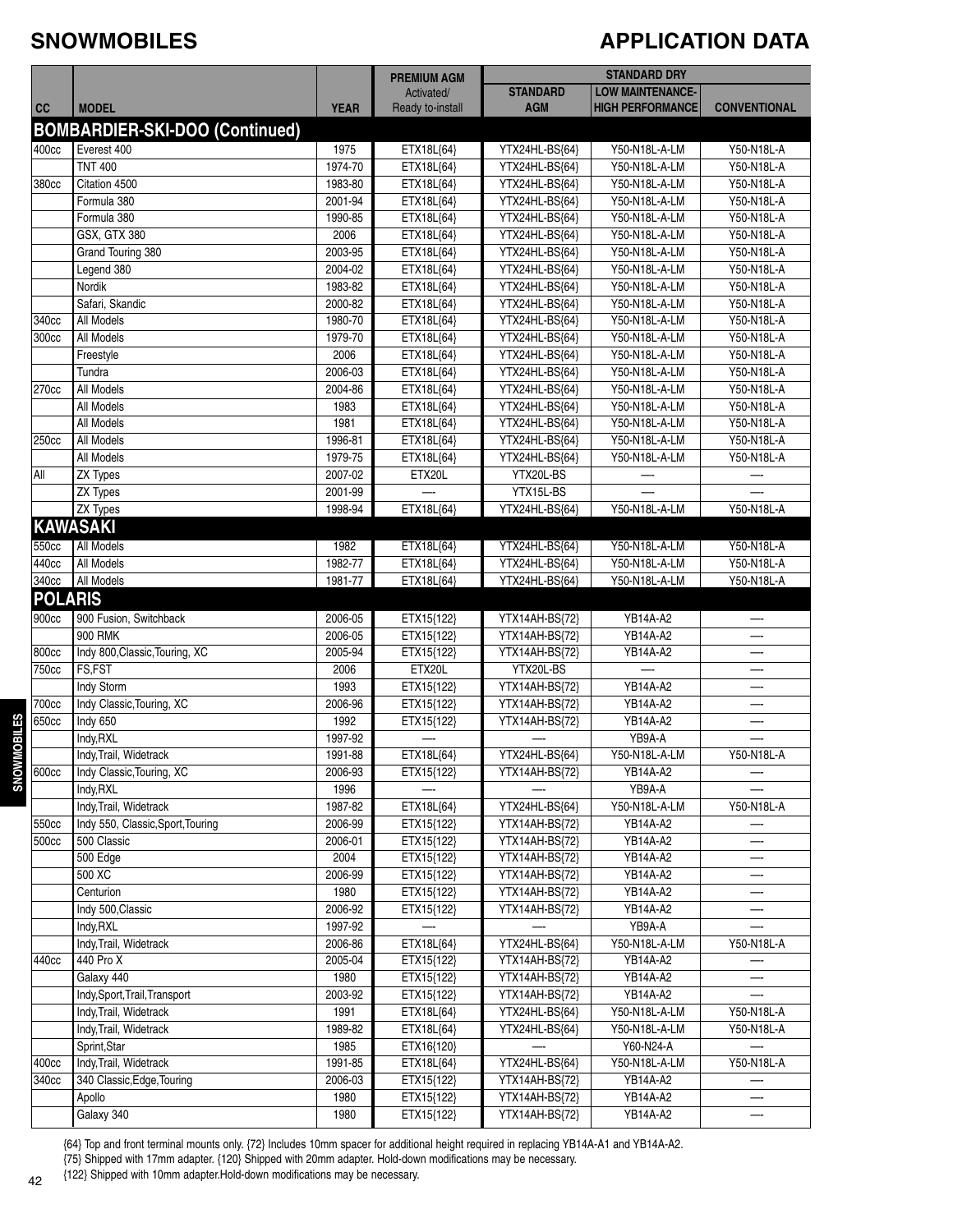### **APPLICATION DATA SNOWMOBILES**

|                   |                                            |                    | <b>PREMIUM AGM</b>             |                               | <b>STANDARD DRY</b>                                |                          |
|-------------------|--------------------------------------------|--------------------|--------------------------------|-------------------------------|----------------------------------------------------|--------------------------|
| cc                | <b>MODEL</b>                               | <b>YEAR</b>        | Activated/<br>Ready to-install | <b>STANDARD</b><br><b>AGM</b> | <b>LOW MAINTENANCE-</b><br><b>HIGH PERFORMANCE</b> | <b>CONVENTIONAL</b>      |
|                   | <b>POLARIS (Continued)</b>                 |                    |                                |                               |                                                    |                          |
| 340cc             | Indy, Indy Lite                            | 2003-92            | ETX15{122}                     | YTX14AH-BS{72}                | YB14A-A2                                           |                          |
|                   | Indy, Trail, Widetrack                     | 1991-88            | ETX18L{64}                     | YTX24HL-BS{64}                | Y50-N18L-A-LM                                      | Y50-N18L-A               |
|                   | Indy, Trail, Widetrack                     | 1983-82            | ETX18L{64}                     | YTX24HL-BS{64}                | Y50-N18L-A-LM                                      | Y50-N18L-A               |
|                   | Sprint, Star                               | 1990-86            | ETX16{120}                     |                               | Y60-N24-A                                          |                          |
|                   | TX, C, L                                   | 1980               | ETX18L{64}                     | YTX24HL-BS{64}                | Y50-N18L-A-LM                                      | Y50-N18L-A               |
| 250cc             | Gemini 250                                 | 1980               | ETX15{122}                     | YTX14AH-BS{72}                | YB14A-A2                                           |                          |
|                   | Indy StarLite                              | 1995-92            | ETX15{122}                     | YTX14AH-BS{72}                | YB14A-A2                                           |                          |
|                   | Indy, Trail, Widetrack                     | 1991               | ETX18L{64}                     | YTX24HL-BS{64}                | Y50-N18L-A-LM                                      | Y50-N18L-A               |
|                   | Sprint, Star                               | 1984-82            | ETX16{120}                     |                               | Y60-N24-A                                          |                          |
| 120 <sub>cc</sub> | 120 Pro X                                  | 2006               | ETX20L                         | YTX20L-BS                     |                                                    |                          |
|                   | 120 Pro X                                  | 2005-04            | ETX15{122}                     | YTX14AH-BS{72}                | YB14A-A2                                           |                          |
|                   | Indy 120                                   | 2003-00            | ETX15{122}                     | YTX14AH-BS{72}                | YB14A-A2                                           | $\overline{\phantom{0}}$ |
|                   | <b>SCORPION</b>                            |                    |                                |                               |                                                    |                          |
| 440cc             | Sting 440                                  | 1980               | ETX15L                         | YTX14AHL-BS                   | <b>YB14L-A2</b>                                    | 12N14-3A                 |
|                   | Whip 440                                   | 1980               | ETX15L                         | YTX14AHL-BS                   | <b>YB14L-A2</b>                                    | 12N14-3A                 |
| 400cc             | Sting 400                                  | 1980               | ETX15L                         | YTX14AHL-BS                   | <b>YB14L-A2</b>                                    | 12N14-3A                 |
| 340cc             | Whip 340                                   | 1980               | ETX15L                         | YTX14AHL-BS                   | YB14L-A2                                           | 12N14-3A                 |
| 290cc             | Lil' Whip                                  | 1980               | ETX15L                         | YTX14AHL-BS                   | YB14L-A2                                           | 12N14-3A                 |
| YAMAHA            |                                            |                    |                                |                               |                                                    |                          |
| 1000cc Apex       |                                            | 2008-06            | ETX14{75}                      | YTX14-BS                      |                                                    |                          |
|                   | Attak                                      | 2006               | ETX16L{120}                    | YTX20L-BS                     | YB16L-B                                            | 12N16-3B                 |
|                   | Nytro                                      | 2006               | ETX16L{120}                    | YTX20L-BS                     | YB16L-B                                            | 12N16-3B                 |
|                   | RS Rage, Vector, Venture                   | 2006               | ETX16L{120}                    | YTX20L-BS                     | YB16L-B                                            | 12N16-3B                 |
|                   | RS Rage, Vector, Venture                   | 2005               | ETX20L                         | YTX20L-BS                     |                                                    |                          |
|                   | <b>RX1000R, RX</b>                         | 2005-03            | ETX20L                         | YTX20L-BS                     |                                                    |                          |
| 800cc             | <b>VK Professional</b><br>Mountain Max 800 | 2006<br>1997       | ETX16L{120}                    | YTX20L-BS<br>YTX24HL-BS{64}   | YB16L-B<br>Y50-N18L-A-LM                           | 12N16-3B<br>Y50-N18L-A   |
|                   | <b>VX800 V-Max</b>                         | 1996-95            | ETX18L{64}<br>ETX18L{64}       | YTX24HL-BS{64}                | Y50-N18L-A-LM                                      | Y50-N18L-A               |
| 750cc             | <b>VX750 V-Max</b>                         | 1998-92            | ETX18L{64}                     | YTX24HL-BS{64}                | Y50-N18L-A-LM                                      | Y50-N18L-A               |
| 700cc             | Mountain Max 700                           | 2004-97            | ETX18L{64}                     | YTX24HL-BS{64}                | Y50-N18L-A-LM                                      | Y50-N18L-A               |
|                   | SX, SXV                                    | 2006-98            | ETX18L{64}                     | YTX24HL-BS{64}                | Y50-N18L-A-LM                                      | Y50-N18L-A               |
|                   | VT700 Venture                              | 2004-98            | ETX18L{64}                     | YTX24HL-BS{64}                | Y50-N18L-A-LM                                      | Y50-N18L-A               |
|                   | VX700 V-Max, DeLuxe                        | 2002-98            | ETX18L{64}                     | YTX24HL-BS{64}                | Y50-N18L-A-LM                                      | Y50-N18L-A               |
| 600cc             | Mountain Max 600                           | 2002-99            | ETX18L{64}                     | YTX24HL-BS{64}                | Y50-N18L-A-LM                                      | Y50-N18L-A               |
|                   | Mountain Max 600                           | 1998-97            |                                |                               | YB16AL-A2                                          |                          |
|                   | <b>SRX600</b>                              | 1999               | ETX18L{64}                     | YTX24HL-BS{64}                | Y50-N18L-A-LM                                      | Y50-N18L-A               |
|                   | SRX600                                     | 1998               |                                |                               | YB16AL-A2                                          |                          |
|                   | SX, SXV                                    | 2006-00            | ETX18L{64}                     | YTX24HL-BS{64}                | Y50-N18L-A-LM                                      | Y50-N18L-A               |
|                   | VT600 Venture                              | 2006-99            | ETX18L{64}                     | YTX24HL-BS{64}                | Y50-N18L-A-LM                                      | Y50-N18L-A               |
|                   | VT600 Venture                              | 1998-97            |                                |                               | YB16AL-A2                                          |                          |
|                   | <b>VX600 V-Max</b>                         | 2003-99            | ETX18L{64}                     | YTX24HL-BS{64}                | Y50-N18L-A-LM                                      | Y50-N18L-A               |
|                   | VX600 V-Max, LE, DX, ST, XT                | 1998-94            |                                |                               | YB16AL-A2                                          |                          |
| 570cc             | EX570 Exciter, II                          | 1993-87            |                                |                               | YB16AL-A2                                          |                          |
| 535cc             | Excel V                                    | 1980               | ETX18L{64}                     | YTX24HL-BS{64}                | Y50-N18L-A-LM                                      | Y50-N18L-A               |
|                   | <b>SRV 540</b>                             | 1991-82            |                                |                               | YB16AL-A2                                          |                          |
|                   | <b>SRV 540</b>                             | 1981-80            | ETX15L                         | YTX14AHL-BS                   | <b>YB14L-A2</b>                                    | 12N14-3A                 |
|                   | VK540E II, III<br>XL540 XLV                | 2005-83<br>1990-85 |                                |                               | YB16AL-A2<br>YB16AL-A2                             |                          |
|                   | SX, SXV                                    |                    |                                | YTX24HL-BS{64}                | Y50-N18L-A-LM                                      | Y50-N18L-A               |
| 500cc             | SX, SXV                                    | 2001-00<br>1982    | ETX18L{64}                     |                               | YB16AL-A2                                          |                          |
|                   | VT500 Venture                              | 2001-97            |                                |                               | YB16AL-A2                                          |                          |
|                   | VX500 V-Max                                | 2001-94            | —-                             |                               | YB16AL-A2                                          | L.                       |
| 485cc             | PZ480E Phazer Deluxe, LE, S, II            | 1998-84            | ETX15L                         | YTX14AHL-BS                   | <b>YB14L-A2</b>                                    | 12N14-3A                 |
|                   | PZ500 Phazer                               | 2001-98            |                                |                               | YB16AL-A2                                          |                          |
|                   | VT480 VentureGT, XL                        | 1998-91            | ETX15L                         | YTX14AHL-BS                   | <b>YB14L-A2</b>                                    | 12N14-3A                 |
| 440cc             | Enticer 440                                | 1980               | ETX15L                         | YTX14AHL-BS                   | YB14L-A2                                           | 12N14-3A                 |
|                   | Exciter 440                                | 1981               | ETX15L                         | YTX14AHL-BS                   | YB14L-A2                                           | 12N14-3A                 |
|                   | Exciter 440                                | 1976               | ETX18L{64}                     | YTX24HL-BS{64}                | Y50-N18L-A-LM                                      | Y50-N18L-A               |
|                   |                                            |                    |                                |                               |                                                    |                          |

**SNO W M OBILES**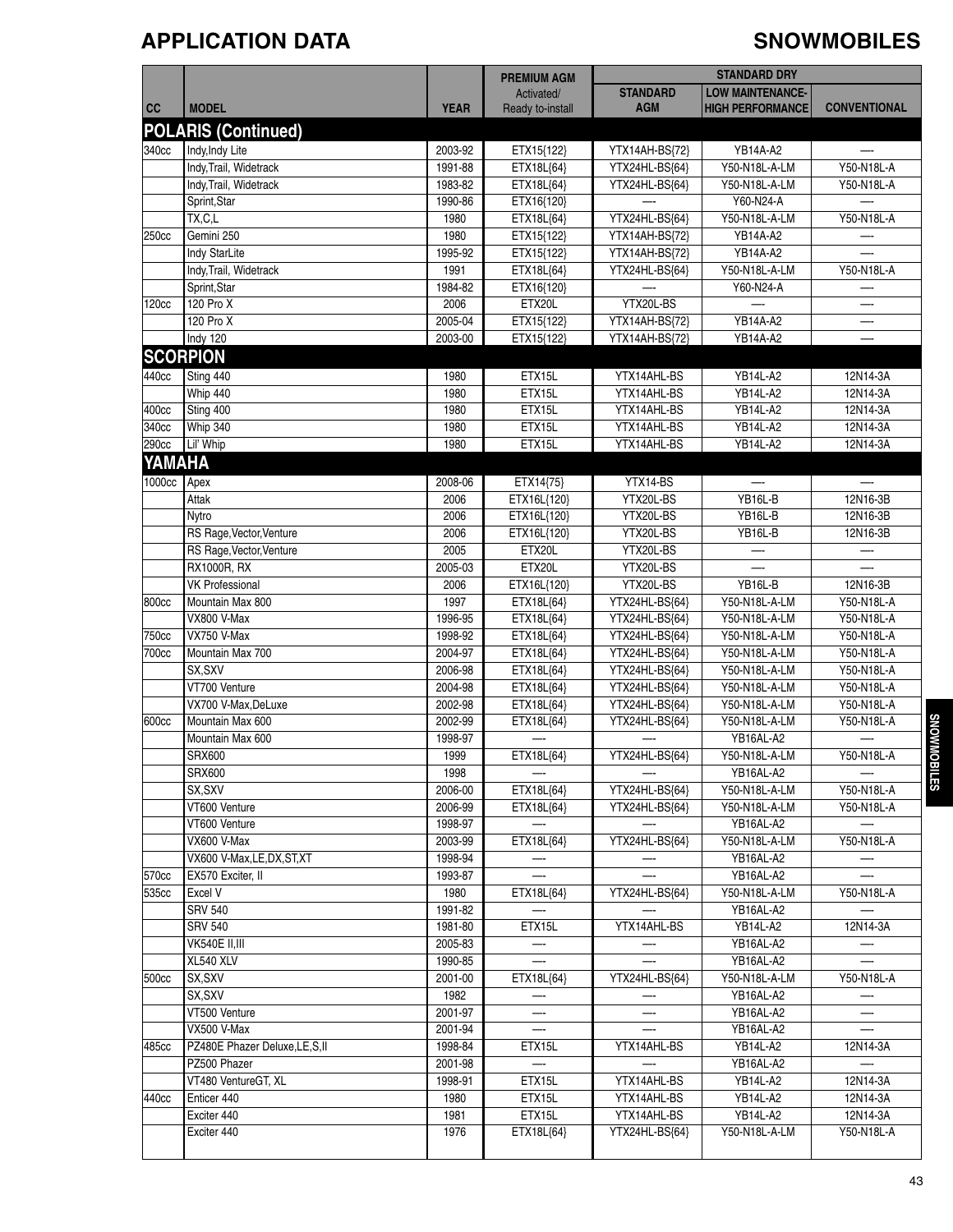#### **SNOWMOBILES**

#### **APPLICATION DATA**

|              |                           |             | <b>PREMIUM AGM</b>             |                               | <b>STANDARD DRY</b>                                |                     |
|--------------|---------------------------|-------------|--------------------------------|-------------------------------|----------------------------------------------------|---------------------|
| cc           | <b>MODEL</b>              | <b>YEAR</b> | Activated/<br>Ready to-install | <b>STANDARD</b><br><b>AGM</b> | <b>LOW MAINTENANCE-</b><br><b>HIGH PERFORMANCE</b> | <b>CONVENTIONAL</b> |
|              | <b>YAMAHA (Continued)</b> |             |                                |                               |                                                    |                     |
| 440cc        | GP440                     | 1977-76     | ETX18L{64}                     | YTX24HL-BS{64}                | Y50-N18L-A-LM                                      | Y50-N18L-A          |
|              | Prestige 440              | 1976        | ETX18L{64}                     | YTX24HL-BS{64}                | Y50-N18L-A-LM                                      | Y50-N18L-A          |
|              | SS.SRX                    | 1981-80     | ETX15L                         | YTX14AHL-BS                   | YB14L-A2                                           | 12N14-3A            |
|              | SS, SRX                   | 1979-76     | ETX18L{64}                     | YTX24HL-BS{64}                | Y50-N18L-A-LM                                      | Y50-N18L-A          |
| 410cc        | ET410TR Enticer           | 2004-02     | ETX18L{64}                     | YTX24HL-BS{64}                | Y50-N18L-A-LM                                      | Y50-N18L-A          |
|              | ET410TR Enticer           | 1995-89     | ETX18L{64}                     | YTX24HL-BS{64}                | Y50-N18L-A-LM                                      | Y50-N18L-A          |
| 340cc        | CS340 Ovation             | 1999-89     | ETX15L                         | YTX14AHL-BS                   | <b>YB14L-A2</b>                                    | 12N14-3A            |
|              | <b>EC340E</b>             | 1981        | ETX15L                         | YTX14AHL-BS                   | <b>YB14L-A2</b>                                    | 12N14-3A            |
|              | ET340 Enticer             | 1988-82     | ETX15L                         | YTX14AHL-BS                   | <b>YB14L-A2</b>                                    | 12N14-3A            |
|              | ET340 Enticer             | 1980        | ETX15L                         | YTX14AHL-BS                   | <b>YB14L-A2</b>                                    | 12N14-3A            |
|              | ET340 Enticer             | 1979        | ETX18L{64}                     | YTX24HL-BS{64}                | Y50-N18L-A-LM                                      | Y50-N18L-A          |
|              | ET340 Enticer             | 1978        | ETX15L                         | YTX14AHL-BS                   | <b>YB14L-A2</b>                                    | 12N14-3A            |
|              | EX340 Excel, III          | 1988-83     | ETX15L                         | YTX14AHL-BS                   | <b>YB14L-A2</b>                                    | 12N14-3A            |
|              | EX340 Excel, III          | 1979        | ETX15L                         | YTX14AHL-BS                   | <b>YB14L-A2</b>                                    | 12N14-3A            |
|              | Exciter 340               | 1976        | ETX18L{64}                     | YTX24HL-BS{64}                | Y50-N18L-A-LM                                      | Y50-N18L-A          |
|              | GS340                     | 1977-76     | ETX18L{64}                     | YTX24HL-BS{64}                | Y50-N18L-A-LM                                      | Y50-N18L-A          |
|              | <b>SRX340</b>             | 1976        | ETX18L{64}                     | YTX24HL-BS{64}                | Y50-N18L-A-LM                                      | Y50-N18L-A          |
| 300cc        | CF300 Inviter             | 1990-86     |                                |                               | YB16AL-A2                                          |                     |
|              | ET300 Enticer             | 1984-83     | ETX15L                         | YTX14AHL-BS                   | <b>YB14L-A2</b>                                    | 12N14-3A            |
|              | ET300 Enticer             | 1981-80     | ETX15L                         | YTX14AHL-BS                   | <b>YB14L-A2</b>                                    | 12N14-3A            |
|              | ET300 Enticer             | 1979        | ETX18L{64}                     | YTX24HL-BS{64}                | Y50-N18L-A-LM                                      | Y50-N18L-A          |
|              | GP, GS, SM300             | 1977-75     | ETX18L{64}                     | YTX24HL-BS{64}                | Y50-N18L-A-LM                                      | Y50-N18L-A          |
| 250cc        | ET250                     | 1981        | ETX15L                         | YTX14AHL-BS                   | <b>YB14L-A2</b>                                    | 12N14-3A            |
|              | ET250                     | 1979-77     | ETX18L{64}                     | YTX24HL-BS{64}                | Y50-N18L-A-LM                                      | Y50-N18L-A          |
|              | Enticer 250               | 1980        | ETX15L                         | YTX14AHL-BS                   | <b>YB14L-A2</b>                                    | 12N14-3A            |
| <b>125cc</b> | SV125 Sno Sport           | 1991-90     | ETX15L                         | YTX14AHL-BS                   | <b>YB14L-A2</b>                                    | 12N14-3A            |
| 80cc         | SV80 Sno Scoot            | 1990-88     |                                |                               | YB7L-B                                             | 12N7-3B             |

{61} Activated ready to install. {64} Top and front terminal mounts only. {76} Shipped with 10mm adapter.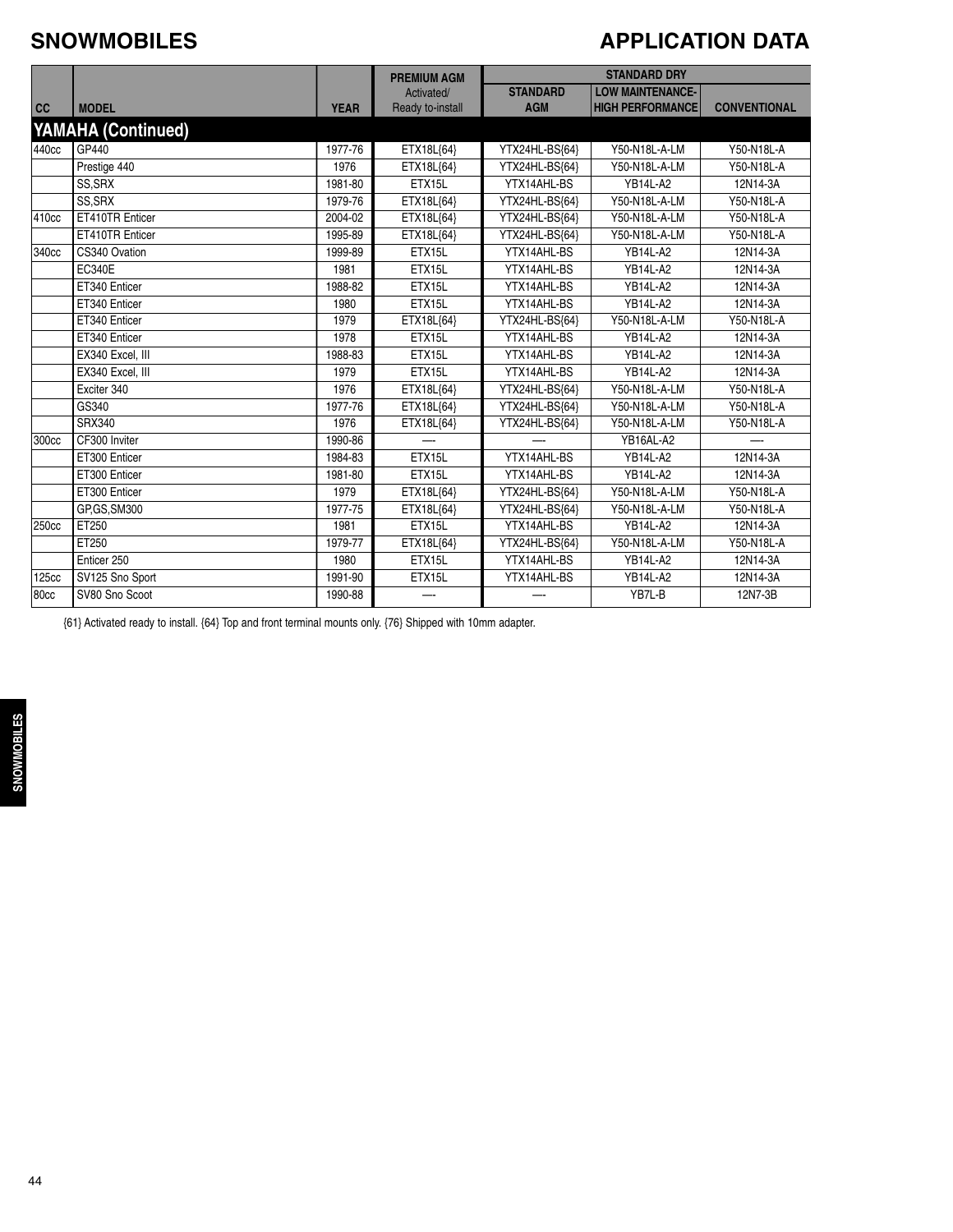# **APPLICATION DATA SCOOTERS / MOPEDS**

|               |                       |             |                                | <b>STANDARD DRY</b> |                          |                          |
|---------------|-----------------------|-------------|--------------------------------|---------------------|--------------------------|--------------------------|
|               |                       |             | <b>PREMIUM AGM</b>             | <b>STANDARD</b>     | <b>LOW MAINTENANCE-</b>  |                          |
| cc            | <b>MODEL</b>          | <b>YEAR</b> | Activated/<br>Ready to-install | <b>AGM</b>          | <b>HIGH PERFORMANCE</b>  | <b>CONVENTIONAL</b>      |
|               |                       |             |                                |                     |                          |                          |
| <b>HONDA</b>  |                       |             |                                |                     |                          |                          |
| 600cc         | <b>FSC600</b>         | 2007-02     |                                | YTZ12S{61}          |                          |                          |
| 250cc         | CH250 Elite           | 1990-85     | ETX12                          | YTX12-BS            |                          |                          |
|               | CN250 Helix           | 2007-86     | ETX12                          | YTX12-BS            | —-                       | —                        |
|               | <b>NSS250</b>         | 2007-01     | —-                             | YTZ12S{61}          | —                        | —                        |
|               | PS250 Big Ruckus      | 2006-05     |                                | YTZ12S{61}          | —-                       | —                        |
| 150cc         | CH150 Elite           | 1987        | ETX9                           | YTX9-BS             |                          |                          |
|               | CH150 Elite           | 1986-85     | —-                             |                     | YB9-B                    | 12N9-4B-1                |
| 125cc         | CH125 Elite           | 1984        | —-                             |                     | YB9-B                    | 12N9-4B-1                |
|               | NH125 Aero            | 1984        | —-                             | —.                  | YB5L-B                   | 12N5-3B                  |
| 80cc          | CH80 Elite            | 2007-85     | —-                             | YTX5L-BS            |                          | —                        |
|               | NH80 Aero             | 1985        | —-                             | YTX5L-BS            |                          |                          |
|               | NH80MD Aero           | 1984-83     | —-                             | —-                  | YB5L-B                   | 12N5-3B                  |
| 50cc          | CHF50 Metropolitan    | 2007-02     | —-                             | YTZ7S{61}           |                          |                          |
|               | MB50MD Aero           | 1983        |                                |                     | YB2.5L-C                 |                          |
|               | NA50 Express II       | 1981-80     | --                             | —-                  |                          | 6N4-2A-8                 |
|               | NA50 Express II       | 1979        | —-                             |                     | —                        | 6N2-2A                   |
|               | NB50 Aero             | 1987-85     | —-                             | YTX4L-BS            |                          | $\overline{\phantom{0}}$ |
|               | NB50M Aero            | 1984-83     |                                |                     | YB4L-B                   | —                        |
|               | NC50 Express          | 1983-80     |                                |                     |                          | 6N4-2A-8                 |
|               | NC50 Express          | 1979-78     | —-                             | —-                  | —-                       | 6N2-2A                   |
|               | NC50 Express          | 1977        | —-                             | —-                  |                          | 6N2A-2C-3                |
|               | NN50MD Gyro           | 1984        | —-                             |                     | YB4L-B                   | —-                       |
|               | NPS50 Ruckus          | 2007-03     | —-                             | YTZ7S{61}           |                          | —                        |
|               | NQ50 Spree            | 1987-86     | —-                             | YTX4L-BS            |                          | —-                       |
|               | NQ50 Spree            | 1985-84     |                                |                     | YB4L-B                   |                          |
|               | <b>PA50</b>           | 1983-78     |                                |                     |                          | 6N4B-2A-5                |
|               | SA, SB 50 Elite       | 2001-92     | —-                             | YTX4L-BS            | —-                       |                          |
|               | SA, SB 50 Elite       | 1990-87     | —-                             | YTX4L-BS            | —                        | —                        |
|               | TG50 Gyro             | 1986-85     | —-                             | YTX4L-BS            | —-                       | —                        |
|               | <b>ZB50</b>           | 1988        |                                | YTX4L-BS            |                          |                          |
| <b>SUZUKI</b> |                       |             |                                |                     |                          |                          |
| 650cc         | AN650 Burgman         | 2008-03     |                                | YTX14AH-BS          | YB14-A2                  |                          |
| 400cc         | AN400 Burgman         | 2007-03     | ETX15{76}                      | YT12A-BS            |                          |                          |
| 50cc          | F50MX                 | 1981        |                                |                     |                          | 6N4-2A                   |
|               | FA50 Shuttle          | 1991-80     | —-                             | —-                  | —-                       | 6N2-2A-4                 |
|               |                       |             |                                |                     |                          |                          |
|               | <b>FS,FZ 50</b>       | 1983-79     |                                |                     |                          | 6N4-2A                   |
| YAMAHA        |                       |             |                                |                     |                          |                          |
| 400cc         | YP400 Majesty         | 2007-04     |                                | YT9B-4{61}          | $-\cdot$                 |                          |
| 250cc         | Morphous              | 2007-06     |                                | YTZ10S{61}          |                          |                          |
| 200cc         | XC200 Riva            | 1991-86     | —-                             | —                   | YB10L-B2                 | —                        |
| 180cc         | XC180 Riva            | 1985-83     |                                |                     | YB10L-B                  | 12N10-3B                 |
| 125cc         | XC125 Riva            | 2001-85     |                                |                     | YB7C-A                   |                          |
|               | <b>YJ125T Vino125</b> | 2007-04     | —-                             | YTX7A-BS            | $\overline{\phantom{0}}$ | $\overline{\phantom{0}}$ |
| 80cc          | CV80 Riva             | 1987-83     | —-                             | —                   | 6YB11-2D                 | 6N11-2D                  |
|               | LB80 Chappy           | 1978-76     | —-                             | —                   |                          | 6N4-2A-5                 |
| 50cc          | CA50 Riva             | 1986-83     | —-                             | —-                  | —                        | 6YB8L-B                  |
|               | CE50 Jog              | 1988-86     |                                |                     | YB4L-B                   |                          |
|               | CG50 Riva Jog         | 1991-88     | —-                             | —-                  | YB4L-B                   |                          |
|               | <b>CV50</b>           | 1984        | —-                             |                     | $-\cdot$                 | 6YB8L-B                  |
|               | CW50 Zuma, II         | 2001-97     | —-                             |                     | YB4L-B                   | $\overline{\phantom{0}}$ |
|               | CW50 Zuma, II         | 1990-88     | —-                             |                     | YB4L-B                   | —                        |
|               | CY50 Riva Jog         | 2001-91     | —-                             | YTX4L-BS            | —-                       | $\overline{\phantom{0}}$ |
|               | LB50                  | 1982-77     |                                |                     |                          | 6N4-2A-5                 |
|               | LC50 Champ            | 1981-80     | —-                             |                     |                          | 6N4-2A-5                 |
|               | LP50P Chappy          | 1982-81     | —                              | —-                  | —-                       | 6N4-2A-5                 |
|               | MJ50J Towney          | 1982        | —-                             | —                   | —                        | 6N4-2A-5                 |
|               | QT50 Yamahopper       | 1988-79     | —-                             |                     |                          | 6N4-2A-5                 |
|               | RX50 50 Special       | 1984-83     | —-                             |                     |                          | 6N4-2A-5                 |
|               |                       |             |                                |                     |                          |                          |
|               |                       |             |                                |                     |                          |                          |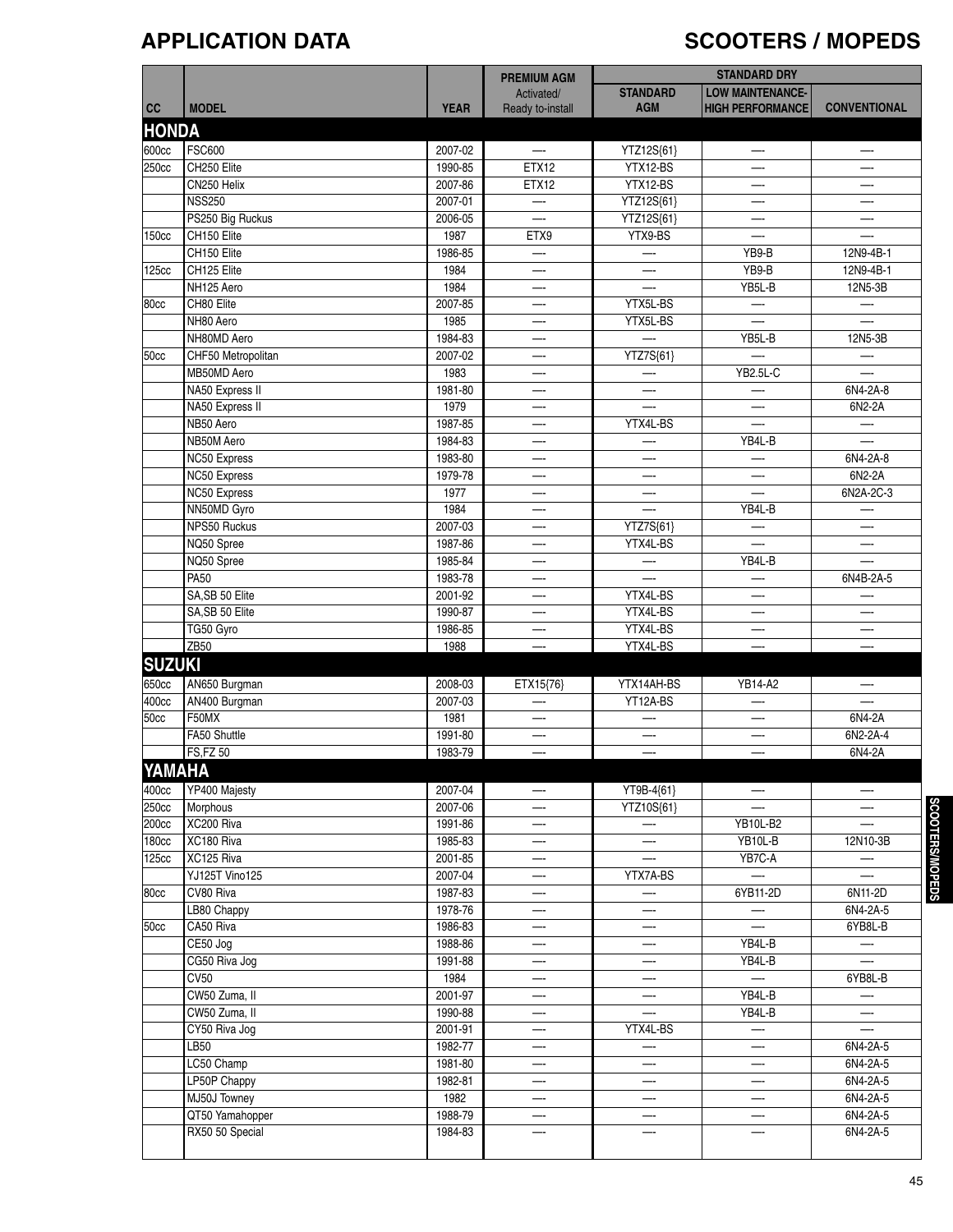#### **SCOOTERS / MOPEDS**

#### **APPLICATION DATA**

| <b>CONVENTIONAL</b> |
|---------------------|
|                     |
|                     |
|                     |
|                     |
|                     |
|                     |
|                     |

{61} Activated ready to install. {64} Top and front terminal mounts only.

{71} Height with 20mm spacer included for use in replacing YB16CL-B.

{72} Includes 10mm spacer for additional height required in replacing YB14A-A1 and YB14A-A2.

{77} Does not meet Harley-Davidson OEM specifications.

{120} Shipped with 20mm adapter. Hold-down modifications may be necessary.

{122} Shipped with 10mm adapter.Hold-down modifications may be necessary.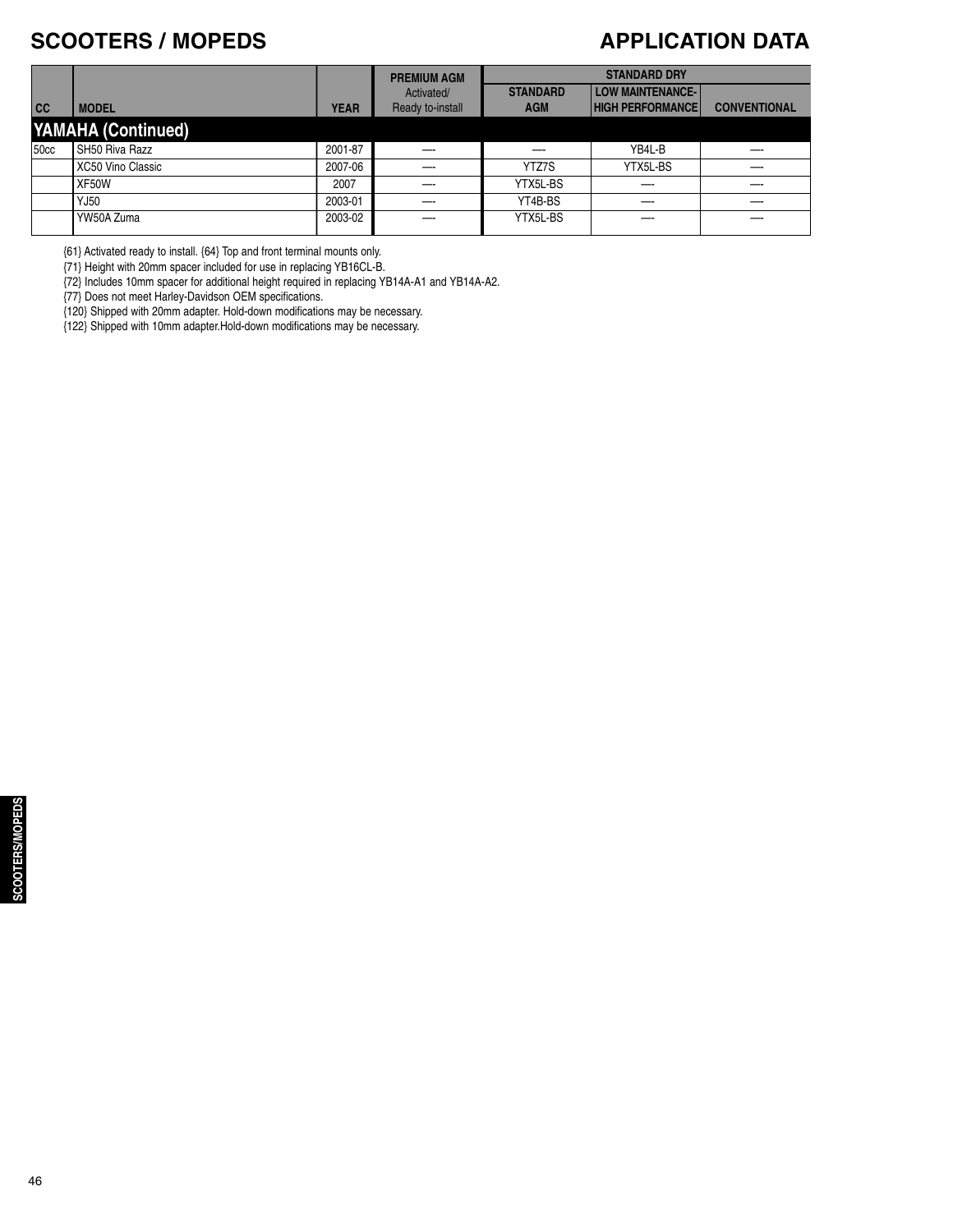### **APPLICATION DATA UTILITY VEHICLES**

|                |                             |             | <b>PREMIUM AGM</b> | <b>STANDARD DRY</b> |                         |                     |
|----------------|-----------------------------|-------------|--------------------|---------------------|-------------------------|---------------------|
|                |                             |             | Activated/         | <b>STANDARD</b>     | <b>LOW MAINTENANCE-</b> |                     |
| cc             | <b>MODEL</b>                | <b>YEAR</b> | Ready to-install   | <b>AGM</b>          | <b>HIGH PERFORMANCE</b> | <b>CONVENTIONAL</b> |
|                | <b>ARCTIC CAT</b>           |             |                    |                     |                         |                     |
|                | 650cc Prowler               | 2007-06     | ETX18L{64}         | YTX24HL-BS{64}      | Y50-N18L-A-LM           | Y50-N18L-A          |
|                | <b>KAWASAKI</b>             |             |                    |                     |                         |                     |
| 950cc          | KAF950 Mule                 | 2007-06     | <b>NA</b>          |                     |                         |                     |
| 750cc          | Teryx                       | 2008        | <b>NA</b>          |                     |                         |                     |
| 620cc          | KAF620 Mule 2500,2510,2520  | 2000-98     | ETX16L{120}        | YTX20HL-BS-PW{71}   | YB16CL-B                |                     |
|                | KAF620 Mule 2500.2510.2520  | 1996-93     | ETX16L{120}        | YTX20HL-BS-PW{71}   | YB16CL-B                |                     |
|                | KAF620 Mule 3000, 3010,3020 | 2007-01     | ETX20L             | YTX20L-BS           | —-                      | --                  |
| 610cc          | KAF610 Mule Camo            | 2007        | <b>NA</b>          |                     |                         |                     |
| 540cc          | KAF540 Mule 2010,2020,2030  | 1993-91     | ETX16L{120}        | YTX20HL-BS-PW{71}   | YB16CL-B                |                     |
| 450cc          | <b>KAF450 Mule 1000</b>     | 1996-91     | ETX16L{120}        | YTX20HL-BS-PW{71}   | YB16CL-B                |                     |
| 400cc          | KAF400 Mule,600,610         | 2007-05     | ETX15{122}         | YTX14AH-BS{72}      | <b>YB14A-A2</b>         | --                  |
| 300cc          | KAF300 Mule 500             | 2001-91     | ETX15{122}         | YTX14AH-BS{72}      | YB14A-A2                |                     |
| <b>POLARIS</b> |                             |             |                    |                     |                         |                     |
| 800cc          | <b>RZR</b>                  | 2008        | ETX20L             | YTX20L-BS           |                         |                     |
| 700cc          | Ranger                      | 2008-06     | ETX30L{77}         | YIX30L{61}          | YB30L-B                 |                     |
| 500cc          | Ranger                      | 2008-98     | ETX30L{77}         | YIX30L{61}          | YB30L-B                 |                     |
| 425cc          | Ranger                      | 2003-02     | ETX30L{77}         | YIX30L{61}          | YB30L-B                 |                     |
| <b>SUZUKI</b>  |                             |             |                    |                     |                         |                     |
| 620cc          | QUV620F                     | 2005        | ETX20L             | YTX20L-BS           |                         |                     |
| YAMAHA         |                             |             |                    |                     |                         |                     |
| 650cc          | Rhino 650                   | 2007        | <b>NA</b>          |                     |                         |                     |
| 450cc          | Rhino 450                   | 2007        | <b>NA</b>          |                     |                         |                     |
|                |                             |             |                    |                     |                         |                     |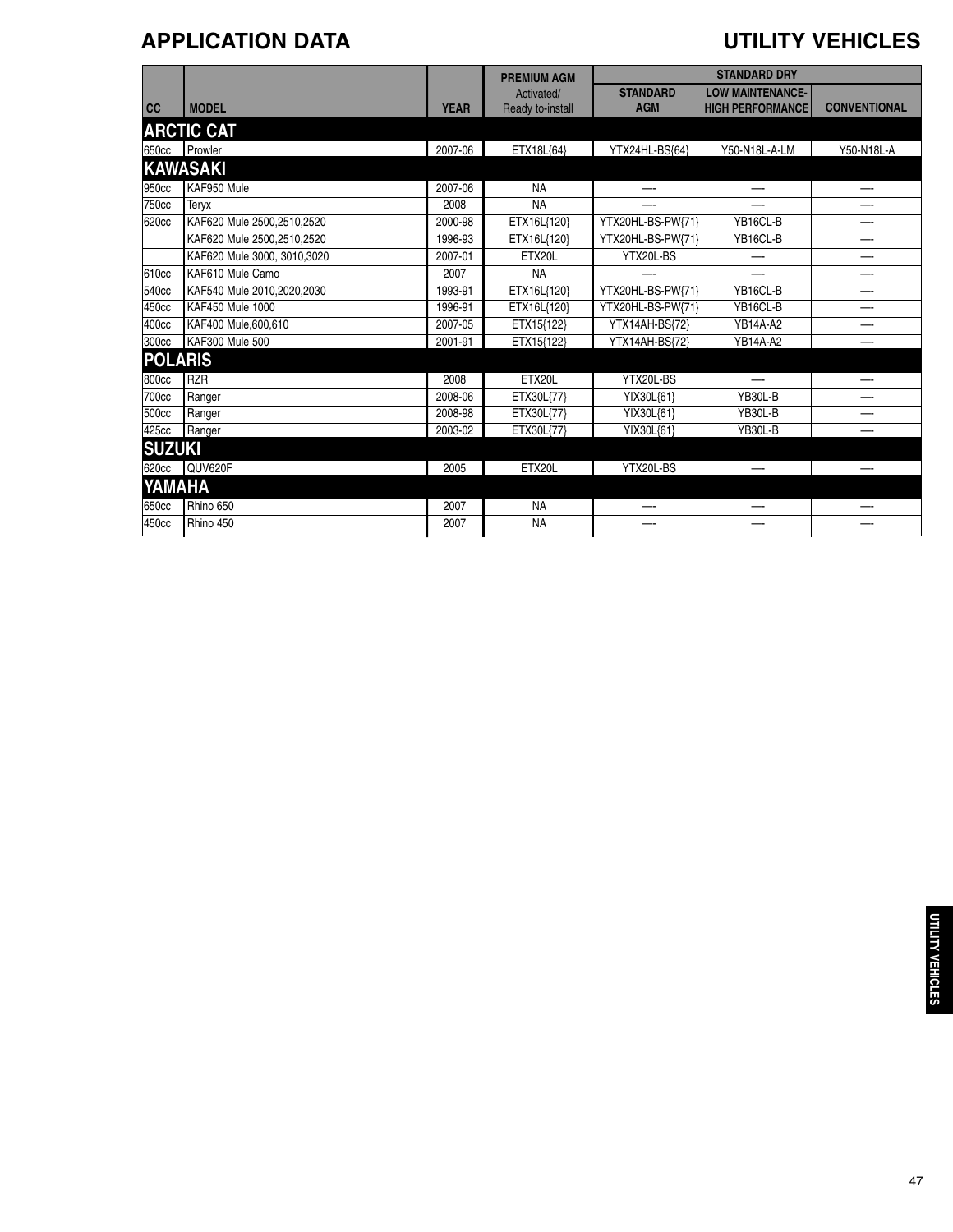#### **RIDING MOWERS**

#### **APPLICATION DATA**

|               |                                                                                  |             | <b>PREMIUM AGM</b>             | <b>STANDARD DRY</b>           |                                                    |                      |
|---------------|----------------------------------------------------------------------------------|-------------|--------------------------------|-------------------------------|----------------------------------------------------|----------------------|
| cc            | <b>MODEL</b>                                                                     | <b>YEAR</b> | Activated/<br>Ready to-install | <b>STANDARD</b><br><b>AGM</b> | <b>LOW MAINTENANCE-</b><br><b>HIGH PERFORMANCE</b> | <b>CONVENTIONAL</b>  |
|               | <b>ALLIS-CHALMERS</b>                                                            |             |                                |                               |                                                    |                      |
|               | 405,508                                                                          |             | —                              | $\overline{\phantom{0}}$      | YB9-B                                              | 12N9-4B-1            |
|               | <b>ARIENS/GRAVELY CO.</b>                                                        |             |                                |                               |                                                    |                      |
|               | 1330, 1332, 8028, 8530                                                           |             | ETX15{122}                     | YTX14AH-BS{72}                | YB14A-A2                                           |                      |
|               | 901000,925000,927000 Series                                                      |             |                                |                               | YB12A-A                                            | 12N12A-4A-1          |
|               | <b>ATLAS TOOL &amp; MFG. CO.</b>                                                 |             |                                |                               |                                                    |                      |
|               | ER2600,2650,2680,3280                                                            |             | —                              | $\overline{\phantom{0}}$      | —-                                                 | 12N9-3A              |
|               | ER2600,2650,2680,3281                                                            |             |                                |                               |                                                    | 12N9-3A              |
|               | ER2600,2650,2680,3282<br>ER2600,2650,2680,3283                                   |             |                                |                               |                                                    | 12N9-3A<br>12N9-3A   |
| <b>BOLENS</b> |                                                                                  |             |                                |                               |                                                    |                      |
|               | Husky 728,770,830                                                                |             |                                |                               | YB9-B                                              | 12N9-4B-1            |
|               | Husky 728,770,831                                                                |             |                                |                               | YB9-B                                              | 12N9-4B-1            |
|               | Husky 728,770,832                                                                |             |                                |                               | YB9-B                                              | 12N9-4B-1            |
|               | <b>CARTER BROTHERS</b>                                                           |             |                                |                               |                                                    |                      |
|               | EZ-502, C, 702, 702C                                                             |             | —                              | $\overline{\phantom{0}}$      | YB12A-A                                            | 12N12A-4A-1          |
|               | <b>CASE INTERNATIONAL</b>                                                        |             |                                |                               |                                                    |                      |
|               | <b>M80</b>                                                                       |             | —                              | $\overline{\phantom{m}}$      | YB12A-A                                            | 12N12A-4A-1          |
|               | <b>GARDEN WAY/TROY BUILT</b>                                                     |             |                                |                               |                                                    |                      |
|               | Pony (after 1996)                                                                |             | —-                             |                               | YB9-B                                              | 12N9-4B-1            |
|               | Pony (before 1996)                                                               |             |                                |                               | YB12A-A                                            | 12N12A-4A-1          |
|               | <b>GENERAL POWER</b>                                                             |             |                                |                               |                                                    |                      |
|               | 3-725-E7,8,9,FS                                                                  |             |                                | —                             | YB12A-A                                            | 12N12A-4A-1          |
|               | <b>HUFFMAN MFG. CO. (HUFFY)</b>                                                  |             |                                |                               |                                                    |                      |
|               | H-270,360                                                                        |             |                                | $\overline{\phantom{m}}$      | YB12A-A                                            | 12N12A-4A-1          |
|               | H-270,361                                                                        |             |                                |                               | YB12A-A                                            | 12N12A-4A-1          |
|               | <b>HULL INDUSTRIES</b>                                                           |             |                                |                               |                                                    |                      |
|               | TC30ER<br><b>INGERSOL EQUIPMENT</b>                                              |             | ETX16{120}                     | YTX20-BS{66}                  | YB16-B-LM                                          | <b>YB16-B</b>        |
|               | 80X Series                                                                       | 1993-84     | —                              | $\overline{\phantom{0}}$      | YB12A-A                                            | 12N12A-4A-1          |
|               | JACOBSEN/HOMELITE/HUSTLER                                                        |             |                                |                               |                                                    |                      |
|               | 42642,43020,43032,43037,43043                                                    |             | —-                             |                               | YB9-B                                              | 12N9-4B-1            |
|               | Javelin MK11                                                                     |             |                                |                               | YB9-B                                              | 12N9-4B-1            |
|               | RE-8E                                                                            |             |                                |                               | YB9-B                                              | 12N9-4B-1            |
|               | <b>LAWN BOY</b>                                                                  |             |                                |                               |                                                    |                      |
|               | 8233E, 333, 335, 5802, 5803, 7258E, 7259E,                                       |             |                                |                               |                                                    |                      |
|               | 7260E,8228E,8229E                                                                |             |                                |                               |                                                    | 12N9-3A              |
|               | <b>MONTGOMERY WARD</b>                                                           |             |                                |                               |                                                    |                      |
|               | 99 & Under Series                                                                |             |                                |                               | YB9-B                                              | 12N9-4B-1            |
|               | <b>MTD PRODUCTS</b>                                                              |             |                                |                               |                                                    |                      |
|               | 300 Series                                                                       |             | ETX15L                         | YTX14AHL-BS                   | <b>YB14L-A2</b>                                    | 12N14-3A             |
|               | 400 Series                                                                       |             | ETX15L                         | YTX14AHL-BS                   | <b>YB14L-A2</b>                                    | 12N14-3A             |
|               | 500 Series<br>600 Series                                                         |             | ETX15L<br>ETX15L               | YTX14AHL-BS<br>YTX14AHL-BS    | <b>YB14L-A2</b><br><b>YB14L-A2</b>                 | 12N14-3A<br>12N14-3A |
|               | 700 Series                                                                       |             | ETX15L                         | YTX14AHL-BS                   | <b>YB14L-A2</b>                                    | 12N14-3A             |
|               | 700 Series before 1981                                                           |             | ETX18L{64}                     |                               | Y50-N18L-A-LM                                      |                      |
|               | 800 Series before 1981                                                           |             | ETX18L{64}                     |                               | Y50-N18L-A-LM                                      |                      |
|               | <b>MURRAY OHIO MFG. CO.</b>                                                      |             |                                |                               |                                                    |                      |
|               | 2523,3033,3035,6-30502,6-30702,7-30702                                           |             | ETX15L                         | YTX14AHL-BS                   | <b>YB14L-A2</b>                                    | 12N14-3A             |
|               | 2523,3033,3035,6-30502,6-30702,7-30703                                           |             | ETX15L                         | YTX14AHL-BS                   | <b>YB14L-A2</b>                                    | 12N14-3A             |
|               | 2523,3033,3035,6-30502,6-30702,7-30704                                           |             | ETX15L                         | YTX14AHL-BS                   | <b>YB14L-A2</b>                                    | 12N14-3A             |
|               | 2523,3033,3035,6-30502,6-30702,7-30705                                           |             | ETX15L                         | YTX14AHL-BS                   | <b>YB14L-A2</b>                                    | 12N14-3A             |
|               | 2523,3033,3035,6-30502,6-30702,7-30706                                           |             | ETX15L<br>ETX15L               | YTX14AHL-BS<br>YTX14AHL-BS    | <b>YB14L-A2</b><br><b>YB14L-A2</b>                 | 12N14-3A<br>12N14-3A |
|               | 2523,3033,3035,6-30502,6-30702,7-30707<br>2523,3033,3035,6-30502,6-30702,7-30708 |             | ETX15L                         | YTX14AHL-BS                   | <b>YB14L-A2</b>                                    | 12N14-3A             |
|               | 2523,3033,3035,6-30502,6-30702,7-30709                                           |             | ETX15L                         | YTX14AHL-BS                   | <b>YB14L-A2</b>                                    | 12N14-3A             |
|               |                                                                                  |             |                                |                               |                                                    |                      |

{64} Top and front terminal mounts only. {66} The YTX20 series batteries may be used as an optional upgrade, See battery label for retrofit cautions. {72} Includes 10mm spacer for additional height required in replacing YB14A-A1 and YB14A-A2.

**RIDING M O WERS**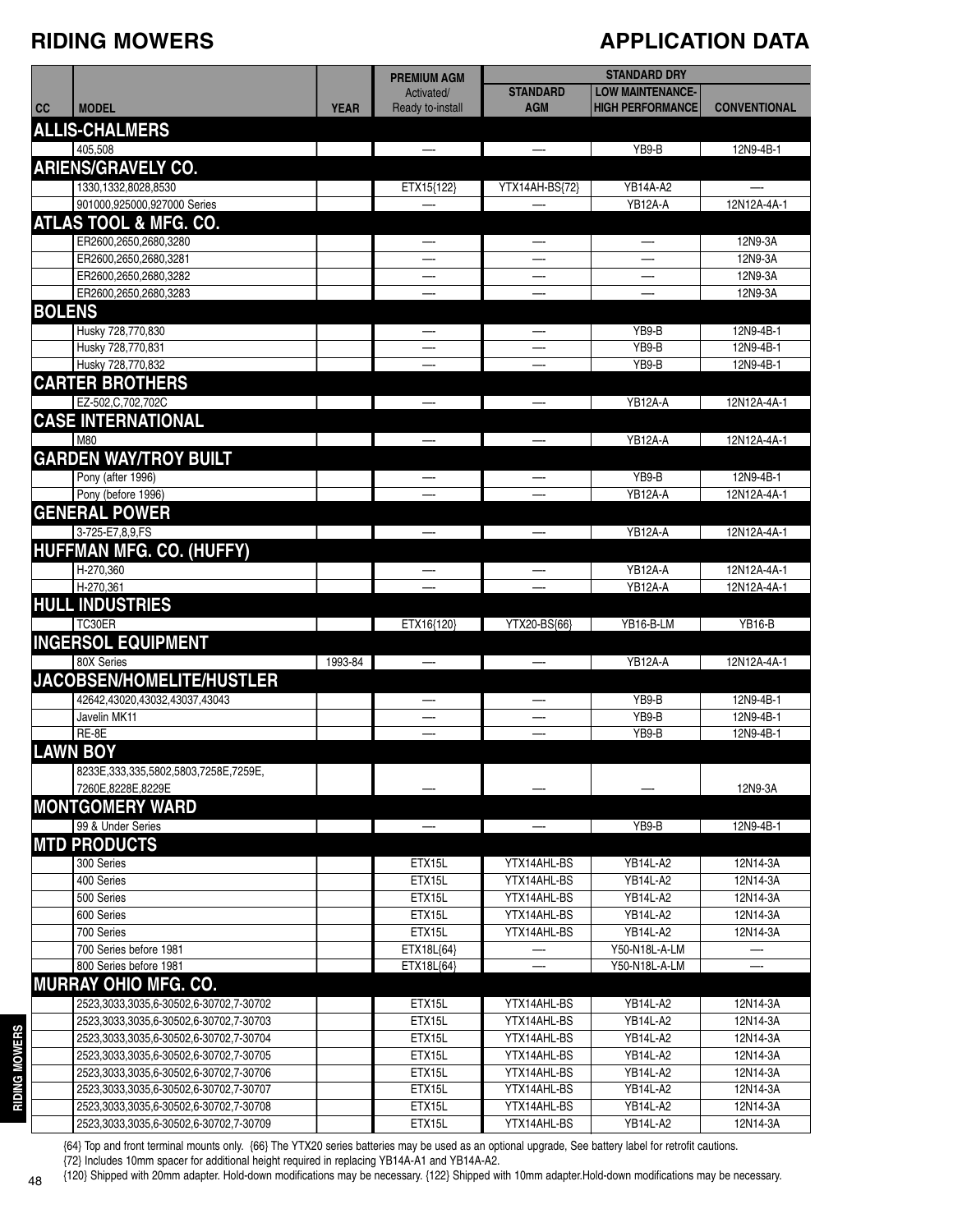### **APPLICATION DATA RIDING MOWERS**

|              |                                                  |             | <b>PREMIUM AGM</b> | <b>STANDARD DRY</b>                        |                         |                     |
|--------------|--------------------------------------------------|-------------|--------------------|--------------------------------------------|-------------------------|---------------------|
|              |                                                  |             | Activated/         | <b>STANDARD</b><br><b>LOW MAINTENANCE-</b> |                         |                     |
| cc           | <b>MODEL</b>                                     | <b>YEAR</b> | Ready to-install   | <b>AGM</b>                                 | <b>HIGH PERFORMANCE</b> | <b>CONVENTIONAL</b> |
| <b>NOMA</b>  |                                                  |             |                    |                                            |                         |                     |
|              | 321050 Series                                    |             | ETX15L             | YTX14AHL-BS                                | <b>YB14L-A2</b>         | 12N14-3A            |
|              | 328000 Series                                    |             | ETX15L             | YTX14AHL-BS                                | <b>YB14L-A2</b>         | 12N14-3A            |
|              | 36010 Series                                     |             | ETX15L             | YTX14AHL-BS                                | YB14L-A2                | 12N14-3A            |
| <b>ROPER</b> |                                                  |             |                    |                                            |                         |                     |
|              | 96444,96927,96941,K522,K852,                     |             |                    |                                            |                         |                     |
|              | K922 Series, K932Series, L8000AT                 |             | ETX15L             | YTX14AHL-BS                                | <b>YB14L-A2</b>         | 12N14-3A            |
| <b>SEARS</b> |                                                  |             |                    |                                            |                         |                     |
|              | 131.96927,131.96941,131.96970,131.969310         |             |                    |                                            |                         | 12N9-3A             |
|              | 502.256050,51,60,63,70,71,80,81                  |             | ETX15L             | YTX14AHL-BS                                | <b>YB14L-A2</b>         | 12N14-3A            |
|              | 502.256120,26,30,32,34,36,38                     |             | ETX15L             | YTX14AHL-BS                                | <b>YB14L-A2</b>         | 12N14-3A            |
|              | 502.256135,36,37,40,41,42                        |             | ETX16L{120}        | YTX20L-BS                                  | YB16L-B                 | 12N16-3B            |
|              | 536.250820,23,70                                 |             |                    |                                            |                         | 12N9-3A             |
|              | 536.250920,22                                    |             |                    |                                            |                         | 12N9-3A             |
|              | 536.255110,12,13;536.255212,20,21,30,32,40,50    |             |                    |                                            |                         | 12N9-3A             |
|              | 536.657020,40,60,80                              |             |                    |                                            |                         | 12N9-3A             |
|              | 536.658080536.963100                             |             |                    |                                            |                         | 12N9-3A             |
|              | 917.250740                                       |             |                    |                                            |                         | 12N9-3A             |
|              | 917.255120,121                                   |             |                    |                                            |                         | 12N9-3A             |
|              | 917.255260,70,73,917.255330,40                   |             | ETX15L             | YTX14AHL-BS                                | <b>YB14L-A2</b>         | 12N14-3A            |
|              | 917.259180,917.259320                            |             |                    |                                            |                         | 12N9-3A             |
|              | <b>SIMPLICITY</b>                                |             |                    |                                            |                         |                     |
|              | 3008,99075                                       |             |                    |                                            | YB9-B                   | 12N9-4B-1           |
|              | <b>SNAPPER</b>                                   |             |                    |                                            |                         |                     |
|              | All Walk Behind Mowers (Electric Start)          |             |                    | YTX4L-BS                                   |                         |                     |
|              | <b>SWISHER</b>                                   |             |                    |                                            |                         |                     |
|              | 18 Hp/32                                         |             | —-                 | $\overline{\phantom{m}}$                   | YB12A-A                 | 12N12A-4A-1         |
|              | <b>WESTERN INT'L. (DYNAMARK)</b>                 |             |                    |                                            |                         |                     |
|              | 320000 Series, 360000 Series                     |             | ETX15L             | YTX14AHL-BS                                | <b>YB14L-A2</b>         | 12N14-3A            |
|              | 421101                                           |             | ETX15L             | YTX14AHL-BS                                | <b>YB14L-A2</b>         | 12N14-3A            |
|              | 456301                                           |             | ETX15L             | YTX14AHL-BS                                | <b>YB14L-A2</b>         | 12N14-3A            |
|              | <b>WHEEL HORSE/TORO</b>                          |             |                    |                                            |                         |                     |
|              | 108-3,5,111-5,A115,A85                           | 1985-84     | ETX15L             | YTX14AHL-BS                                | <b>YB14L-A2</b>         | 12N14-3A            |
|              | <b>WHITE OUTDOOR PRODUCTS</b>                    |             |                    |                                            |                         |                     |
|              | FST-16, GT-205, 1000, 185, LT-125, 155, 160, 165 |             |                    |                                            | Y50-N18L-A-LM           |                     |
|              | YARD MAN, INC.                                   | 1984        | ETX18L{64}         |                                            |                         |                     |
|              |                                                  |             |                    |                                            |                         |                     |
|              | 13420.3730                                       |             | —-                 | —.                                         | —-                      | 12N9-3A             |
|              | Beetle & Yard Bug                                |             | ETX15L             | YTX14AHL-BS                                | <b>YB14L-A2</b>         | 12N14-3A            |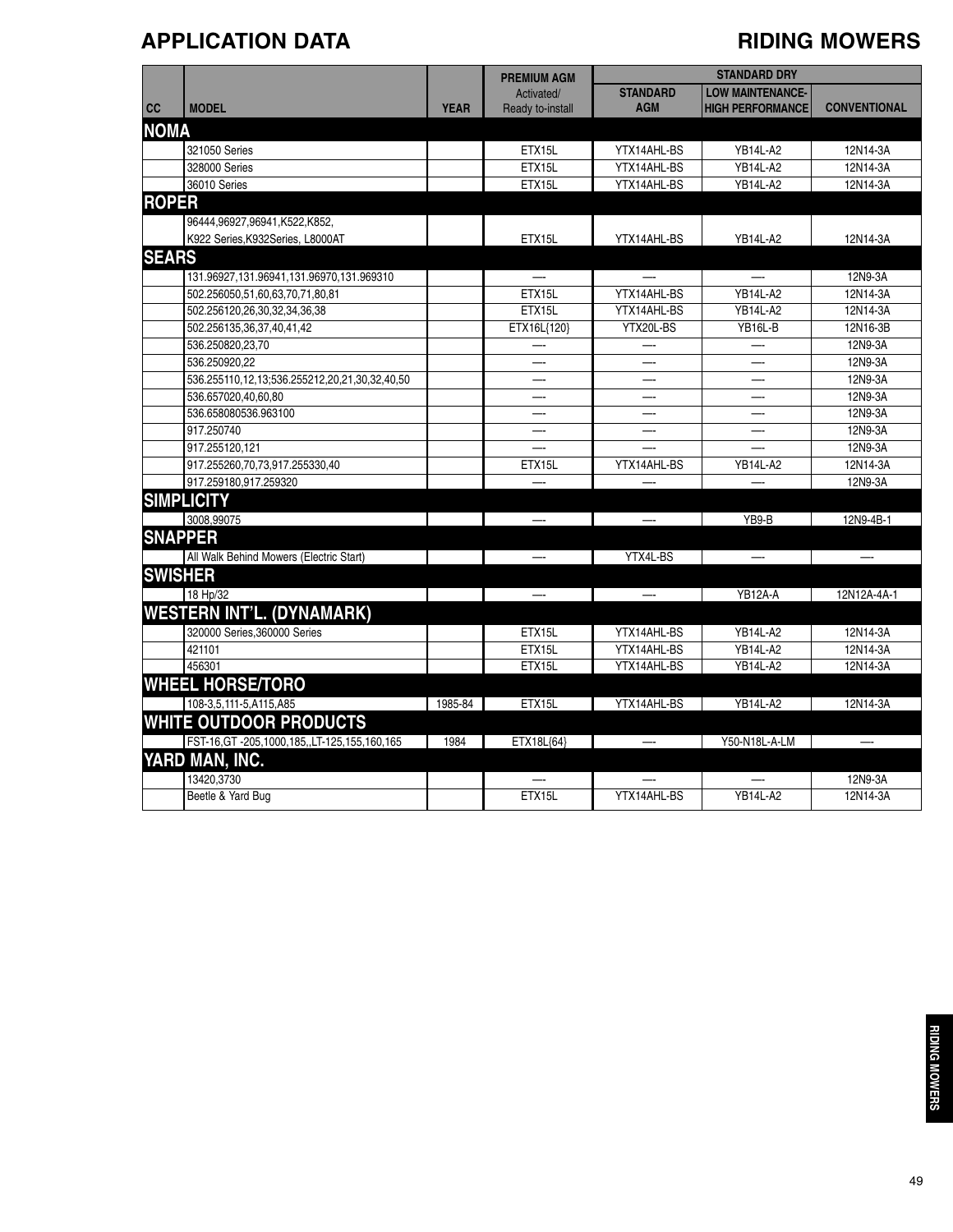## **12 VOLT IMPORT SPECIALTY BATTERY SPECIFICATION DATA**

| <b>Type</b> | <b>Old Reference</b>            | Plate/      | Cap.           | Cap.            | <b>Crank</b><br><b>Perform</b> | Res.<br>Cap.   |                | <b>Overall Dimensions</b> |                                 | Ship.<br>Wt.  | Vol.<br>0f    | <b>Charging</b>         |       | <b>See Key For</b> |
|-------------|---------------------------------|-------------|----------------|-----------------|--------------------------------|----------------|----------------|---------------------------|---------------------------------|---------------|---------------|-------------------------|-------|--------------------|
|             | <b>Number</b><br>(Discontinued) | <b>Cell</b> | AH A<br>(5 hr) | AH A<br>(20 hr) | $(A 0^{\circ}F)$               | Min.<br>(80°F) |                | W                         | н<br>(inches) (inches) (inches) | Dry<br>(Ibs.] | Acid<br>(0Z.) | <b>Current</b><br>(Amp) | Term. | Layout             |
| 40B19L(S)   | 36B20L(S)                       | 9           | 28             | 35              | 275                            | 52             | $7\frac{3}{4}$ | $5\frac{1}{6}$            | $8^{15}/6$                      | 16.5          | 84.6          | 3.5                     | Α     | 2                  |
| 32A19RT(S)  | NX60-N24T(S)                    | 11          | 24             | 30              | 320                            | 42             | $7\%$          | $4^{15}/6$                | 7%                              | 12.4          | 64.0          | 3.0                     | Α     |                    |
| 32A19L      | NX60-N24L                       | 11          | 24             | 30              | 320                            | 42             | 7%             | 5                         | $7\frac{1}{4}$                  | 11.5          | 63.5          | 3.0                     | C     | 2                  |
| 46B24R      | <b>NS60</b>                     | 13          | 36             | 45              | 330                            | 75             | 9%             | $5\frac{1}{6}$            | $8^{15}/6$                      | 19.8          | 109.3         | 4.5                     | B     | и                  |
| 46B24L(S)   | NS60L(S)                        | 13          | 36             | 45              | 330                            | 75             | 9%             | $5\frac{1}{6}$            | $8^{15}/6$                      | 19.8          | 109.3         | 4.5                     | Α     | 2                  |
| 40B19L      | SY-B19L                         | 9           | 28             | 35              | 275                            | 52             | $7\frac{3}{4}$ | $5\%$                     | $8^{15}/6$                      | 14.1          | 91.7          | 3.5                     | B     | 2                  |
| 55B24L(S)   | NX100S6L(S)                     | 13          | 36             | 45              | 410                            | 70             | 9%             | $5\frac{1}{6}$            | $8^{13}/6$                      | 19.8          | 109.3         | 4.5                     | Α     | $\overline{2}$     |
| 115F51      | N <sub>120</sub>                | 21          | 96             | 120             | 638                            | 240            | 19%            | $7\frac{3}{6}$            | $10\%$                          | 46.3          | 317.4         | 12.0                    | Α     | 3                  |
| 145F51      | <b>NS150</b>                    | 25          | 120            | 150             | 760                            | 296            | 20             | 8%                        | $10\%$                          | 56.2          | 370.3         | 14.0                    | Α     | 3                  |

.

**▲** Figures are based on JIS/SAE specifications and reference only



#### **TERMINALS BATTERY LAYOUTS**



| <b>MODEL</b>        | <b>BATTERY</b> |
|---------------------|----------------|
| <b>HONDA</b>        |                |
| EMS4000 (Generator) | 32A19RT(S)     |
| EMS4500 (Generator) | 32A19RT (S)    |
| ES6000 (Generator)  | 32A19RT (S)    |
| ES6500 (Generator)  | 32A19L         |
| EX4000 (Generator)  | YB18L-A        |
| EX4500 (Generator)  | YB18L-A        |
| EX5000 (Generator)  | 32A19RT (S)    |
| EX5500 (Generator)  | 32A19RT (S)    |
| H3011               | 32A19RT (S)    |
| H4013, H4514H       | 32A19RT (S)    |
| H5013, H5518        | 32A19RT (S)    |
| H6522               | 55B24L (S)     |
| HT3810, HT3813      | 32A19RT (S)    |
| <b>ISEKI</b>        |                |
| TU1400, TU1500      | 46B24R         |
| TU1600, TU1700      | 46B24R         |
| TU1900, TU2100      | 46B24R         |
| TX1000, TX1210      | 46B24R         |
| TX1300, TX1410      | 46B24R         |
| TX1500, TX1510      | 46B24R         |
| <b>KAWASAKI</b>     |                |
| GD700-A52-700C      | YT4L-BS        |
| GE5000-ASI 5000cc   | 40B19L (S)     |
| <b>KUBOTA</b>       |                |
| ADT70S (Tiller)     | <b>YB14-A2</b> |
| B1550, B1750        | 55B24L (S)     |
| B20, B2150, B4200   | 55B24L (S)     |
|                     |                |

#### **APPLICATION DATA JAPANESE TRACTOR**

| <b>MODEL</b>              | <b>BATTERY</b> |
|---------------------------|----------------|
| <b>KUBOTA</b> (continued) |                |
| B5100                     | 40B19L (S)     |
| B5200                     | 55B24L (S)     |
| B6100                     | 46B24L (S)     |
| B6200, B7100              | 55B24L (S)     |
| B7200                     | 46B24L (S)     |
| F150S, F260S, F300S       | 46B24L (S)     |
| G1800, G1900              | 55B24L (S)     |
| G3200, G4200, G5200       | 40B19L (S)     |
| T1600                     | 40B19L (S)     |
| T1640                     | 55B24L (S)     |
| T1700X                    | 40B19L (S)     |
| MITSUBISHI                |                |
| D1500, D2000              | 46B24R         |
| D2300, D2350              | 46B24R         |
| D2600, D2650              | 46B24R         |
| D3250                     | 46B24R         |
| M1301                     | 46B24R         |
| <b>NS60</b>               | 46B24R         |
| S630                      | 46B24R         |
| ST1500, ST1510            | 46B24R         |
| ST1520, ST1550            | 46B24R         |
| ST2001, ST2300            | 46B24R         |
| YANMAR                    |                |
| Generator                 | 32A19RT(S)     |
| YM122, YM146              | 46B24R         |
| YM155, YM165              | 40B19L         |
| YM180D, YM187             | 46B24R         |
|                           |                |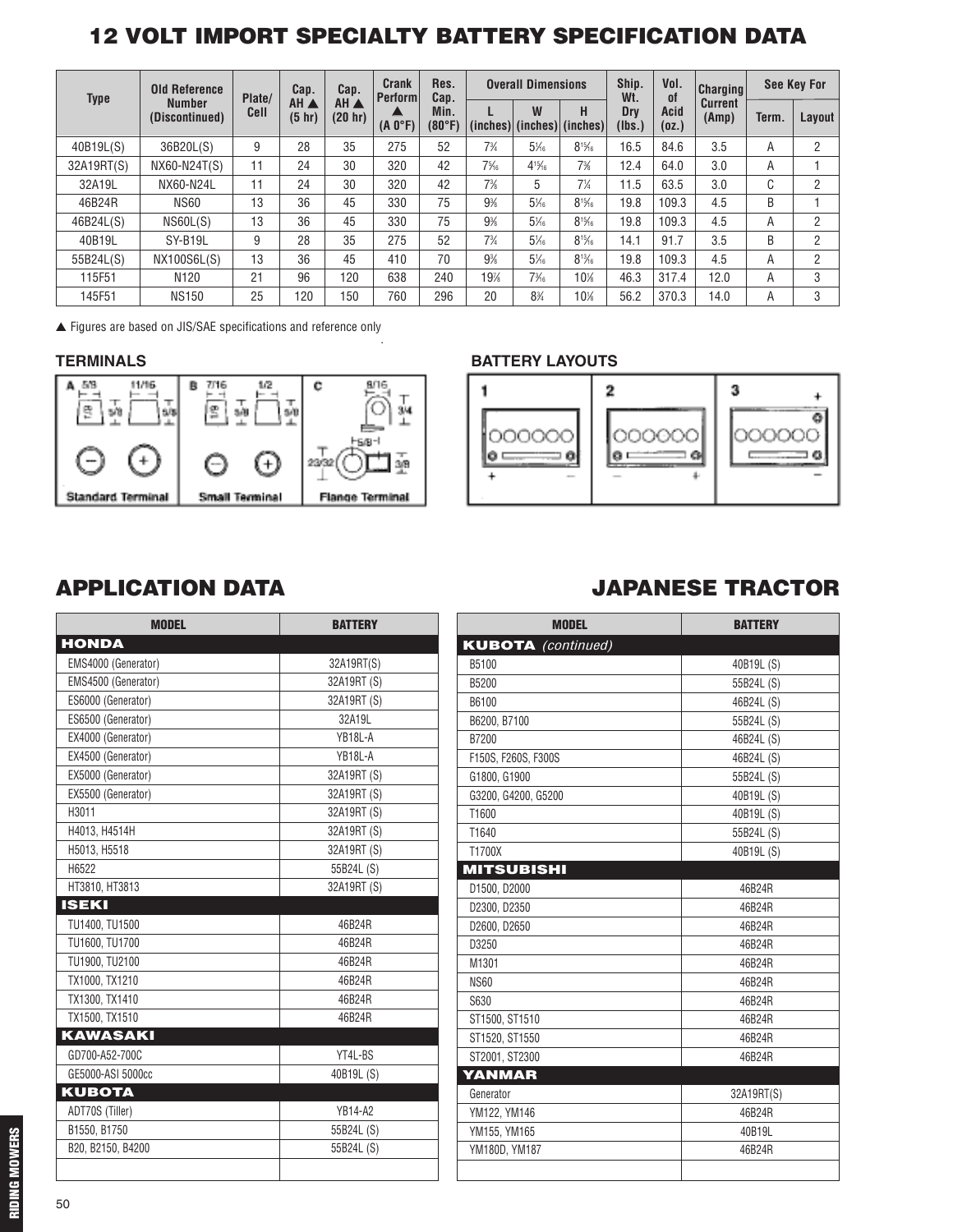| ۰ |
|---|
|   |
|   |
|   |
|   |
|   |
|   |
|   |
|   |
|   |
|   |
|   |
|   |
|   |
|   |
|   |
|   |
|   |
|   |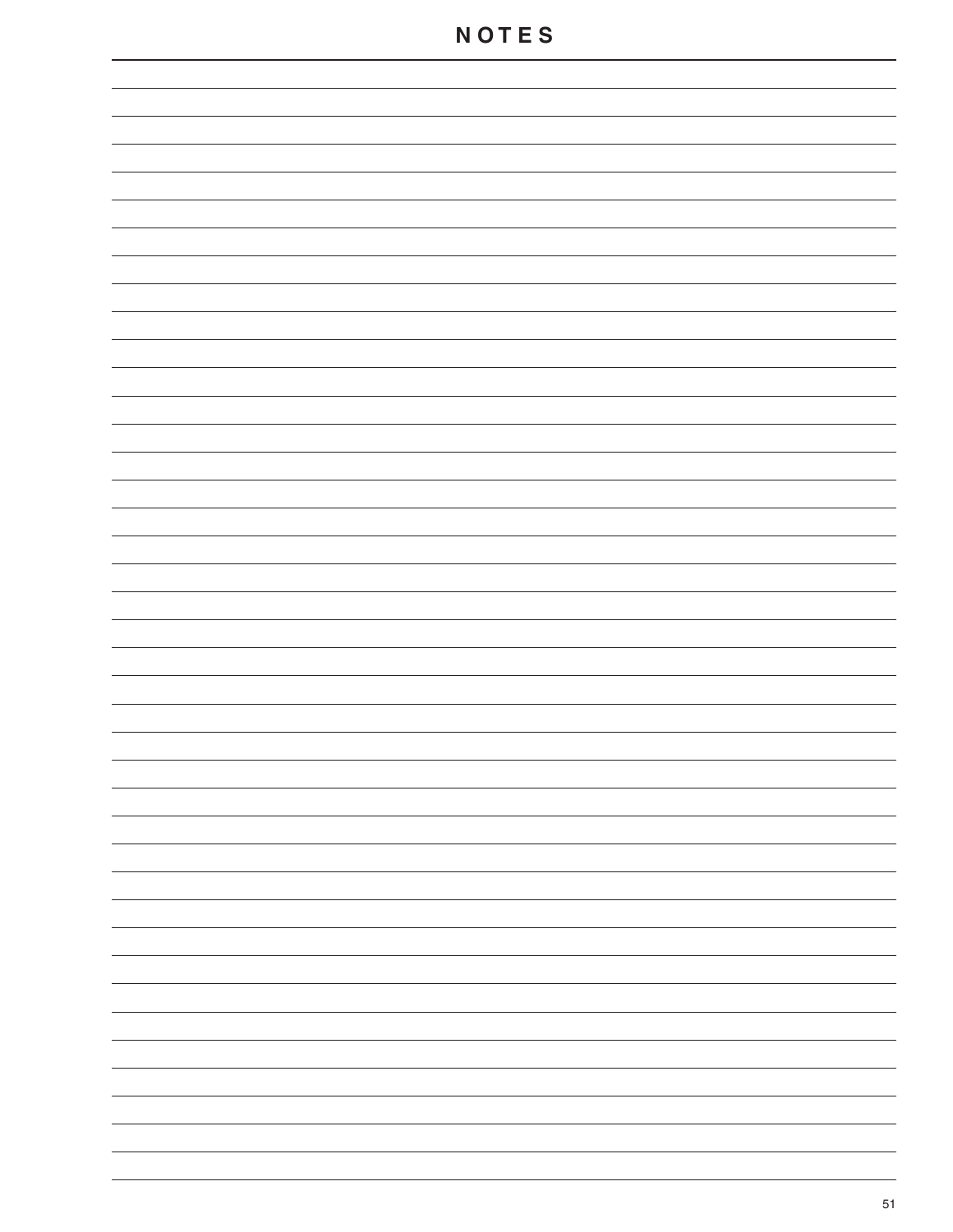### **N O T E S**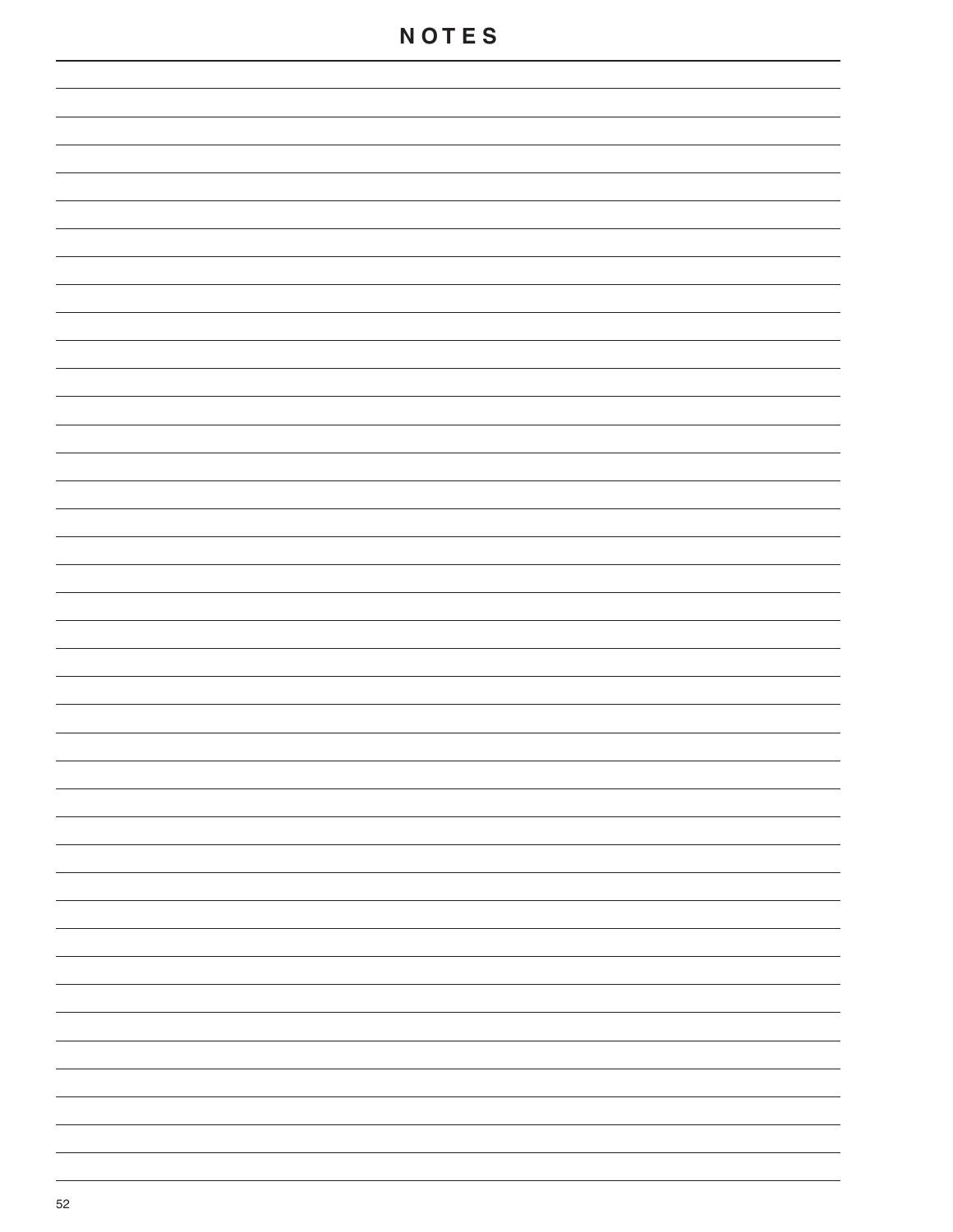| ۰ |
|---|
|   |
|   |
|   |
| ۰ |
|   |
|   |
|   |
| ۰ |
|   |
| ۰ |
|   |
| ۰ |
|   |
| ۰ |
|   |
|   |
|   |
|   |
|   |
|   |
|   |
|   |
|   |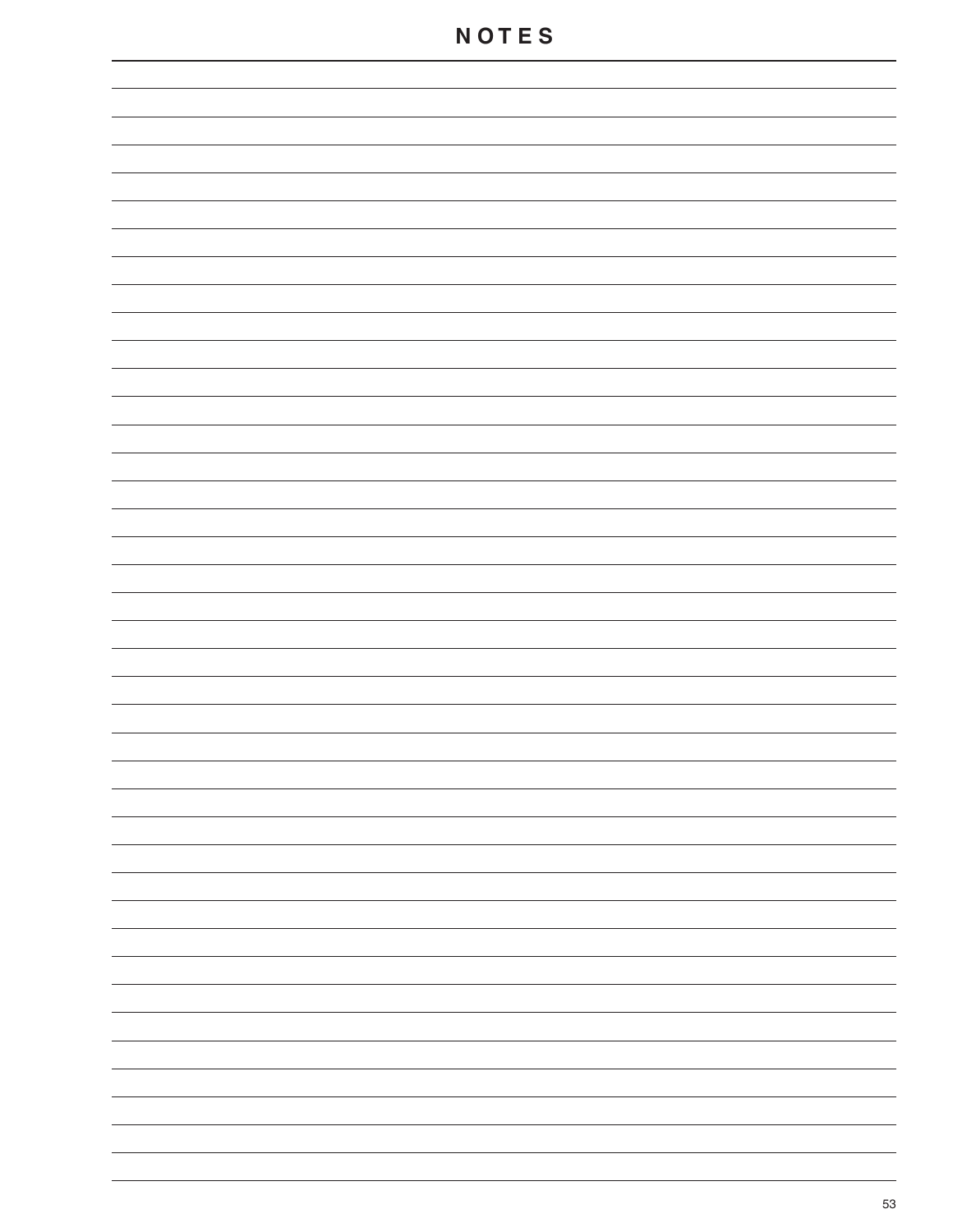### **N O T E S**

| - |
|---|
|   |
| - |
| - |
| - |
| - |
|   |
| - |
| - |
| - |
| - |
|   |
| - |
| - |
|   |
|   |
|   |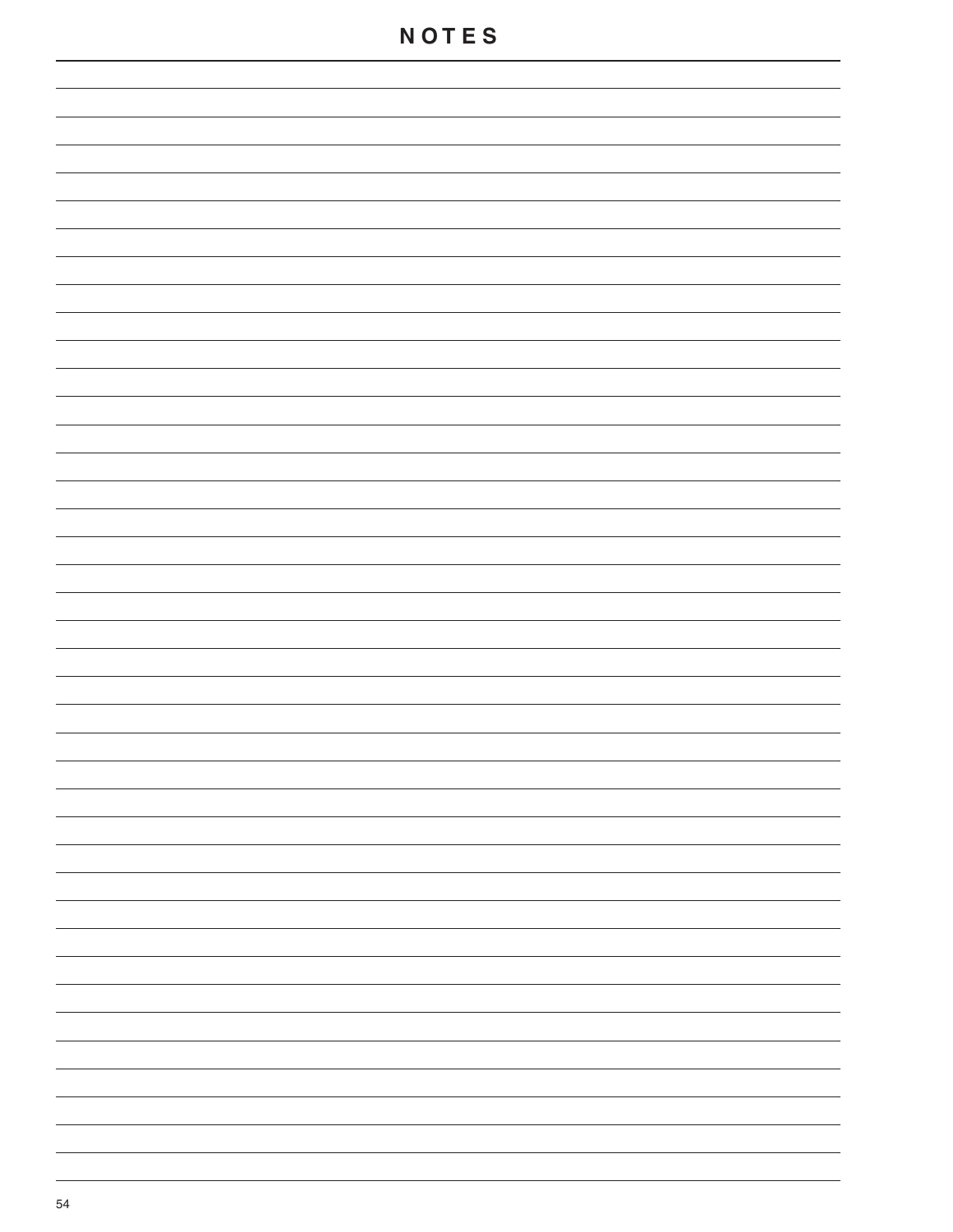| ۰ |
|---|
|   |
|   |
|   |
| ۰ |
|   |
|   |
|   |
| ۰ |
|   |
|   |
|   |
|   |
|   |
|   |
|   |
|   |
|   |
|   |
|   |
|   |
|   |
|   |
|   |
|   |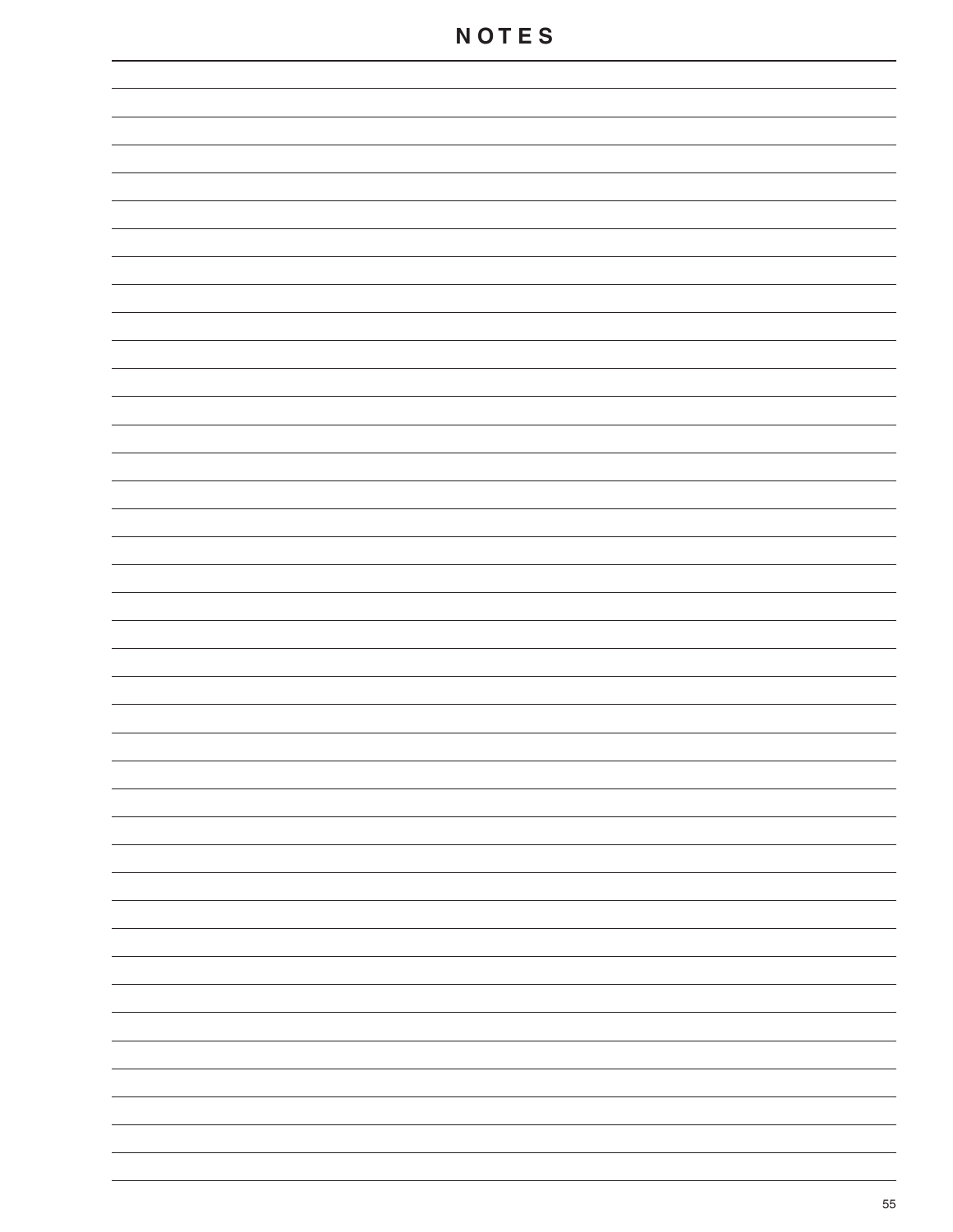### **N O T E S**

| - |
|---|
|   |
| - |
| - |
| - |
| - |
|   |
| - |
| - |
| - |
| - |
|   |
| - |
| - |
|   |
|   |
|   |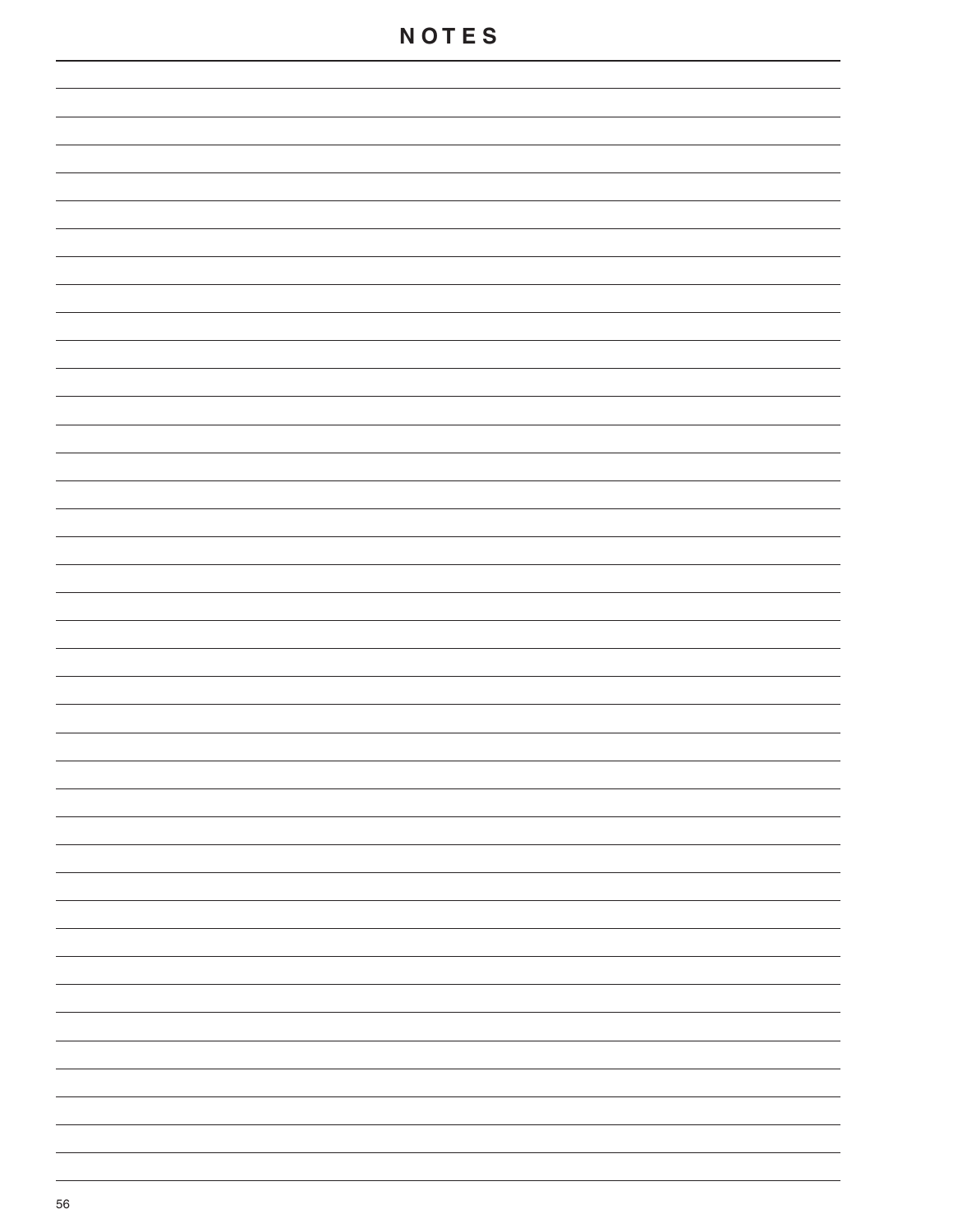# **Batteries are Recyclable!**

**RECYCLE**

**Pb**

Imagine the environmental damage that can be caused by carelessly discarding 18 pounds of lead, two pounds of plastic, and a gallon of acid: the contents of a lead-acid battery. Now imagine that damage compounded by 75,000,000: the approximate number of lead-acid batteries available for recycling each year in the United States. **LEAD**

Fortunately, used lead-acid batteries can be safely recycled. In fact, they have been recycled since the 1920s, and today these batteries have a higher recycling rate than other waste products such as aluminum, paper, and beverage containers made of glass or plastic, just to name a few. Over 98% of all used batteries are recycled today. This is an EPA-permitted recycling system, which is important for you to know because hazardous disposal laws place heavy penalties on offenders and considerable paperwork burden on every-**RETURN** 

one. You can be assured that your scrap is being recycled in an environmentally safe manner.



**Scrap lead-acid batteries are disassembled in a ventilated battery breaker, where the lead, plastic and acid are safely separated.**



**The lead is processed and smelted in the reverberatory furnace, producing metal which goes to the refinery. There it is placed in kettles, combined with reagents, and alloyed into lead for use in new batteries.**

**The recycled plastic from the bat-tery cases and covers is reclaimed in the plastic recovery plant, where it is cleaned and separated into polypropylene and lead-bearing materials. Polypropylene is recycled to make cases and covers for new batteries and other plastic products.**



**Battery acid is recycled in a patented acid reclamation plant. This one-of-a-kind, computercontrolled facility allows recycling of used battery acid for use in the production of new batteries. Tests show no difference in the performance of batteries using recycled sulfuric acid when compared to batteries using new acid.**